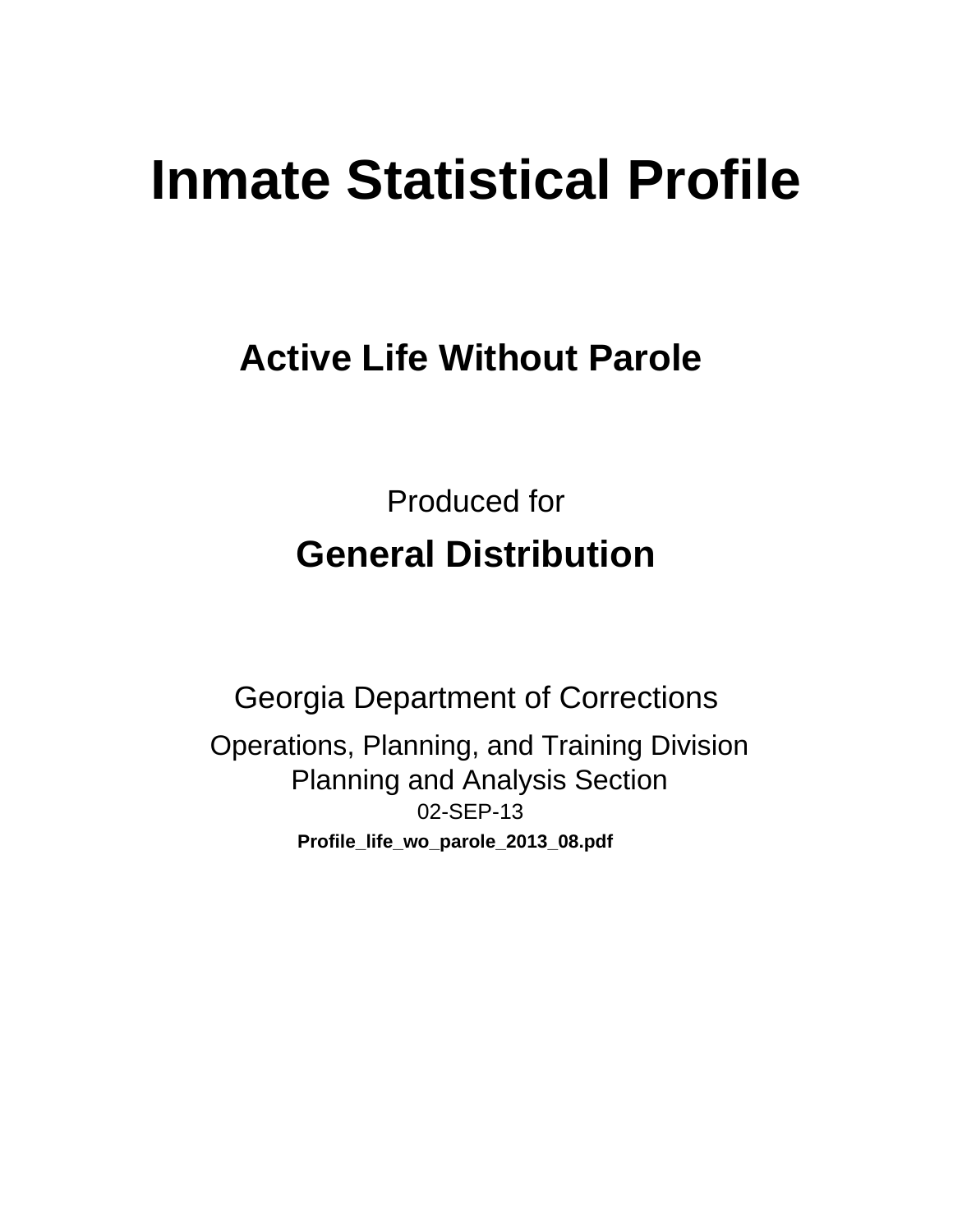## Inmate Statistical Profile 02-SEP-13

Contents

**Active Life Without Parole** 

Produced for General Distribution

## **Table of Contents**

| <b>Demographic information</b>                                       |
|----------------------------------------------------------------------|
| 5 Current age, broken out in ten year age groups                     |
| 6 Race group                                                         |
| 7 Marital status, self-reported at entry to prison                   |
| 8 Number of children, self-reported at entry to prison               |
| 9 Religious affiliation, self-reported at entry to prison            |
| 10 Home county - self-reported at entry to prison                    |
| 14 Socioeconomic class, self-reported at entry to prison             |
| 15 Environment to age 16, self-reported at entry to prison           |
| 16 Guardian status to age 16, self-reported at entry to prison       |
| 17 Employment status before prison, self-reported at entry to prison |
| 18 Age at admission                                                  |
| 20 Height, measured at entry to prison                               |
| 21 Weight, measured at entry to prison                               |
| 22 Military service                                                  |
| <b>Correctional information</b>                                      |
| 23 Type of admission to prison                                       |
| 24 Current / last security status                                    |
| 25 Current / last institution type                                   |
| 26 Institution type - transitional centers                           |
| 27 Institution type - county prisons                                 |
| 28 Institution type - state prisons                                  |
| 29 Institution type - private prisons                                |
| 30 Institution type - pre-release centers                            |
| 31 Institution type - inmate boot camp                               |
| 32 Number of disciplinary reports                                    |
| 33 Number of transfers                                               |
| 34 Number of escapes                                                 |
| 35 Time served in current (or last) institution                      |
| <b>Educational, psychological and physical information</b>           |
| 36 Highest grade level attained                                      |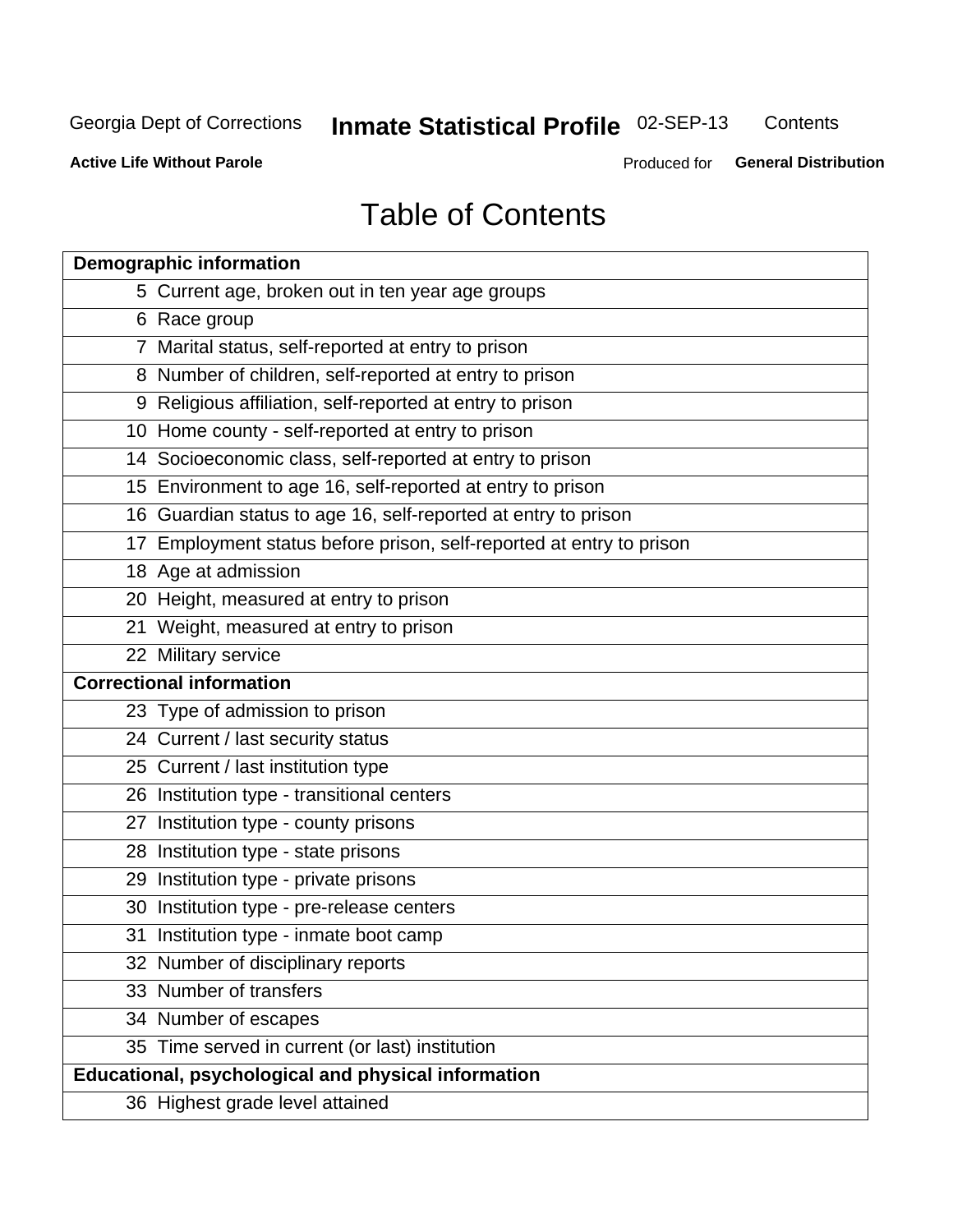## Inmate Statistical Profile 02-SEP-13

Contents

**Active Life Without Parole** 

Produced for General Distribution

## **Table of Contents**

| <b>Educational, psychological and physical information</b>       |
|------------------------------------------------------------------|
| 37 Culture fair IQ scores                                        |
| 38 Wide Range Achievement Test (WRAT) reading score              |
| 39 Wide Range Achievement Test (WRAT) math score                 |
| 40 Wide Range Achievement Test (WRAT) spelling score             |
| 41 Scope of substance abuse - summary                            |
| 42 Scope of substance abuse - detail                             |
| 43 Current / last mental health treatment level                  |
| 44 PULHESDWIT medical scale - 'P' overall condition ('P'hysical) |
| 45 PULHESDWIT medical scale - 'U' upper body                     |
| 46 PULHESDWIT medical scale - 'L' lower body                     |
| 47 PULHESDWIT medical scale - 'H' hearing                        |
| 48 PULHESDWIT medical scale - 'E' vision                         |
| 49 PULHESDWIT medical scale -'S' psychiatric                     |
| 50 PULHESDWIT medical scale - 'D' dental                         |
| 51 PULHESDWIT medical scale - 'W' work ability                   |
| 52 PULHESDWIT medical scale - 'I' impairment                     |
| 53 PULHESDWIT medical scale - 'T' transportability               |
| 54 Criminality in family, self-reported                          |
| 55 Alcoholism in family, self-reported                           |
| 56 Drug abuse in family, self-reported                           |
| 57 Subjected to frequent beatings, self-reported                 |
| 58 Father absent during inmate's childhood                       |
| 59 Mother absent during inmate's childhood                       |
| 60 Inmate diagnosed as manipulative                              |
| 61 Inmate diagnosed as assaultive                                |
| <b>Crimes and criminal history information</b>                   |
| 62 Number of prior Georgia incarcerations                        |
| 63 Prison sentence in years                                      |
| 64 Primary offense, broken out into felonies vs misdemeanors     |
| 65 Primary offense, broken out into six broad crime categories   |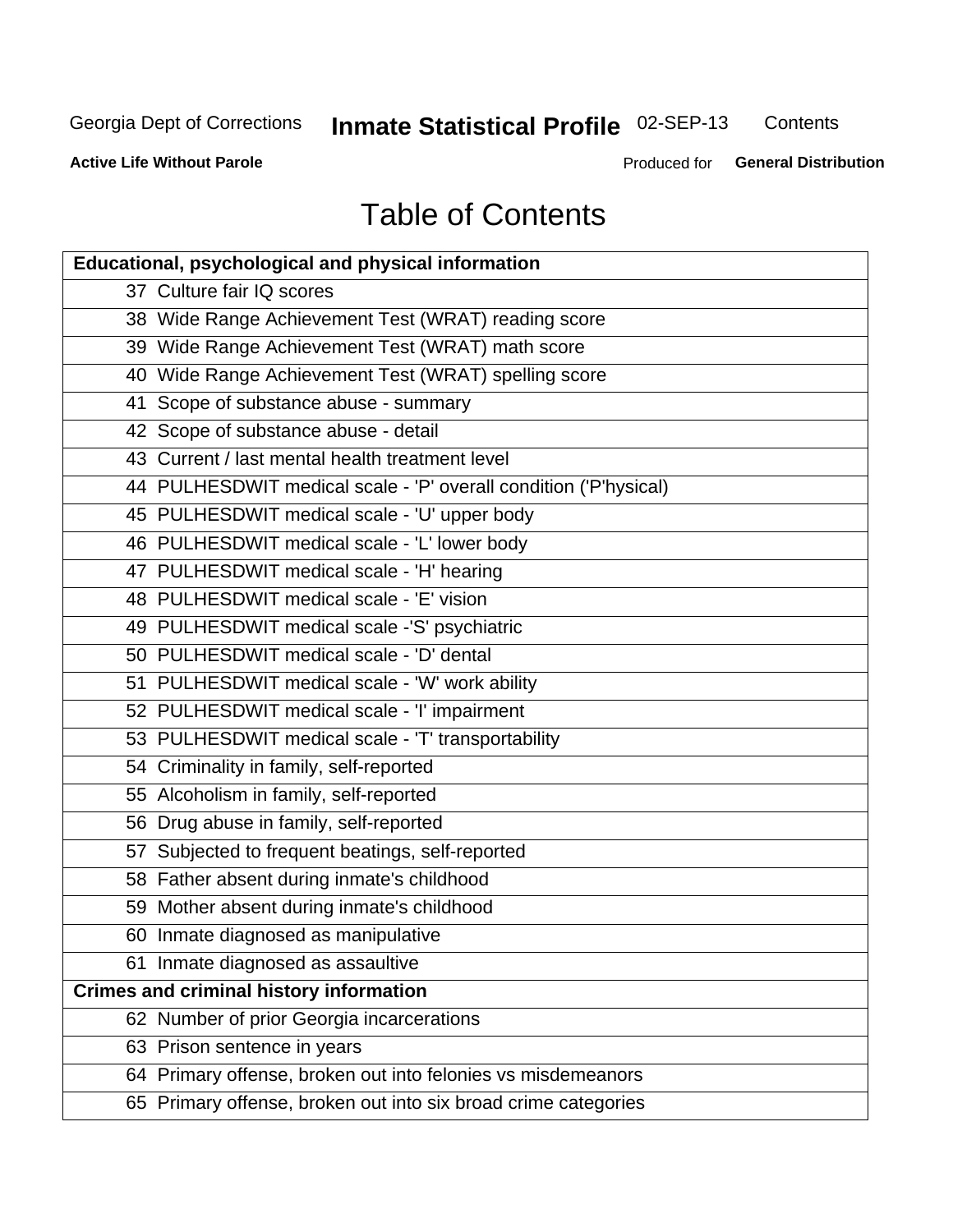#### Inmate Statistical Profile 02-SEP-13 Contents

**Active Life Without Parole** 

Produced for General Distribution

## **Table of Contents**

| <b>Crimes and criminal history information</b>        |
|-------------------------------------------------------|
| 66 Primary offense, detailed offense code             |
| 67 County of conviction of primary offense            |
| 71 Circuit of conviction of primary offense           |
| 73 Years served (jail + prison) in this incarceration |
| <b>Medical information</b>                            |
| 74 Results of most recent HIV test                    |
| 75 Results of most recent tuberculosis test           |
| 76 Results of most recent syphilis test               |
| 77 Results of most recent Hepatitis-C test            |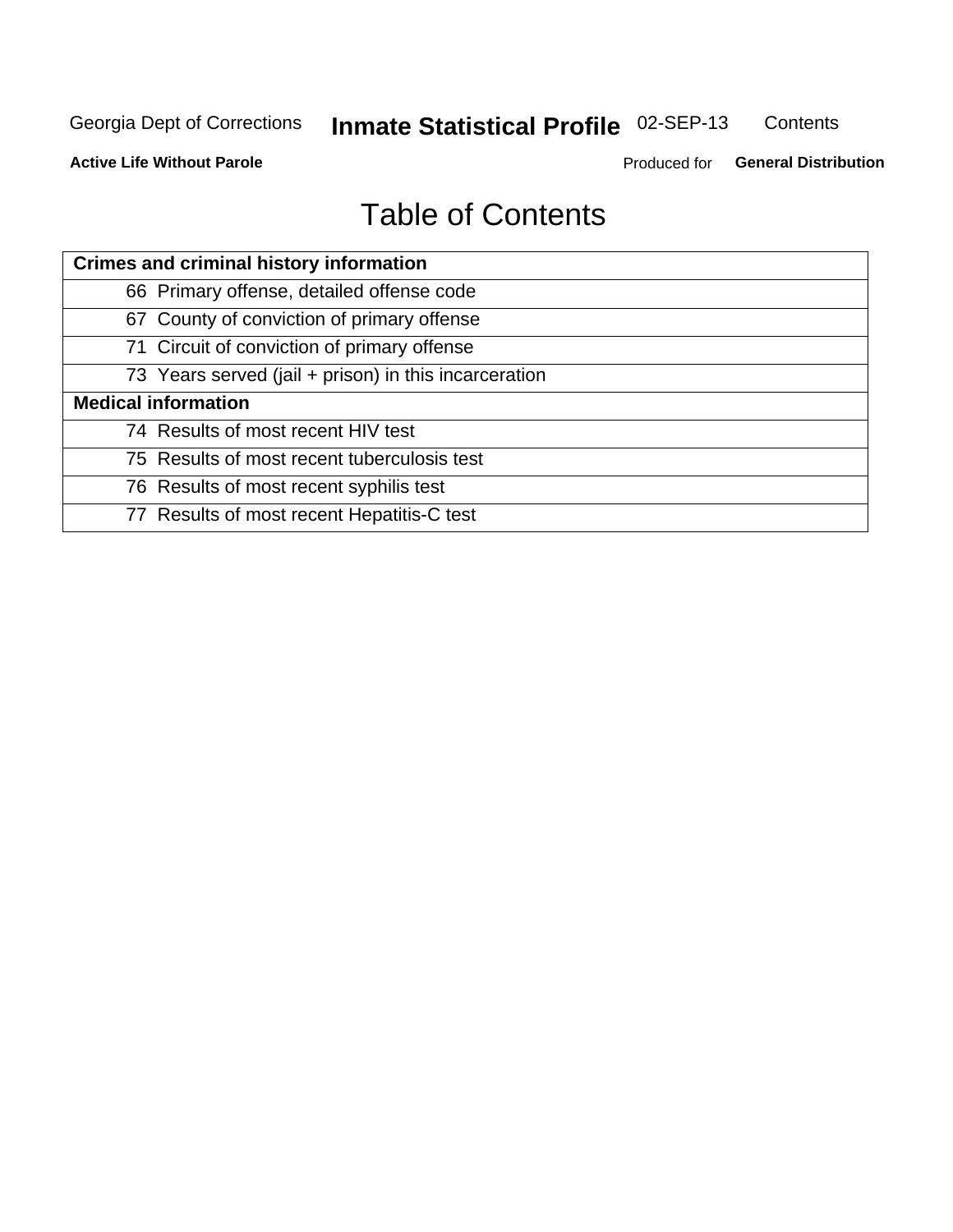#### Inmate Statistical Profile 02-SEP-13 Page 5

### **Active Life Without Parole**

### Produced for General Distribution

### Current age, broken out in ten-year age groups

COL % - percent each COUNT is of its particular column

|                          |              | <b>Male</b> |         |              | <b>Female</b> |          |                 | <b>Total</b> |
|--------------------------|--------------|-------------|---------|--------------|---------------|----------|-----------------|--------------|
| <b>Current Age</b>       | <b>Count</b> | Col %       | Row %   | <b>Count</b> | Col %         | Row %    | <b>Total</b>    | Col %        |
| <b>Teens (1-19)</b>      | 4            | 0.47%       | 100.00% |              |               |          | 4               | 0.46%        |
| <b>Twenties (20-29)</b>  | 114          | 13.44%      | 95.00%  | 6'           | 24.00%        | $5.00\%$ |                 | 120   13.75% |
| <b>Thirties (30-39)</b>  | 247          | 29.13%      | 97.24%  |              | 28.00%        | 2.76%    |                 | 254 29.10%   |
| <b>Forties (40-49)</b>   | 247          | 29.13%      | 97.24%  |              | 28.00%        | 2.76%    |                 | 254 29.10%   |
| <b>Fifties (50-59)</b>   | 175          | 20.64%      | 97.22%  | 5            | 20.00%        | 2.78%    |                 | 180 20.62%   |
| <b>Sixties (60-69)</b>   | 46           | 5.42%       | 100.00% |              |               |          | 46              | 5.27%        |
| Seventy + (70 and above) | 15           | 1.77%       | 100.00% |              |               |          | 15 <sub>1</sub> | 1.72%        |
| <b>Total Reported</b>    | 848          | 100%        | 97.14%  | 25           | 100%          | $2.86\%$ |                 | 873   100.0% |

| <b>A. A. A.</b>     |   |                 |                    |
|---------------------|---|-----------------|--------------------|
| $60 - 60$<br>______ | . | --<br>-11<br>ΔJ | $\sim$<br>.<br>. . |

| <b>Mean</b><br>(average)       | 42.36    | 39.16 | 42.27        |
|--------------------------------|----------|-------|--------------|
| Median (middle)                |          | 39    |              |
| <b>Mode</b><br>(most frequent) | ^^<br>◡▴ | 28    | $\sim$<br>⊾ت |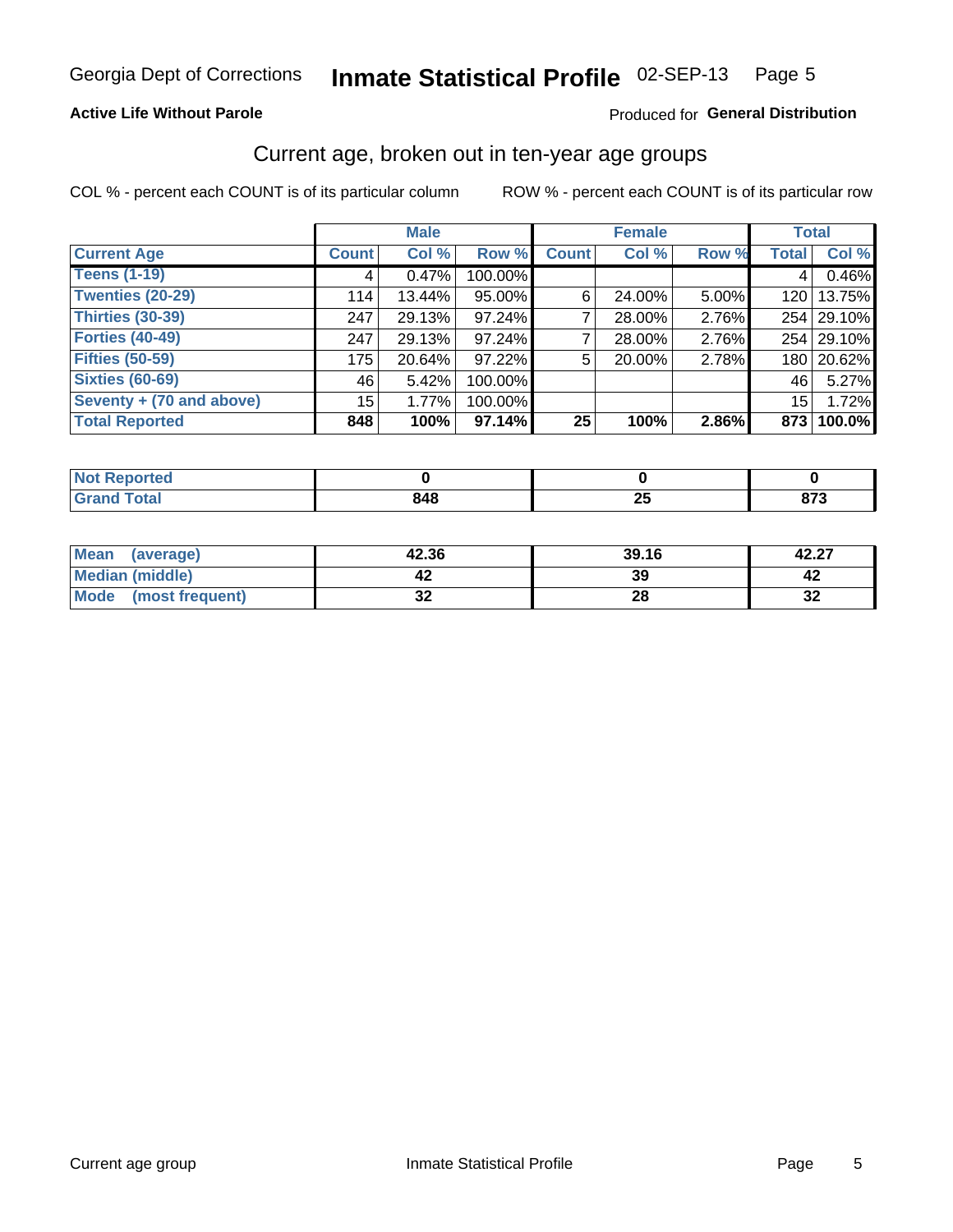#### Inmate Statistical Profile 02-SEP-13 Page 6

### **Active Life Without Parole**

Produced for General Distribution

### Race group

COL % - percent each COUNT is of its particular column

|                              |              | <b>Male</b> |                    |    | <b>Female</b> |       |              | <b>Total</b> |
|------------------------------|--------------|-------------|--------------------|----|---------------|-------|--------------|--------------|
| <b>Race Group</b>            | <b>Count</b> | Col %       | <b>Row % Count</b> |    | Col %         | Row % | <b>Total</b> | Col %        |
| <b>White</b>                 | 200          | 23.58%      | 95.69%             | 9  | 36.00%        | 4.31% | 209          | 23.94%       |
| <b>Black</b><br>$\mathbf{2}$ | 622          | 73.35%      | 97.65%             | 15 | 60.00%        | 2.35% | 637          | 72.97%       |
| <b>Other</b><br>5.           |              | $.12\%$     | 100.00%            |    |               |       |              | .11%         |
| <b>Asian</b><br>6            | 4            | ا 47%.      | 100.00%            |    |               |       | 4            | .46%         |
| <b>Hispanic</b><br>10        | 21           | 2.48%       | 95.45%             |    | 4.00%         | 4.55% | 22           | 2.52%        |
| <b>Total Reported</b>        | 848          | 100%        | $97.14\%$          | 25 | 100%          | 2.86% | 873          | 100%         |

| <b>rted</b>           |                            |           |                   |
|-----------------------|----------------------------|-----------|-------------------|
| <b>Total</b><br>_____ | <b>Q 1 Q</b><br>040<br>- - | OF.<br>ZJ | 0.7<br>01 J<br>__ |

| DIACK |
|-------|
|-------|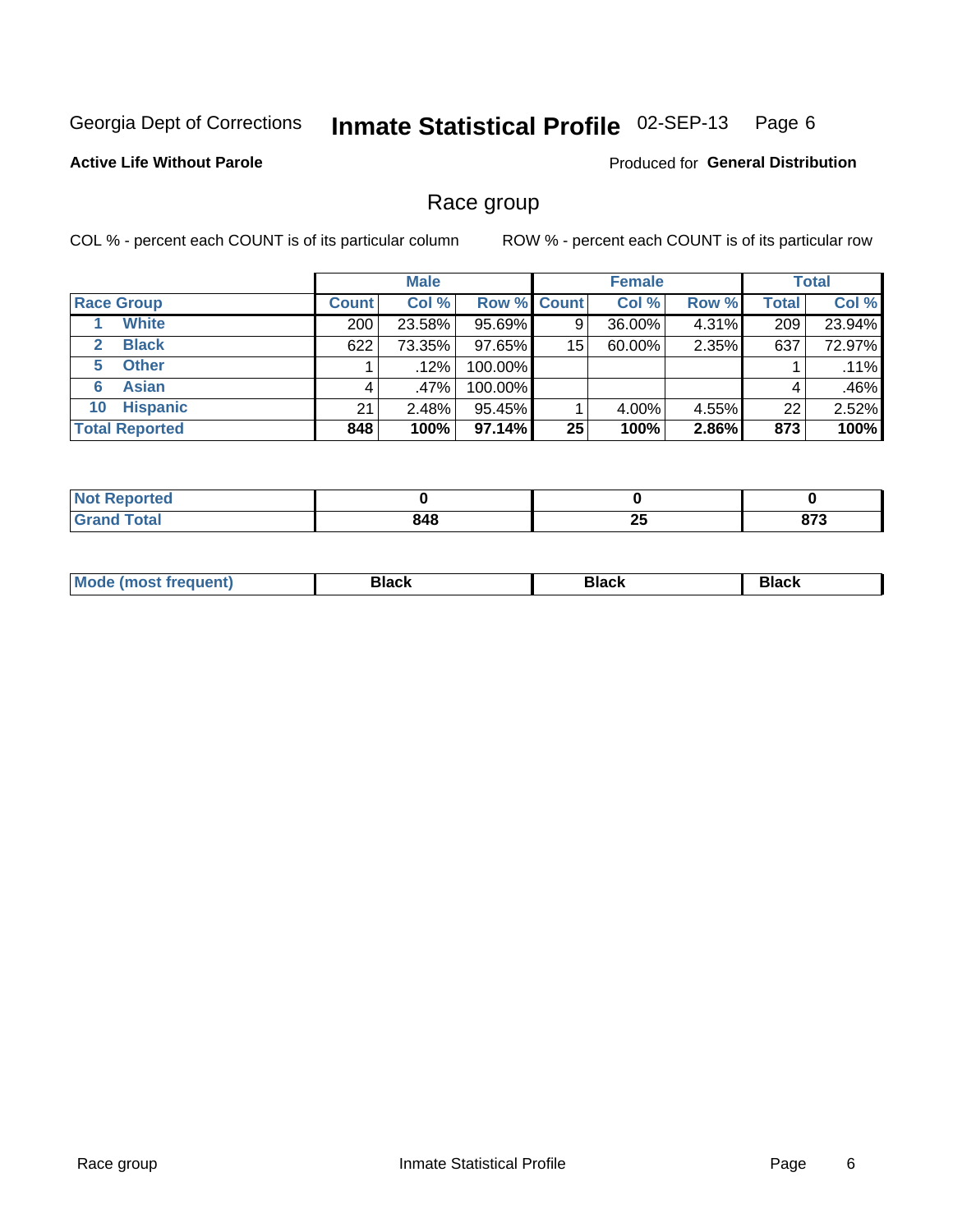#### Inmate Statistical Profile 02-SEP-13 Page 7

### **Active Life Without Parole**

### Produced for General Distribution

### Marital status, self-reported at entry to prison

COL % - percent each COUNT is of its particular column

|                            |              | <b>Male</b> |        |              | <b>Female</b> |        |              | <b>Total</b> |
|----------------------------|--------------|-------------|--------|--------------|---------------|--------|--------------|--------------|
| <b>Marital Status</b>      | <b>Count</b> | Col %       | Row %  | <b>Count</b> | Col %         | Row %  | <b>Total</b> | Col %        |
| <b>Unknown</b><br>$\bf{0}$ | 5            | .59%        | 83.33% |              | 4.00%         | 16.67% | 6            | .69%         |
| <b>Divorced</b><br>D       | 66           | 7.78%       | 98.51% |              | 4.00%         | 1.49%  | 67           | 7.67%        |
| <b>Married</b><br>М        | 127          | 14.98%      | 95.49% | 6            | 24.00%        | 4.51%  | 133          | 15.23%       |
| <b>Separated</b><br>S.     | 19           | 2.24%       | 90.48% | 2            | 8.00%         | 9.52%  | 21           | 2.41%        |
| <b>Unmarried</b><br>U      | 613          | 72.29%      | 98.08% | 12           | 48.00%        | 1.92%  | 625          | 71.59%       |
| <b>Widow</b><br>W          | 18           | 2.12%       | 85.71% | 3            | 12.00%        | 14.29% | 21           | 2.41%        |
| <b>Total Reported</b>      | 848          | 100%        | 97.14% | 25           | 100%          | 2.86%  | 873          | 100%         |

| prted<br><b>NOT REDO</b><br>. <b>.</b> <u>.</u> |          |                    |
|-------------------------------------------------|----------|--------------------|
| <b>Total</b>                                    | ΩF<br>__ | <b>070</b><br>01 J |

|  | Mo | ımarrıed | Unmarried | Unmarried<br>_______ |
|--|----|----------|-----------|----------------------|
|--|----|----------|-----------|----------------------|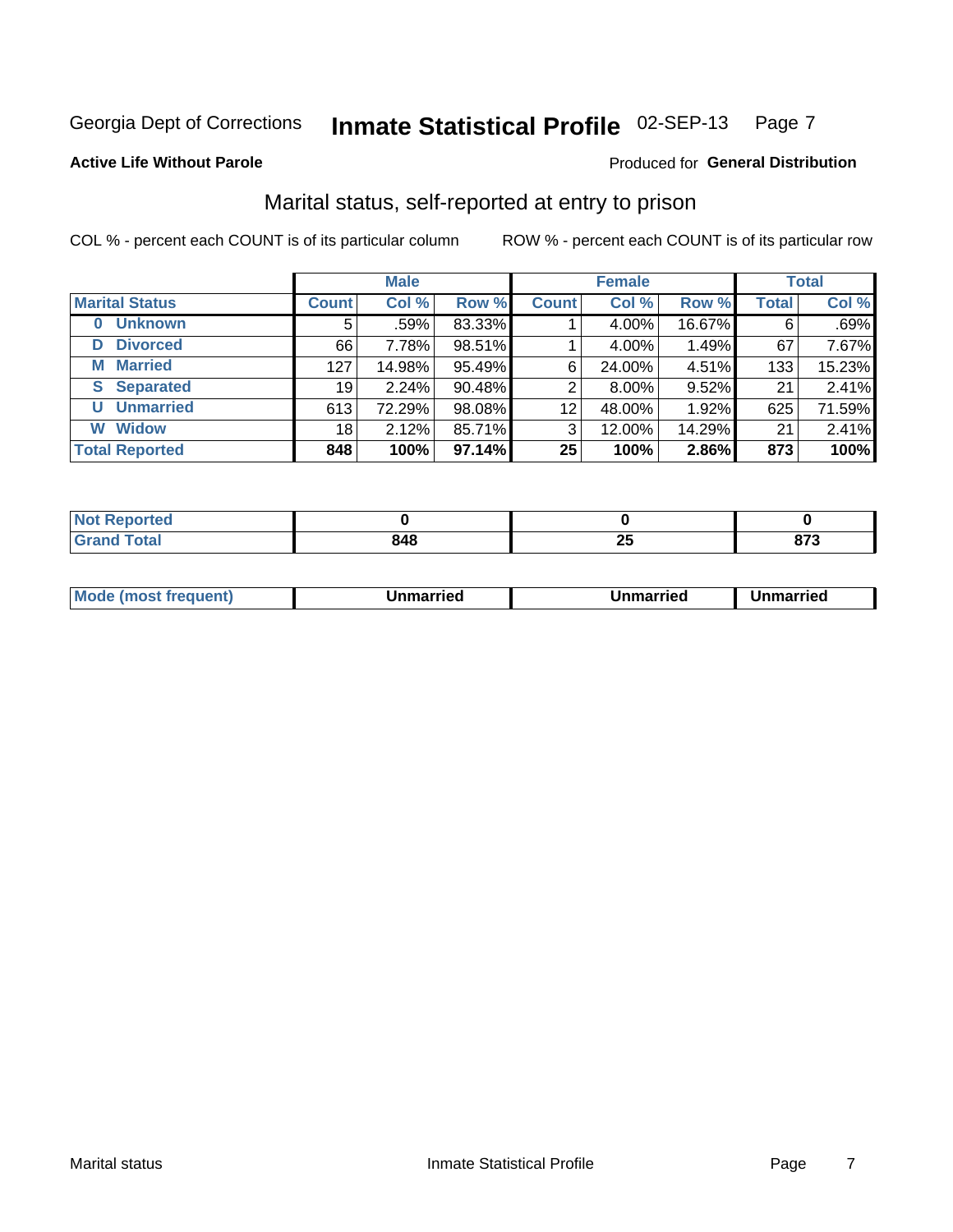#### Inmate Statistical Profile 02-SEP-13 Page 8

### **Active Life Without Parole**

### **Produced for General Distribution**

### Number of children, self reported at entry to prison

COL % - percent each COUNT is of its particular column

|                           |                | <b>Male</b> |         |              | <b>Female</b> |        |              | <b>Total</b> |
|---------------------------|----------------|-------------|---------|--------------|---------------|--------|--------------|--------------|
| <b>Number of Children</b> | <b>Count</b>   | Col %       | Row %   | <b>Count</b> | Col %         | Row %  | <b>Total</b> | Col %        |
| $\bf{0}$                  | 320            | 37.96%      | 97.26%  | 9            | 36.00%        | 2.74%  | 329          | 37.90%       |
|                           | 198            | 23.49%      | 97.06%  | 6            | 24.00%        | 2.94%  | 204          | 23.50%       |
| $\overline{2}$            | 144            | 17.08%      | 97.96%  | 3            | 12.00%        | 2.04%  | 147          | 16.94%       |
| 3                         | 83             | 9.85%       | 96.51%  | 3            | 12.00%        | 3.49%  | 86           | 9.91%        |
| 4                         | 59             | 7.00%       | 98.33%  |              | 4.00%         | 1.67%  | 60           | 6.91%        |
| 5                         | 23             | 2.73%       | 88.46%  | 3            | 12.00%        | 11.54% | 26           | 3.00%        |
| $6\phantom{1}6$           | 5              | 0.59%       | 100.00% |              |               |        | 5            | 0.58%        |
| 7                         | 3              | 0.36%       | 100.00% |              |               |        | 3            | 0.35%        |
| 8                         |                | 0.12%       | 100.00% |              |               |        |              | 0.12%        |
| $\boldsymbol{9}$          | 2              | 0.24%       | 100.00% |              |               |        | 2            | 0.23%        |
| 10                        | $\overline{2}$ | 0.24%       | 100.00% |              |               |        | 2            | 0.23%        |
| Over 10                   | 3              | 0.36%       | 100.00% |              |               |        | 3            | 0.35%        |
| <b>Total Reported</b>     | 843            | 100%        | 97.12%  | 25           | 100%          | 2.88%  | 868          | 100.0%       |

| neo    |            |    |        |
|--------|------------|----|--------|
| $\sim$ | n 1 n      | -- | $\sim$ |
|        | <u>າ4ບ</u> | -- | ט ונ   |

| Mean (average)       | 1.45 | 1.45 |
|----------------------|------|------|
| Median (middle)      |      |      |
| Mode (most frequent) |      |      |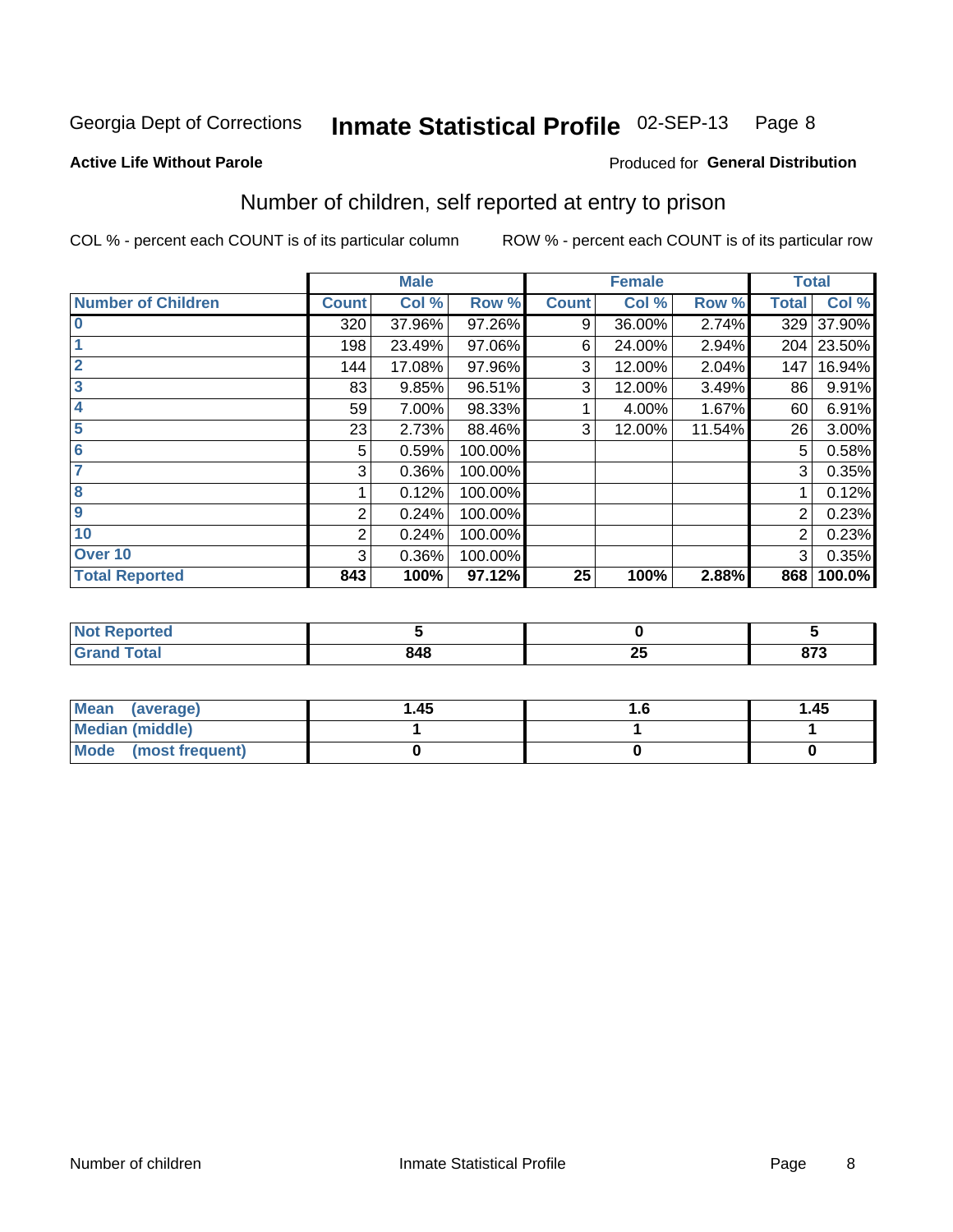#### Inmate Statistical Profile 02-SEP-13 Page 9

Produced for General Distribution

### **Active Life Without Parole**

## Religious affiliation, self-reported at entry to prison

COL % - percent each COUNT is of its particular column

|              |                              |              | <b>Male</b> |         |                | <b>Female</b> |       |       | <b>Total</b> |
|--------------|------------------------------|--------------|-------------|---------|----------------|---------------|-------|-------|--------------|
|              | <b>Religious Affiliation</b> | <b>Count</b> | Col %       | Row %   | <b>Count</b>   | Col %         | Row % | Total | Col %        |
|              | <b>Islam</b>                 | 45           | 8.47%       | 95.74%  | 2              | 12.50%        | 4.26% | 47    | 8.59%        |
| $\mathbf{2}$ | <b>Catholic</b>              | 21           | 3.95%       | 95.45%  |                | 6.25%         | 4.55% | 22    | 4.02%        |
| 3            | <b>Baptist</b>               | 230          | 43.31%      | 95.83%  | 10             | 62.50%        | 4.17% | 240   | 43.88%       |
| 4            | <b>Methodist</b>             | 10           | 1.88%       | 100.00% |                |               |       | 10    | 1.83%        |
| 7            | <b>Chc Of God</b>            |              | .19%        | 100.00% |                |               |       |       | .18%         |
| 8            | <b>Holiness</b>              | 19           | 3.58%       | 95.00%  |                | 6.25%         | 5.00% | 20    | 3.66%        |
| 9            | <b>Jewish</b>                |              | .19%        | 100.00% |                |               |       |       | .18%         |
| 10           | <b>Anglican</b>              |              | .19%        | 100.00% |                |               |       |       | .18%         |
| 12           | <b>Hindu</b>                 | 2            | .38%        | 100.00% |                |               |       | 2     | .37%         |
| 16           | <b>Seven D Ad</b>            | 4            | .75%        | 100.00% |                |               |       | 4     | .73%         |
| 17           | <b>Jehovah Wt</b>            | 9            | 1.69%       | 100.00% |                |               |       | 9     | 1.65%        |
| 18           | <b>Latr Day S</b>            |              | .19%        | 100.00% |                |               |       |       | .18%         |
| 20           | <b>Other Prot</b>            | 79           | 14.88%      | 97.53%  | $\overline{2}$ | 12.50%        | 2.47% | 81    | 14.81%       |
| 96           | <b>None</b>                  | 108          | 20.34%      | 100.00% |                |               |       | 108   | 19.74%       |
|              | <b>Total Reported</b>        | 531          | 100%        | 97.07%  | 16             | 100%          | 2.93% | 547   | 100%         |

| rtea   | $\sim$ $-$ |                  | 22c        |
|--------|------------|------------------|------------|
| $\sim$ | . .        |                  | JZU        |
| ______ | 848        | - -<br>. .<br>ZJ | <b>070</b> |

| M<br>frequent)<br>TA IMOST 1. | 3aptist<br>$  -$ | Baptist | ıntısl |
|-------------------------------|------------------|---------|--------|
|                               |                  |         |        |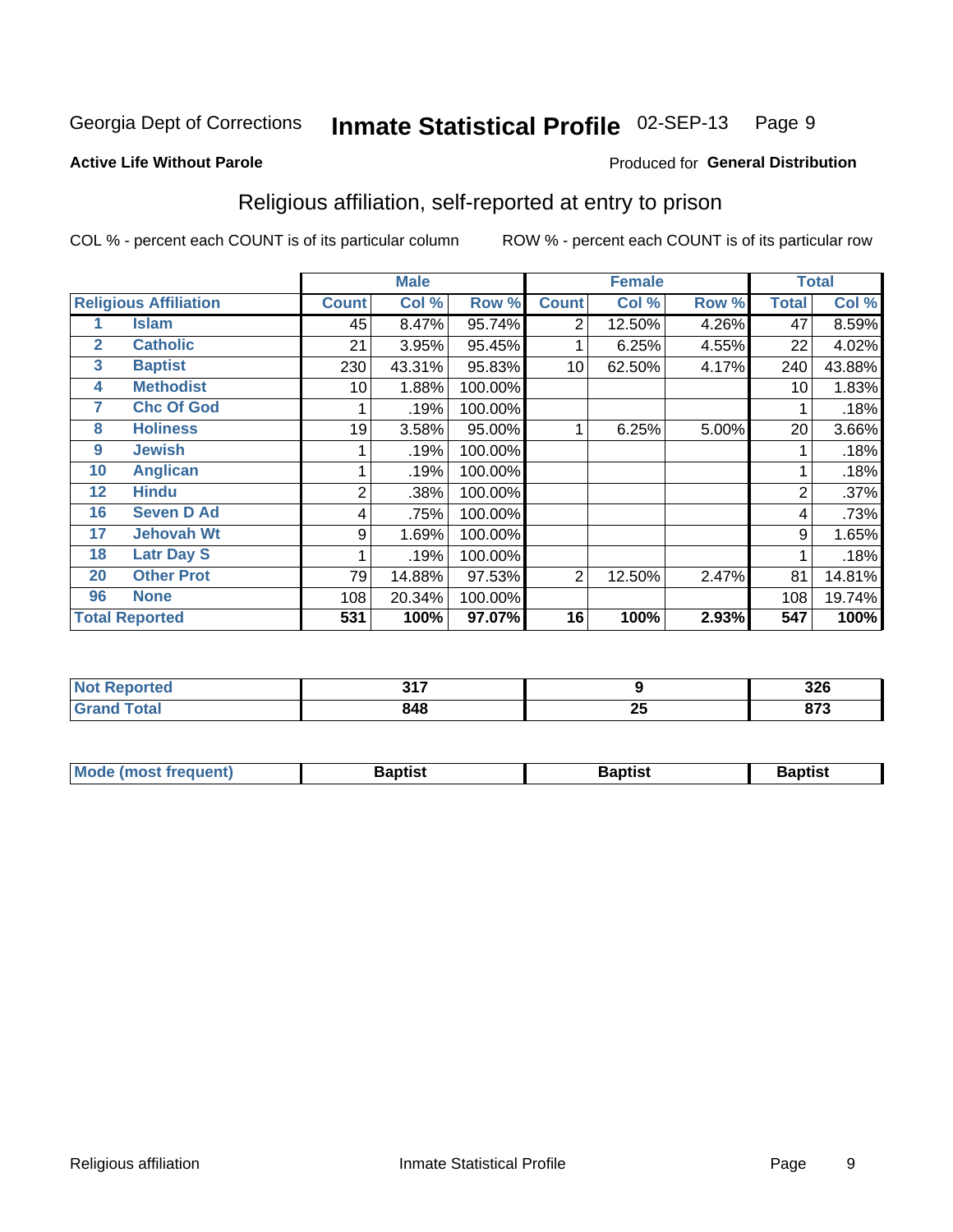#### Inmate Statistical Profile 02-SEP-13 Page 10

#### **Active Life Without Parole**

### Produced for General Distribution

### Home county, self-reported at entry to prison

COL % - percent each COUNT is of its particular column

|     |                             |                         | <b>Male</b> |         |              | <b>Female</b> |        | <b>Total</b>   |        |
|-----|-----------------------------|-------------------------|-------------|---------|--------------|---------------|--------|----------------|--------|
|     | <b>Home County</b>          | <b>Count</b>            | Col %       | Row %   | <b>Count</b> | Col %         | Row %  | <b>Total</b>   | Col %  |
| 000 | <b>Unknown</b>              | 146                     | 17.22%      | 96.05%  | 6            | 24.00%        | 3.95%  | 152            | 17.41% |
| 001 | <b>Appling County</b>       | 5                       | .59%        | 100.00% |              |               |        | 5              | .57%   |
| 002 | <b>Atkinson County</b>      | $\mathbf 1$             | .12%        | 100.00% |              |               |        | 1              | .11%   |
| 003 | <b>Bacon County</b>         | $\mathbf 1$             | .12%        | 100.00% |              |               |        | 1              | .11%   |
| 005 | <b>Baldwin County</b>       | 3                       | .35%        | 100.00% |              |               |        | 3              | .34%   |
| 007 | <b>Barrow County</b>        | 5                       | .59%        | 100.00% |              |               |        | 5              | .57%   |
| 008 | <b>Bartow County</b>        | 7                       | .83%        | 100.00% |              |               |        | 7              | .80%   |
| 009 | <b>Ben Hill County</b>      | 4                       | .47%        | 100.00% |              |               |        | 4              | .46%   |
| 010 | <b>Berrien County</b>       | $\overline{2}$          | .24%        | 100.00% |              |               |        | $\overline{2}$ | .23%   |
| 011 | <b>Bibb County</b>          | 17                      | 2.00%       | 100.00% |              |               |        | 17             | 1.95%  |
| 012 | <b>Bleckley County</b>      | $\overline{\mathbf{c}}$ | .24%        | 100.00% |              |               |        | $\overline{2}$ | .23%   |
| 014 | <b>Brooks County</b>        | $\mathbf 1$             | .12%        | 100.00% |              |               |        | 1              | .11%   |
| 016 | <b>Bulloch County</b>       | 4                       | .47%        | 100.00% |              |               |        | 4              | .46%   |
| 017 | <b>Burke County</b>         | $\overline{7}$          | .83%        | 100.00% |              |               |        | 7              | .80%   |
| 018 | <b>Butts County</b>         | 3                       | .35%        | 100.00% |              |               |        | 3              | .34%   |
| 020 | <b>Camden County</b>        | 4                       | .47%        | 80.00%  | 1            | 4.00%         | 20.00% | 5              | .57%   |
| 021 | <b>Candler County</b>       | 1                       | .12%        | 100.00% |              |               |        | 1              | .11%   |
| 022 | <b>Carroll County</b>       | $\overline{2}$          | .24%        | 100.00% |              |               |        | $\overline{2}$ | .23%   |
| 023 | <b>Catoosa County</b>       | $\overline{2}$          | .24%        | 100.00% |              |               |        | $\overline{2}$ | .23%   |
| 025 | <b>Chatham County</b>       | 34                      | 4.01%       | 100.00% |              |               |        | 34             | 3.89%  |
| 026 | <b>Chattahoochee County</b> | $\mathbf 1$             | .12%        | 100.00% |              |               |        | 1              | .11%   |
| 028 | <b>Cherokee County</b>      | $\mathbf 1$             | .12%        | 100.00% |              |               |        | 1              | .11%   |
| 029 | <b>Clarke County</b>        | 17                      | 2.00%       | 100.00% |              |               |        | 17             | 1.95%  |
| 031 | <b>Clayton County</b>       | 24                      | 2.83%       | 100.00% |              |               |        | 24             | 2.75%  |
| 033 | <b>Cobb County</b>          | 29                      | 3.42%       | 100.00% |              |               |        | 29             | 3.32%  |
| 034 | <b>Coffee County</b>        | 3                       | .35%        | 100.00% |              |               |        | 3              | .34%   |
| 035 | <b>Colquitt County</b>      | 4                       | .47%        | 100.00% |              |               |        | 4              | .46%   |
| 036 | <b>Columbia County</b>      | 4                       | .47%        | 80.00%  | 1            | 4.00%         | 20.00% | 5              | .57%   |
| 037 | <b>Cook County</b>          | 3                       | .35%        | 100.00% |              |               |        | 3              | .34%   |
| 038 | <b>Coweta County</b>        | 4                       | .47%        | 100.00% |              |               |        | 4              | .46%   |
| 040 | <b>Crisp County</b>         | 4                       | .47%        | 100.00% |              |               |        | 4              | .46%   |
| 043 | <b>Decatur County</b>       | 2                       | .24%        | 100.00% |              |               |        | 2              | .23%   |
| 044 | <b>Dekalb County</b>        | 61                      | 7.19%       | 100.00% |              |               |        | 61             | 6.99%  |
| 045 | <b>Dodge County</b>         | $\mathbf 1$             | .12%        | 100.00% |              |               |        | 1              | .11%   |
| 046 | <b>Dooly County</b>         | 1                       | .12%        | 50.00%  | 1            | 4.00%         | 50.00% | $\overline{2}$ | .23%   |
| 047 | <b>Dougherty County</b>     | 24                      | 2.83%       | 96.00%  | 1            | 4.00%         | 4.00%  | 25             | 2.86%  |
| 048 | <b>Douglas County</b>       | 11                      | 1.30%       | 91.67%  | 1            | 4.00%         | 8.33%  | 12             | 1.37%  |
| 049 | <b>Early County</b>         | $\mathbf{1}$            | .12%        | 100.00% |              |               |        | 1              | .11%   |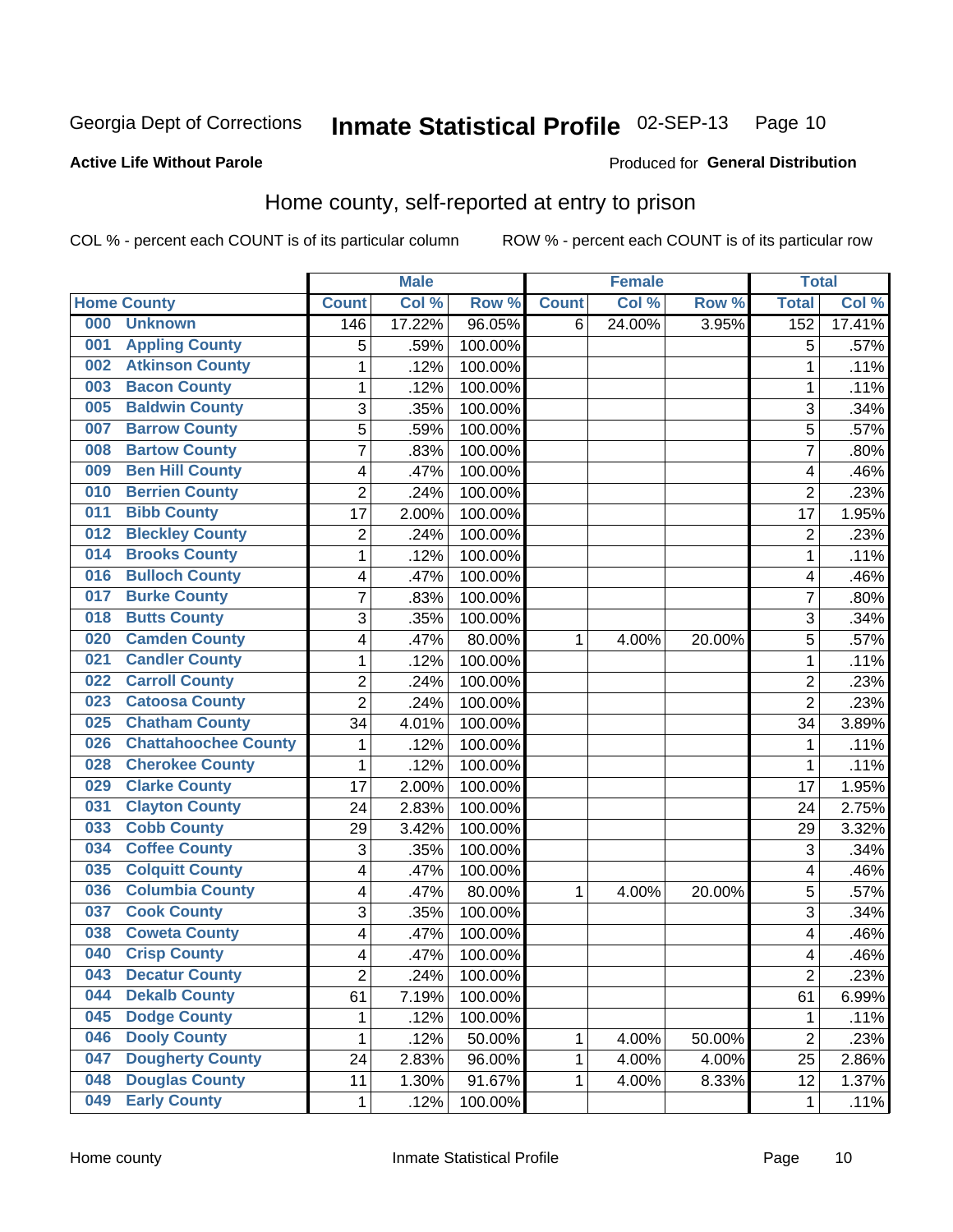#### Inmate Statistical Profile 02-SEP-13 Page 11

### **Active Life Without Parole**

### Produced for General Distribution

### Home county, self-reported at entry to prison

COL % - percent each COUNT is of its particular column

|     |                          |                | <b>Male</b> |                  |                | <b>Female</b> |        | <b>Total</b>   |        |
|-----|--------------------------|----------------|-------------|------------------|----------------|---------------|--------|----------------|--------|
|     | <b>Home County</b>       | <b>Count</b>   | Col %       | Row <sup>%</sup> | <b>Count</b>   | Col %         | Row %  | <b>Total</b>   | Col %  |
| 051 | <b>Effingham County</b>  | $\overline{2}$ | .24%        | 100.00%          |                |               |        | 2              | .23%   |
| 052 | <b>Elbert County</b>     | 3              | .35%        | 100.00%          |                |               |        | 3              | .34%   |
| 053 | <b>Emanuel County</b>    | 4              | .47%        | 100.00%          |                |               |        | 4              | .46%   |
| 056 | <b>Fayette County</b>    | 3              | .35%        | 100.00%          |                |               |        | 3              | .34%   |
| 057 | <b>Floyd County</b>      | 10             | 1.18%       | 100.00%          |                |               |        | 10             | 1.15%  |
| 058 | <b>Forsyth County</b>    | 3              | .35%        | 100.00%          |                |               |        | 3              | .34%   |
| 059 | <b>Franklin County</b>   | $\overline{2}$ | .24%        | 66.67%           | 1              | 4.00%         | 33.33% | 3              | .34%   |
| 060 | <b>Fulton County</b>     | 114            | 13.44%      | 98.28%           | $\overline{2}$ | 8.00%         | 1.72%  | 116            | 13.29% |
| 061 | <b>Gilmer County</b>     | 1              | .12%        | 100.00%          |                |               |        | 1              | .11%   |
| 063 | <b>Glynn County</b>      | 8              | .94%        | 100.00%          |                |               |        | 8              | .92%   |
| 064 | <b>Gordon County</b>     | $\mathbf{1}$   | .12%        | 100.00%          |                |               |        | 1              | .11%   |
| 066 | <b>Greene County</b>     | 1              | .12%        | 100.00%          |                |               |        | 1              | .11%   |
| 067 | <b>Gwinnett County</b>   | 18             | 2.12%       | 94.74%           | 1              | 4.00%         | 5.26%  | 19             | 2.18%  |
| 068 | <b>Habersham County</b>  | 1              | .12%        | 100.00%          |                |               |        | 1              | .11%   |
| 069 | <b>Hall County</b>       | 11             | 1.30%       | 100.00%          |                |               |        | 11             | 1.26%  |
| 070 | <b>Hancock County</b>    | $\overline{2}$ | .24%        | 100.00%          |                |               |        | $\overline{2}$ | .23%   |
| 071 | <b>Haralson County</b>   | $\overline{2}$ | .24%        | 100.00%          |                |               |        | 2              | .23%   |
| 072 | <b>Harris County</b>     | $\mathbf{1}$   | .12%        | 100.00%          |                |               |        | 1              | .11%   |
| 073 | <b>Hart County</b>       | 2              | .24%        | 100.00%          |                |               |        | $\overline{c}$ | .23%   |
| 074 | <b>Heard County</b>      | $\mathbf{1}$   | .12%        | 100.00%          |                |               |        | 1              | .11%   |
| 075 | <b>Henry County</b>      | 6              | .71%        | 100.00%          |                |               |        | 6              | .69%   |
| 076 | <b>Houston County</b>    | 13             | 1.53%       | 100.00%          |                |               |        | 13             | 1.49%  |
| 078 | <b>Jackson County</b>    | 3              | .35%        | 100.00%          |                |               |        | 3              | .34%   |
| 080 | <b>Jeff Davis County</b> | $\overline{2}$ | .24%        | 100.00%          |                |               |        | $\overline{2}$ | .23%   |
| 081 | <b>Jefferson County</b>  | 3              | .35%        | 100.00%          |                |               |        | 3              | .34%   |
| 082 | <b>Jenkins County</b>    | $\overline{2}$ | .24%        | 100.00%          |                |               |        | $\overline{2}$ | .23%   |
| 087 | <b>Laurens County</b>    | $\overline{5}$ | .59%        | 100.00%          |                |               |        | 5              | .57%   |
| 088 | <b>Lee County</b>        | $\mathbf{1}$   | .12%        | 100.00%          |                |               |        | 1              | .11%   |
| 089 | <b>Liberty County</b>    | 6              | .71%        | 85.71%           | 1              | 4.00%         | 14.29% | 7              | .80%   |
| 090 | <b>Lincoln County</b>    | $\mathbf{1}$   | .12%        | 100.00%          |                |               |        | 1              | .11%   |
| 091 | <b>Long County</b>       | $\mathbf{1}$   | .12%        | 100.00%          |                |               |        | 1              | .11%   |
| 092 | <b>Lowndes County</b>    | 6              | .71%        | 100.00%          |                |               |        | 6              | .69%   |
| 093 | <b>Lumpkin County</b>    | $\mathbf{1}$   | .12%        | 100.00%          |                |               |        | 1              | .11%   |
| 095 | <b>Madison County</b>    | $\mathbf 1$    | .12%        | 100.00%          |                |               |        | $\mathbf{1}$   | .11%   |
| 096 | <b>Marion County</b>     | 1              | .12%        | 100.00%          |                |               |        | 1              | .11%   |
| 097 | <b>Mcduffie County</b>   | $\overline{2}$ | .24%        | 100.00%          |                |               |        | 2              | .23%   |
| 098 | <b>Mcintosh County</b>   | $\overline{2}$ | .24%        | 100.00%          |                |               |        | 2              | .23%   |
| 100 | <b>Miller County</b>     | $\mathbf 1$    | .12%        | 100.00%          |                |               |        | 1              | .11%   |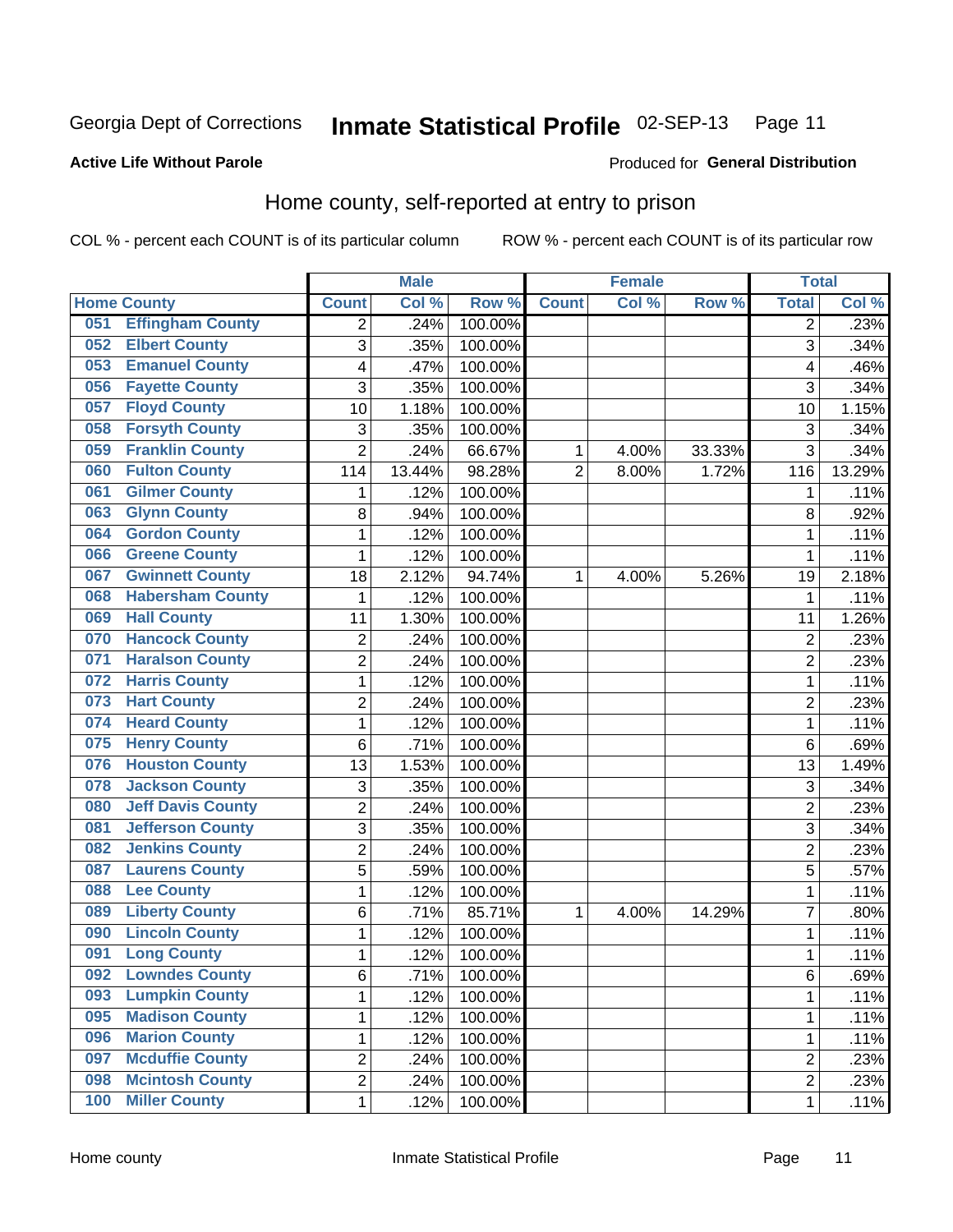## Inmate Statistical Profile 02-SEP-13 Page 12

### **Active Life Without Parole**

### Produced for General Distribution

### Home county, self-reported at entry to prison

COL % - percent each COUNT is of its particular column

|                  |                          |                          | <b>Male</b> | <b>Female</b> |                | <b>Total</b> |        |                         |       |
|------------------|--------------------------|--------------------------|-------------|---------------|----------------|--------------|--------|-------------------------|-------|
|                  | <b>Home County</b>       | <b>Count</b>             | Col %       | Row %         | <b>Count</b>   | Col %        | Row %  | <b>Total</b>            | Col % |
| 102              | <b>Monroe County</b>     | $\overline{4}$           | .47%        | 100.00%       |                |              |        | 4                       | .46%  |
| 103              | <b>Montgomery County</b> | 1                        | .12%        | 100.00%       |                |              |        | 1                       | .11%  |
| 104              | <b>Morgan County</b>     | 1                        | .12%        | 100.00%       |                |              |        | 1                       | .11%  |
| 106              | <b>Muscogee County</b>   | 23                       | 2.71%       | 100.00%       |                |              |        | 23                      | 2.63% |
| 107              | <b>Newton County</b>     | 1                        | .12%        | 33.33%        | $\overline{2}$ | 8.00%        | 66.67% | 3                       | .34%  |
| 109              | <b>Oglethorpe County</b> | 4                        | .47%        | 100.00%       |                |              |        | 4                       | .46%  |
| 110              | <b>Paulding County</b>   | 3                        | .35%        | 100.00%       |                |              |        | 3                       | .34%  |
| 111              | <b>Peach County</b>      | 1                        | .12%        | 100.00%       |                |              |        | 1                       | .11%  |
| 113              | <b>Pierce County</b>     | 2                        | .24%        | 100.00%       |                |              |        | 2                       | .23%  |
| 114              | <b>Pike County</b>       | $\overline{2}$           | .24%        | 66.67%        | 1              | 4.00%        | 33.33% | 3                       | .34%  |
| $\overline{115}$ | <b>Polk County</b>       | $\overline{c}$           | .24%        | 100.00%       |                |              |        | $\overline{c}$          | .23%  |
| 117              | <b>Putnam County</b>     | 5                        | .59%        | 100.00%       |                |              |        | 5                       | .57%  |
| 119              | <b>Rabun County</b>      | 1                        | .12%        | 100.00%       |                |              |        | 1                       | .11%  |
| 120              | <b>Randolph County</b>   | $\overline{2}$           | .24%        | 100.00%       |                |              |        | $\overline{2}$          | .23%  |
| $121$            | <b>Richmond County</b>   | 29                       | 3.42%       | 90.63%        | 3              | 12.00%       | 9.38%  | 32                      | 3.67% |
| 122              | <b>Rockdale County</b>   | 4                        | .47%        | 100.00%       |                |              |        | 4                       | .46%  |
| 125              | <b>Seminole County</b>   | 2                        | .24%        | 100.00%       |                |              |        | 2                       | .23%  |
| 126              | <b>Spalding County</b>   | 8                        | .94%        | 100.00%       |                |              |        | 8                       | .92%  |
| 127              | <b>Stephens County</b>   | 1                        | .12%        | 50.00%        | 1              | 4.00%        | 50.00% | $\overline{c}$          | .23%  |
| 128              | <b>Stewart County</b>    | $\mathbf{1}$             | .12%        | 100.00%       |                |              |        | 1                       | .11%  |
| 129              | <b>Sumter County</b>     | 1                        | .12%        | 100.00%       |                |              |        | 1                       | .11%  |
| 132              | <b>Tattnall County</b>   | $\mathbf{1}$             | .12%        | 100.00%       |                |              |        | 1                       | .11%  |
| 134              | <b>Telfair County</b>    | $\mathbf{1}$             | .12%        | 100.00%       |                |              |        | 1                       | .11%  |
| 136              | <b>Thomas County</b>     | 4                        | .47%        | 100.00%       |                |              |        | 4                       | .46%  |
| $\overline{137}$ | <b>Tift County</b>       | 5                        | .59%        | 100.00%       |                |              |        | 5                       | .57%  |
| 138              | <b>Toombs County</b>     | 9                        | 1.06%       | 100.00%       |                |              |        | 9                       | 1.03% |
| 140              | <b>Treutlen County</b>   | 1                        | .12%        | 100.00%       |                |              |        | 1                       | .11%  |
| 145              | <b>Upson County</b>      | 3                        | .35%        | 100.00%       |                |              |        | 3                       | .34%  |
| 146              | <b>Walker County</b>     | $\overline{\mathcal{A}}$ | .47%        | 80.00%        | 1              | 4.00%        | 20.00% | 5                       | .57%  |
| 147              | <b>Walton County</b>     | $\overline{\mathcal{A}}$ | .47%        | 100.00%       |                |              |        | 4                       | .46%  |
| 148              | <b>Ware County</b>       | 6                        | .71%        | 100.00%       |                |              |        | 6                       | .69%  |
| 150              | <b>Washington County</b> | $\overline{\mathbf{4}}$  | .47%        | 100.00%       |                |              |        | $\overline{\mathbf{4}}$ | .46%  |
| 151              | <b>Wayne County</b>      | 3                        | .35%        | 100.00%       |                |              |        | 3                       | .34%  |
| 154              | <b>White County</b>      | $\mathbf{1}$             | .12%        | 100.00%       |                |              |        | 1                       | .11%  |
| 155              | <b>Whitfield County</b>  | $\overline{\mathcal{A}}$ | .47%        | 100.00%       |                |              |        | 4                       | .46%  |
| 157              | <b>Wilkes County</b>     | $\overline{2}$           | .24%        | 100.00%       |                |              |        | 2                       | .23%  |
| 158              | <b>Wilkinson County</b>  | $\overline{2}$           | .24%        | 100.00%       |                |              |        | 2                       | .23%  |
| 159              | <b>Worth County</b>      | $\mathbf 1$              | .12%        | 100.00%       |                |              |        | 1                       | .11%  |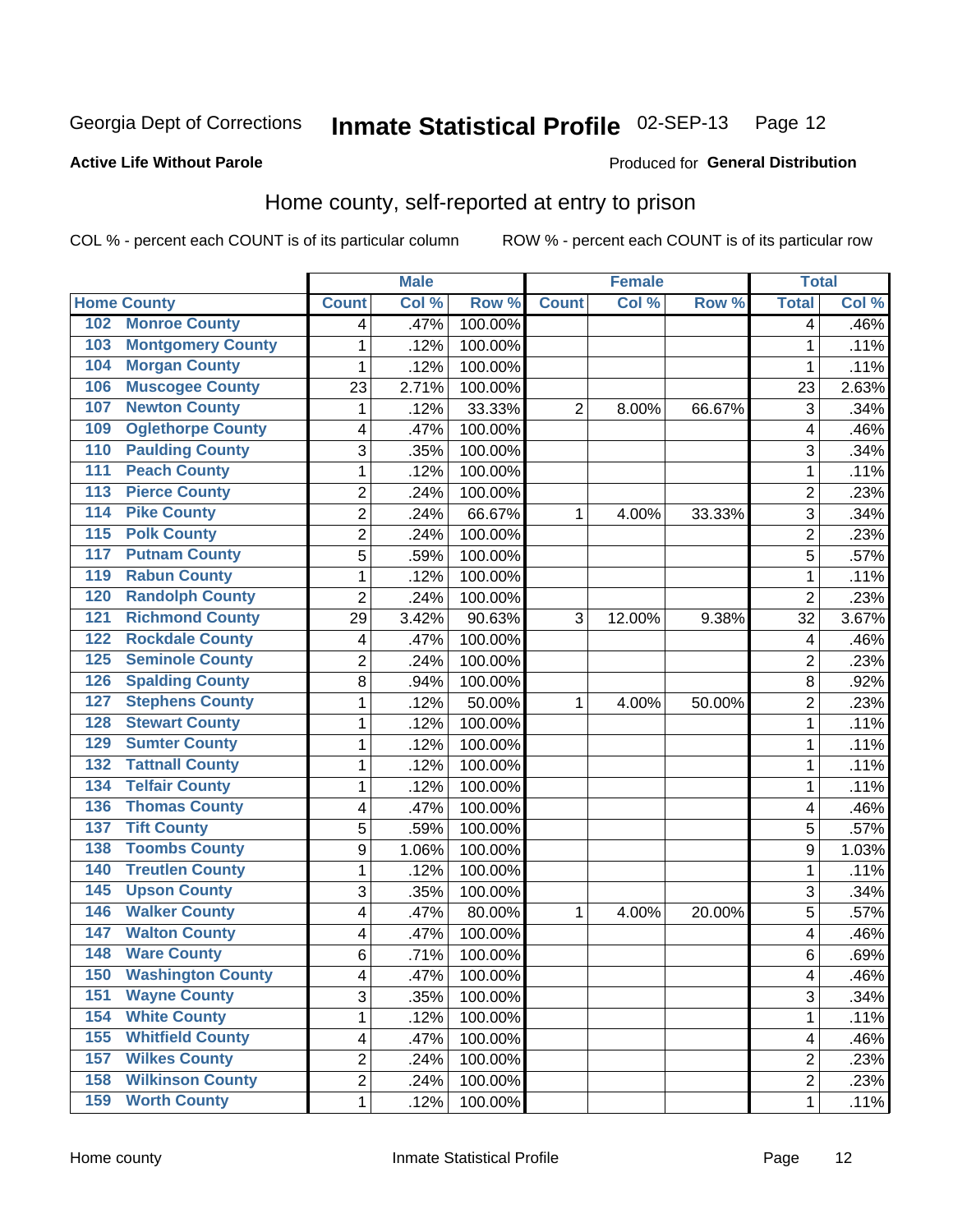#### Inmate Statistical Profile 02-SEP-13 Page 13

### **Active Life Without Parole**

### Produced for General Distribution

### Home county, self-reported at entry to prison

COL % - percent each COUNT is of its particular column

|                                    |              | <b>Male</b> |        |              | <b>Female</b> |        |              | <b>Total</b> |
|------------------------------------|--------------|-------------|--------|--------------|---------------|--------|--------------|--------------|
| <b>Home County</b>                 | <b>Count</b> | Col%        | Row %  | <b>Count</b> | Col %         | Row %  | $\tau$ otal. | Col %        |
| 999<br><b>Other Custody/Out Of</b> |              | ا 24%.      | 66.67% |              | 4.00%         | 33.33% |              | .34%         |
| <b>State</b>                       |              |             |        |              |               |        |              |              |
| <b>Total Rported</b>               | 848          | 100%        | 97.14% | 25           | 100%          | 2.86%  | 873          | 100%         |

| <b>Not</b><br><b>Section Administration</b><br>керогтеа<br>$\sim$ |       |   |     |
|-------------------------------------------------------------------|-------|---|-----|
| <b>fotal</b>                                                      | 0 A O | ⊷ | ~-~ |
| ' Grand                                                           | 94O   |   | 01. |

| Mode<br>rreguent) | nown | knowr | known |
|-------------------|------|-------|-------|
|-------------------|------|-------|-------|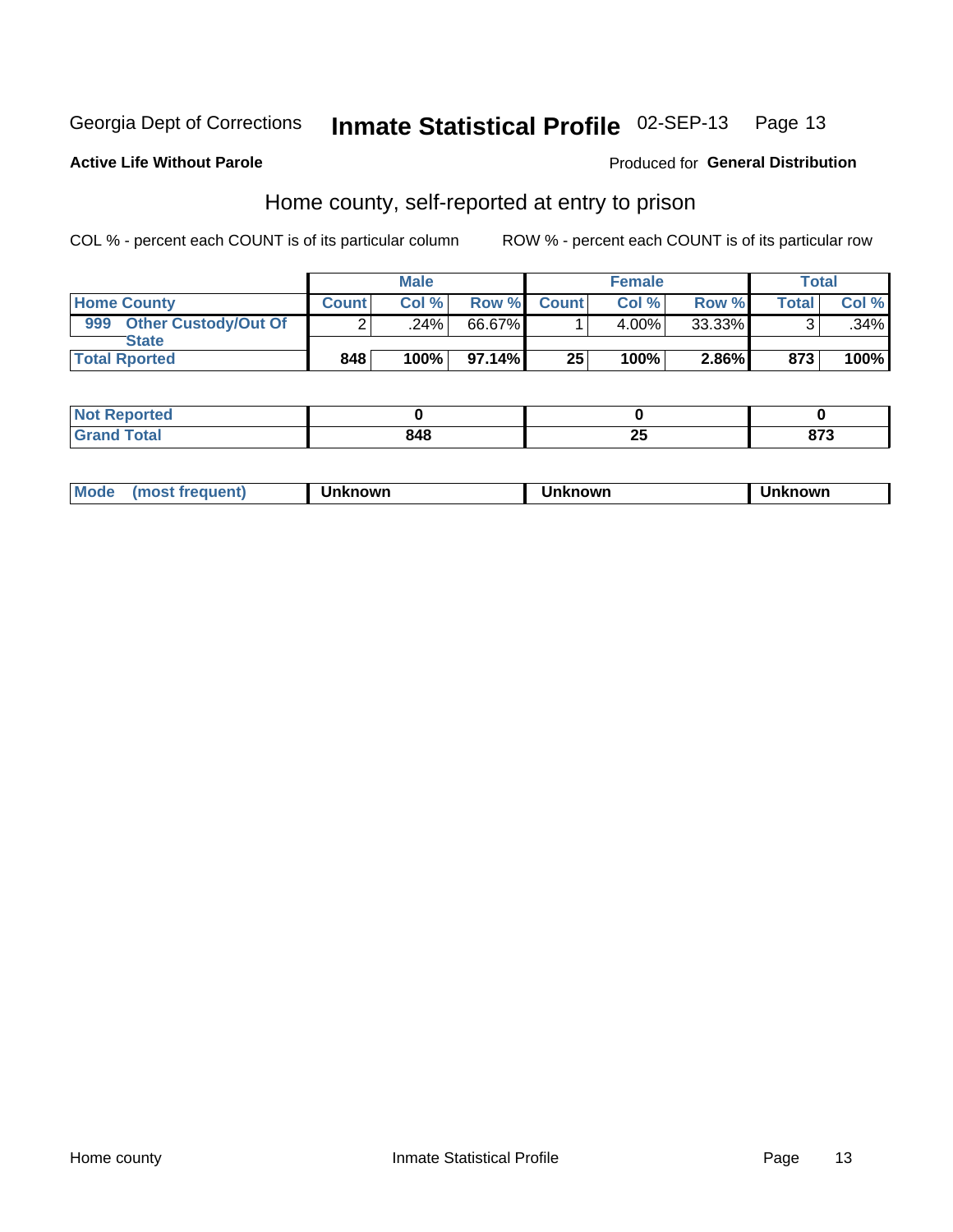### Inmate Statistical Profile 02-SEP-13 Page 14

### **Active Life Without Parole**

### Produced for General Distribution

### Socioeconomic class, self-reported at entry to prison

COL % - percent each COUNT is of its particular column

|                       |        | <b>Male</b> |           |              | <b>Female</b> |       |       | <b>Total</b> |
|-----------------------|--------|-------------|-----------|--------------|---------------|-------|-------|--------------|
| Socioeconomic Class   | Count⊺ | Col %       | Row %     | <b>Count</b> | Col %         | Row % | Total | Col %        |
| <b>Welfare</b>        | 35     | 6.55%       | 100.00%   |              |               |       | 35    | $6.45\%$     |
| <b>Occ Employ</b>     | 23     | 4.31%       | 100.00%   |              |               |       | 23    | 4.24%        |
| <b>Minimum Std</b>    | 273    | 51.12%      | $99.27\%$ |              | 22.22%        | .73%  | 275   | 50.64%       |
| <b>Middle</b>         | 203    | 38.01%      | 96.67%    |              | 77.78%        | 3.33% | 210   | 38.67%       |
| <b>Total Reported</b> | 534    | 100%        | 98.34%    |              | 100%          | 1.66% | 543   | 100%         |

|      | O 4        | 10              | $\sim$<br>JJU |
|------|------------|-----------------|---------------|
| ____ | 848<br>- - | --<br>. .<br>ΔJ | ~-~<br>- - -  |

|  | Mo | Minin<br>Std<br>$- - - -$ | <b>Middle</b> | Min<br>Std<br>. |
|--|----|---------------------------|---------------|-----------------|
|--|----|---------------------------|---------------|-----------------|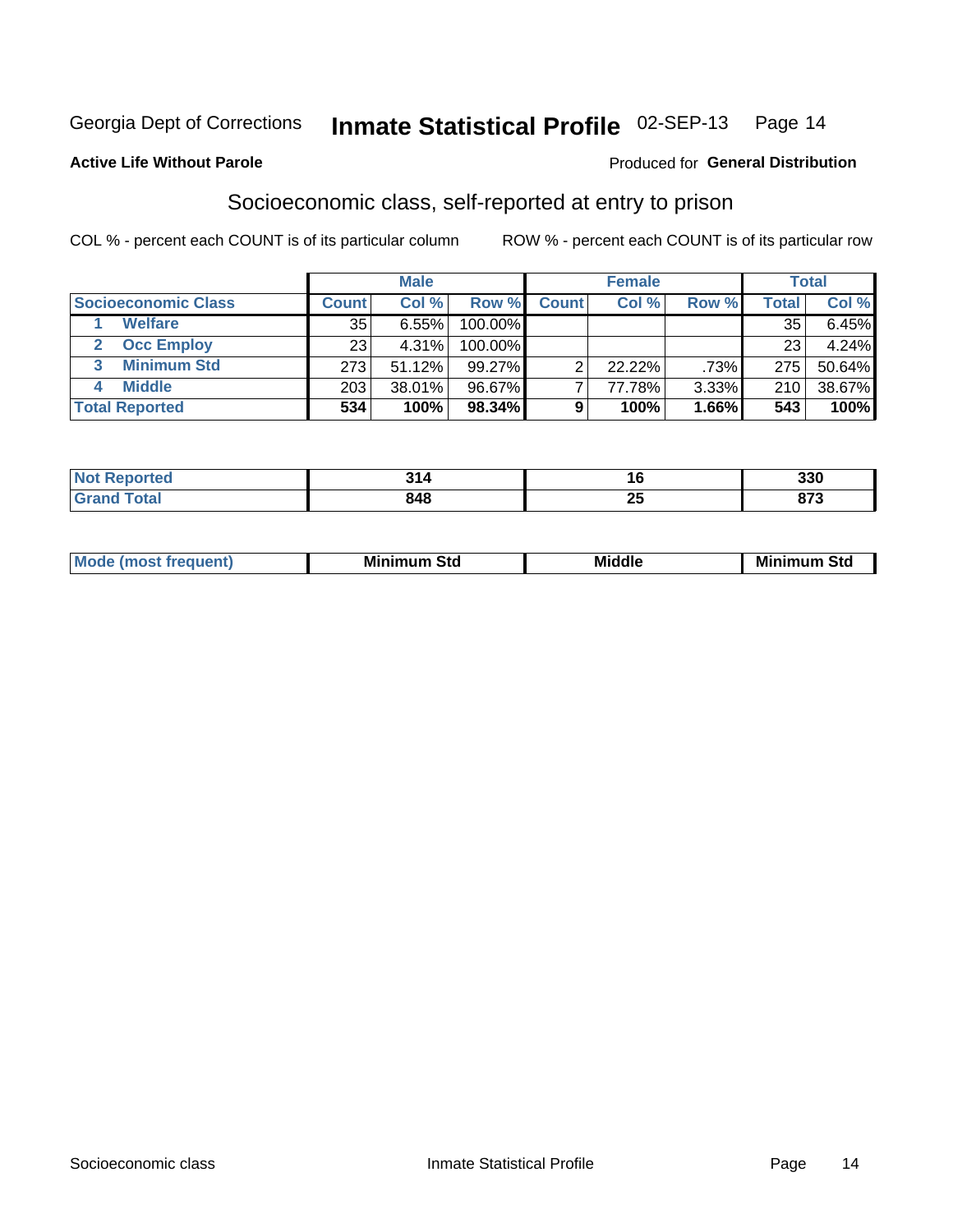### Inmate Statistical Profile 02-SEP-13 Page 15

### **Active Life Without Parole**

### Produced for General Distribution

### Environment to age 16, self-reported at entry to prison

COL % - percent each COUNT is of its particular column

|                              |              | <b>Male</b> |           |              | <b>Female</b> |        |       | <b>Total</b> |
|------------------------------|--------------|-------------|-----------|--------------|---------------|--------|-------|--------------|
| <b>Environment to age 16</b> | <b>Count</b> | Col %       | Row %     | <b>Count</b> | Col %         | Row %  | Total | Col %        |
| <b>Rural/Farm</b>            | 11           | 2.03%       | 100.00%   |              |               |        |       | 1.99%        |
| <b>Rural/Nfarm</b><br>2      | 22           | 4.05%       | 88.00%    | 3            | 30.00%        | 12.00% | 25    | 4.52%        |
| S.M.S.A<br>3                 | 226          | 41.62%      | $99.56\%$ |              | 10.00%        | .44%   | 227   | 41.05%       |
| <b>Urban</b>                 | 119          | 21.92%      | 96.75%    |              | 40.00%        | 3.25%  | 123   | 22.24%       |
| <b>Small Town</b><br>5       | 165          | 30.39%      | 98.80%    | ⌒            | 20.00%        | 1.20%  | 167   | 30.20%       |
| <b>Total Reported</b>        | 543          | 100%        | 98.19%    | 10           | 100%          | 1.81%  | 553   | 100%         |

| rted | 20E<br>ວບວ |                   | າາດ<br>JZU  |
|------|------------|-------------------|-------------|
|      | 848        | $\mathbf{f}$<br>∼ | ^7^<br>ט וט |

| $Mc$ | M | <b>Jrhan</b> | M.     |
|------|---|--------------|--------|
|      |   | _____        | ______ |
|      |   |              |        |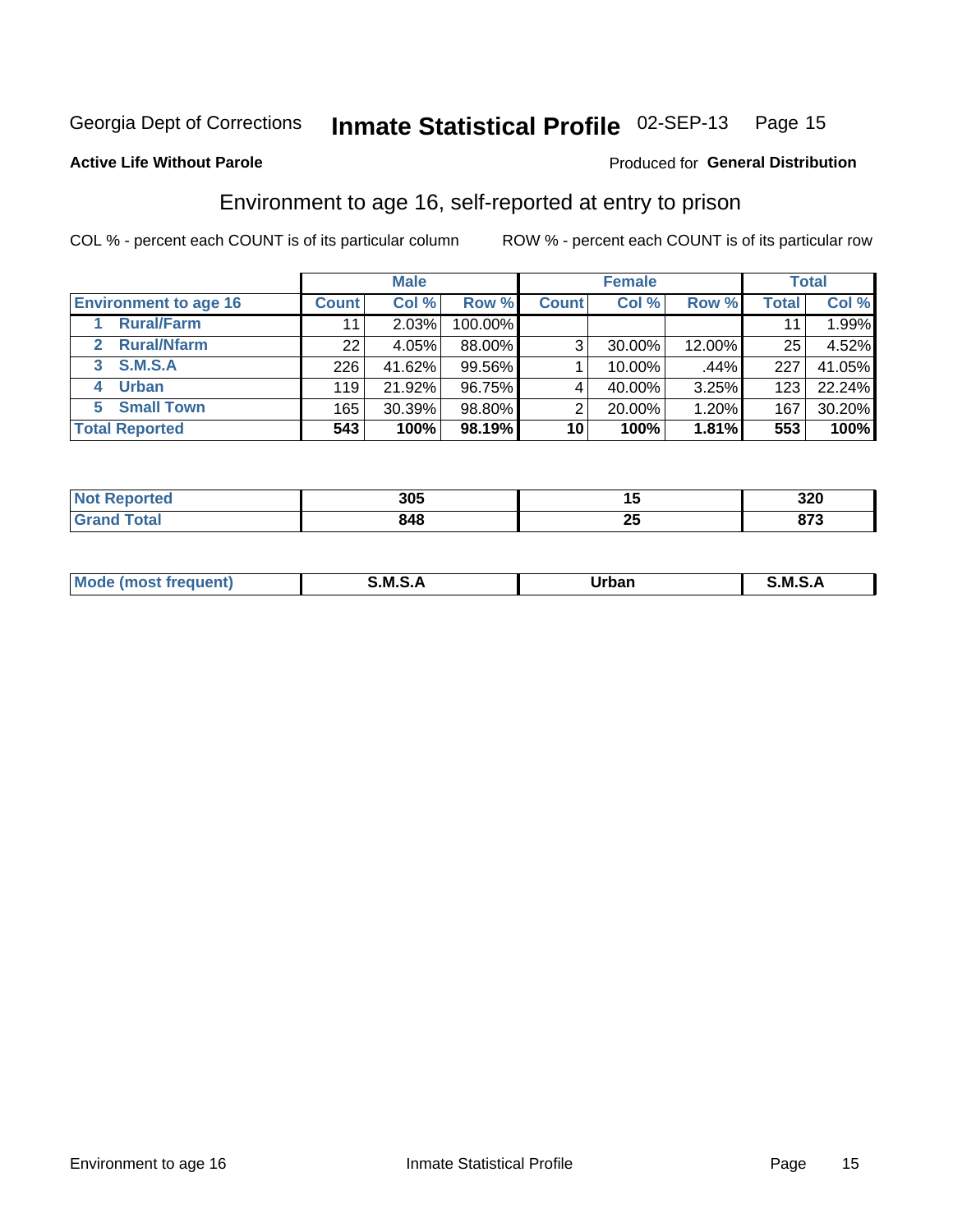## Inmate Statistical Profile 02-SEP-13 Page 16

### **Active Life Without Parole**

### Produced for General Distribution

### Guardian status to age 16, self-reported at entry to prison

COL % - percent each COUNT is of its particular column

|                                  |              | <b>Male</b> |         |              | <b>Female</b> |       |                 | <b>Total</b> |
|----------------------------------|--------------|-------------|---------|--------------|---------------|-------|-----------------|--------------|
| <b>Guardian Status To Age 16</b> | <b>Count</b> | Col %       | Row %   | <b>Count</b> | Col %         | Row % | Total           | Col %        |
| 2 Father Only                    | 11           | $2.36\%$    | 100.00% |              |               |       | 11              | 2.33%        |
| <b>3 Both Parents</b>            | 191          | 40.99%      | 97.95%  | 4            | 66.67%        | 2.05% | 195             | 41.31%       |
| <b>4 Mother Only</b>             | 185          | 39.70%      | 99.46%  |              | 16.67%        | .54%  | 186             | 39.41%       |
| <b>6 Oth Female</b>              | 15           | 3.22%       | 100.00% |              |               |       | 15 <sub>1</sub> | 3.18%        |
| <b>7 Oth Male</b>                | 4            | .86%        | 100.00% |              |               |       | 4               | .85%         |
| 8 Step-Parents                   | 11           | 2.36%       | 100.00% |              |               |       | 11              | 2.33%        |
| <b>9 Foster Home</b>             | 9            | 1.93%       | 100.00% |              |               |       | 9               | 1.91%        |
| <b>10 Grand Parents</b>          | 40           | 8.58%       | 97.56%  |              | 16.67%        | 2.44% | 41              | 8.69%        |
| <b>Total Reported</b>            | 466          | 100%        | 98.73%  | 6            | 100%          | 1.27% | 472             | 100%         |

| rted        | 382 | ت ا      | TV.          |
|-------------|-----|----------|--------------|
| <b>otal</b> | 848 | ОŁ<br>20 | 0.70<br>01 J |

| <b>Mode (most frequent)</b> | <b>Both Parents</b> | <b>Both Parents</b> | <b>Both Parents</b> |
|-----------------------------|---------------------|---------------------|---------------------|
|                             |                     |                     |                     |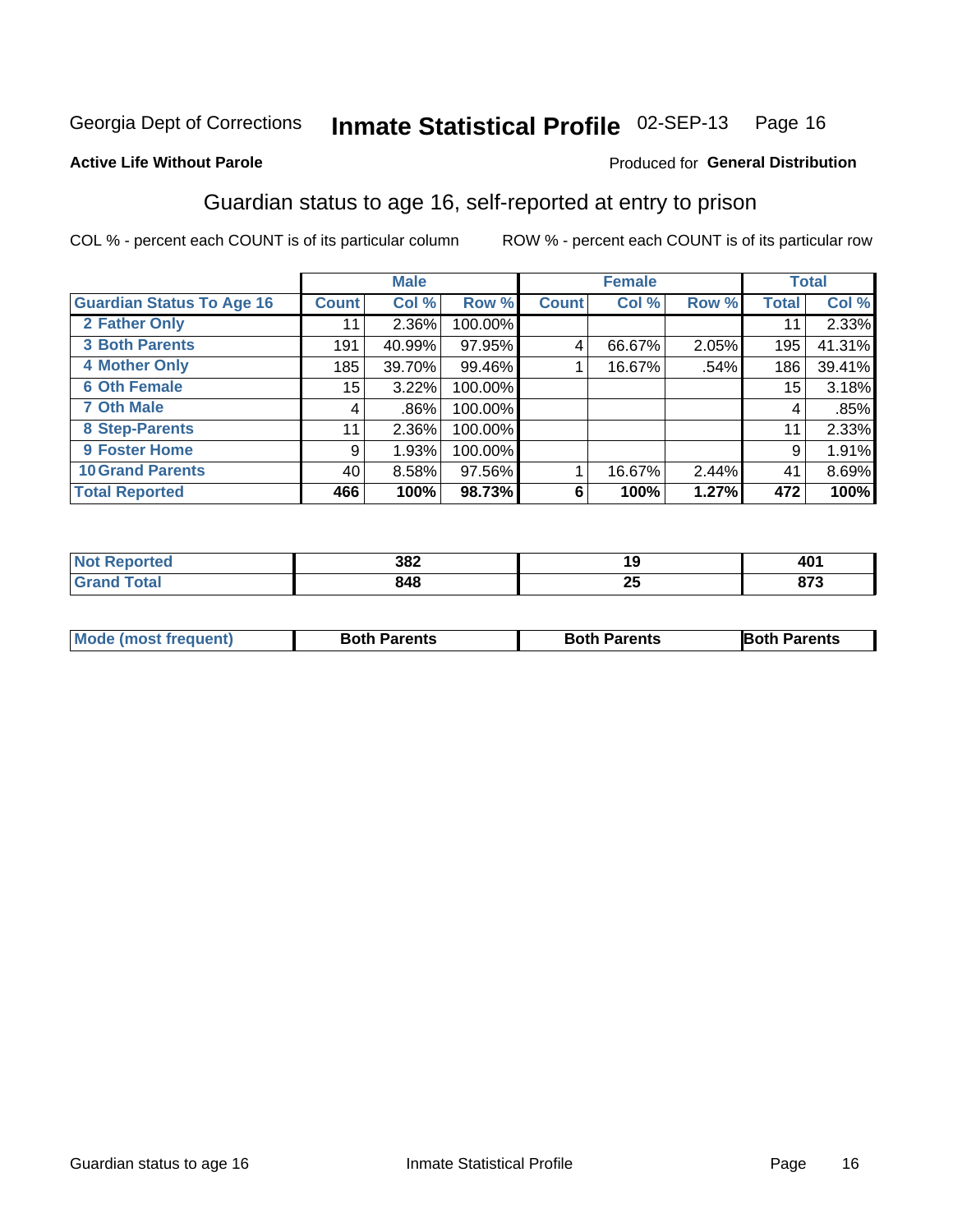#### Inmate Statistical Profile 02-SEP-13 Page 17

### **Active Life Without Parole**

### Produced for General Distribution

### Employment status before prison, self-reported at entry to prison

COL % - percent each COUNT is of its particular column

|                                  |              | <b>Male</b> |         |              | <b>Female</b> |       |       | <b>Total</b> |
|----------------------------------|--------------|-------------|---------|--------------|---------------|-------|-------|--------------|
| <b>Employment Status</b>         | <b>Count</b> | Col %       | Row %   | <b>Count</b> | Col %         | Row % | Total | Col %        |
| <b>Full Time</b>                 | 365          | 52.22%      | 97.33%  | 10           | 52.63%        | 2.67% | 375   | 52.23%       |
| <b>Part Time</b><br>$\mathbf{2}$ | 50           | 7.15%       | 100.00% |              |               |       | 50    | 6.96%        |
| Unempl $<$ 6m<br>3               | 65           | 9.30%       | 98.48%  |              | 5.26%         | 1.52% | 66    | 9.19%        |
| Unempl > 6m<br>4                 | 118          | 16.88%      | 94.40%  | ⇁            | 36.84%        | 5.60% | 125   | 17.41%       |
| <b>Never Workd</b><br>5          | 57           | 8.15%       | 100.00% |              |               |       | 57    | 7.94%        |
| <b>Student</b><br>6              | 17           | 2.43%       | 100.00% |              |               |       | 17    | 2.37%        |
| <b>Incapable</b><br>7            | 27           | 3.86%       | 96.43%  |              | $5.26\%$      | 3.57% | 28    | 3.90%        |
| <b>Total Reported</b>            | 699          | 100%        | 97.35%  | 19           | 100%          | 2.65% | 718   | 100%         |

| 149 |          | ィドド<br>טטו   |
|-----|----------|--------------|
| 848 | . .<br>~ | ---<br>0 I J |

| Mc | ∴ul! | ----<br>ıme<br>w |
|----|------|------------------|
|    |      |                  |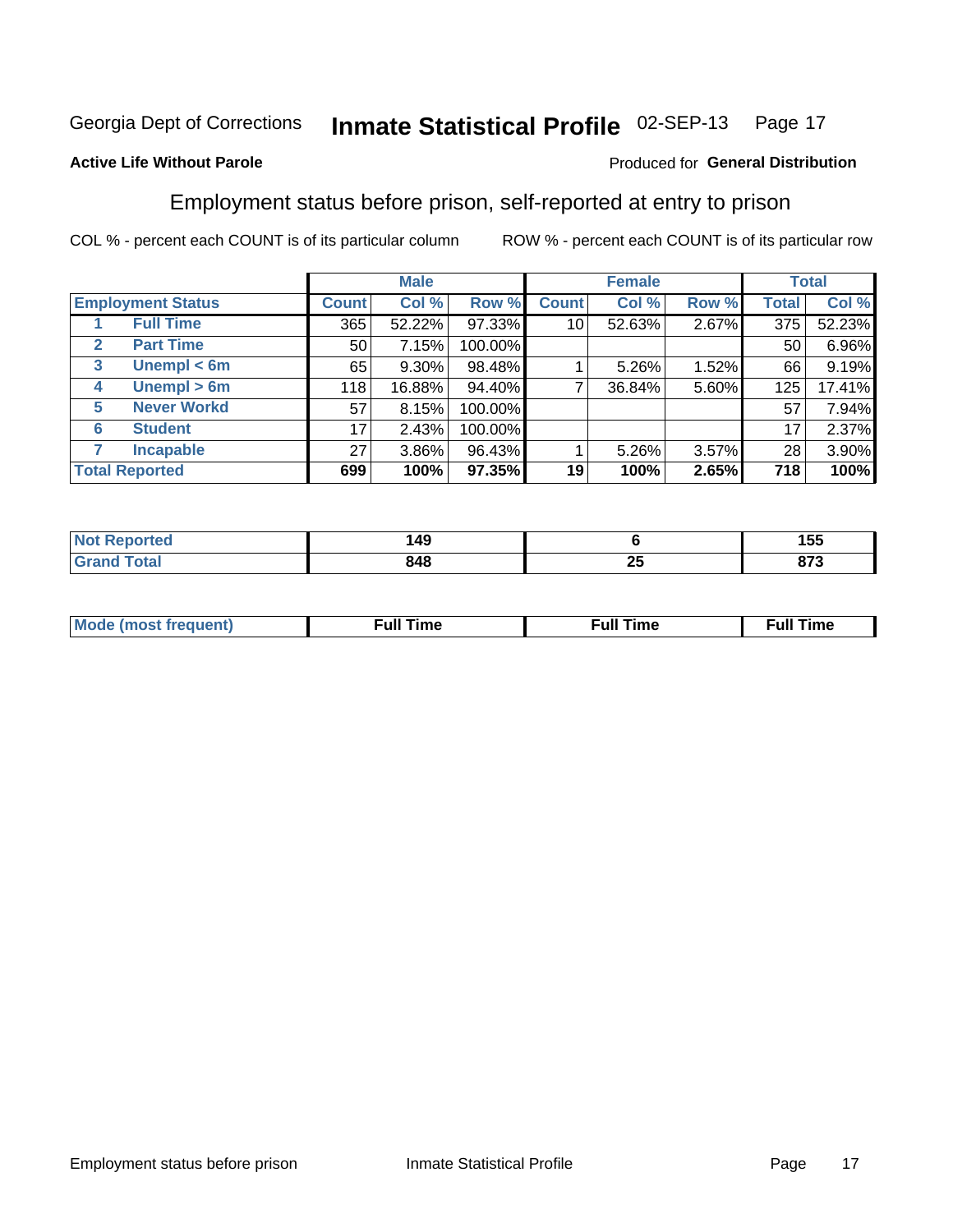## Inmate Statistical Profile 02-SEP-13 Page 18

### **Active Life Without Parole**

Produced for General Distribution

### Age at admission

COL % - percent each COUNT is of its particular column

|                         |                 | <b>Male</b> |         |                | <b>Female</b> |        |              | <b>Total</b> |
|-------------------------|-----------------|-------------|---------|----------------|---------------|--------|--------------|--------------|
| <b>Age At Admission</b> | <b>Count</b>    | Col %       | Row %   | <b>Count</b>   | Col %         | Row %  | <b>Total</b> | Col %        |
| 15                      | $\overline{2}$  | 0.24%       | 100.00% |                |               |        | 2            | 0.23%        |
| 16                      | 1               | 0.12%       | 100.00% |                |               |        | $\mathbf{1}$ | 0.11%        |
| $\overline{17}$         | 3               | 0.35%       | 100.00% |                |               |        | 3            | 0.34%        |
| 18                      | 10              | 1.18%       | 100.00% |                |               |        | 10           | 1.15%        |
| 19                      | 17              | 2.00%       | 100.00% |                |               |        | 17           | 1.95%        |
| $\overline{20}$         | 18              | 2.12%       | 94.74%  | 1              | 4.00%         | 5.26%  | 19           | 2.18%        |
| 21                      | 26              | 3.07%       | 100.00% |                |               |        | 26           | 2.98%        |
| $\overline{22}$         | 38              | 4.48%       | 100.00% |                |               |        | 38           | 4.35%        |
| 23                      | 27              | 3.18%       | 93.10%  | $\overline{2}$ | 8.00%         | 6.90%  | 29           | 3.32%        |
| 24                      | 32              | 3.77%       | 96.97%  | 1              | 4.00%         | 3.03%  | 33           | 3.78%        |
| $\overline{25}$         | 29              | 3.42%       | 93.55%  | $\overline{2}$ | 8.00%         | 6.45%  | 31           | 3.55%        |
| 26                      | 33              | 3.89%       | 100.00% |                |               |        | 33           | 3.78%        |
| $\overline{27}$         | 29              | 3.42%       | 93.55%  | $\overline{2}$ | 8.00%         | 6.45%  | 31           | 3.55%        |
| 28                      | 39              | 4.60%       | 97.50%  | 1              | 4.00%         | 2.50%  | 40           | 4.58%        |
| 29                      | 39              | 4.60%       | 100.00% |                |               |        | 39           | 4.47%        |
| 30                      | 29              | 3.42%       | 100.00% |                |               |        | 29           | 3.32%        |
| 31                      | 33              | 3.89%       | 100.00% |                |               |        | 33           | 3.78%        |
| 32                      | 33              | 3.89%       | 91.67%  | 3              | 12.00%        | 8.33%  | 36           | 4.12%        |
| 33                      | 21              | 2.48%       | 100.00% |                |               |        | 21           | 2.41%        |
| 34                      | 20              | 2.36%       | 95.24%  | 1              | 4.00%         | 4.76%  | 21           | 2.41%        |
| 35                      | 22              | 2.59%       | 95.65%  | 1              | 4.00%         | 4.35%  | 23           | 2.63%        |
| 36                      | 36              | 4.25%       | 100.00% |                |               |        | 36           | 4.12%        |
| $\overline{37}$         | 22              | 2.59%       | 100.00% |                |               |        | 22           | 2.52%        |
| 38                      | 23              | 2.71%       | 100.00% |                |               |        | 23           | 2.63%        |
| 39                      | 21              | 2.48%       | 95.45%  | 1              | 4.00%         | 4.55%  | 22           | 2.52%        |
| 40                      | 17              | 2.00%       | 94.44%  | 1              | 4.00%         | 5.56%  | 18           | 2.06%        |
| 41                      | 29              | 3.42%       | 96.67%  | 1              | 4.00%         | 3.33%  | 30           | 3.44%        |
| 42                      | 24              | 2.83%       | 100.00% |                |               |        | 24           | 2.75%        |
| 43                      | 17              | 2.00%       | 94.44%  | 1              | 4.00%         | 5.56%  | 18           | 2.06%        |
| 44                      | 15              | 1.77%       | 88.24%  | $\overline{2}$ | 8.00%         | 11.76% | 17           | 1.95%        |
| 45                      | 21              | 2.48%       | 100.00% |                |               |        | 21           | 2.41%        |
| 46                      | 19              | 2.24%       | 90.48%  | $\overline{2}$ | 8.00%         | 9.52%  | 21           | 2.41%        |
| 47                      | 13              | 1.53%       | 100.00% |                |               |        | 13           | 1.49%        |
| 48                      | 12              | 1.42%       | 80.00%  | 3              | 12.00%        | 20.00% | 15           | 1.72%        |
| 49                      | 14              | 1.65%       | 100.00% |                |               |        | 14           | 1.60%        |
| 50                      | 9               | 1.06%       | 100.00% |                |               |        | 9            | 1.03%        |
| $\overline{51}$         | 6               | 0.71%       | 100.00% |                |               |        | 6            | 0.69%        |
| 52                      | 8               | 0.94%       | 100.00% |                |               |        | 8            | 0.92%        |
| 53                      | $6\phantom{1}6$ | 0.71%       | 100.00% |                |               |        | 6            | 0.69%        |
| 54                      | 3               | 0.35%       | 100.00% |                |               |        | 3            | 0.34%        |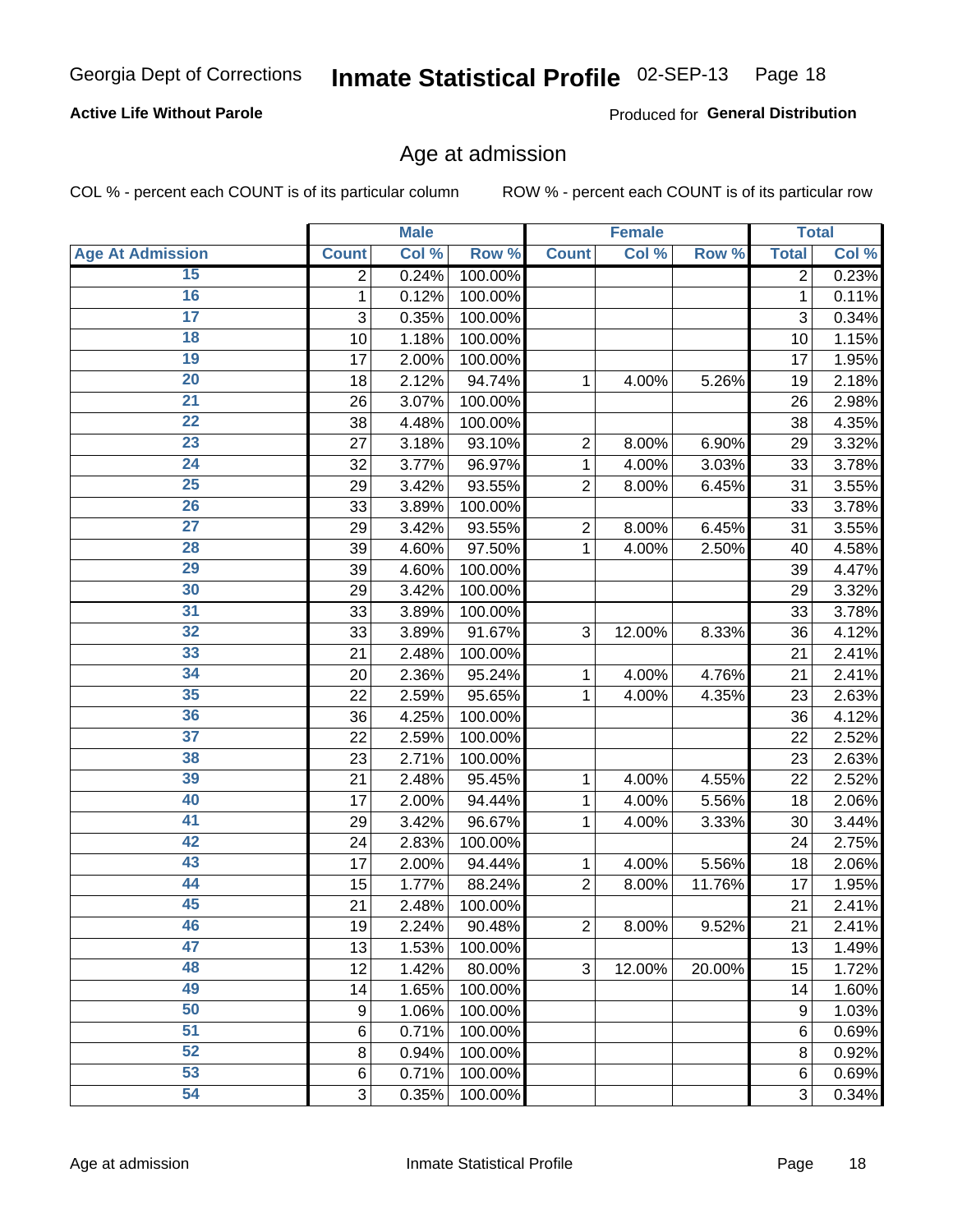## Inmate Statistical Profile 02-SEP-13 Page 19

### **Active Life Without Parole**

Produced for General Distribution

### Age at admission

COL % - percent each COUNT is of its particular column

|                         |              | <b>Male</b> |         |              | <b>Female</b> |       |       | <b>Total</b> |
|-------------------------|--------------|-------------|---------|--------------|---------------|-------|-------|--------------|
| <b>Age At Admission</b> | <b>Count</b> | Col %       | Row %   | <b>Count</b> | Col %         | Row % | Total | Col %        |
| 55                      | 4            | 0.47%       | 100.00% |              |               |       | 4     | 0.46%        |
| 56                      |              | 0.83%       | 100.00% |              |               |       | 7     | 0.80%        |
| 57                      | 5            | 0.59%       | 100.00% |              |               |       | 5     | 0.57%        |
| 58                      | 5            | 0.59%       | 100.00% |              |               |       | 5     | 0.57%        |
| 60                      | 2            | 0.24%       | 100.00% |              |               |       | 2     | 0.23%        |
| 62                      |              | 0.12%       | 100.00% |              |               |       |       | 0.11%        |
| 64                      | 3            | 0.35%       | 100.00% |              |               |       | 3     | 0.34%        |
| 65                      |              | 0.12%       | 100.00% |              |               |       |       | 0.11%        |
| 66                      |              | 0.12%       | 100.00% |              |               |       |       | 0.11%        |
| 69                      | 2            | 0.24%       | 100.00% |              |               |       | 2     | 0.23%        |
| 71                      |              | 0.12%       | 100.00% |              |               |       |       | 0.11%        |
| <b>Total Reported</b>   | 848          | 100%        | 97.14%  | 25           | 100%          | 2.86% | 873   | 100%         |

| orted        |     |                |            |
|--------------|-----|----------------|------------|
| <b>Total</b> | 848 | ^^<br><u>_</u> | 070<br>013 |

| Mean<br>(average)              | 33.88   | 34.96 | 33.91    |
|--------------------------------|---------|-------|----------|
| Median (middle)                | u       | 34    | ົາ<br>∠ت |
| <b>Mode</b><br>(most frequent) | ົ<br>ZO | JZ    | 28       |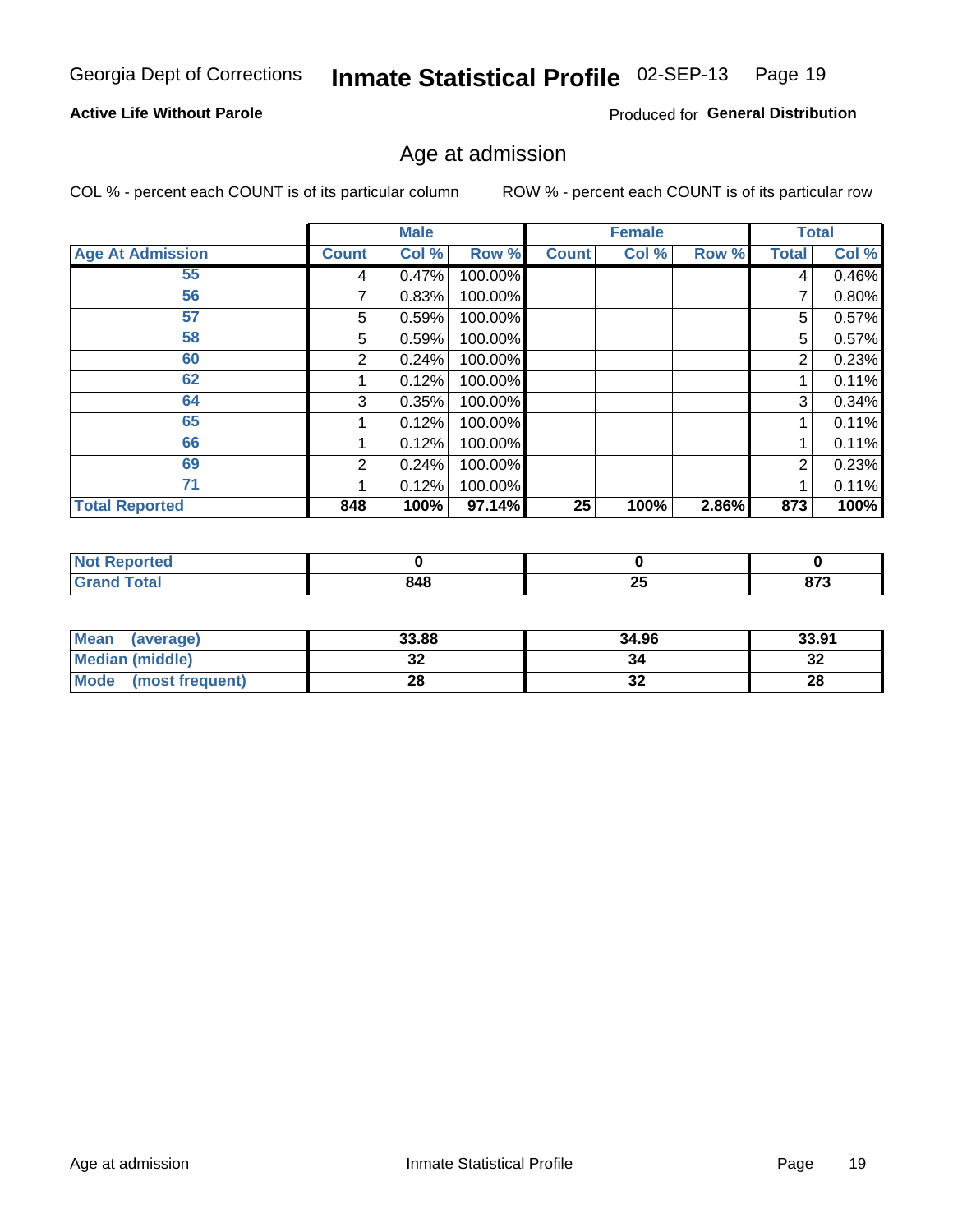#### Inmate Statistical Profile 02-SEP-13 Page 20

### **Active Life Without Parole**

### Produced for General Distribution

### Height, measured at entry to prison

COL % - percent each COUNT is of its particular column

|                       |              | <b>Male</b> |         |              | <b>Female</b> |         |       | Total      |
|-----------------------|--------------|-------------|---------|--------------|---------------|---------|-------|------------|
| <b>Height</b>         | <b>Count</b> | Col %       | Row %   | <b>Count</b> | Col %         | Row %   | Total | Col %      |
| 4'10"                 |              |             |         |              | 100.00%       | 100.00% |       | 0.47%      |
| 5'10''                | 109          | 51.17%      | 100.00% |              |               |         |       | 109 50.93% |
| 5'11''                | 103          | 48.36%      | 100.00% |              |               |         |       | 103 48.13% |
| 6'01''                |              | $0.47\%$    | 100.00% |              |               |         |       | 0.47%      |
| <b>Total Reported</b> | 213          | 100%        | 99.53%  |              | 100%          | 0.47%   | 214   | 100%       |

| <b>Not</b><br>Reported       | 635 |    | ^-^<br>טטס |
|------------------------------|-----|----|------------|
| <b>Total</b><br><b>Grand</b> | 848 | -- | 0.70       |

| Mean<br>(average)              | 5'10" | 4'10" | 5'10"  |
|--------------------------------|-------|-------|--------|
| Median (middle)                | 5'10" | 4'10" | 5'10'' |
| <b>Mode</b><br>(most frequent) | 5'10" | 4'10" | 5'10"  |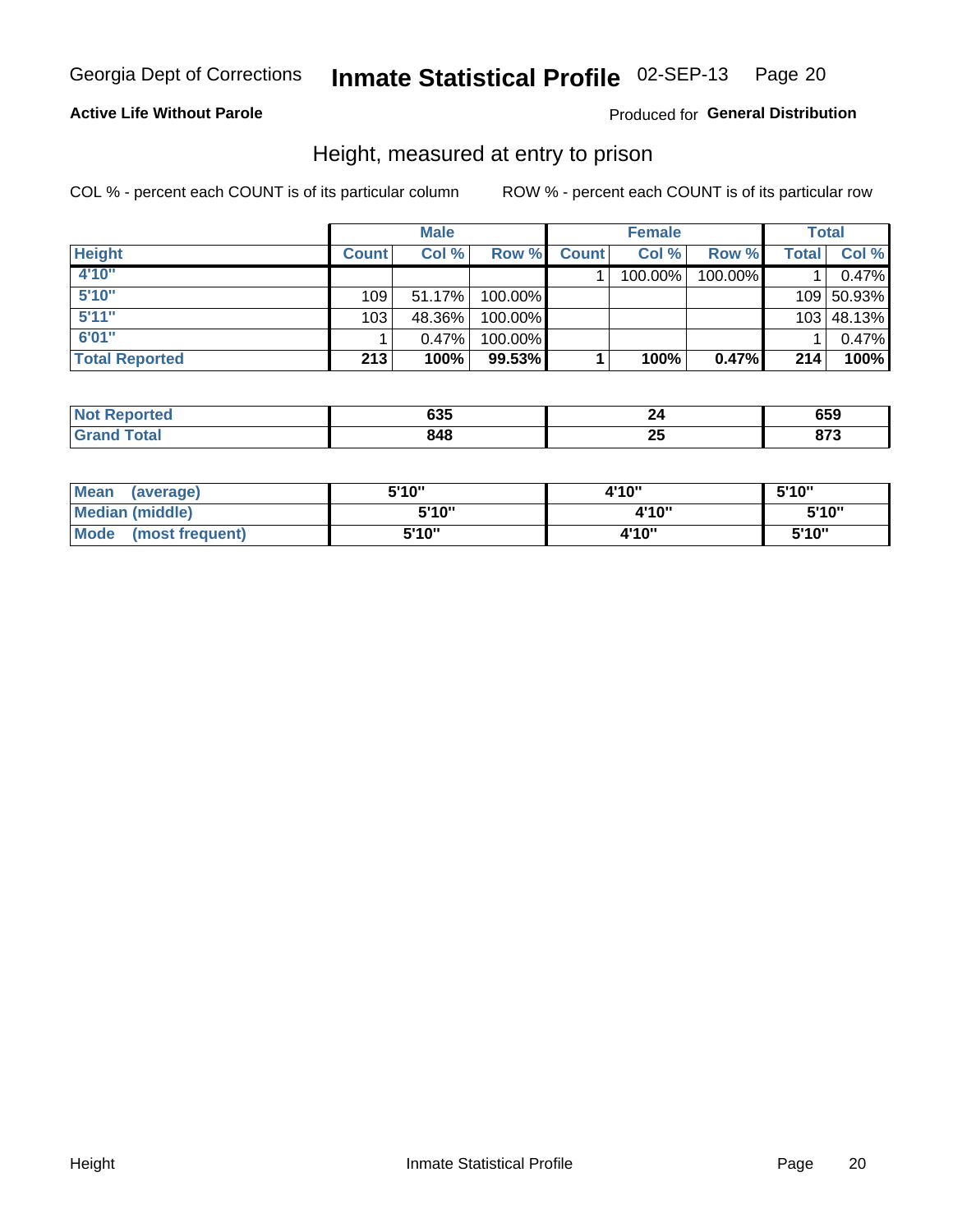#### Inmate Statistical Profile 02-SEP-13 Page 21

### **Active Life Without Parole**

Produced for General Distribution

### Weight, measured at entry to prison

COL % - percent each COUNT is of its particular column

|                       |                | <b>Male</b> |         |                | <b>Female</b> |         | <b>Total</b>   |        |
|-----------------------|----------------|-------------|---------|----------------|---------------|---------|----------------|--------|
| <b>Weight</b>         | <b>Count</b>   | Col %       | Row %   | <b>Count</b>   | Col%          | Row %   | <b>Total</b>   | Col %  |
| 90 - 99 pounds        |                |             |         | 1              | 4.17%         | 100.00% | $\mathbf{1}$   | 0.11%  |
| 110 - 119 pounds      |                |             |         | $\overline{2}$ | 8.33%         | 100.00% | $\overline{2}$ | 0.23%  |
| 120 - 129 pounds      | 4              | 0.47%       | 100.00% |                |               |         | 4              | 0.46%  |
| 130 - 139 pounds      | 18             | 2.13%       | 81.82%  | 4              | 16.67%        | 18.18%  | 22             | 2.53%  |
| 140 - 149 pounds      | 51             | 6.03%       | 98.08%  | 1              | 4.17%         | 1.92%   | 52             | 5.98%  |
| 150 - 159 pounds      | 85             | 10.05%      | 100.00% |                |               |         | 85             | 9.77%  |
| 160 - 169 pounds      | 99             | 11.70%      | 97.06%  | 3              | 12.50%        | 2.94%   | 102            | 11.72% |
| 170 - 179 pounds      | 120            | 14.18%      | 98.36%  | $\overline{2}$ | 8.33%         | 1.64%   | 122            | 14.02% |
| 180 - 189 pounds      | 97             | 11.47%      | 97.98%  | $\overline{2}$ | 8.33%         | 2.02%   | 99             | 11.38% |
| 190 - 199 pounds      | 72             | 8.51%       | 100.00% |                |               |         | 72             | 8.28%  |
| 200 - 209 pounds      | 76             | 8.98%       | 97.44%  | $\overline{2}$ | 8.33%         | 2.56%   | 78             | 8.97%  |
| 210 - 219 pounds      | 57             | 6.74%       | 95.00%  | 3              | 12.50%        | 5.00%   | 60             | 6.90%  |
| 220 - 229 pounds      | 50             | 5.91%       | 98.04%  | 1              | 4.17%         | 1.96%   | 51             | 5.86%  |
| 230 - 239 pounds      | 33             | 3.90%       | 100.00% |                |               |         | 33             | 3.79%  |
| 240 - 249 pounds      | 23             | 2.72%       | 100.00% |                |               |         | 23             | 2.64%  |
| 250 - 259 pounds      | 18             | 2.13%       | 94.74%  | 1              | 4.17%         | 5.26%   | 19             | 2.18%  |
| 260 - 269 pounds      | 13             | 1.54%       | 100.00% |                |               |         | 13             | 1.49%  |
| 270 - 279 pounds      | 11             | 1.30%       | 100.00% |                |               |         | 11             | 1.26%  |
| 280 - 289 pounds      | 5              | 0.59%       | 83.33%  | 1              | 4.17%         | 16.67%  | 6              | 0.69%  |
| 290 - 299 pounds      | 3              | 0.35%       | 100.00% |                |               |         | 3              | 0.34%  |
| 300 - 309 pounds      | $\overline{2}$ | 0.24%       | 100.00% |                |               |         | $\overline{2}$ | 0.23%  |
| 310 - 319 pounds      | 1              | 0.12%       | 100.00% |                |               |         | $\mathbf{1}$   | 0.11%  |
| 320 - 329 pounds      | 4              | 0.47%       | 80.00%  | 1              | 4.17%         | 20.00%  | 5              | 0.57%  |
| 330 - 339 pounds      | 3              | 0.35%       | 100.00% |                |               |         | 3              | 0.34%  |
| 400 pounds and over   | 1              | 0.12%       | 100.00% |                |               |         | $\mathbf 1$    | 0.11%  |
| <b>Total Reported</b> | 846            | 100%        | 97.24%  | 24             | 100%          | 2.76%   | 870            | 100%   |

| тео |             |             |                      |
|-----|-------------|-------------|----------------------|
|     | 010<br>$ -$ | - A F<br>∼∸ | 0.70<br>91 J<br>$ -$ |

| <b>Mean</b><br>(average) | 190 | 180 | 190 |
|--------------------------|-----|-----|-----|
| <b>Median (middle)</b>   | 181 | 170 | 181 |
| Mode<br>(most frequent)  | 170 | 210 | 170 |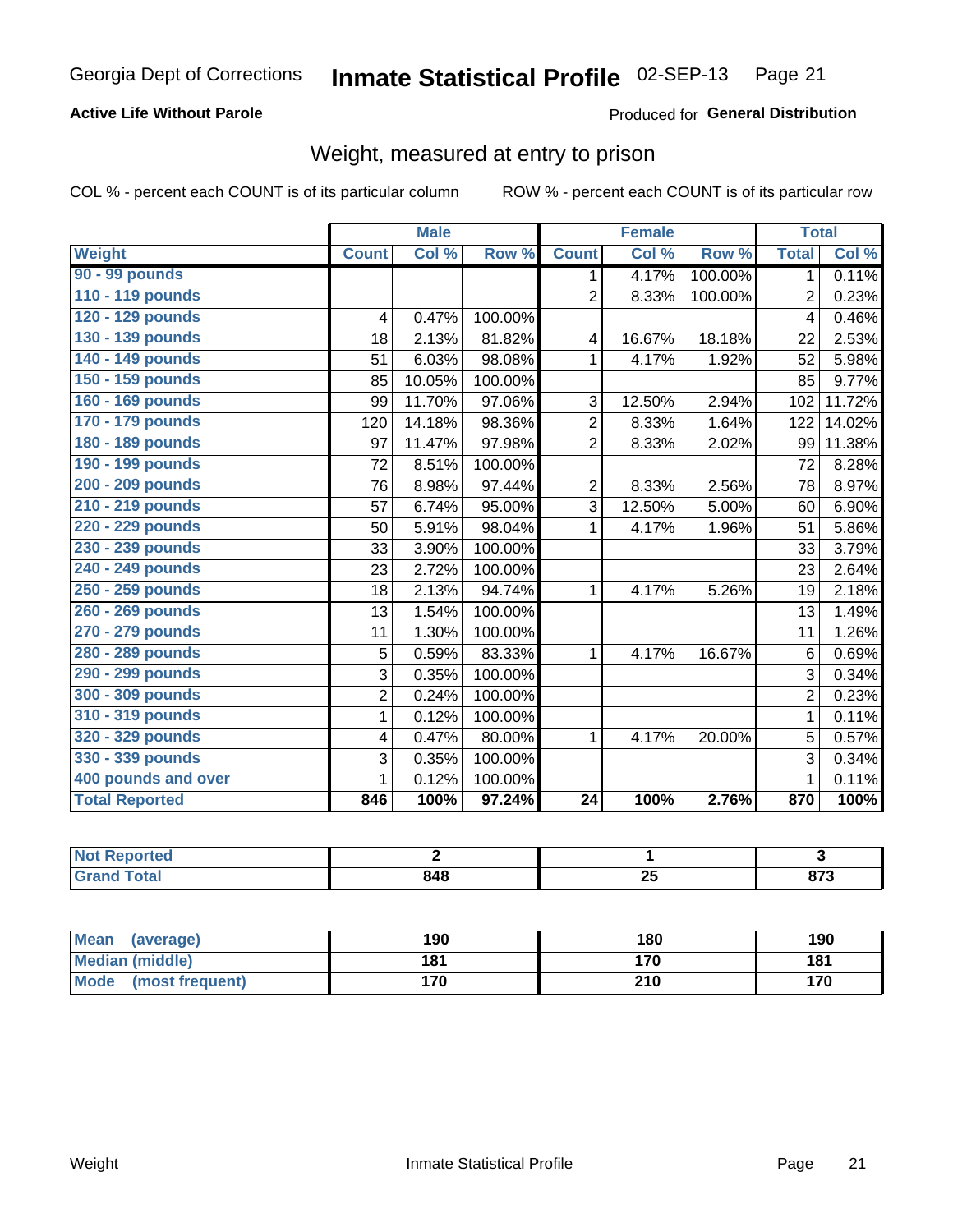#### Inmate Statistical Profile 02-SEP-13 Page 22

### **Active Life Without Parole**

Produced for General Distribution

### Military service

COL % - percent each COUNT is of its particular column

|                         |              | <b>Male</b> |                    | <b>Female</b> |        |       | <b>Total</b> |
|-------------------------|--------------|-------------|--------------------|---------------|--------|-------|--------------|
| <b>Military service</b> | <b>Count</b> | Col%        | <b>Row % Count</b> | Col %         | Row %  | Total | Col %        |
| <b>Air Force</b>        | 42           | 73.68%      | 100.00%            |               |        | 42    | 73.68%       |
| <b>Army</b>             |              | $8.77\%$    | 100.00%            |               |        | 5     | 8.77%        |
| <b>Navy</b>             |              | $7.02\%$    | 100.00%            |               |        |       | 7.02%        |
| <b>Coast Guard</b>      | 6            | $10.53\%$   | 100.00%            |               |        | 6     | 10.53%       |
| <b>Total Reported</b>   | 57           | 100%        | 100.00%            |               | .00% l | 57    | 100%         |

|       | 791 | ሳር | 04 C  |
|-------|-----|----|-------|
|       | $-$ | ZJ | 0 I U |
| 'ndin | 848 | ሳር | .     |
| .     |     | ΔJ | - - - |

| <b>Mode (most frequent)</b> | Force<br>Aır | Null | ∙orce |
|-----------------------------|--------------|------|-------|
|                             |              |      |       |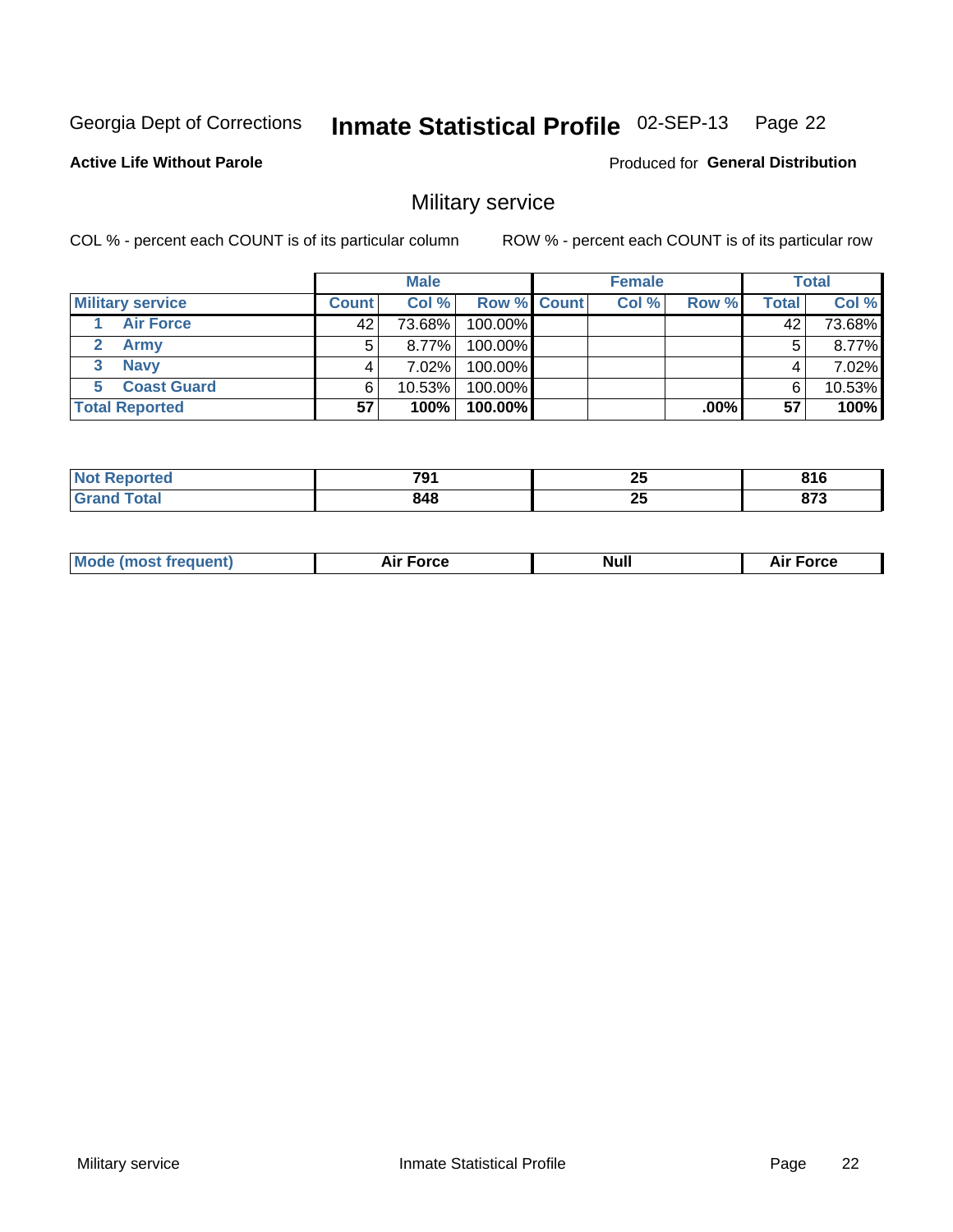#### Inmate Statistical Profile 02-SEP-13 Page 23

**Active Life Without Parole** 

Produced for General Distribution

### Type of admission to prison

COL % - percent each COUNT is of its particular column

|                                      |              | <b>Male</b> |                    |    | <b>Female</b> |       |              | <b>Total</b> |
|--------------------------------------|--------------|-------------|--------------------|----|---------------|-------|--------------|--------------|
| <b>Type of Admission</b>             | <b>Count</b> | Col %       | <b>Row % Count</b> |    | Col %         | Row % | <b>Total</b> | Col %        |
| <b>New Sentence</b><br>52            | 816          | 96.23%      | 97.03%             | 25 | 100.00%       | 2.97% | 841          | 96.33%       |
| <b>Probation Rev Partial</b><br>53   |              | .12%        | 100.00%            |    |               |       |              | .11%         |
| <b>Probation Rev Remainder</b><br>54 | 5            | .59%        | 100.00%            |    |               |       | 5            | $.57\%$      |
| <b>Parole Rev New Sentence</b><br>55 | 8            | .94%        | 100.00%            |    |               |       | 8            | .92%         |
| 56 Parole Rev No New                 | 6            | .71%        | 100.00%            |    |               |       | 6            | .69%         |
| <b>Sentence</b>                      |              |             |                    |    |               |       |              |              |
| <b>Life W/O Parole</b><br>70         | 12           | 1.42%       | 100.00%            |    |               |       | 12           | 1.37%        |
| <b>Total Reported</b>                | 848          | 100%        | $97.14\%$          | 25 | 100%          | 2.86% | 873          | 100%         |

| ported<br>' NOT<br>n e l |     |                          |         |
|--------------------------|-----|--------------------------|---------|
| <b>cotal</b><br>-        | 010 | $\mathbf{f}$<br><u>r</u> | $- - -$ |

| <b>Mode (most frequent)</b> | <b>New Sentence</b> | <b>New Sentence</b> | <b>New Sentence</b> |
|-----------------------------|---------------------|---------------------|---------------------|
|                             |                     |                     |                     |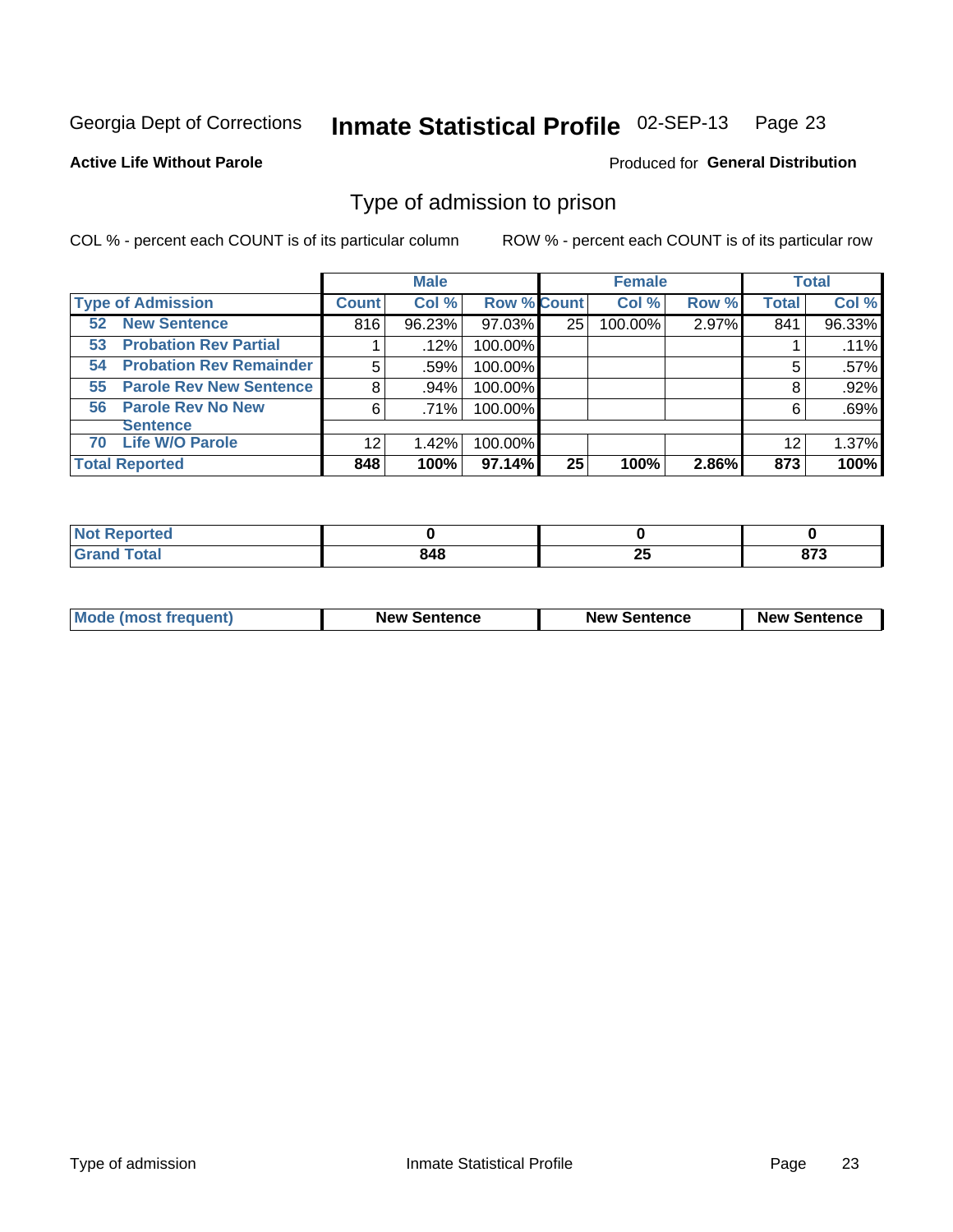## Inmate Statistical Profile 02-SEP-13 Page 24

**Active Life Without Parole** 

Produced for General Distribution

### Current / last security status

COL % - percent each COUNT is of its particular column

|                        |              | <b>Male</b> |                    |    | <b>Female</b> |           |       | <b>Total</b> |
|------------------------|--------------|-------------|--------------------|----|---------------|-----------|-------|--------------|
| <b>Security Status</b> | <b>Count</b> | Col %       | <b>Row % Count</b> |    | Col %         | Row %     | Total | Col %        |
| 4 Medium               | 34           | 4.05%       | $80.95\%$          | 8  | 34.78%        | $19.05\%$ | 42    | 4.87%        |
| 5 Close                | 803          | 95.71%      | 98.17%             | 15 | 65.22%        | 1.83%     | 818   | 94.90%       |
| <b>6 Maximum</b>       |              | ا 24%.      | 100.00%            |    | .00%          |           |       | .23%         |
| <b>Total Reported</b>  | 839          | 100%        | 97.33% I           | 23 | 100%          | 2.67%     | 862   | 100%         |

| <b>Still being diagnosed</b> |     |    |     |
|------------------------------|-----|----|-----|
| <b>Not Reported</b>          |     |    |     |
| <b>Grand Total</b>           | 848 | 25 | 873 |

| Mode (most frequent) | Close | Close | <b>Close</b> |
|----------------------|-------|-------|--------------|
|                      |       |       |              |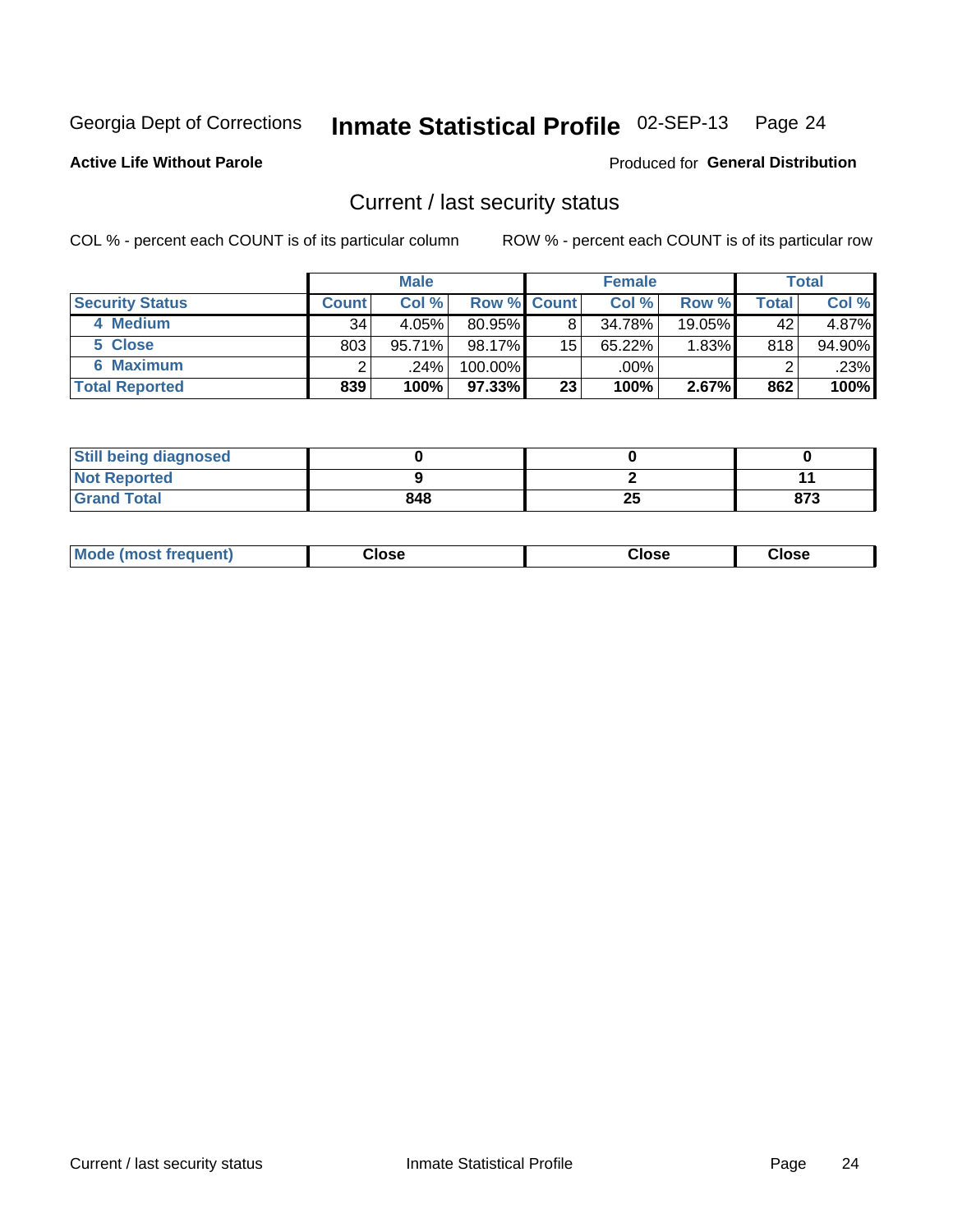#### Inmate Statistical Profile 02-SEP-13 Page 25

**Active Life Without Parole** 

Produced for General Distribution

### Current / last type of institution

COL % - percent each COUNT is of its particular column

|                            |              | <b>Male</b> |                    |    | <b>Female</b> |          |       | <b>Total</b> |
|----------------------------|--------------|-------------|--------------------|----|---------------|----------|-------|--------------|
| <b>Type of Institution</b> | <b>Count</b> | Col %       | <b>Row % Count</b> |    | Col %         | Row %    | Total | Col %        |
| <b>State Prison</b>        | 842          | 99.29%      | $97.12\%$          | 25 | 100.00%       | $2.88\%$ | 867   | 99.31%       |
| <b>Private Prison</b>      |              | $.71\%$     | 100.00%            |    |               |          |       | .69%         |
| <b>Total Reported</b>      | 848          | 100%        | $97.14\%$          | 25 | 100%          | 2.86%    | 873   | 100%         |

| .<br>τeα |     |          |                  |
|----------|-----|----------|------------------|
| otal     | 848 | ሳር<br>ZJ | $- - -$<br>0 I J |

| <b>Mode (most frequent)</b> | <b>State Prison</b> | <b>State Prison</b> | <b>State Prison</b> |
|-----------------------------|---------------------|---------------------|---------------------|
|                             |                     |                     |                     |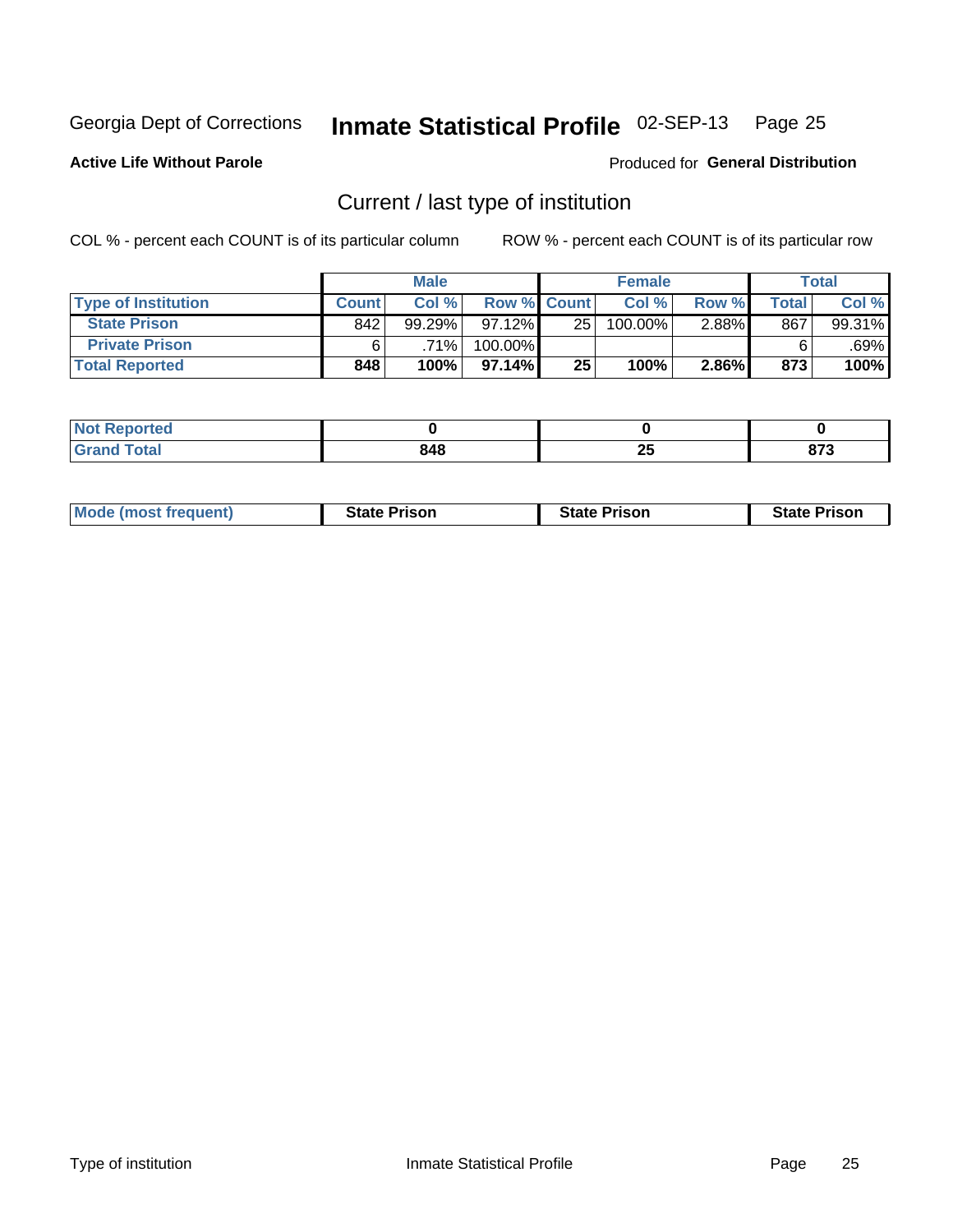## Inmate Statistical Profile 02-SEP-13 Page 26

**Active Life Without Parole** 

### Produced for General Distribution

### Institution type - transitional centers

COL % - percent each COUNT is of its particular column

|                                                | Male  |                    | <b>Female</b> |                   | Total |
|------------------------------------------------|-------|--------------------|---------------|-------------------|-------|
| <b>Institution Type - Trans. Centers Count</b> | Col % | <b>Row % Count</b> |               | Col % Row % Total | Col % |
| <b>Total Reported</b>                          |       |                    |               |                   |       |

| <b>Reported</b><br><b>NOT</b><br>$\sim$            |  |  |
|----------------------------------------------------|--|--|
| $f$ $f \circ f \circ f$<br>$C = 1$<br><b>TULAI</b> |  |  |

| Mode (most frequent) | <b>Null</b> | <b>Null</b> | <b>Null</b> |
|----------------------|-------------|-------------|-------------|
|                      |             |             |             |
|                      |             |             |             |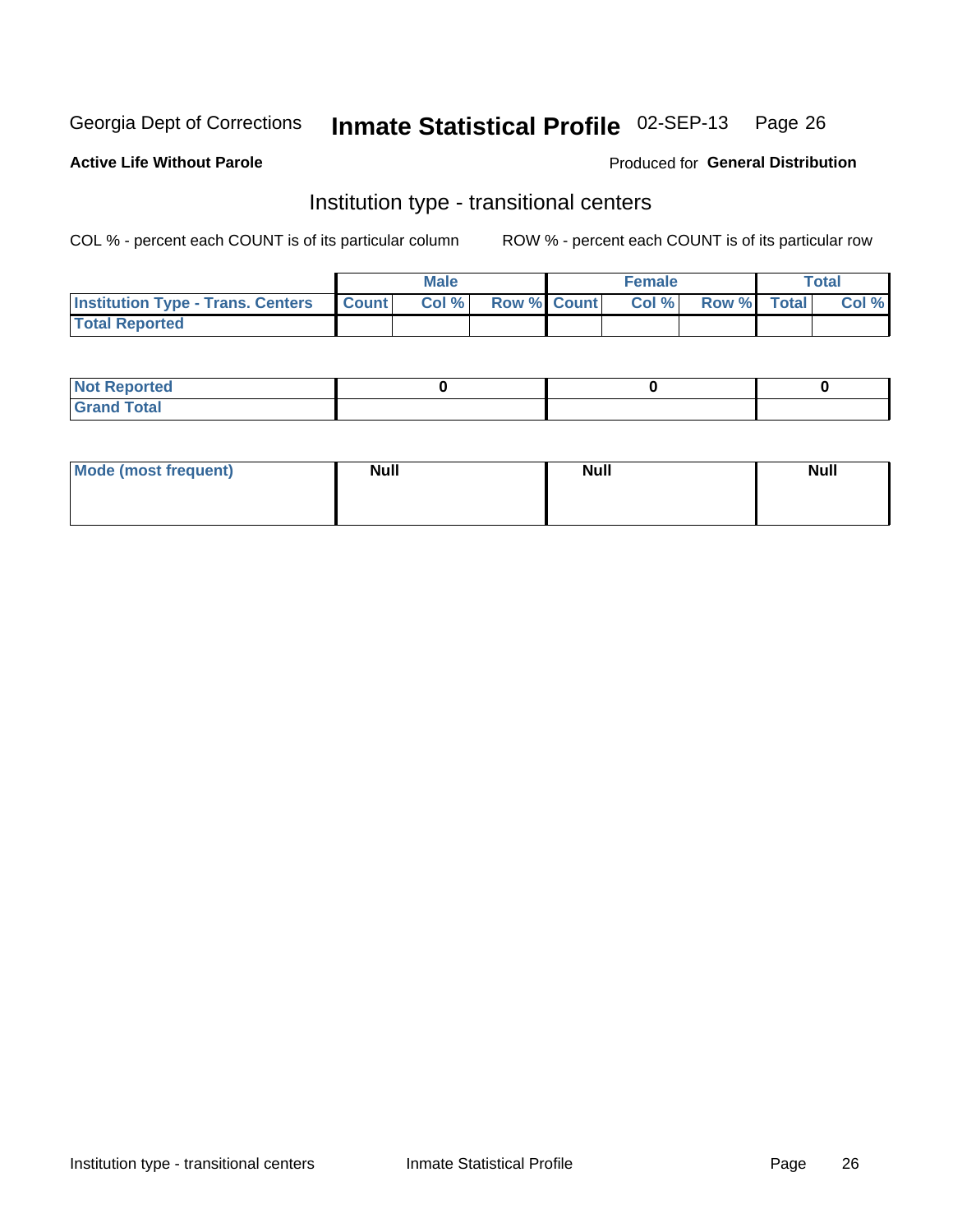## Inmate Statistical Profile 02-SEP-13 Page 27

**Active Life Without Parole** 

Produced for General Distribution

### Institution type - county prisons

COL % - percent each COUNT is of its particular column

|                                                    | <b>Male</b> |       |                          | <b>Female</b> |  |             | <b>Total</b> |       |
|----------------------------------------------------|-------------|-------|--------------------------|---------------|--|-------------|--------------|-------|
| <b>Institution Type - County Prisons   Count  </b> |             | Col % | <b>Row % Count Col %</b> |               |  | Row % Total |              | Col % |
| <b>Total Reported</b>                              |             |       |                          |               |  |             |              |       |

| <b>Not Reported</b>         |  |  |
|-----------------------------|--|--|
| <b>Total</b><br>-<br>______ |  |  |

| <b>Mode</b>      | <b>Null</b> | <b>Null</b> | <b>Null</b> |
|------------------|-------------|-------------|-------------|
| (most freauent). |             |             |             |
|                  |             |             |             |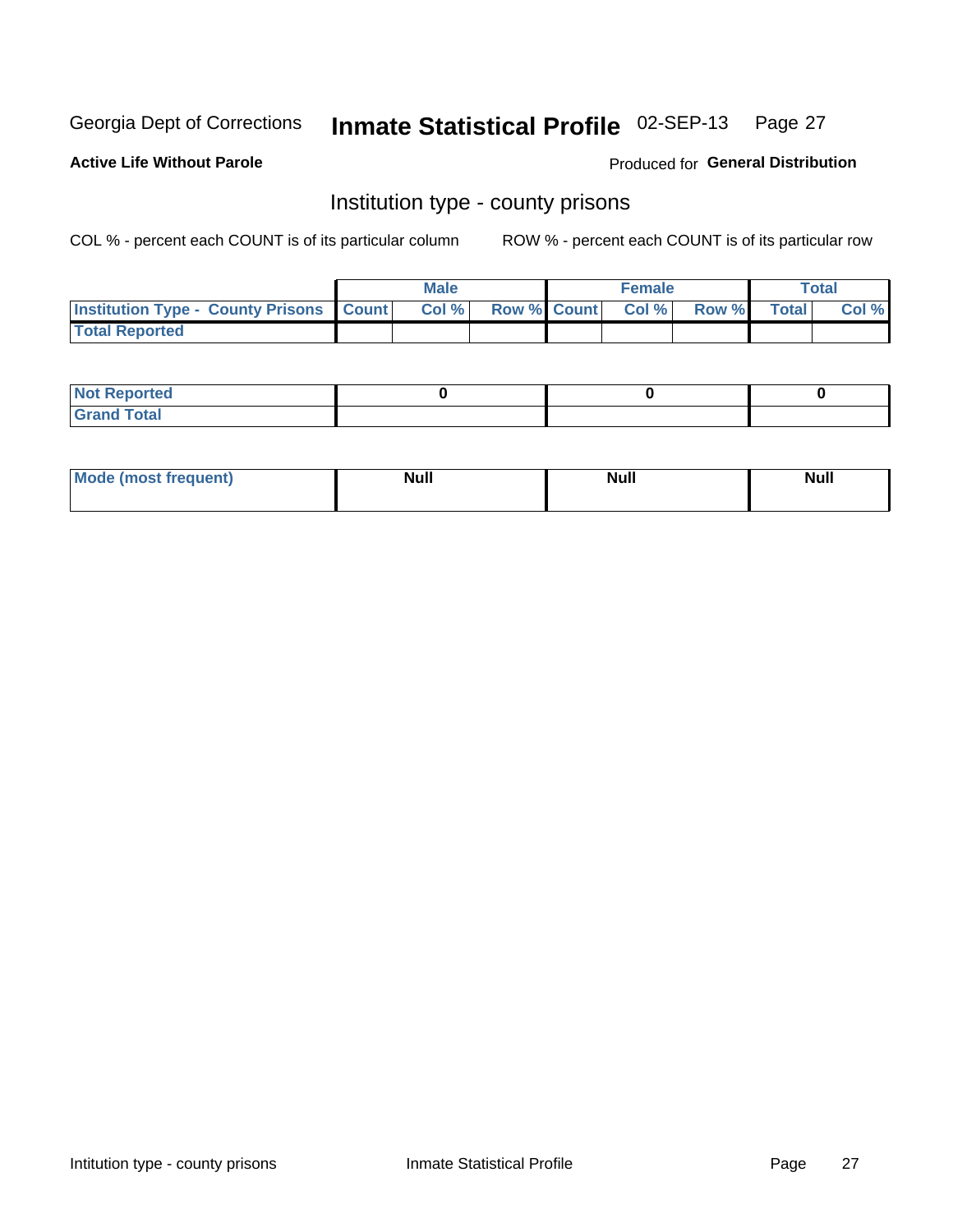## Inmate Statistical Profile 02-SEP-13 Page 28

### **Active Life Without Parole**

### **Produced for General Distribution**

### Institution type - state prisons

COL % - percent each COUNT is of its particular column ROW % - percent each COUNT is of its particular row

|                                         | <b>Male</b>               |             |         | <b>Female</b>                 |                 |         | <b>Total</b>                        |             |
|-----------------------------------------|---------------------------|-------------|---------|-------------------------------|-----------------|---------|-------------------------------------|-------------|
| <b>Institution Type - State Prisons</b> | <b>Count</b>              | Col %       | Row %   | <b>Count</b>                  | Col %           | Row %   | <b>Total</b>                        | Col %       |
| <b>Arrendale State Prison</b>           |                           |             |         | 13                            | 52.00%          | 100.00% | 13                                  | 1.50%       |
| <b>Augusta State Med. Prison</b>        | 57                        | 6.77%       | 100.00% |                               |                 |         | 57                                  | 6.57%       |
| <b>Autry State Prison</b>               | 1                         | .12%        | 100.00% |                               |                 |         | 1                                   | .12%        |
| <b>Baldwin State Prison</b>             | 43                        | 5.11%       | 100.00% |                               |                 |         | 43                                  | 4.96%       |
| <b>Burrus Corr Trn Cntr</b>             | 1                         | .12%        | 100.00% |                               |                 |         | 1                                   | .12%        |
| <b>Calhoun State Prison</b>             | 1                         | .12%        | 100.00% |                               |                 |         | 1                                   | .12%        |
| <b>Central State Prison</b>             | 5                         | .59%        | 100.00% |                               |                 |         | 5                                   | .58%        |
| <b>Coastal State Prison</b>             | 1                         | .12%        | 100.00% |                               |                 |         | 1                                   | .12%        |
| <b>Dodge State Prison</b>               | 1                         | .12%        | 100.00% |                               |                 |         | 1                                   | .12%        |
| <b>Dooly State Prison</b>               | 1                         | .12%        | 100.00% |                               |                 |         | 1                                   | .12%        |
| <b>Ga Diag Class Prison</b>             | 46                        | 5.46%       | 100.00% |                               |                 |         | 46                                  | 5.31%       |
| <b>Ga State Prison</b>                  | 22                        | 2.61%       | 100.00% |                               |                 |         | 22                                  | 2.54%       |
| <b>Hancock State Prison</b>             | 84                        | 9.98%       | 100.00% |                               |                 |         | 84                                  | 9.69%       |
| <b>Hays State Prison</b>                | 87                        | 10.33%      | 100.00% |                               |                 |         | 87                                  | 10.03%      |
| <b>Johnson State Prison</b>             | 1                         | .12%        | 100.00% |                               |                 |         | 1                                   | .12%        |
| <b>Macon State Prison</b>               | 128                       | 15.20%      | 100.00% |                               |                 |         | 128                                 | 14.76%      |
| <b>Phillips State Prison</b>            | 13                        | 1.54%       | 100.00% |                               |                 |         | 13                                  | 1.50%       |
| <b>Pulaski State Prison</b>             |                           |             |         | 12                            | 48.00%          | 100.00% | 12                                  | 1.38%       |
| <b>Rogers State Prison</b>              | 1                         | .12%        | 100.00% |                               |                 |         | 1                                   | .12%        |
| <b>Smith State Prison</b>               | 86                        | 10.21%      | 100.00% |                               |                 |         | 86                                  | 9.92%       |
| <b>Telfair State Prison</b>             | 90                        | 10.69%      | 100.00% |                               |                 |         | 90                                  | 10.38%      |
| <b>Valdosta Sp</b>                      | 96                        | 11.40%      | 100.00% |                               |                 |         | 96                                  | 11.07%      |
| <b>Ware State Prison</b>                | 76                        | 9.03%       | 100.00% |                               |                 |         | 76                                  | 8.77%       |
| <b>Wilcox State Prison</b>              | 1                         | .12%        | 100.00% |                               |                 |         | 1                                   | .12%        |
| <b>Total Reported</b>                   | 842                       | 100%        | 97.12%  | $\overline{25}$               | 100%            | 2.88%   | 867                                 | 100%        |
|                                         |                           |             |         |                               |                 |         |                                     |             |
| <b>Not Reported</b>                     |                           | $\mathbf 0$ |         | $\mathbf 0$                   |                 |         |                                     | $\mathbf 0$ |
| <b>Grand Total</b>                      |                           | 842         |         |                               | $\overline{25}$ |         |                                     | 867         |
| <b>Mode (most frequent)</b>             | <b>Macon State Prison</b> |             |         | <b>Arrendale State Prison</b> |                 |         | <b>Macon State</b><br><b>Prison</b> |             |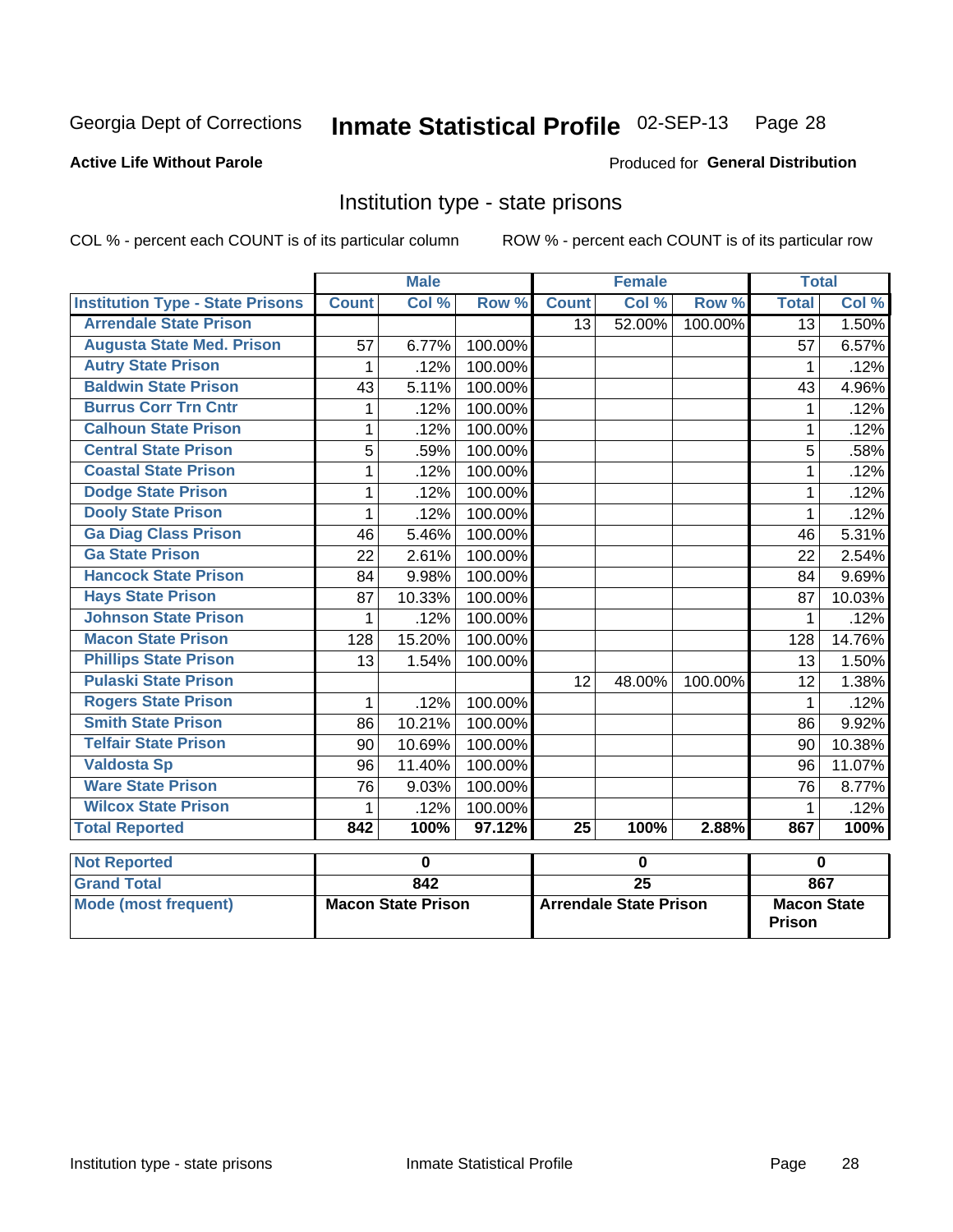## Inmate Statistical Profile 02-SEP-13 Page 29

### **Active Life Without Parole**

### Produced for General Distribution

### Institution type - private prisons

COL % - percent each COUNT is of its particular column

|                                           | <b>Male</b>  |           |                    | <b>Female</b> |      |       | <b>Total</b> |           |
|-------------------------------------------|--------------|-----------|--------------------|---------------|------|-------|--------------|-----------|
| <b>Institution Type - Private Prisons</b> | <b>Count</b> | Col%      | <b>Row % Count</b> |               | Col% | Row % | <b>Total</b> | Col %     |
| <b>Coffee Corr Facility</b>               |              | $50.00\%$ | $100.00\%$         |               |      |       |              | $50.00\%$ |
| <b>Wheeler Corr Facility</b>              |              | 50.00%    | 100.00%            |               |      |       |              | $50.00\%$ |
| <b>Total Reported</b>                     |              | 100%      | 100%               |               |      | %     | 6            | $100\%$   |

| portea<br>.     |  |  |
|-----------------|--|--|
| $-4-$<br>$\sim$ |  |  |

| Mode (most frequent) | <b>Coffee Corr Facility</b> | <b>Null</b> | <b>Coffee Corr</b><br><b>Facility</b> |
|----------------------|-----------------------------|-------------|---------------------------------------|
|----------------------|-----------------------------|-------------|---------------------------------------|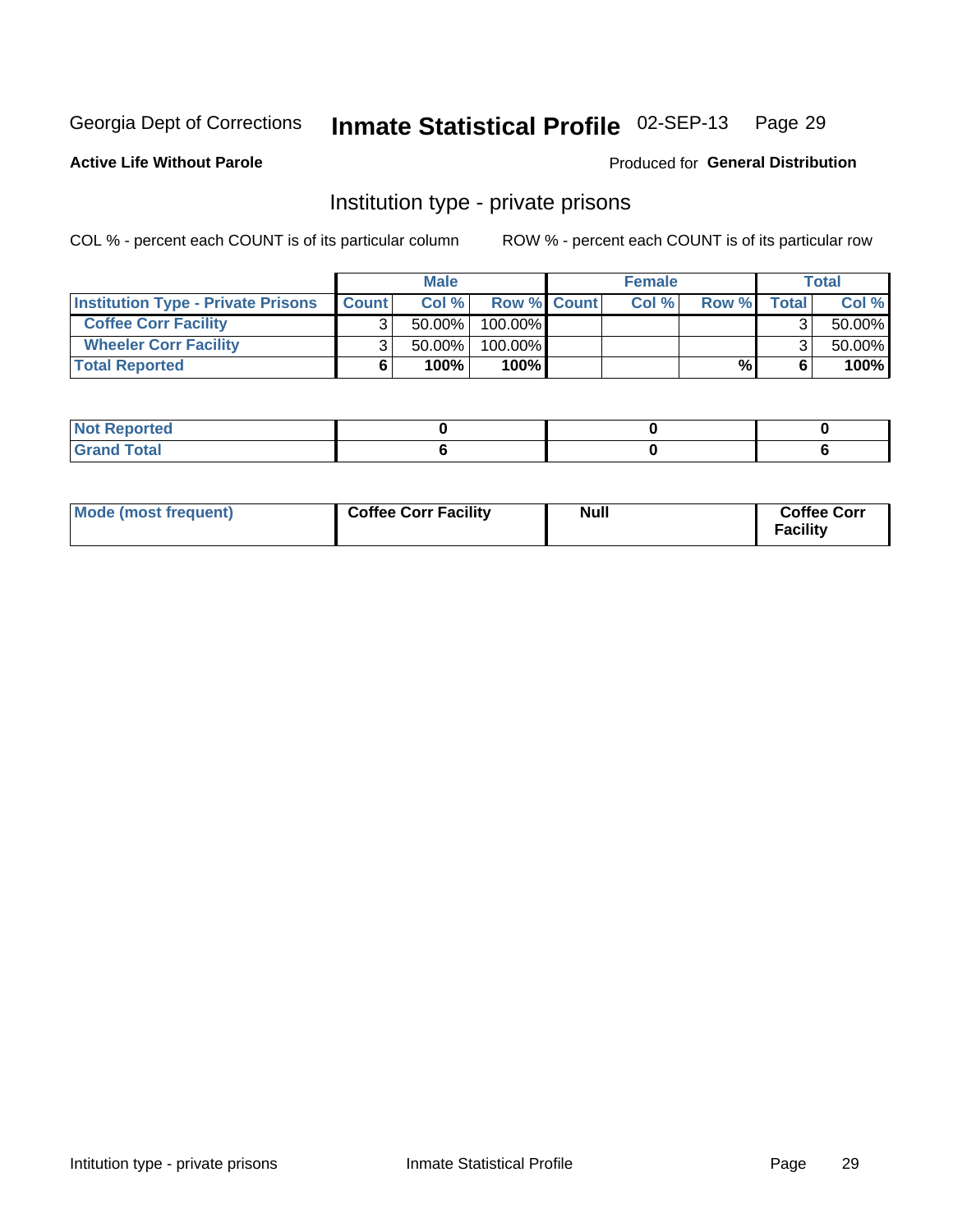### Inmate Statistical Profile 02-SEP-13 Page 30

**Active Life Without Parole** 

Produced for General Distribution

## Institution type - pre-release centers

COL % - percent each COUNT is of its particular column

|                                                   | <b>Male</b> |       |              |       | <b>Female</b> | <b>Total</b>       |  |       |
|---------------------------------------------------|-------------|-------|--------------|-------|---------------|--------------------|--|-------|
| <b>Institution Type - Prison Annexe   Count  </b> |             | Col % | <b>Row %</b> | Count | Col %         | <b>Row %</b> Total |  | Col % |
| <b>Total Reported</b>                             |             |       |              |       |               |                    |  |       |

| <b>Reported</b><br>I NOT |  |  |
|--------------------------|--|--|
| <b>Total</b><br>$C$ ren  |  |  |

| <b>Mo</b><br>frequent)<br>(most | <b>Null</b> | <b>Null</b> | <b>Null</b> |
|---------------------------------|-------------|-------------|-------------|
|                                 |             |             |             |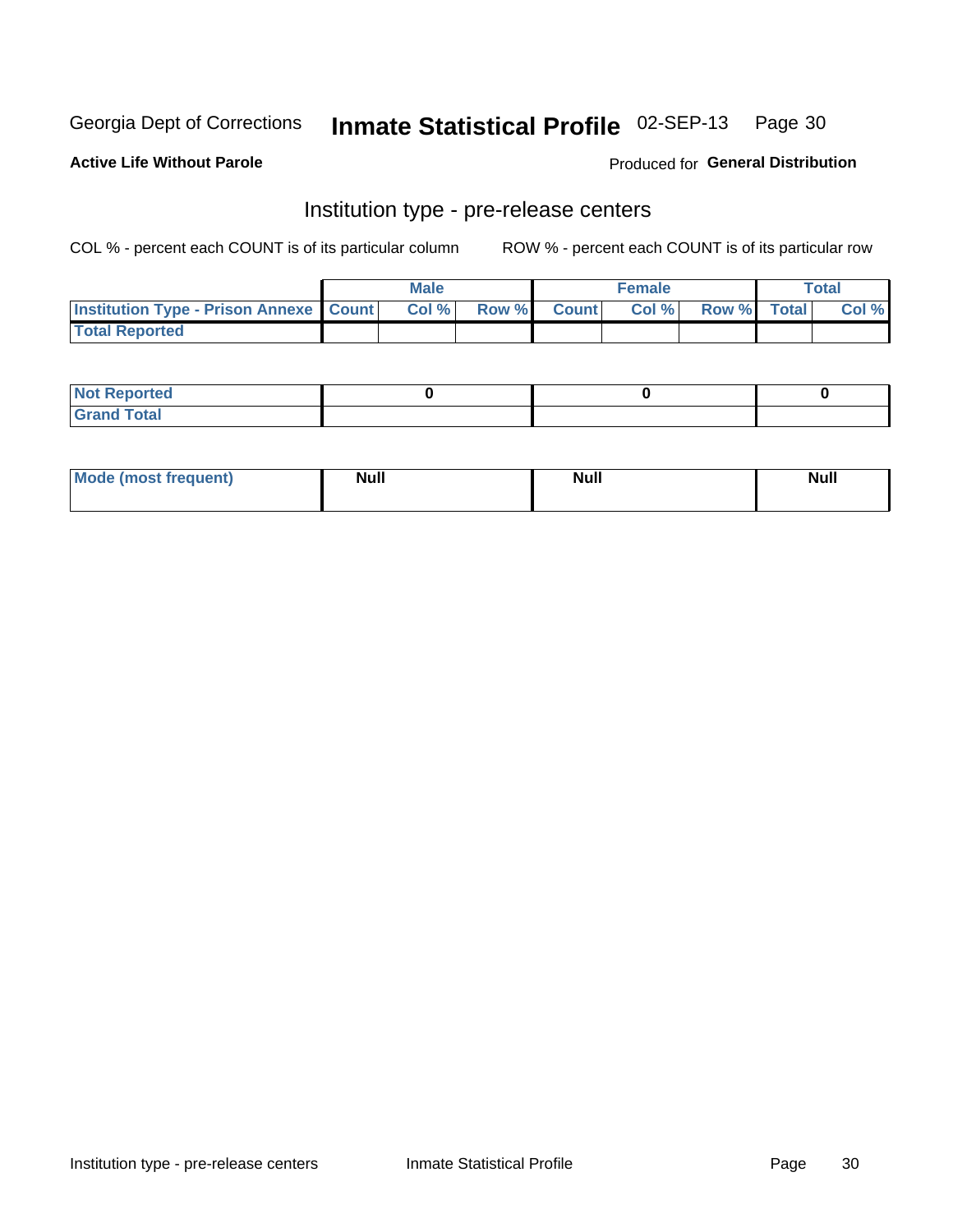#### Inmate Statistical Profile 02-SEP-13 Page 31

### **Active Life Without Parole**

### Produced for General Distribution

### Institution type - inmate boot camp

COL % - percent each COUNT is of its particular column

|                                      |              | <b>Male</b> |               |              | <b>Female</b> |             | <b>Total</b> |
|--------------------------------------|--------------|-------------|---------------|--------------|---------------|-------------|--------------|
| <b>Institution Type - Boot Camps</b> | <b>Count</b> | Col %       | <b>Row %I</b> | <b>Count</b> | Col %         | Row % Total | Col %        |
| <b>Total Rported</b>                 |              |             |               |              |               |             |              |

| <b>Not Reported</b> |  |  |
|---------------------|--|--|
| <b>Total</b><br>Cro |  |  |

| <b>I Mode (most frequent)</b> | <b>Null</b> | <b>Null</b> | <b>Null</b> |
|-------------------------------|-------------|-------------|-------------|
|                               |             |             |             |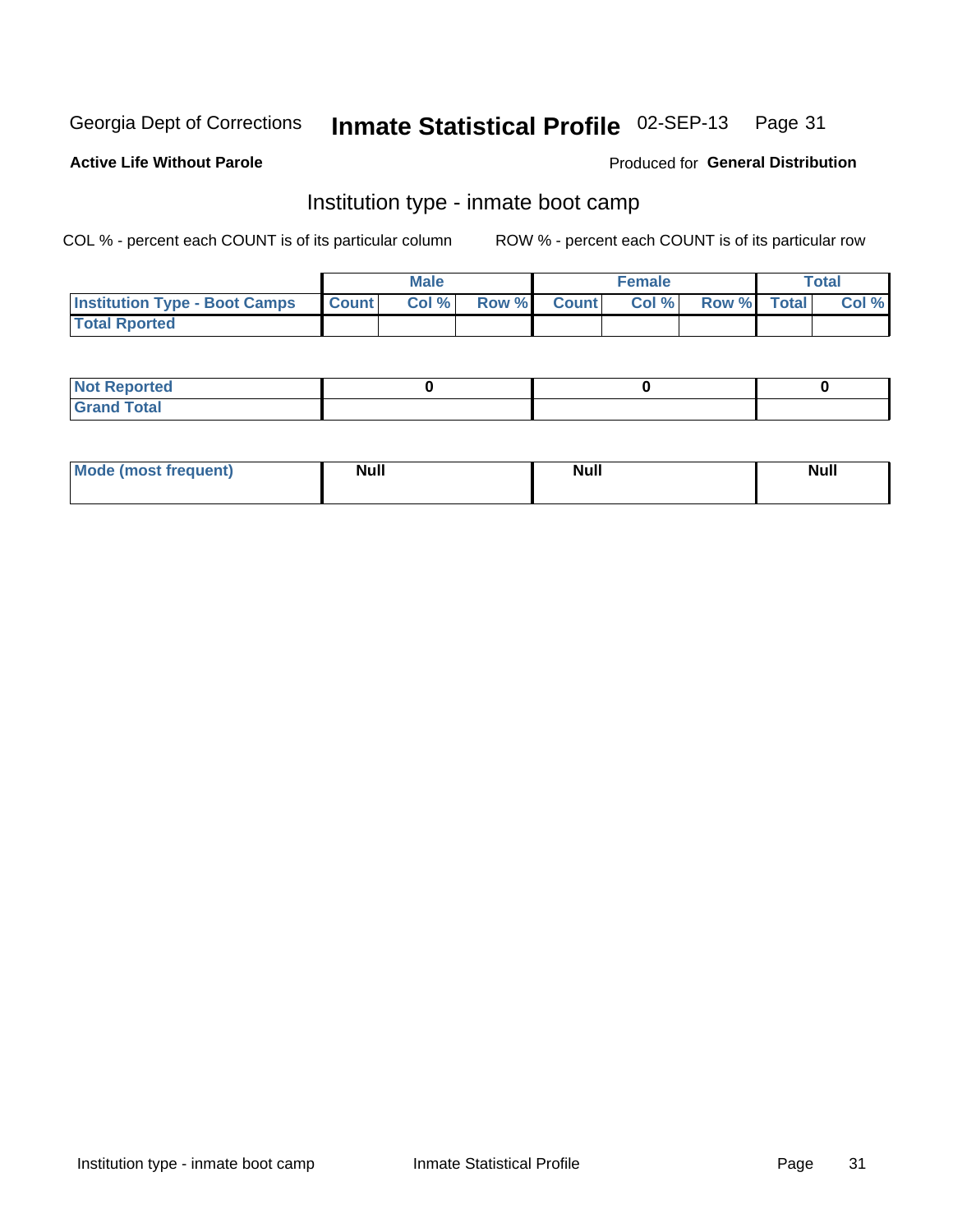#### Inmate Statistical Profile 02-SEP-13 Page 32

**Active Life Without Parole** 

Produced for General Distribution

### Number of disciplinary reports

COL % - percent each COUNT is of its particular column

|                                       |              | <b>Male</b> |             |    | <b>Female</b> |       |              | <b>Total</b> |
|---------------------------------------|--------------|-------------|-------------|----|---------------|-------|--------------|--------------|
| <b>Number of Disciplinary Reports</b> | <b>Count</b> | Col %       | Row % Count |    | Col %         | Row % | <b>Total</b> | Col %        |
|                                       | 240          | 28.30%      | 95.62%      | 11 | 44.00%        | 4.38% | 251          | 28.75%       |
|                                       | 113          | 13.33%      | 96.58%      | 4  | 16.00%        | 3.42% | 117          | 13.40%       |
|                                       | 69           | 8.14%       | 97.18%      | 2  | 8.00%         | 2.82% | 71           | 8.13%        |
| 3                                     | 40           | 4.72%       | 95.24%      | 2  | 8.00%         | 4.76% | 42           | 4.81%        |
|                                       | 57           | 6.72%       | 98.28%      |    | 4.00%         | 1.72% | 58           | 6.64%        |
| 5                                     | 40           | 4.72%       | 100.00%     |    |               |       | 40           | 4.58%        |
| <b>More Than 5</b>                    | 289          | 34.08%      | 98.30%      | 5  | 20.00%        | 1.70% | 294          | 33.68%       |
| <b>Total Reported</b>                 | 848          | 100%        | 97.14%      | 25 | 100%          | 2.86% | 873          | 100%         |

| NO.<br>teo |     |    |            |
|------------|-----|----|------------|
| Total      | 848 | Δv | ~-~<br>u . |

| Mean (average)       | 7.74 | 4.C | 7.66 |
|----------------------|------|-----|------|
| Median (middle)      |      |     |      |
| Mode (most frequent) |      |     |      |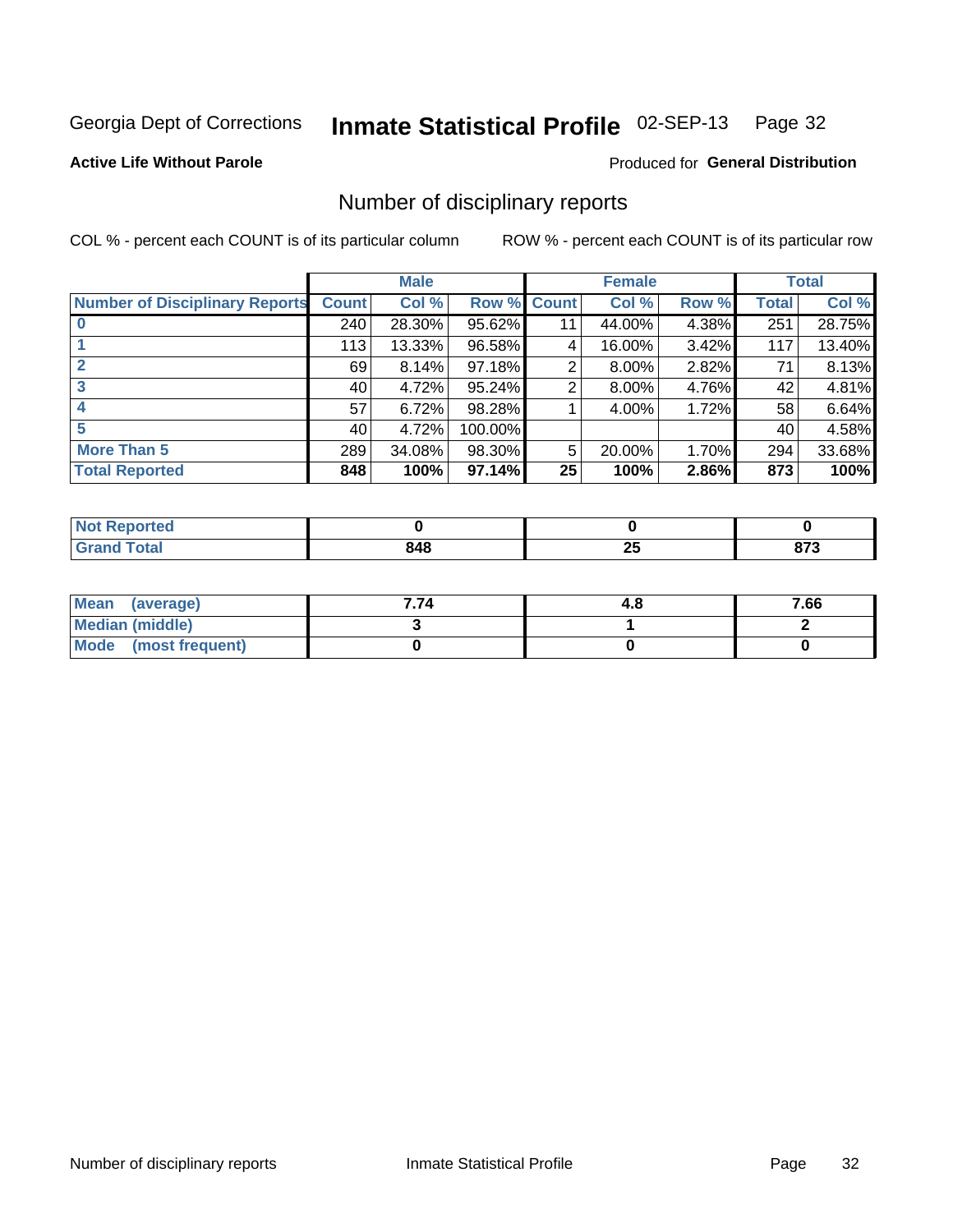## Inmate Statistical Profile 02-SEP-13 Page 33

**Active Life Without Parole** 

**Produced for General Distribution** 

### Number of transfers

COL % - percent each COUNT is of its particular column

|                            |         | <b>Male</b> |         |              | <b>Female</b> |        |              | <b>Total</b> |
|----------------------------|---------|-------------|---------|--------------|---------------|--------|--------------|--------------|
| <b>Number of Transfers</b> | Count l | Col %       | Row %   | <b>Count</b> | Col %         | Row %  | <b>Total</b> | Col %        |
|                            | 32      | $3.77\%$    | 86.49%  | 5            | 20.00%        | 13.51% | 37           | 4.24%        |
|                            | 13      | 1.53%       | 100.00% |              |               |        | 13           | 1.49%        |
|                            | 173     | 20.40%      | 93.01%  | 13           | 52.00%        | 6.99%  | 186          | 21.31%       |
| 3                          | 65      | 7.67%       | 100.00% |              |               |        | 65           | 7.45%        |
|                            | 86      | 10.14%      | 98.85%  |              | 4.00%         | 1.15%  | 87           | 9.97%        |
| 5                          | 55      | 6.49%       | 98.21%  |              | 4.00%         | 1.79%  | 56           | 6.41%        |
| <b>More Than 5</b>         | 424     | 50.00%      | 98.83%  | 5            | 20.00%        | 1.17%  | 429          | 49.14%       |
| <b>Total Reported</b>      | 848     | 100%        | 97.14%  | 25           | 100%          | 2.86%  | 873          | 100.0%       |

| prted<br>NOT |     |         |                |
|--------------|-----|---------|----------------|
| 「otal        | 848 | ∼<br>__ | $\sim$<br>. וט |

| Mean (average)       | 7.76 | 2.96 | 7.62 |
|----------------------|------|------|------|
| Median (middle)      | ວ.ວ  |      |      |
| Mode (most frequent) |      |      |      |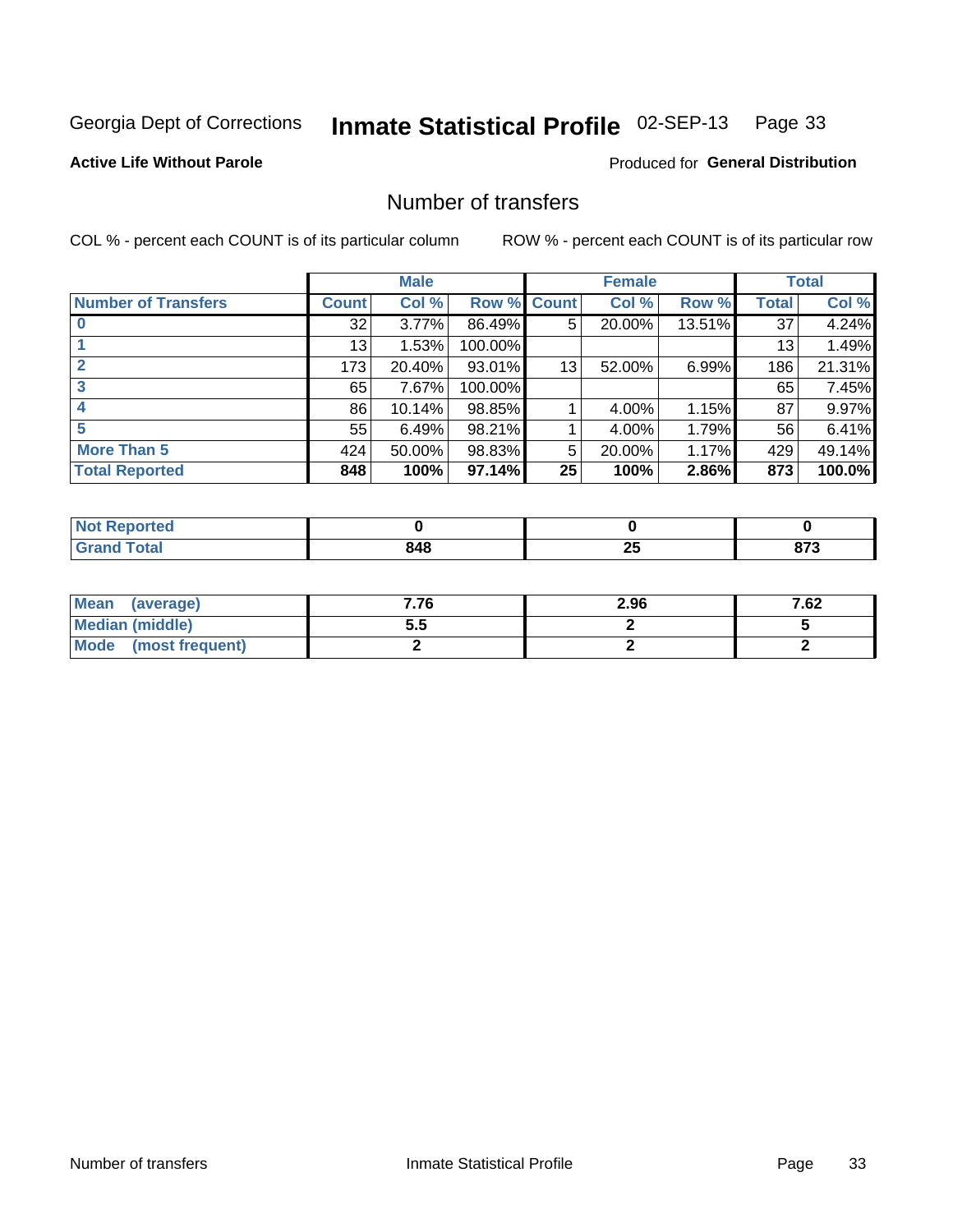## Inmate Statistical Profile 02-SEP-13 Page 34

**Active Life Without Parole** 

Produced for General Distribution

### Number of escapes

COL % - percent each COUNT is of its particular column

|                          | <b>Male</b>  |           |                    | <b>Female</b> |         |          | Total |        |
|--------------------------|--------------|-----------|--------------------|---------------|---------|----------|-------|--------|
| <b>Number of Escapes</b> | <b>Count</b> | Col%      | <b>Row % Count</b> |               | Col %   | Row %    | Total | Col %  |
|                          | 845          | $99.65\%$ | $97.13\%$          | 25            | 100.00% | $2.87\%$ | 870   | 99.66% |
|                          |              | 0.12%     | 100.00%            |               |         |          |       | 0.11%  |
|                          |              | 0.24%     | $100.00\%$         |               |         |          |       | 0.23%  |
| <b>Total Reported</b>    | 848          | 100%      | $97.14\%$          | 25            | 100%    | 2.86%    | 873   | 100%   |

| <b>Not Reported</b> |     |    |      |
|---------------------|-----|----|------|
| Total               | 848 | ሳሪ | 079  |
| Grs                 |     | ZJ | 01 J |

| Mean (average)       |  | .01 |
|----------------------|--|-----|
| Median (middle)      |  |     |
| Mode (most frequent) |  |     |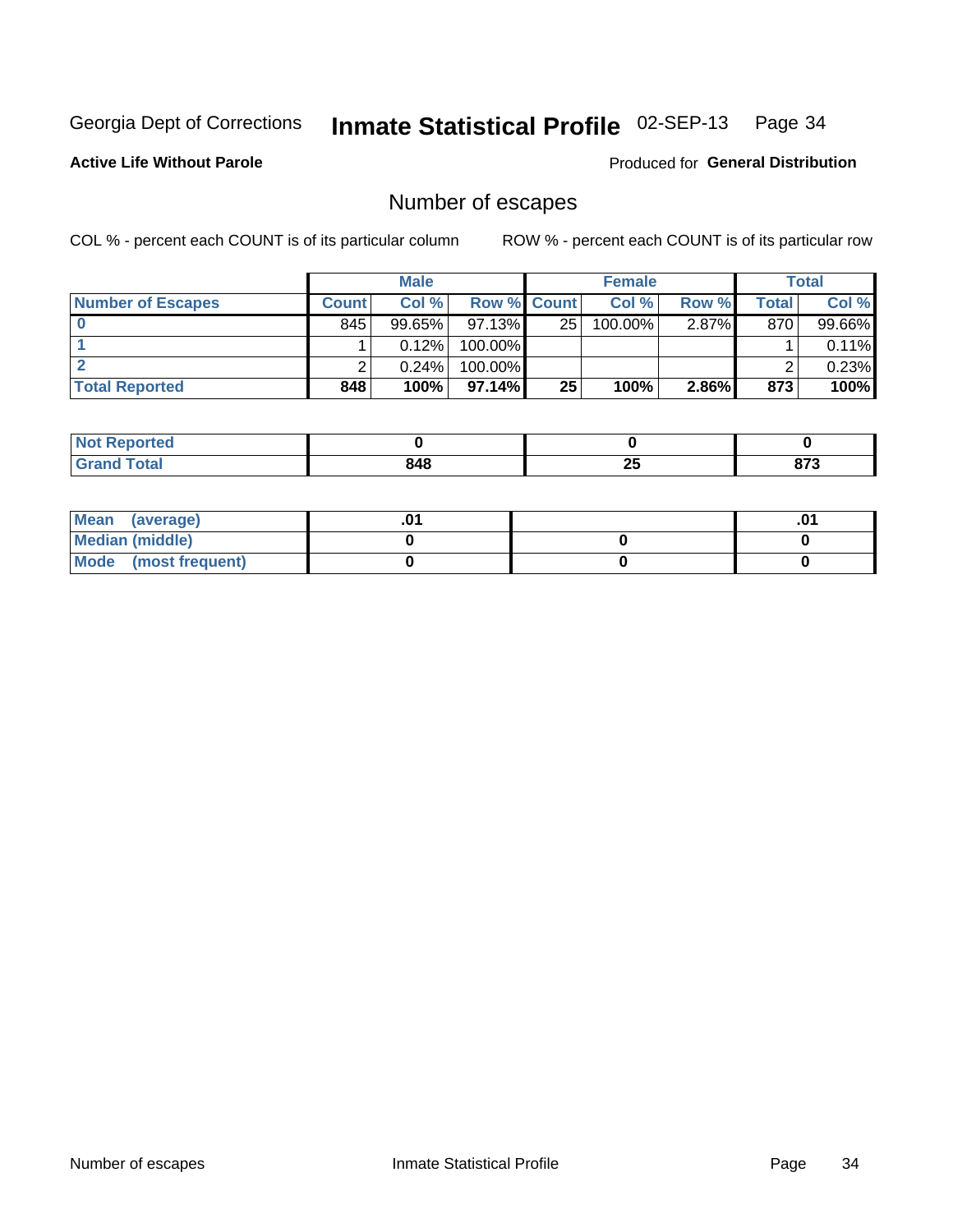#### Inmate Statistical Profile 02-SEP-13 Page 35

### **Active Life Without Parole**

### **Produced for General Distribution**

### Time served in current (or last) institution

COL % - percent each COUNT is of its particular column

|                              |              | <b>Male</b> |         |                 | <b>Female</b> |       |              | <b>Total</b> |
|------------------------------|--------------|-------------|---------|-----------------|---------------|-------|--------------|--------------|
| <b>Time In Institution</b>   | <b>Count</b> | Col %       | Row %   | <b>Count</b>    | Col %         | Row % | <b>Total</b> | Col %        |
| 0 to 3 months                | 130          | 15.33%      | 97.01%  | 4               | 16.00%        | 2.99% | 134          | 15.35%       |
| <b>3.01 to 6 months</b>      | 80           | 9.43%       | 95.24%  | 4               | 16.00%        | 4.76% | 84           | 9.62%        |
| 6.01 to 9 months             | 76           | 8.96%       | 95.00%  | 4               | 16.00%        | 5.00% | 80           | 9.16%        |
| 9.01 to 12 months            | 43           | 5.07%       | 100.00% |                 |               |       | 43           | 4.93%        |
| 12.01 to 18 months           | 101          | 11.91%      | 99.02%  | 1               | 4.00%         | 0.98% | 102          | 11.68%       |
| <b>18.01 to 24 months</b>    | 65           | 7.67%       | 100.00% |                 |               |       | 65           | 7.45%        |
| $2.01$ to 3 years            | 100          | 11.79%      | 90.91%  | 10 <sup>1</sup> | 40.00%        | 9.09% | 110          | 12.60%       |
| 3.01 to 4 years              | 65           | 7.67%       | 100.00% |                 |               |       | 65           | 7.45%        |
| $4.01$ to 5 years            | 52           | 6.13%       | 100.00% |                 |               |       | 52           | 5.96%        |
| $\overline{5.01}$ to 6 years | 33           | 3.89%       | 100.00% |                 |               |       | 33           | 3.78%        |
| 6.01 to 7 years              | 16           | 1.89%       | 100.00% |                 |               |       | 16           | 1.83%        |
| 7.01 to 8 years              | 24           | 2.83%       | 100.00% |                 |               |       | 24           | 2.75%        |
| 8.01 to 9 years              | 19           | 2.24%       | 90.48%  | $\overline{2}$  | 8.00%         | 9.52% | 21           | 2.41%        |
| 9.01 to 10 years             | 8            | 0.94%       | 100.00% |                 |               |       | 8            | 0.92%        |
| Over 10 years                | 36           | 4.25%       | 100.00% |                 |               |       | 36           | 4.12%        |
| <b>Total Reported</b>        | 848          | 100%        | 97.14%  | 25              | 100%          | 2.86% | 873          | 100.0%       |

| Reported<br><b>NOT</b> |                    |                     |             |
|------------------------|--------------------|---------------------|-------------|
| <i>i</i> otal          | <b>010</b><br>94 O | OE.<br>∼∸<br>$\sim$ | ~~~<br>ט וט |

| <b>Mean</b><br>(average) | 31 months | 22 months | 31 months |  |
|--------------------------|-----------|-----------|-----------|--|
| Median (middle)          | 17 months | 15 months | 17 months |  |
| Mode (most frequent)     | 3 months  | 1 months  | 1 months  |  |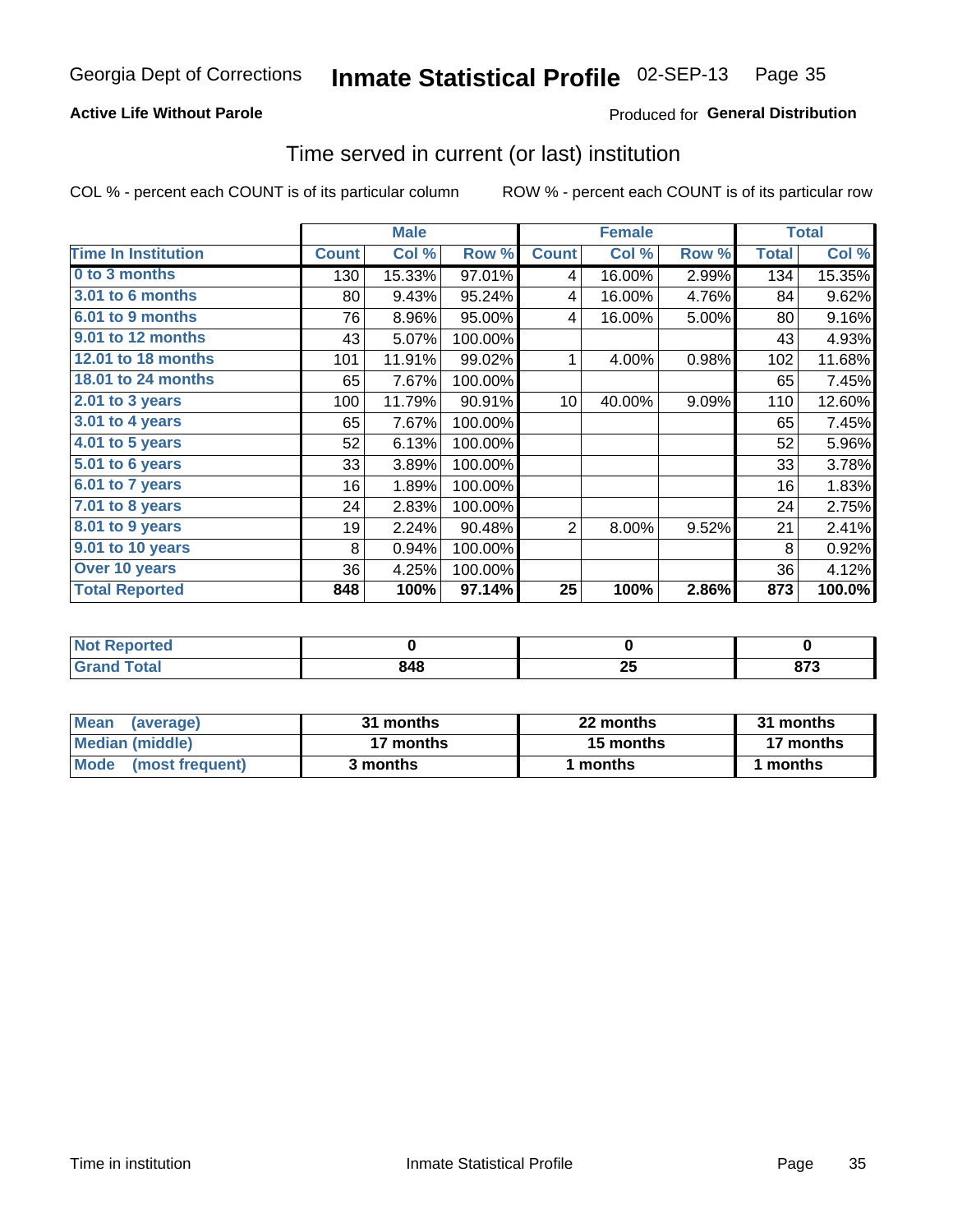#### Inmate Statistical Profile 02-SEP-13 Page 36

### **Active Life Without Parole**

### Produced for General Distribution

### Highest grade level attained

COL % - percent each COUNT is of its particular column

|                              |                | <b>Male</b> |         |                 | <b>Female</b> |        |                | <b>Total</b> |
|------------------------------|----------------|-------------|---------|-----------------|---------------|--------|----------------|--------------|
| <b>Grade Level</b>           | <b>Count</b>   | Col %       | Row %   | <b>Count</b>    | Col %         | Row %  | <b>Total</b>   | Col %        |
| No school at all             | 1              | 0.12%       | 100.00% |                 |               |        | 1              | 0.12%        |
| Grade 1                      | $\overline{2}$ | 0.25%       | 100.00% |                 |               |        | $\overline{2}$ | 0.24%        |
| <b>Grade 2</b>               | 1              | 0.12%       | 100.00% |                 |               |        | 1              | 0.12%        |
| Grade 3                      | 1              | 0.12%       | 100.00% |                 |               |        | 1              | 0.12%        |
| Grade 4                      | 5              | 0.62%       | 100.00% |                 |               |        | 5              | 0.60%        |
| Grade 5                      | 2              | 0.25%       | 100.00% |                 |               |        | $\overline{2}$ | 0.24%        |
| Grade 6                      | 5              | 0.62%       | 100.00% |                 |               |        | $\overline{5}$ | 0.60%        |
| <b>Grade 7</b>               | 24             | 2.95%       | 100.00% |                 |               |        | 24             | 2.87%        |
| Grade 8                      | 52             | 6.40%       | 100.00% |                 |               |        | 52             | 6.22%        |
| Grade 9                      | 96             | 11.81%      | 97.96%  | 2               | 8.70%         | 2.04%  | 98             | 11.72%       |
| Grade 10                     | 135            | 16.61%      | 98.54%  | 2               | 8.70%         | 1.46%  | 137            | 16.39%       |
| Grade 11                     | 118            | 14.51%      | 98.33%  | $\overline{2}$  | 8.70%         | 1.67%  | 120            | 14.35%       |
| <b>Grade 12 or GED</b>       | 249            | 30.63%      | 95.77%  | 11              | 47.83%        | 4.23%  | 260            | 31.10%       |
| Some tech school             | 7              | 0.86%       | 87.50%  | 1               | 4.35%         | 12.50% | 8              | 0.96%        |
| <b>Completed tech school</b> | 9              | 1.11%       | 90.00%  | 1               | 4.35%         | 10.00% | 10             | 1.20%        |
| College, 1 year              | 24             | 2.95%       | 100.00% |                 |               |        | 24             | 2.87%        |
| College, 2 year              | 43             | 5.29%       | 93.48%  | 3               | 13.04%        | 6.52%  | 46             | 5.50%        |
| College, 3 year              | 12             | 1.48%       | 100.00% |                 |               |        | 12             | 1.44%        |
| <b>Bachelor's degree</b>     | 16             | 1.97%       | 94.12%  | $\mathbf{1}$    | 4.35%         | 5.88%  | 17             | 2.03%        |
| <b>Master's degree</b>       | 7              | 0.86%       | 100.00% |                 |               |        | $\overline{7}$ | 0.84%        |
| Ph.D. degree                 | 1              | 0.12%       | 100.00% |                 |               |        | 1              | 0.12%        |
| Law degree                   | $\overline{2}$ | 0.25%       | 100.00% |                 |               |        | $\overline{2}$ | 0.24%        |
| <b>Medical degree</b>        | 1              | 0.12%       | 100.00% |                 |               |        | 1              | 0.12%        |
| <b>Total Reported</b>        | 813            | 100%        | 97.25%  | $\overline{23}$ | 100.0%        | 2.75%  | 836            | 100.0%       |

| - eoorteg            | - -<br>uu  |                 | ~-<br>J,    |
|----------------------|------------|-----------------|-------------|
| $\sim$ $\sim$ $\sim$ | 348<br>- - | --<br>י נ<br>ΔJ | 070<br>01 J |

| <b>Mean</b><br>(average)       | 10.98           | 12.04           | 11.01             |
|--------------------------------|-----------------|-----------------|-------------------|
| Median (middle)                | Grade 11        | Grade 12 or GED | Grade 11          |
| <b>Mode</b><br>(most frequent) | Grade 12 or GED | Grade 12 or GED | I Grade 12 or GED |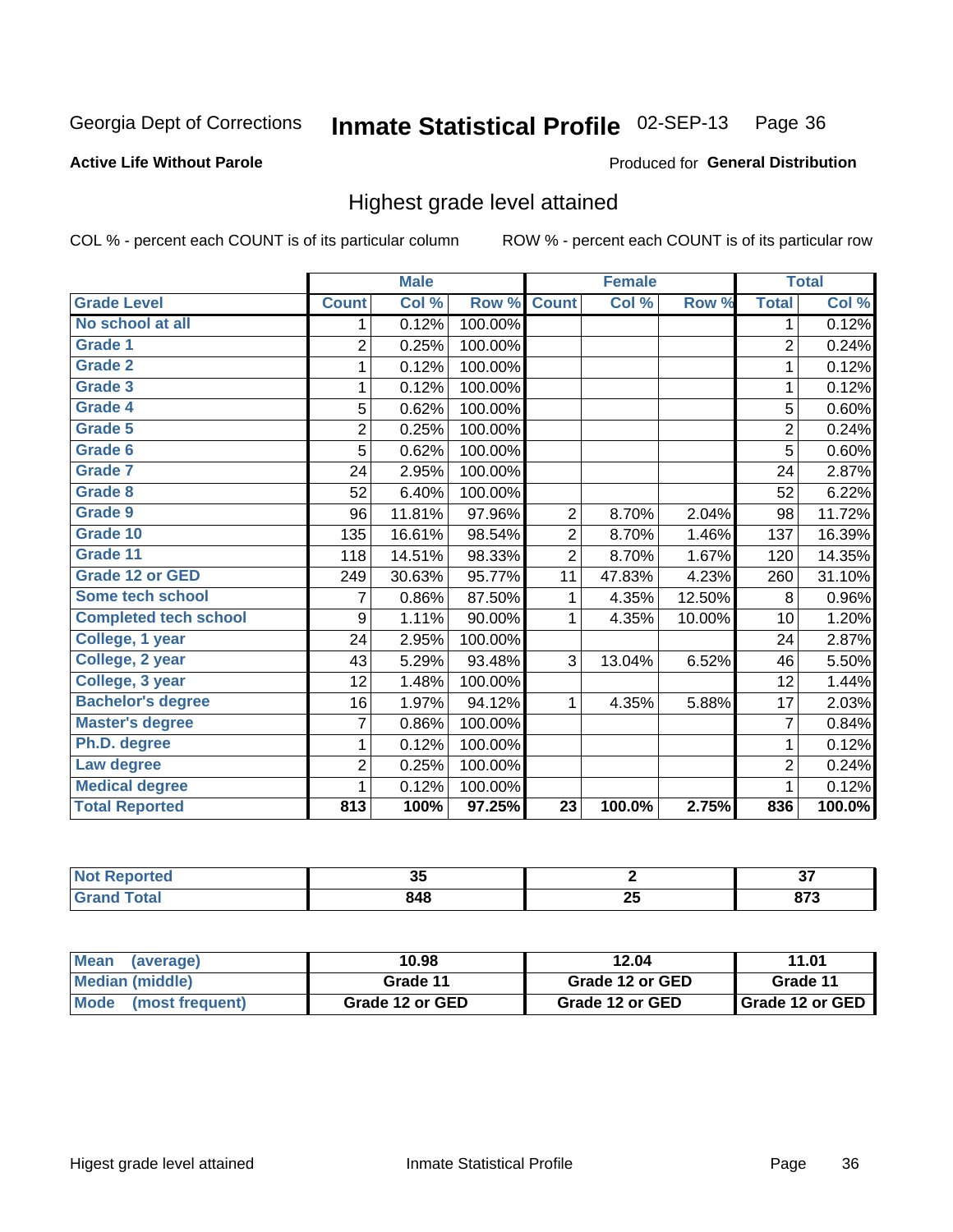# Inmate Statistical Profile 02-SEP-13 Page 37

**Active Life Without Parole** 

Produced for General Distribution

# Culture fair IQ scores

COL % - percent each COUNT is of its particular column

|                       |              | <b>Male</b> |                    |    | <b>Female</b> |       |              | <b>Total</b> |
|-----------------------|--------------|-------------|--------------------|----|---------------|-------|--------------|--------------|
| <b>IQ Scores</b>      | <b>Count</b> | Col %       | <b>Row % Count</b> |    | Col %         | Row % | <b>Total</b> | Col %        |
| $60 - 69$             | 31           | 4.03%       | 100.00%            |    |               |       | 31           | 3.93%        |
| $70 - 79$             | 56           | 7.28%       | 100.00%            |    |               |       | 56           | 7.11%        |
| $80 - 89$             | 106          | 13.78%      | 97.25%             | 3  | 15.79%        | 2.75% | 109          | 13.83%       |
| $90 - 99$             | 173          | 22.50%      | 96.11%             | 7  | 36.84%        | 3.89% | 180          | 22.84%       |
| $100 - 109$           | 213          | 27.70%      | 98.61%             | 3  | 15.79%        | 1.39% | 216          | 27.41%       |
| $110 - 119$           | 158          | 20.55%      | 98.14%             | 3  | 15.79%        | 1.86% | 161          | 20.43%       |
| $120 - 129$           | 32           | 4.16%       | 91.43%             | 3  | 15.79%        | 8.57% | 35           | 4.44%        |
| <b>Total Reported</b> | 769          | 100%        | 97.59%             | 19 | 100%          | 2.41% | 788          | 100%         |

| <b>Not Reported</b>         | 70  |    | 76  |
|-----------------------------|-----|----|-----|
| <b>Not Valid (under 60)</b> |     |    |     |
| <b>Grand Total</b>          | 848 | 23 | 873 |

| <b>Mean</b><br>(average) | 98  | 103 | 98  |
|--------------------------|-----|-----|-----|
| Median (middle)          | 101 | 99  | 101 |
| Mode (most frequent)     | 110 | 127 | 110 |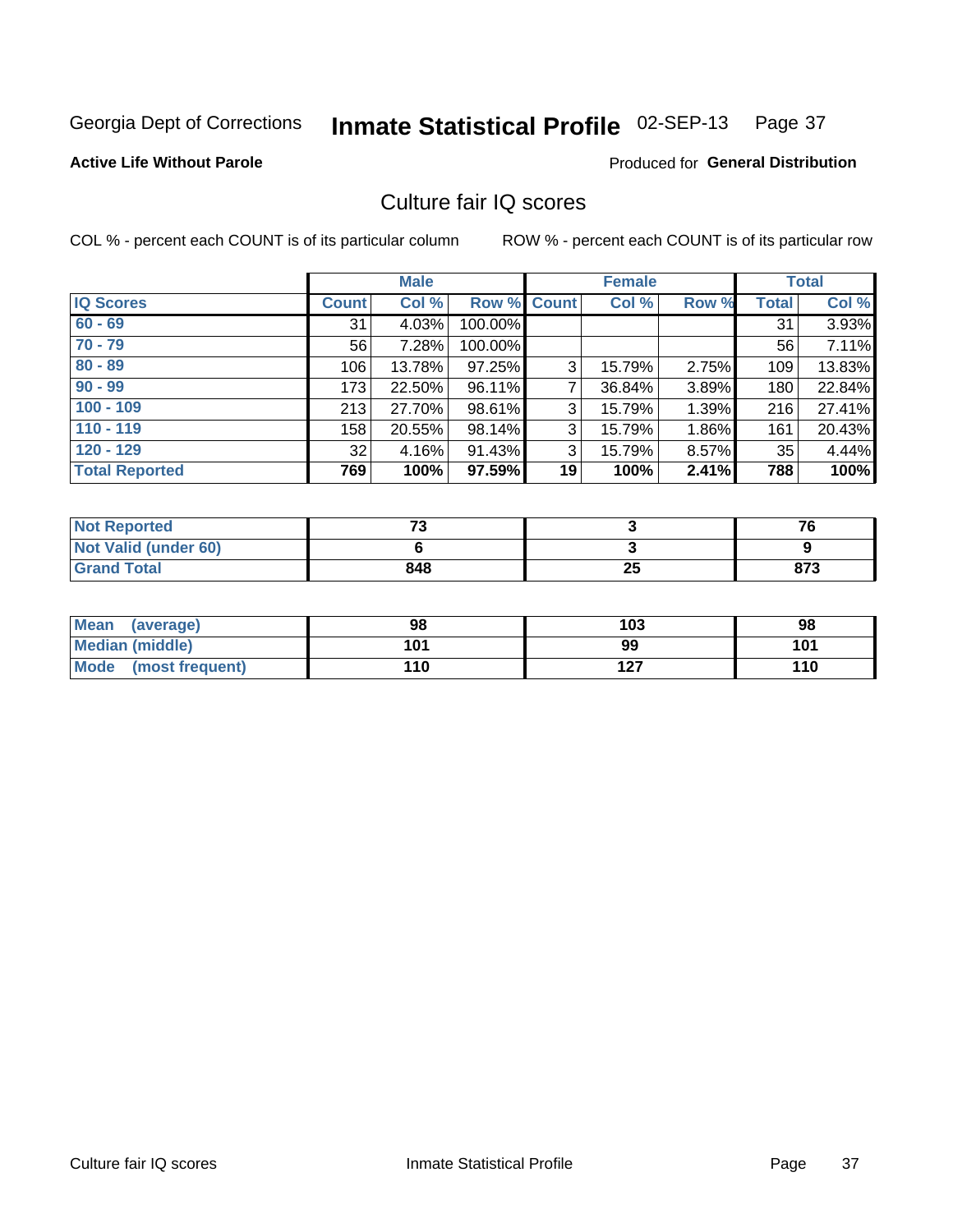#### Inmate Statistical Profile 02-SEP-13 Page 38

### **Active Life Without Parole**

## Produced for General Distribution

# Wide Range Achievement Test (WRAT) reading score

COL % - percent each COUNT is of its particular column

| <b>WRAT Reading Score</b><br>0.1 to 0.9<br>1.0 to 1.9 | <b>Count</b><br>13 | Col %  | Row %   |                |        |       |              |        |
|-------------------------------------------------------|--------------------|--------|---------|----------------|--------|-------|--------------|--------|
|                                                       |                    |        |         | <b>Count</b>   | Col %  | Row % | <b>Total</b> | Col %  |
|                                                       |                    | 2.31%  | 100.00% |                |        |       | 13           | 2.27%  |
|                                                       | 14                 | 2.49%  | 100.00% |                |        |       | 14           | 2.44%  |
| 2.0 to 2.9                                            | 30 <sup>°</sup>    | 5.34%  | 96.77%  | 1              | 9.09%  | 3.23% | 31           | 5.41%  |
| 3.0 to 3.9                                            | 31                 | 5.52%  | 100.00% |                |        |       | 31           | 5.41%  |
| 4.0 to 4.9                                            | 43                 | 7.65%  | 97.73%  | 1              | 9.09%  | 2.27% | 44           | 7.68%  |
| 5.0 to 5.9                                            | 52                 | 9.25%  | 98.11%  | 1              | 9.09%  | 1.89% | 53           | 9.25%  |
| 6.0 to 6.9                                            | 50                 | 8.90%  | 100.00% |                |        |       | 50           | 8.73%  |
| 7.0 to 7.9                                            | 21                 | 3.74%  | 100.00% |                |        |       | 21           | 3.66%  |
| 8.0 to 8.9                                            | 42                 | 7.47%  | 100.00% |                |        |       | 42           | 7.33%  |
| 9.0 to 9.9                                            | 44                 | 7.83%  | 97.78%  | 1              | 9.09%  | 2.22% | 45           | 7.85%  |
| 10.0 to 10.9                                          | 11                 | 1.96%  | 91.67%  | 1              | 9.09%  | 8.33% | 12           | 2.09%  |
| 11.0 to 11.9                                          | 35                 | 6.23%  | 94.59%  | $\overline{2}$ | 18.18% | 5.41% | 37           | 6.46%  |
| 12.0 to 12.9                                          | 118                | 21.00% | 99.16%  | 1              | 9.09%  | 0.84% | 119          | 20.77% |
| 13                                                    | 58                 | 10.32% | 95.08%  | 3              | 27.27% | 4.92% | 61           | 10.65% |
| <b>Total Reported</b>                                 | 562                | 100%   | 98.08%  | 11             | 100%   | 1.92% | 573          | 100%   |

| <b>Not Reported</b> | 286 |    | 300   |
|---------------------|-----|----|-------|
| <b>Total</b>        | 848 | ОL | 679   |
| Grand               |     | ZJ | 0 I J |

| Mean (average)         | 8.38 | 9.72                | 8.41 |
|------------------------|------|---------------------|------|
| <b>Median (middle)</b> | 8.5  | 112<br>$\mathbf{L}$ | ၓ.Ე  |
| Mode (most frequent)   |      |                     |      |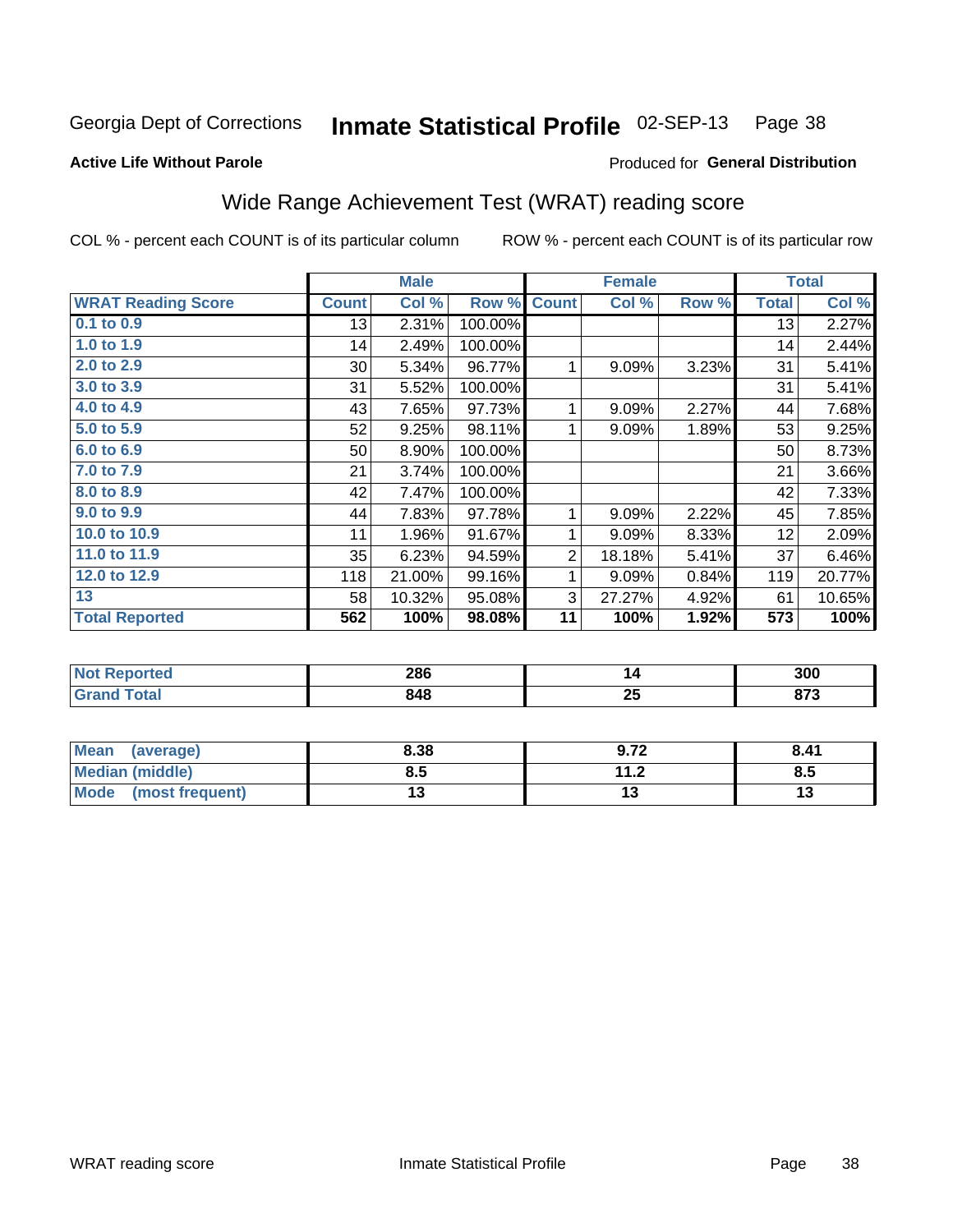#### Inmate Statistical Profile 02-SEP-13 Page 39

## **Active Life Without Parole**

## Produced for General Distribution

# Wide Range Achievement Test (WRAT) math score

COL % - percent each COUNT is of its particular column

|                              |                 | <b>Male</b> |         |                | <b>Female</b> |       |              | <b>Total</b> |
|------------------------------|-----------------|-------------|---------|----------------|---------------|-------|--------------|--------------|
| <b>WRAT Mathematic Score</b> | <b>Count</b>    | Col %       | Row %   | <b>Count</b>   | Col %         | Row % | <b>Total</b> | Col %        |
| $0.1$ to $0.9$               |                 | 0.18%       | 100.00% |                |               |       | 1            | 0.18%        |
| 1.0 to 1.9                   | 3               | 0.54%       | 100.00% |                |               |       | 3            | 0.53%        |
| 2.0 to 2.9                   | 16              | 2.86%       | 100.00% |                |               |       | 16           | 2.81%        |
| 3.0 to 3.9                   | 38              | 6.79%       | 100.00% |                |               |       | 38           | 6.67%        |
| 4.0 to 4.9                   | 57              | 10.18%      | 98.28%  | 1              | 10.00%        | 1.72% | 58           | 10.18%       |
| 5.0 to 5.9                   | 71              | 12.68%      | 98.61%  | 1              | 10.00%        | 1.39% | 72           | 12.63%       |
| 6.0 to 6.9                   | 114             | 20.36%      | 99.13%  | 1              | 10.00%        | 0.87% | 115          | 20.18%       |
| 7.0 to 7.9                   | 71              | 12.68%      | 98.61%  | 1              | 10.00%        | 1.39% | 72           | 12.63%       |
| 8.0 to 8.9                   | 44              | 7.86%       | 95.65%  | $\overline{2}$ | 20.00%        | 4.35% | 46           | 8.07%        |
| 9.0 to 9.9                   | 58              | 10.36%      | 96.67%  | $\overline{2}$ | 20.00%        | 3.33% | 60           | 10.53%       |
| 10.0 to 10.9                 | 25              | 4.46%       | 100.00% |                |               |       | 25           | 4.39%        |
| 11.0 to 11.9                 | 16              | 2.86%       | 100.00% |                |               |       | 16           | 2.81%        |
| 12.0 to 12.9                 | 36              | 6.43%       | 97.30%  | 1              | 10.00%        | 2.70% | 37           | 6.49%        |
| 13                           | 10 <sup>1</sup> | 1.79%       | 90.91%  | 1              | 10.00%        | 9.09% | 11           | 1.93%        |
| <b>Total Reported</b>        | 560             | 100%        | 98.25%  | 10             | 100%          | 1.75% | 570          | 100.0%       |
|                              |                 |             |         |                |               |       |              |              |
|                              |                 |             |         |                |               |       |              |              |

| N        | 288 | . .          | 303   |
|----------|-----|--------------|-------|
| olatetol | - - | $\sim$       |       |
| int      | 848 | $\mathbf{a}$ | ---   |
| _____    |     | ZJ           | 0 I J |

| <b>Mean</b><br>(average)       | 7.26 | o.o  | 7.28 |
|--------------------------------|------|------|------|
| <b>Median (middle)</b>         | 6.9  | 8.45 | 6.9  |
| <b>Mode</b><br>(most frequent) | 6.9  | 7. a | 6.9  |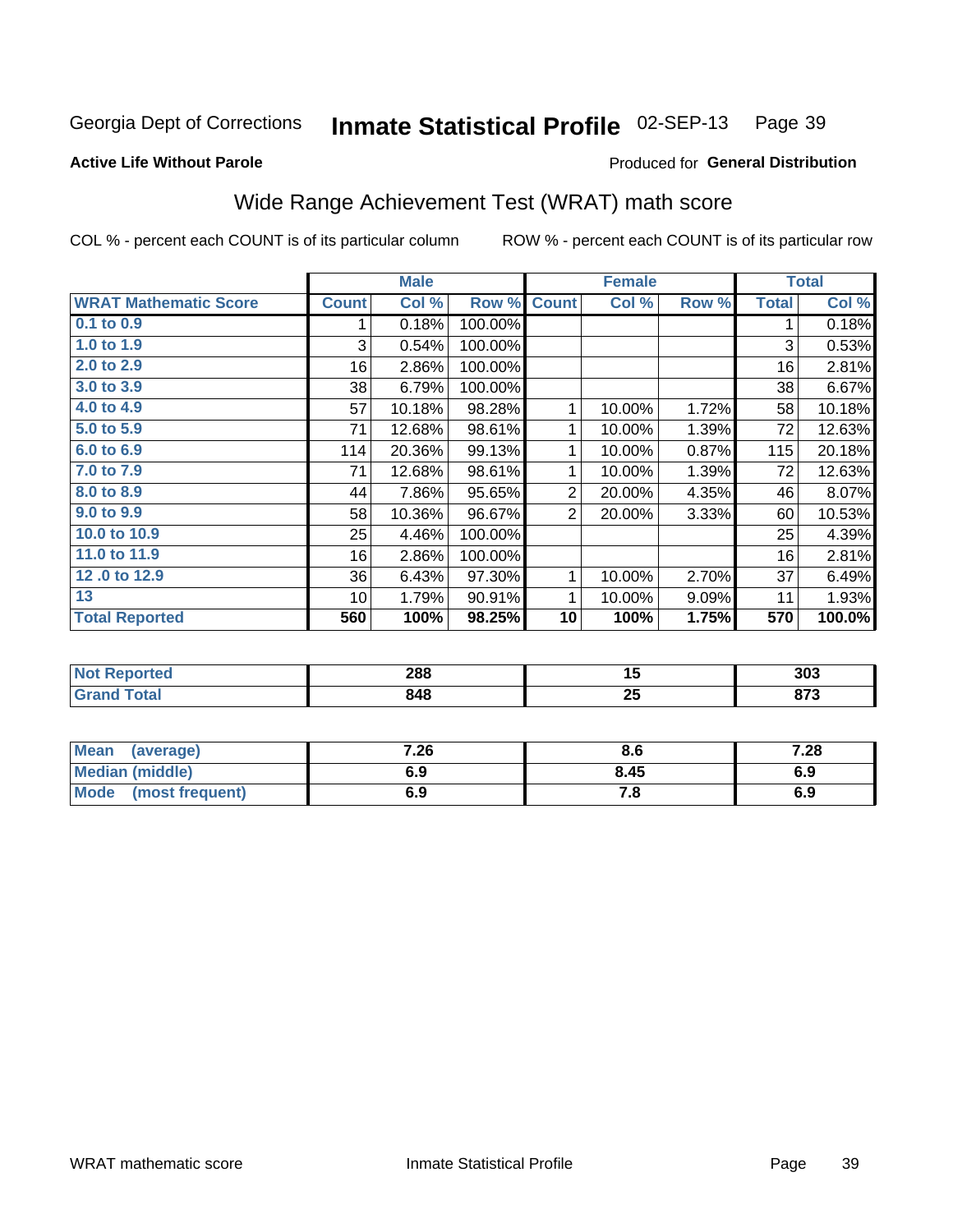#### Inmate Statistical Profile 02-SEP-13 Page 40

### **Active Life Without Parole**

## Produced for General Distribution

# Wide Range Achievement Test (WRAT) spelling score

COL % - percent each COUNT is of its particular column

|                            |                 | <b>Male</b> |         |              | <b>Female</b> |       |              | <b>Total</b> |
|----------------------------|-----------------|-------------|---------|--------------|---------------|-------|--------------|--------------|
| <b>WRAT Spelling Score</b> | <b>Count</b>    | Col %       | Row %   | <b>Count</b> | Col %         | Row % | <b>Total</b> | Col %        |
| $0.1$ to $0.9$             | 6               | 1.08%       | 100.00% |              |               |       | 6            | 1.06%        |
| 1.0 to 1.9                 | 24              | 4.30%       | 100.00% |              |               |       | 24           | 4.23%        |
| 2.0 to 2.9                 | 38              | 6.81%       | 100.00% |              |               |       | 38           | 6.69%        |
| 3.0 to 3.9                 | 30 <sup>°</sup> | 5.38%       | 100.00% |              |               |       | 30           | 5.28%        |
| 4.0 to 4.9                 | 46              | 8.24%       | 97.87%  | 1            | 10.00%        | 2.13% | 47           | 8.27%        |
| 5.0 to 5.9                 | 56              | 10.04%      | 100.00% |              |               |       | 56           | 9.86%        |
| 6.0 to 6.9                 | 65              | 11.65%      | 98.48%  | $\mathbf{1}$ | 10.00%        | 1.52% | 66           | 11.62%       |
| 7.0 to 7.9                 | 47              | 8.42%       | 100.00% |              |               |       | 47           | 8.27%        |
| 8.0 to 8.9                 | 43              | 7.71%       | 97.73%  | $\mathbf{1}$ | 10.00%        | 2.27% | 44           | 7.75%        |
| 9.0 to 9.9                 | 40              | 7.17%       | 100.00% |              |               |       | 40           | 7.04%        |
| 10.0 to 10.9               | 36              | 6.45%       | 100.00% |              |               |       | 36           | 6.34%        |
| 11.0 to 11.9               | 36              | 6.45%       | 92.31%  | 3            | 30.00%        | 7.69% | 39           | 6.87%        |
| 12.0 to 12.9               | 63              | 11.29%      | 95.45%  | 3            | 30.00%        | 4.55% | 66           | 11.62%       |
| 13                         | 28              | 5.02%       | 96.55%  | 1            | 10.00%        | 3.45% | 29           | 5.11%        |
| <b>Total Reported</b>      | 558             | 100%        | 98.24%  | 10           | 100%          | 1.76% | 568          | 100.0%       |
|                            |                 |             |         |              |               |       |              |              |
|                            |                 |             |         |              |               |       |              |              |

| 'Not<br><b>Reported</b> | 290 | יי       | 305        |
|-------------------------|-----|----------|------------|
| <b>otal</b>             | 848 | ባር<br>ZJ | 070<br>013 |

| <b>Mean</b><br>(average)       | 7.56 | 10.38 | 7.61 |
|--------------------------------|------|-------|------|
| Median (middle)                | ں. ر | 11.45 | ں. ، |
| <b>Mode</b><br>(most frequent) | 8.5  | 12.3  | გ.ე  |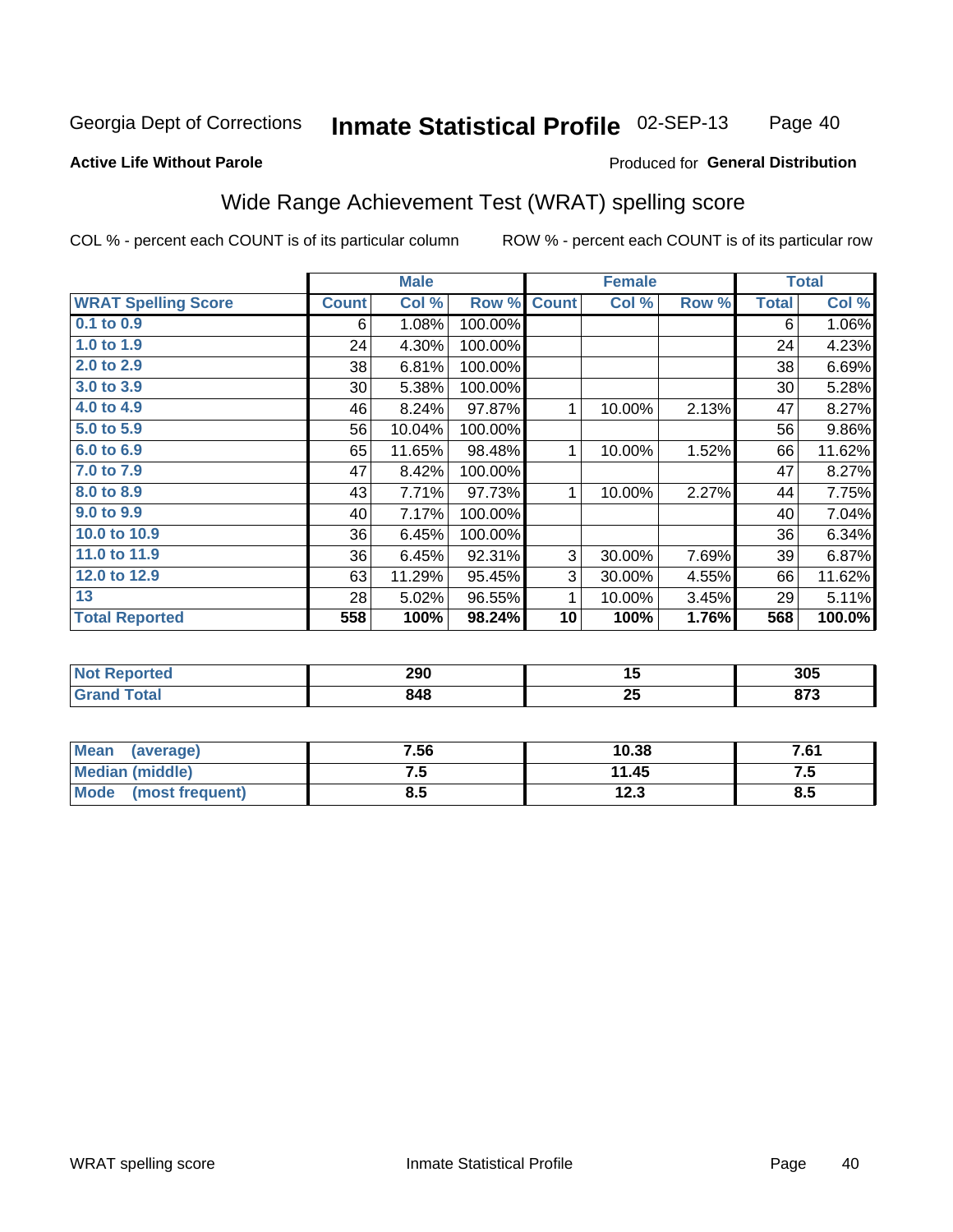## **Active Life Without Parole**

## Produced for General Distribution

## Scope of substance abuse - summary

COL % - percent each COUNT is of its particular column

|                        |              | <b>Male</b> |           |              | <b>Female</b> |          |       | Total  |
|------------------------|--------------|-------------|-----------|--------------|---------------|----------|-------|--------|
| <b>Substance Abuse</b> | <b>Count</b> | Col %       | Row %     | <b>Count</b> | Col %         | Row %    | Total | Col %  |
| <b>None</b>            | 486          | 57.31%      | 96.24%    | 19           | 76.00%        | $3.76\%$ | 505   | 57.85% |
| <b>Drugs only</b>      | 204          | 24.06%      | 98.55%    |              | 12.00%        | 1.45%    | 207   | 23.71% |
| <b>Alcohol only</b>    | 34           | $4.01\%$    | 100.00%   |              |               |          | 34    | 3.89%  |
| Drugs and alcohol      | 124          | 14.62%      | $97.64\%$ |              | 12.00%        | 2.36%    | 127   | 14.55% |
| <b>Total Reported</b>  | 848          | 100%        | 97.14%    | 25           | 100%          | 2.86%    | 873   | 100%   |

| Reported      |     |    |              |
|---------------|-----|----|--------------|
| <b>c</b> otal | 848 | ZJ | 679<br>0 I J |

| Mode<br>None<br>None<br>None<br>quenu |
|---------------------------------------|
|---------------------------------------|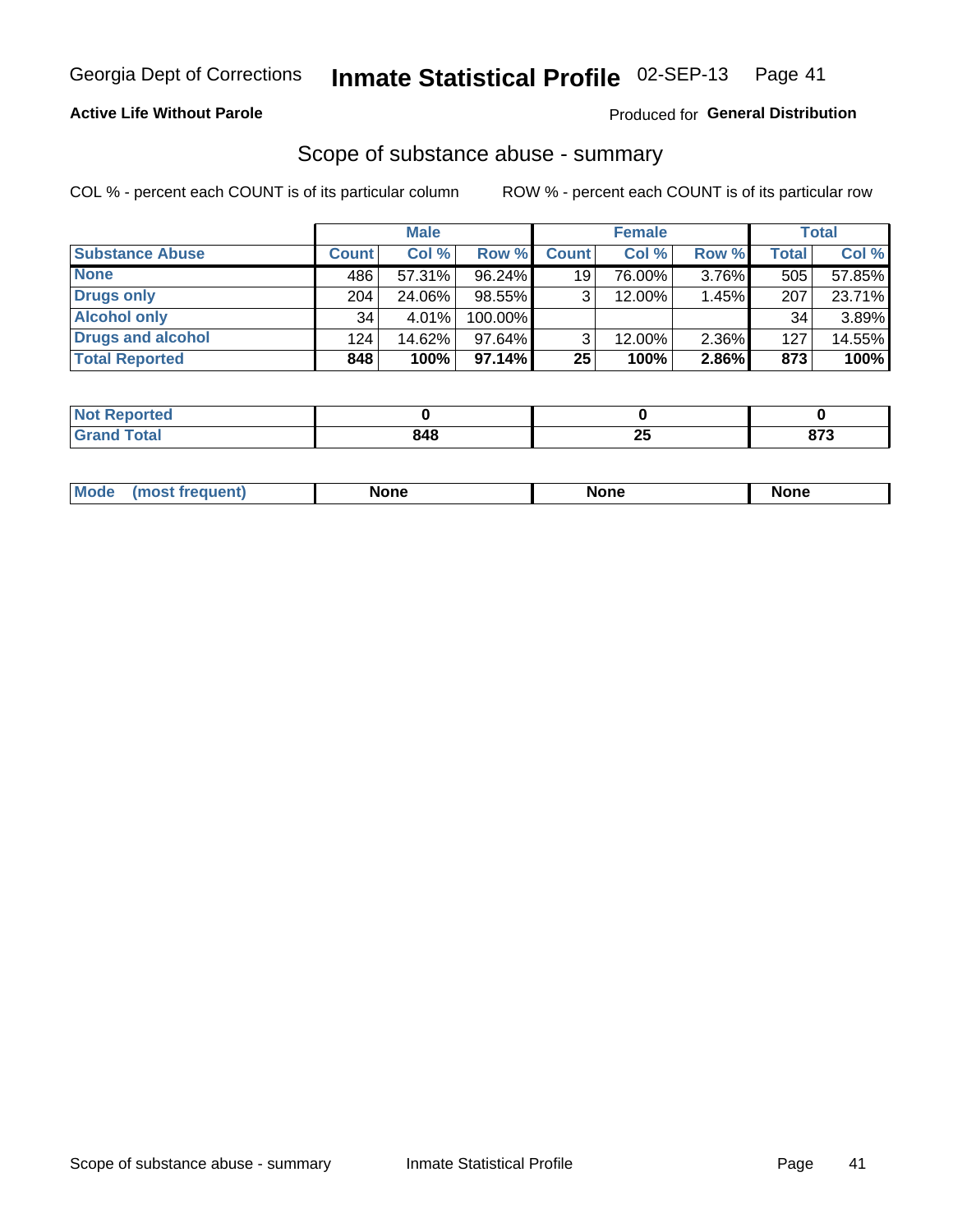## **Active Life Without Parole**

## **Produced for General Distribution**

## Scope of substance abuse - detail

COL % - percent each COUNT is of its particular column

|                                         |              | <b>Male</b> |         |              | <b>Female</b> |        |              | <b>Total</b> |
|-----------------------------------------|--------------|-------------|---------|--------------|---------------|--------|--------------|--------------|
| <b>Substance Abuse</b>                  | <b>Count</b> | Col %       | Row %   | <b>Count</b> | Col %         | Row %  | <b>Total</b> | Col %        |
| No drug or alcohol problems             | 486          | 57.31%      | 96.24%  | 19           | 76.00%        | 3.76%  | 505          | 57.85%       |
| Drug addiction but no alcohol           | 3            | 0.35%       | 100.00% |              |               |        | 3            | 0.34%        |
| <b>Drug addiction and alcohol</b>       | 3            | 0.35%       | 100.00% |              |               |        | 3            | 0.34%        |
| abuse                                   |              |             |         |              |               |        |              |              |
| <b>Drug addiction and alcoholism</b>    |              | 0.12%       | 100.00% |              |               |        |              | 0.11%        |
| No drug problem but alcohol             | 29           | 3.42%       | 100.00% |              |               |        | 29           | 3.32%        |
| abuse                                   |              |             |         |              |               |        |              |              |
| No drug problem but alcoholism          | 5            | 0.59%       | 100.00% |              |               |        | 5            | 0.57%        |
| Drug experiment but no alcohol          | 116          | 13.68%      | 99.15%  |              | 4.00%         | 0.85%  | 117          | 13.40%       |
| <b>Drug experiment &amp; alcohol</b>    | 14           | 1.65%       | 100.00% |              |               |        | 14           | 1.60%        |
| abuse                                   |              |             |         |              |               |        |              |              |
| <b>Drug experiment &amp; alcoholism</b> | 12           | 1.42%       | 100.00% |              |               |        | 12           | 1.37%        |
| Drug abuse but no alcohol               | 85           | 10.02%      | 97.70%  | 2            | 8.00%         | 2.30%  | 87           | 9.97%        |
| Drug abuse and alcohol abuse            | 80           | 9.43%       | 98.77%  |              | 4.00%         | 1.23%  | 81           | 9.28%        |
| <b>Drug abuse and alcoholism</b>        | 14           | 1.65%       | 87.50%  | 2            | 8.00%         | 12.50% | 16           | 1.83%        |
| <b>Total Reported</b>                   | 848          | 100%        | 97.14%  | 25           | 100%          | 2.86%  | 873          | 100%         |

| ported<br><b>N</b> |     |     |       |
|--------------------|-----|-----|-------|
| $\sim$             | 848 | י ה | 0.75  |
| _____              |     | Žν  | 0 I J |

| Mode (most frequent) | No drug or alcohol problems No drug or alcohol problems No drug or alcohol |          |
|----------------------|----------------------------------------------------------------------------|----------|
|                      |                                                                            | problems |
|                      |                                                                            |          |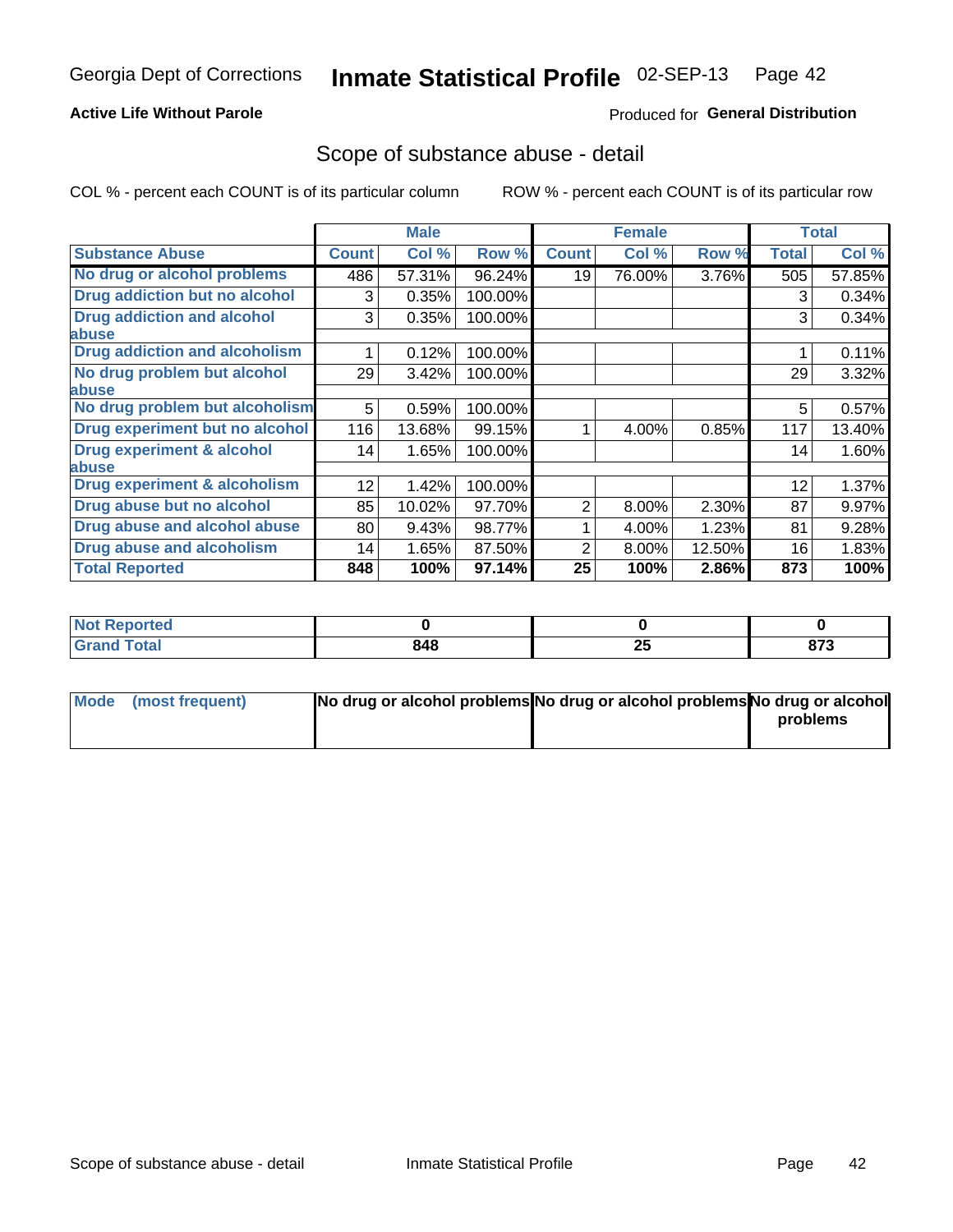#### Inmate Statistical Profile 02-SEP-13 Page 43

### **Active Life Without Parole**

### Produced for General Distribution

# Current / last mental health treatment level

COL % - percent each COUNT is of its particular column

|                                    |              | <b>Male</b> |           |              | <b>Female</b> |        |              | <b>Total</b> |
|------------------------------------|--------------|-------------|-----------|--------------|---------------|--------|--------------|--------------|
| <b>Mental Health Treatment Lev</b> | <b>Count</b> | Col %       | Row %     | <b>Count</b> | Col%          | Row %  | <b>Total</b> | Col %        |
| 1 No problem at current time       | 161          | 43.87%      | 96.99%    | 5            | 25.00%        | 3.01%  | 166          | 42.89%       |
| 2 Receiving outpatient             | 138          | 37.60%      | 90.79%    | 14           | 70.00%        | 9.21%  | 152          | 39.28%       |
| <b>Treatment</b>                   |              |             |           |              |               |        |              |              |
| 3 Inpatient, moderate              | 57           | 15.53%      | 100.00%   |              |               |        | 57           | 14.73%       |
| Treatment                          |              |             |           |              |               |        |              |              |
| 4 Inpatient, intensive             | 9            | 2.45%       | $90.00\%$ |              | 5.00%         | 10.00% | 10           | 2.58%        |
| Treatment                          |              |             |           |              |               |        |              |              |
| <b>5 Undergoing crisis</b>         | 2            | 0.54%       | 100.00%   |              |               |        | 2            | 0.52%        |
| <b>stabilization</b>               |              |             |           |              |               |        |              |              |
| <b>Total Evaluated</b>             | 367          | 100%        | 94.83%    | 20           | 100%          | 5.17%  | 387          | 100%         |

| had MH<br>uation<br>$\triangle$ Va<br><b>INAVAL</b> | 481<br>- ∪<br>$ -$ |     | 10C<br>ruw |
|-----------------------------------------------------|--------------------|-----|------------|
|                                                     | 848                | - - | $- - -$    |
|                                                     | $ -$               | w   | __         |

| Median (middle) | <b>Receiving outpatient</b><br>treatment | <b>Receiving outpatient</b><br>treatment | <b>Receiving</b><br>outpatient<br>treatment |  |  |
|-----------------|------------------------------------------|------------------------------------------|---------------------------------------------|--|--|
| Mode            | No problem at current time               | <b>Receiving outpatient</b>              | No problem at                               |  |  |
| (most frequent) |                                          | treatment                                | current time                                |  |  |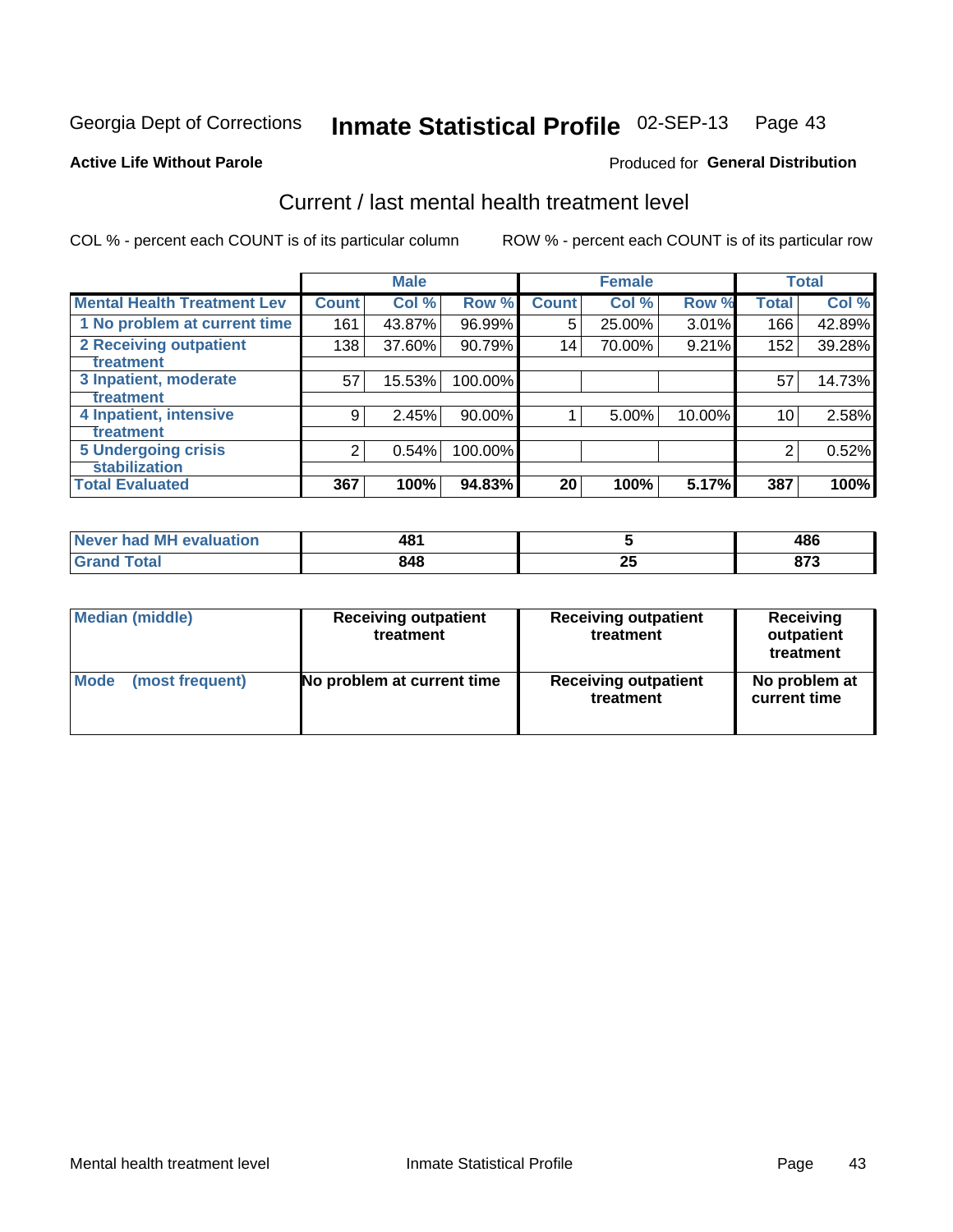#### Inmate Statistical Profile 02-SEP-13 Page 44

## **Active Life Without Parole**

## Produced for General Distribution

# PULHESDWIT medical scale - 'P' overall condition ('P'hysical)

COL % - percent each COUNT is of its particular column

|                                  |                | <b>Male</b> |             |    | <b>Female</b> |       |              | <b>Total</b> |
|----------------------------------|----------------|-------------|-------------|----|---------------|-------|--------------|--------------|
| 'P' Overall Condition            | <b>Count</b>   | Col %       | Row % Count |    | Col %         | Row % | <b>Total</b> | Col %        |
| 1 No medical illness             | 577            | 73.60%      | 98.30%      | 10 | 43.48%        | 1.70% | 587          | 72.74%       |
| 2 Well-controlled chronic        | 186            | 23.72%      | 93.47%      | 13 | 56.52%        | 6.53% | 199          | 24.66%       |
| <b>illness</b>                   |                |             |             |    |               |       |              |              |
| 3 Poorly-controlled chronic      | 18             | $2.30\%$    | 100.00%     |    |               |       | 18           | 2.23%        |
| <b>illness</b>                   |                |             |             |    |               |       |              |              |
| 4 Significant problems requiring | 3 <sup>1</sup> | 0.38%       | 100.00%     |    |               |       | 3            | 0.37%        |
| special housing                  |                |             |             |    |               |       |              |              |
| <b>Total Reported</b>            | 784            | 100%        | 97.15%      | 23 | 100%          | 2.85% | 807          | 100%         |

|        | n   |          | oo       |
|--------|-----|----------|----------|
| ו טנמו | 848 | o.<br>-- | ^7^<br>. |

| Mode | (most frequent) | <sup>1</sup> No medical illness | 2 Well-controlled chronic<br>illness | 1 No medical<br>illness |
|------|-----------------|---------------------------------|--------------------------------------|-------------------------|
|------|-----------------|---------------------------------|--------------------------------------|-------------------------|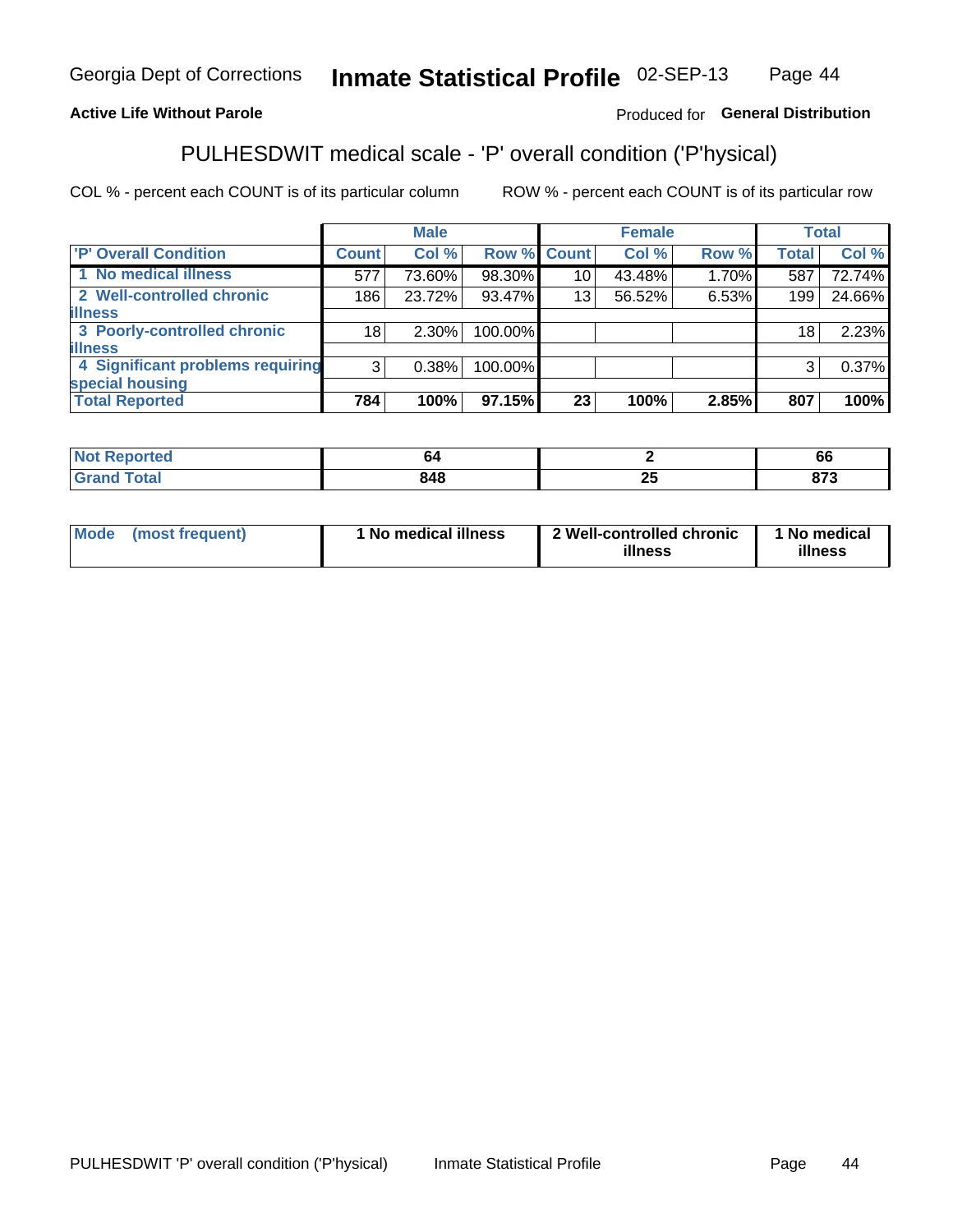## **Active Life Without Parole**

## Produced for General Distribution

# PULHESDWIT medical scale - 'U' upper body

COL % - percent each COUNT is of its particular column

|                              |              | <b>Male</b> |           |              | <b>Female</b> |       |              | <b>Total</b> |
|------------------------------|--------------|-------------|-----------|--------------|---------------|-------|--------------|--------------|
| <b>'U' Upper Body</b>        | <b>Count</b> | Col %       | Row %     | <b>Count</b> | Col %         | Row % | <b>Total</b> | Col %        |
| 1 Upper bones, joints,       | 747          | 95.52%      | 97.39%    | 20           | 86.96%        | 2.61% | 767          | 95.28%       |
| muscles all OK               |              |             |           |              |               |       |              |              |
| 2 One or both arms minimally | 29           | 3.71%       | $90.63\%$ | 3            | 13.04%        | 9.38% | 32           | 3.98%        |
| limited                      |              |             |           |              |               |       |              |              |
| 3 One or both arms           | 5            | 0.64%       | 100.00%   |              |               |       | 5            | 0.62%        |
| <b>moderately limited</b>    |              |             |           |              |               |       |              |              |
| 4 One arm disabled,          |              | 0.13%       | 100.00%   |              |               |       |              | 0.12%        |
| paralyzed, or amputated      |              |             |           |              |               |       |              |              |
| <b>Total Reported</b>        | 782          | 100%        | 97.14%    | 23           | 100%          | 2.86% | 805          | 100%         |

| <b>Not Reported</b>      | oc  |     | r<br>oc        |
|--------------------------|-----|-----|----------------|
| <b>Total</b><br>ا الله ا | 848 | 2 J | $\sim$<br>01 J |

| Mode | (most frequent) | 1 Upper bones, joints,<br>muscles all OK | 1 Upper bones, joints,<br>muscles all OK | 1 Upper bones,<br>ljoints, muscles all<br>OK |
|------|-----------------|------------------------------------------|------------------------------------------|----------------------------------------------|
|------|-----------------|------------------------------------------|------------------------------------------|----------------------------------------------|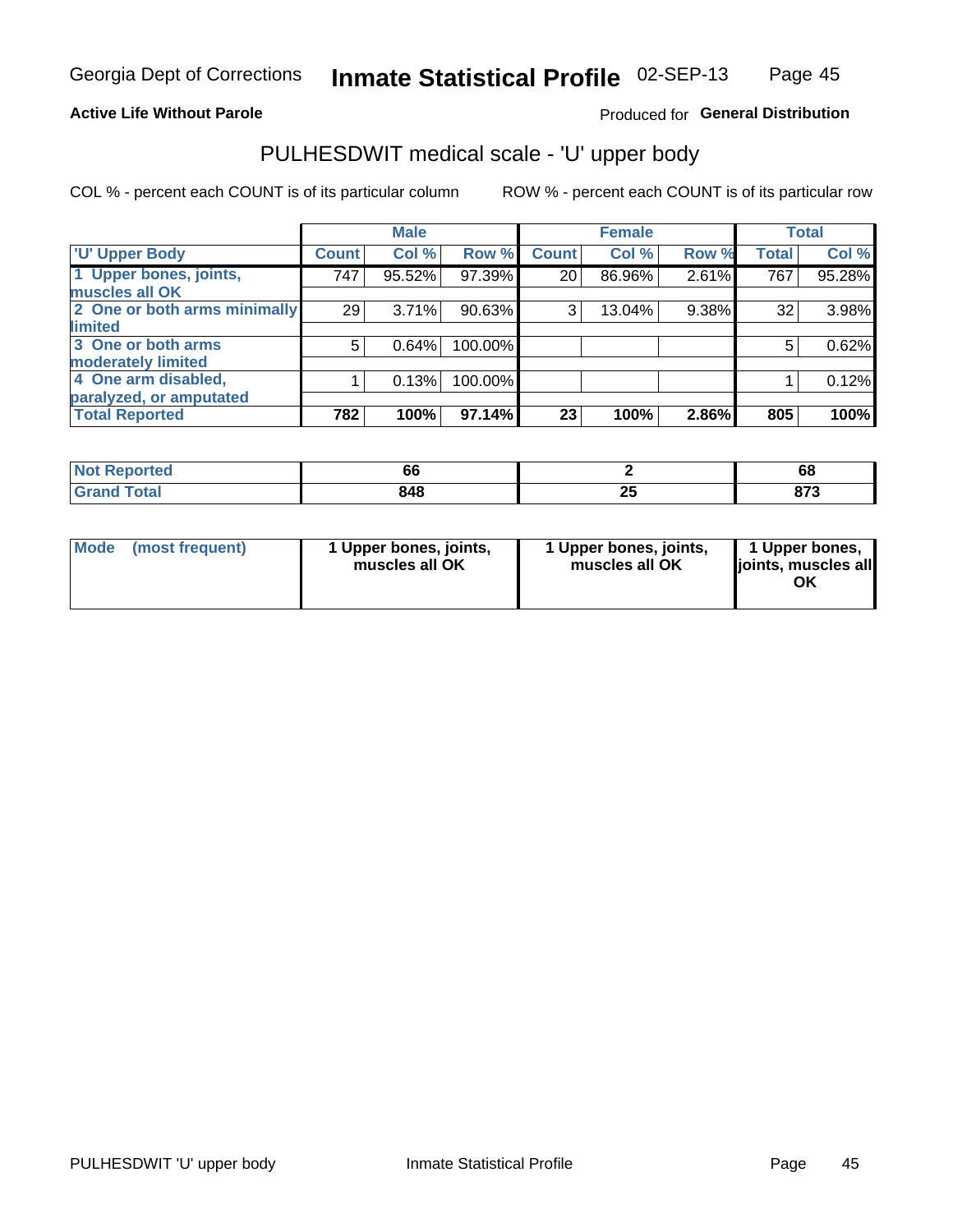## **Active Life Without Parole**

Produced for General Distribution

# PULHESDWIT medical scale - 'L' lower body

COL % - percent each COUNT is of its particular column

|                                             |              | <b>Male</b> |         |                 | <b>Female</b> |          |       | Total  |
|---------------------------------------------|--------------|-------------|---------|-----------------|---------------|----------|-------|--------|
| 'L' Lower Body                              | <b>Count</b> | Col %       | Row %   | <b>Count</b>    | Col %         | Row %    | Total | Col %  |
| 1 Lower bones, joints,<br>muscles all OK    | 680          | 87.07%      | 97.14%  | 20 <sub>1</sub> | 86.96%        | 2.86%    | 700   | 87.06% |
| 2 One or both legs minimally                | 89           | 11.40%      | 96.74%  | 3               | $13.04\%$     | $3.26\%$ | 92    | 11.44% |
| limited<br>3 One or both legs               | 12           | 1.54%       | 100.00% |                 |               |          | 12    | 1.49%  |
| moderately limited<br><b>Total Reported</b> | 781          | 100%        | 97.14%  | 23              | 100%          | 2.86%    | 804   | 100%   |

| тес.                   | $\sim$ $-$<br>$\sim$ |         | r,<br>່ວະ   |
|------------------------|----------------------|---------|-------------|
| $f \wedge f \wedge f'$ | 848                  | --<br>~ | ---<br>01 J |

| <b>Mode</b> | (most frequent) | 1 Lower bones, joints,<br>muscles all OK | l Lower bones, joints,<br>muscles all OK | <b>1 Lower bones,</b><br>joints, muscles all<br>ΟK |
|-------------|-----------------|------------------------------------------|------------------------------------------|----------------------------------------------------|
|-------------|-----------------|------------------------------------------|------------------------------------------|----------------------------------------------------|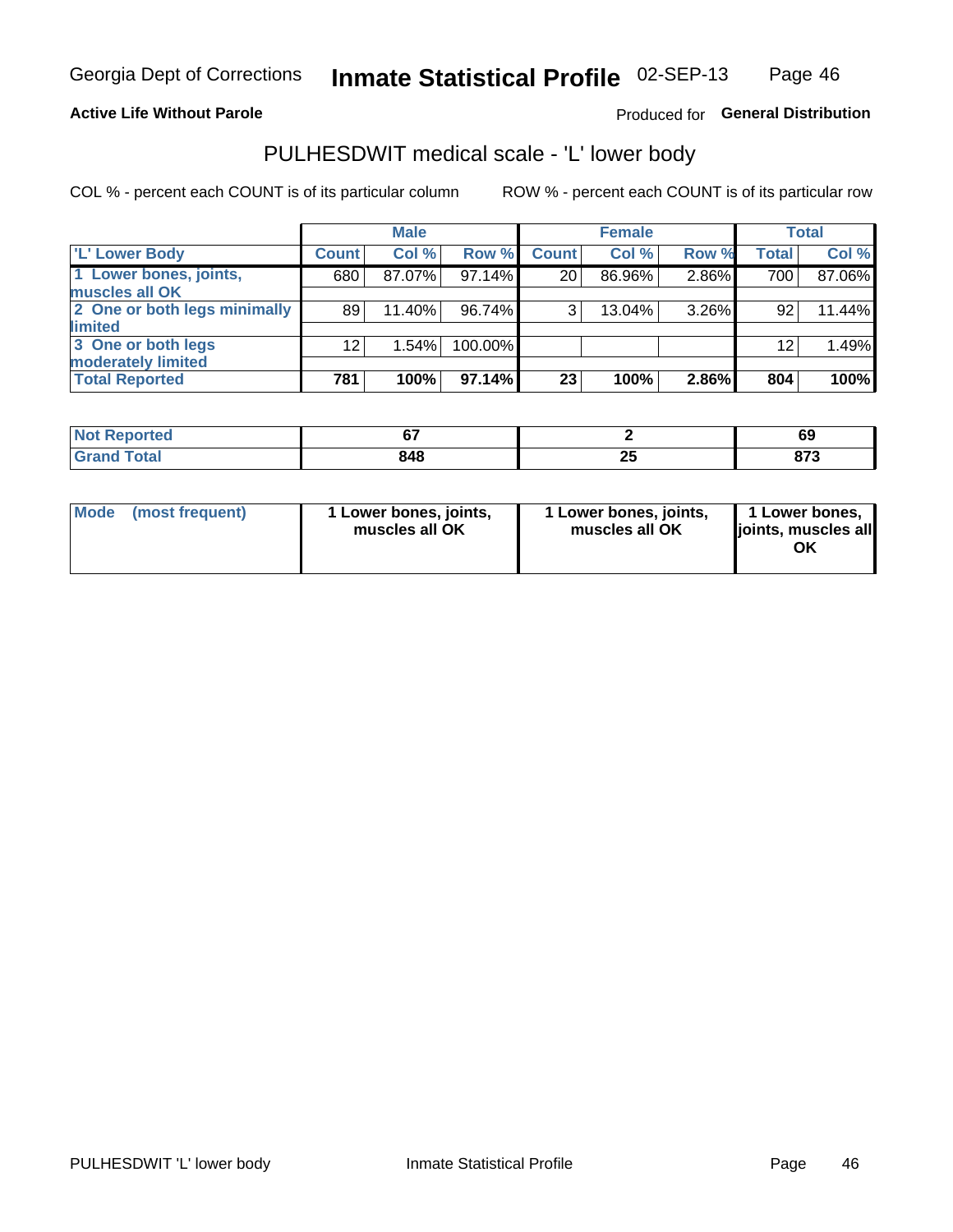## **Active Life Without Parole**

## Produced for General Distribution

# PULHESDWIT medical scale - 'H' hearing

COL % - percent each COUNT is of its particular column

|                                |              | <b>Male</b> |                    |    | <b>Female</b> |       | <b>Total</b> |        |
|--------------------------------|--------------|-------------|--------------------|----|---------------|-------|--------------|--------|
| <b>H' Hearing</b>              | <b>Count</b> | Col %       | <b>Row % Count</b> |    | Col %         | Row % | <b>Total</b> | Col %  |
| 1 Normal hearing both ears     | 764          | 98.07%      | 97.08%             | 23 | 100.00%       | 2.92% | 787          | 98.13% |
| 2 Some loss in one ear with    | 12           | 1.54%       | 100.00%            |    |               |       | 12           | 1.50%  |
| other OK, or mild loss in both |              |             |                    |    |               |       |              |        |
| 3 Total loss in one ear with   | 2            | 0.26%       | 100.00%            |    |               |       | 2            | 0.25%  |
| mild loss in other             |              |             |                    |    |               |       |              |        |
| 4 Severe loss in both ears     |              | 0.13%       | 100.00%            |    |               |       |              | 0.12%  |
| <b>Total Reported</b>          | 779          | 100%        | 97.13%             | 23 | 100%          | 2.87% | 802          | 100%   |

| 'N<br>тео                   | uj |     |                    |
|-----------------------------|----|-----|--------------------|
| $\sim$ $\sim$ $\sim$ $\sim$ | .  | $-$ | 072<br>ט וט<br>- - |

| Mode (most frequent) | 1 Normal hearing both ears 1 Normal hearing both ears 1 Normal hearing | both ears |
|----------------------|------------------------------------------------------------------------|-----------|
|                      |                                                                        |           |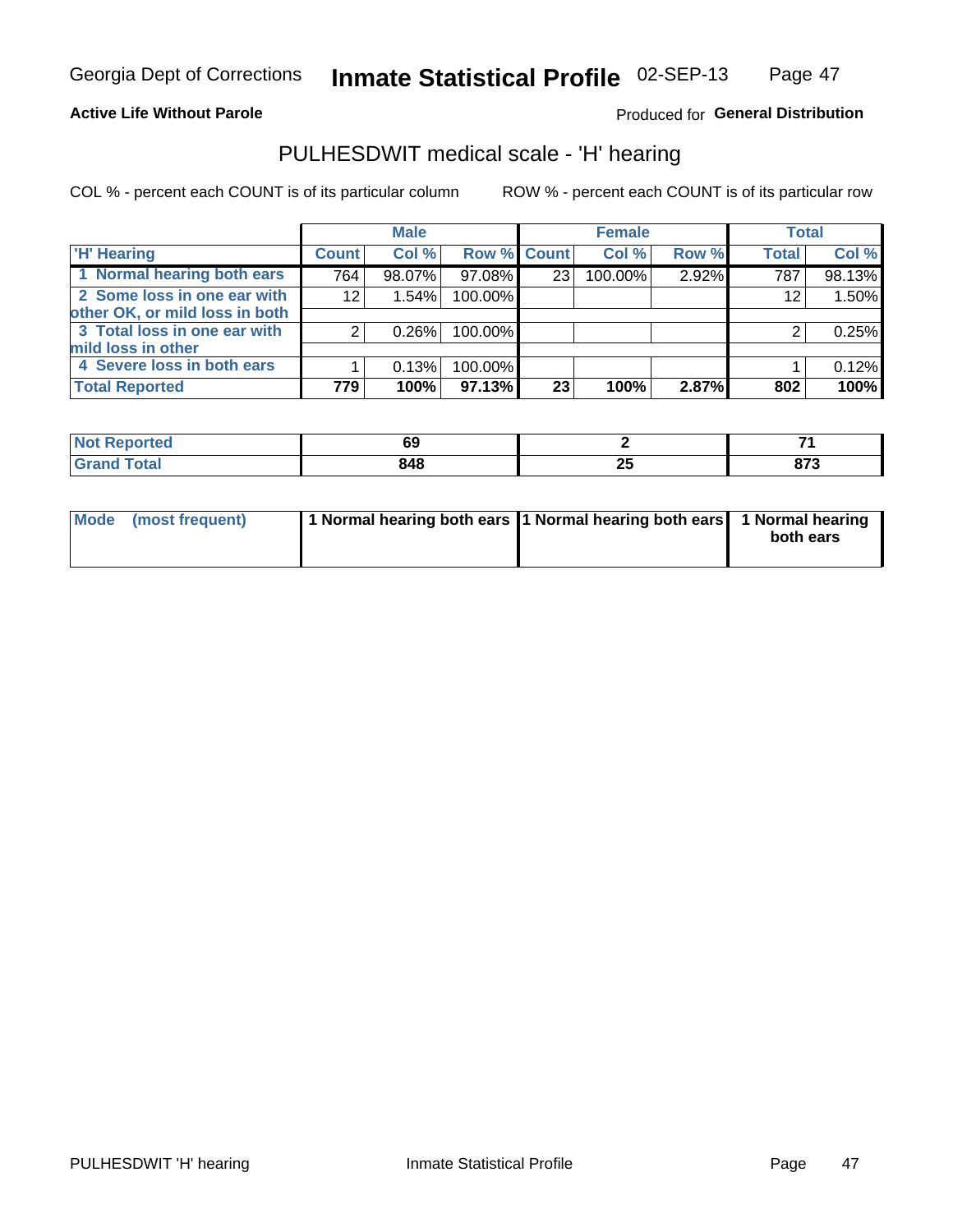## **Active Life Without Parole**

## Produced for General Distribution

## PULHESDWIT medical scale - 'E' vision

COL % - percent each COUNT is of its particular column

|                                |              | <b>Male</b> |             |    | <b>Female</b> |        |              | <b>Total</b> |
|--------------------------------|--------------|-------------|-------------|----|---------------|--------|--------------|--------------|
| <b>E' Vision</b>               | <b>Count</b> | Col %       | Row % Count |    | Col %         | Row %  | <b>Total</b> | Col %        |
| 1 Correctable to 20/40 in both | 560          | 76.19%      | 98.07%      | 11 | 47.83%        | 1.93%  | 571          | 75.33%       |
| eyes                           |              |             |             |    |               |        |              |              |
| 2 Correctable to 20/70 in one  | 153          | 20.82%      | 95.03%      | 8  | 34.78%        | 4.97%  | 161          | 21.24%       |
| eye, may be blind in other     |              |             |             |    |               |        |              |              |
| 3 Correctable to 20/200 in one | 18           | 2.45%       | 85.71%      | 3  | 13.04%        | 14.29% | 21           | 2.77%        |
| eye, may be blind in other     |              |             |             |    |               |        |              |              |
| 4 One eye not correctable to   | 4            | 0.54%       | 80.00%      |    | 4.35%         | 20.00% | 5            | 0.66%        |
| 20/200, other may be blind     |              |             |             |    |               |        |              |              |
| <b>Total Reported</b>          | 735          | 100%        | 96.97%      | 23 | 100%          | 3.03%  | 758          | 100%         |

| <b>Not Reported</b><br>$\sim$ | .<br>44<br>. |         | 4 A<br>.      |
|-------------------------------|--------------|---------|---------------|
| Total                         | 848          | ሳሪ<br>∼ | 0.75<br>o 1 J |

| Mode (most frequent) | <sup>1</sup> Correctable to 20/40 in both 1 Correctable to 20/40 in 1 Correctable to<br>eves | both eyes | 20/40 in both eyes |  |
|----------------------|----------------------------------------------------------------------------------------------|-----------|--------------------|--|
|                      |                                                                                              |           |                    |  |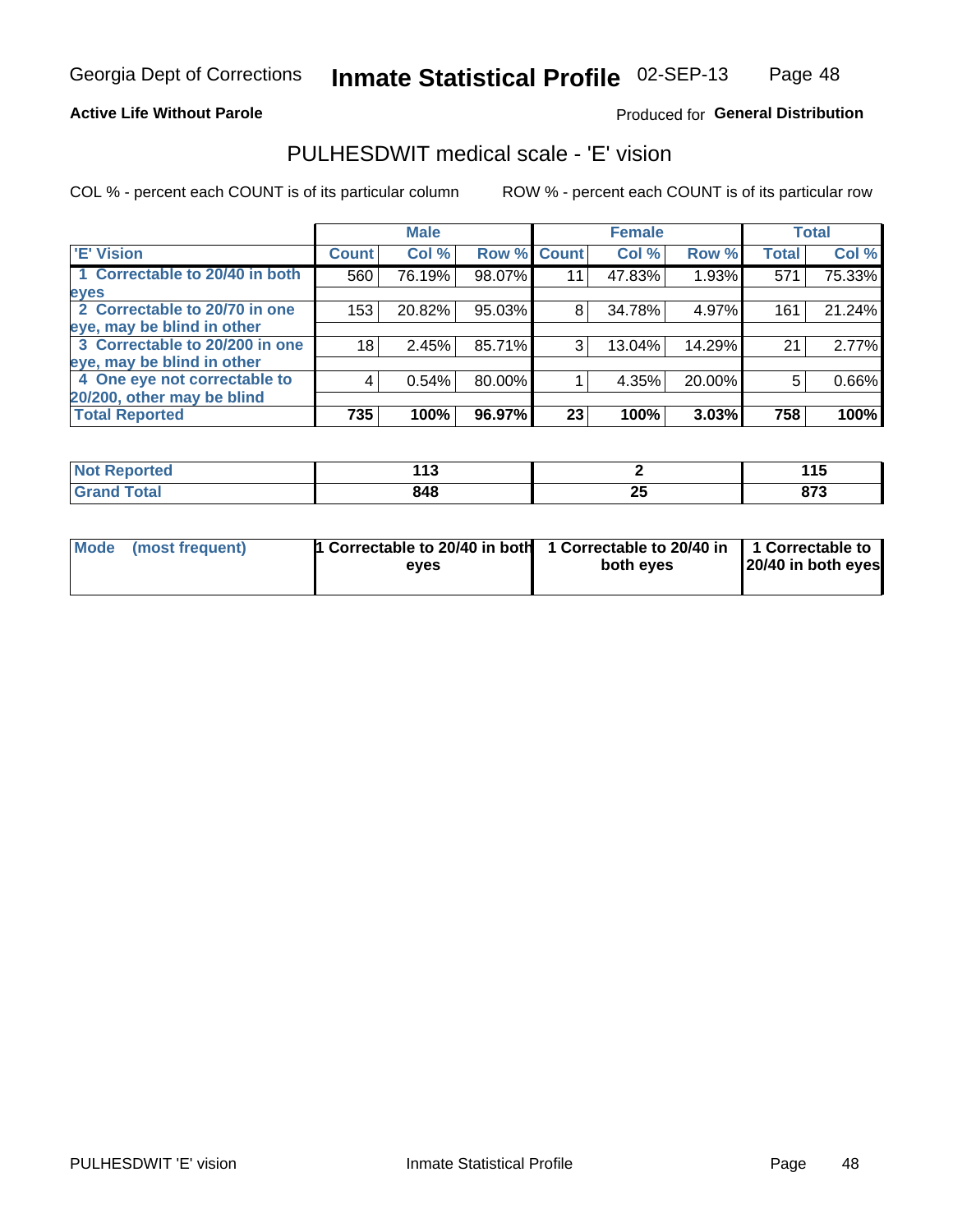## **Active Life Without Parole**

## Produced for General Distribution

# PULHESDWIT medical scale - 'S' pSychiatric

COL % - percent each COUNT is of its particular column

|                                                                 |              | <b>Male</b> |                    |                 | <b>Female</b> |       |              | <b>Total</b> |
|-----------------------------------------------------------------|--------------|-------------|--------------------|-----------------|---------------|-------|--------------|--------------|
| 'S' pSychiatric                                                 | <b>Count</b> | Col %       | <b>Row % Count</b> |                 | Col %         | Row % | <b>Total</b> | Col %        |
| 1 No impairment or disorders                                    | 620          | 80.94%      | 98.41%             | 10 <sup>°</sup> | 52.63%        | 1.59% | 630          | 80.25%       |
| 2 Stable, or in remission, or<br>mild impairment or retardation | 103          | 13.45%      | 91.96%             | 9               | 47.37%        | 8.04% | 112          | 14.27%       |
| 3 Requires moderate inpatient                                   | 36           | 4.70%       | 100.00%            |                 |               |       | 36           | 4.59%        |
| treatment                                                       |              |             |                    |                 |               |       |              |              |
| 4 Requires intensive inpatient                                  | 6            | 0.78%       | 100.00%            |                 |               |       | 6            | 0.76%        |
| treatment                                                       |              |             |                    |                 |               |       |              |              |
| <b>5 Requires Crisis Stabilization</b>                          |              | 0.13%       | 100.00%            |                 |               |       |              | 0.13%        |
| Unit (CSU) inpatient care                                       |              |             |                    |                 |               |       |              |              |
| <b>Total Reported</b>                                           | 766          | 100%        | 97.58%             | 19              | 100%          | 2.42% | 785          | 100%         |

| <b>Experied</b><br>NO<br>Rebor | . .<br>0Z |   | 88          |
|--------------------------------|-----------|---|-------------|
| <b>Total</b>                   | 848       | ∼ | 079<br>০। এ |

| Mode | (most frequent) | 1 No impairment or disorders | 1 No impairment or<br>disorders | 1 No impairment or<br>disorders |
|------|-----------------|------------------------------|---------------------------------|---------------------------------|
|------|-----------------|------------------------------|---------------------------------|---------------------------------|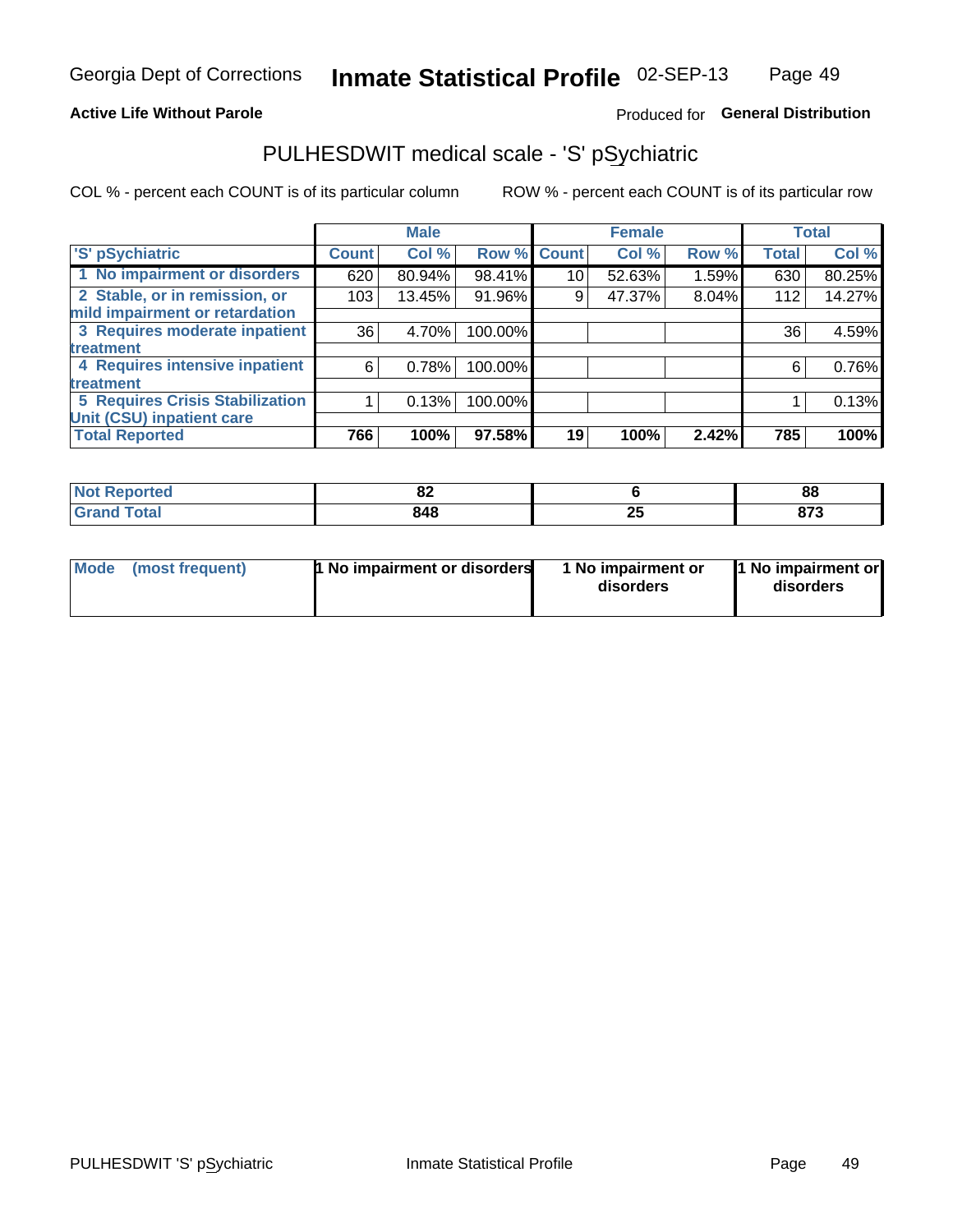## **Active Life Without Parole**

Produced for General Distribution

# PULHESDWIT medical scale - 'D' dental

COL % - percent each COUNT is of its particular column

|                                 |              | <b>Male</b> |         |             | <b>Female</b> |       |                  | Total  |
|---------------------------------|--------------|-------------|---------|-------------|---------------|-------|------------------|--------|
| 'D' Dental                      | <b>Count</b> | Col %       |         | Row % Count | Col %         | Row % | <b>Total</b>     | Col %  |
| 1 Minimal routine dental health | 546          | 73.98%      | 97.33%  | 15          | 75.00%        | 2.67% | 561              | 74.01% |
| <b>needs</b>                    |              |             |         |             |               |       |                  |        |
| 2 Moderate cavities and/or gum  | 165          | 22.36%      | 97.06%  | 5           | 25.00%        | 2.94% | 170 <sub>1</sub> | 22.43% |
| disease                         |              |             |         |             |               |       |                  |        |
| 3 Extensive gum disease         | 27           | $3.66\%$    | 100.00% |             |               |       | 27               | 3.56%  |
| and/or widespread decay         |              |             |         |             |               |       |                  |        |
| <b>Total Reported</b>           | 738          | 100%        | 97.36%  | 20          | 100%          | 2.64% | 758              | 100%   |

| <b>NOT Reported</b> | -445 |         | .            |
|---------------------|------|---------|--------------|
|                     | . .  |         | .            |
| <b>Total</b>        | 848  | ሳር<br>~ | ---<br>0 I J |

| Mode<br>(most frequent) | Minimal routine dental<br>health needs | <b>Minimal routine dental</b><br>health needs | 1 Minimal routine<br>dental health<br>needs |
|-------------------------|----------------------------------------|-----------------------------------------------|---------------------------------------------|
|-------------------------|----------------------------------------|-----------------------------------------------|---------------------------------------------|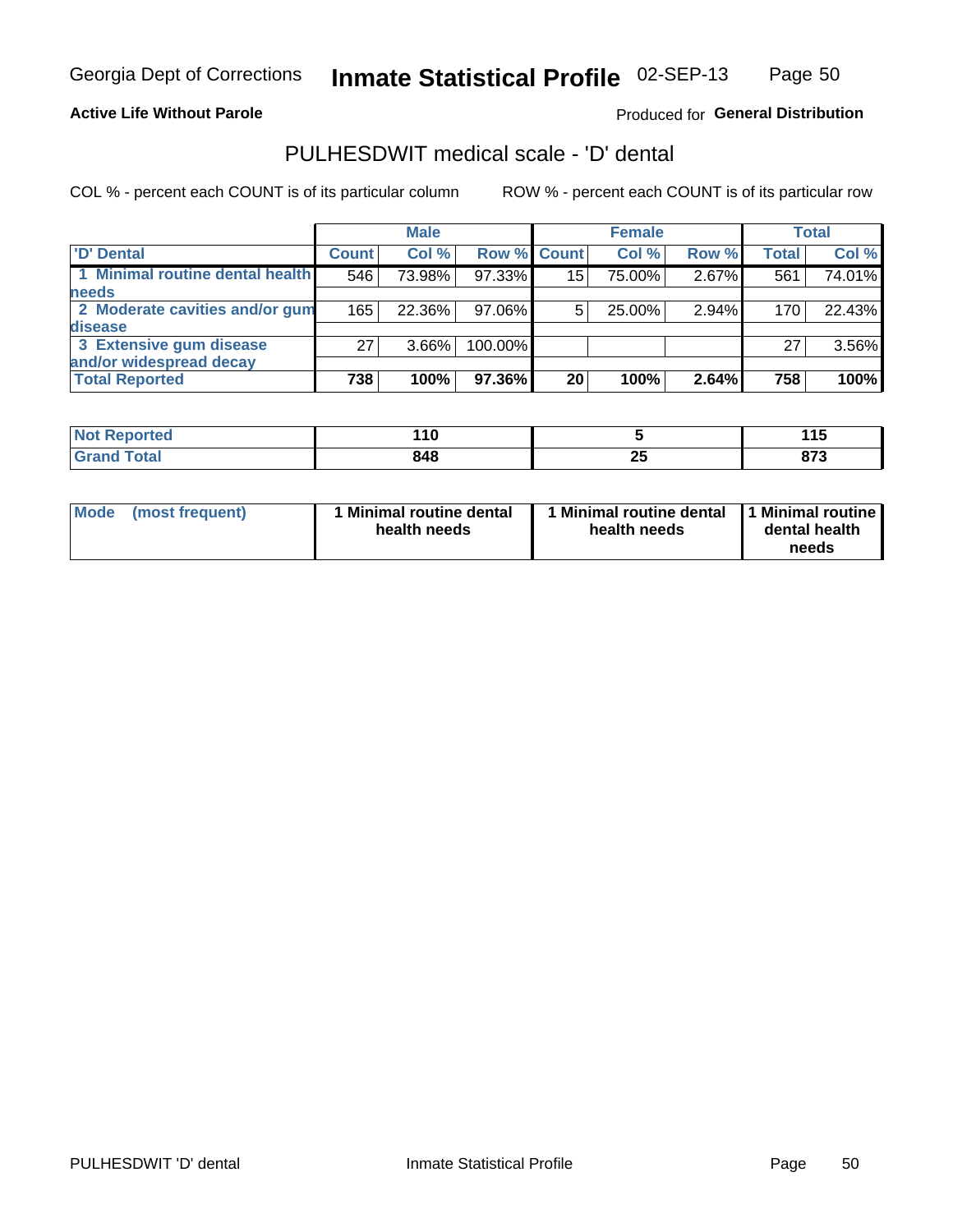## **Active Life Without Parole**

## Produced for General Distribution

# PULHESDWIT medical scale - 'W' work ability

COL % - percent each COUNT is of its particular column

|                                 |              | <b>Male</b> |         |             | <b>Female</b> |       |              | <b>Total</b> |
|---------------------------------|--------------|-------------|---------|-------------|---------------|-------|--------------|--------------|
| <b>W' work ability</b>          | <b>Count</b> | Col %       |         | Row % Count | Col %         | Row % | <b>Total</b> | Col %        |
| 1 Unrestricted work or activity | 638          | 81.69%      | 97.11%  | 19          | 82.61%        | 2.89% | 657          | 81.72%       |
| 2 Minor restrictions on type of | 115          | 14.72%      | 96.64%  | 4           | 17.39%        | 3.36% | 119          | 14.80%       |
| <b>work</b>                     |              |             |         |             |               |       |              |              |
| 3 Moderate restrictions on type | 17           | 2.18%       | 100.00% |             |               |       | 17           | 2.11%        |
| lof work                        |              |             |         |             |               |       |              |              |
| 4 Major restrictions on type of | 8            | $1.02\%$    | 100.00% |             |               |       | 8            | 1.00%        |
| <b>work</b>                     |              |             |         |             |               |       |              |              |
| 5 Cannot work under any         | 3            | 0.38%       | 100.00% |             |               |       | 3            | 0.37%        |
| <b>circumstances</b>            |              |             |         |             |               |       |              |              |
| <b>Total Reported</b>           | 781          | 100%        | 97.14%  | 23          | 100%          | 2.86% | 804          | 100%         |

| <b>Not Reported</b>                    | ~-  |                | c1<br>o,      |
|----------------------------------------|-----|----------------|---------------|
| <b>Total</b><br><b>Cron</b><br>Grand l | 848 | ОE<br><u>_</u> | 0.75<br>o 1 J |

| <b>Mode</b>     | 1 Unrestricted work or | 1 Unrestricted work or | 1 Unrestricted   |
|-----------------|------------------------|------------------------|------------------|
| (most frequent) | activity               | activity               | work or activity |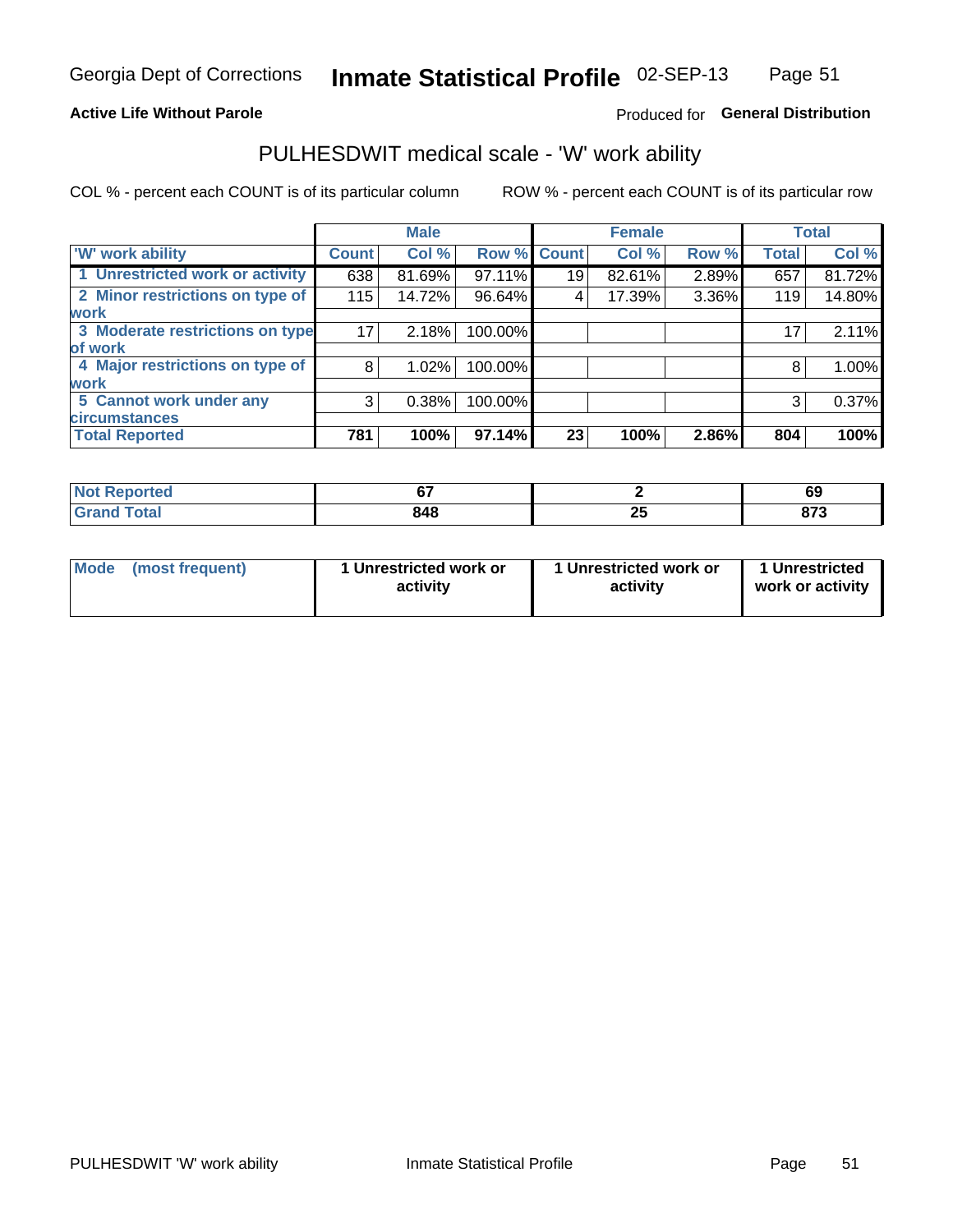## **Active Life Without Parole**

## Produced for General Distribution

# PULHESDWIT medical scale - 'I' impairment

|                            |              | <b>Male</b> |             |    | <b>Female</b> |       |              | <b>Total</b> |
|----------------------------|--------------|-------------|-------------|----|---------------|-------|--------------|--------------|
| <b>T' Impairment</b>       | <b>Count</b> | Col %       | Row % Count |    | Col %         | Row % | <b>Total</b> | Col %        |
| 1 No impairments or        | 774          | 99.10%      | 97.11%      | 23 | 100.00%       | 2.89% | 797          | 99.13%       |
| disabilities               |              |             |             |    |               |       |              |              |
| 2 Wheelchair-bound but     | 5            | 0.64%       | 100.00%     |    |               |       | 5            | 0.62%        |
| otherwise OK               |              |             |             |    |               |       |              |              |
| 3 Needs low-level Assisted |              | 0.13%       | 100.00%     |    |               |       |              | 0.12%        |
| Living (level I)           |              |             |             |    |               |       |              |              |
| 4 Needs moderate Assisted  |              | 0.13%       | 100.00%     |    |               |       |              | 0.12%        |
| <b>Living (level II)</b>   |              |             |             |    |               |       |              |              |
| <b>Total Reported</b>      | 781          | 100%        | 97.14%      | 23 | 100%          | 2.86% | 804          | 100%         |

| orted        | $\sim$ |    | r.          |
|--------------|--------|----|-------------|
| N            | ÷.     |    | 0A          |
| <b>Total</b> | 848    | ∠J | $\sim$<br>o |

| Mode | (most frequent) | 1 No impairments or<br>disabilities | 1 No impairments or<br>disabilities | 1 No impairments  <br>or disabilities |
|------|-----------------|-------------------------------------|-------------------------------------|---------------------------------------|
|------|-----------------|-------------------------------------|-------------------------------------|---------------------------------------|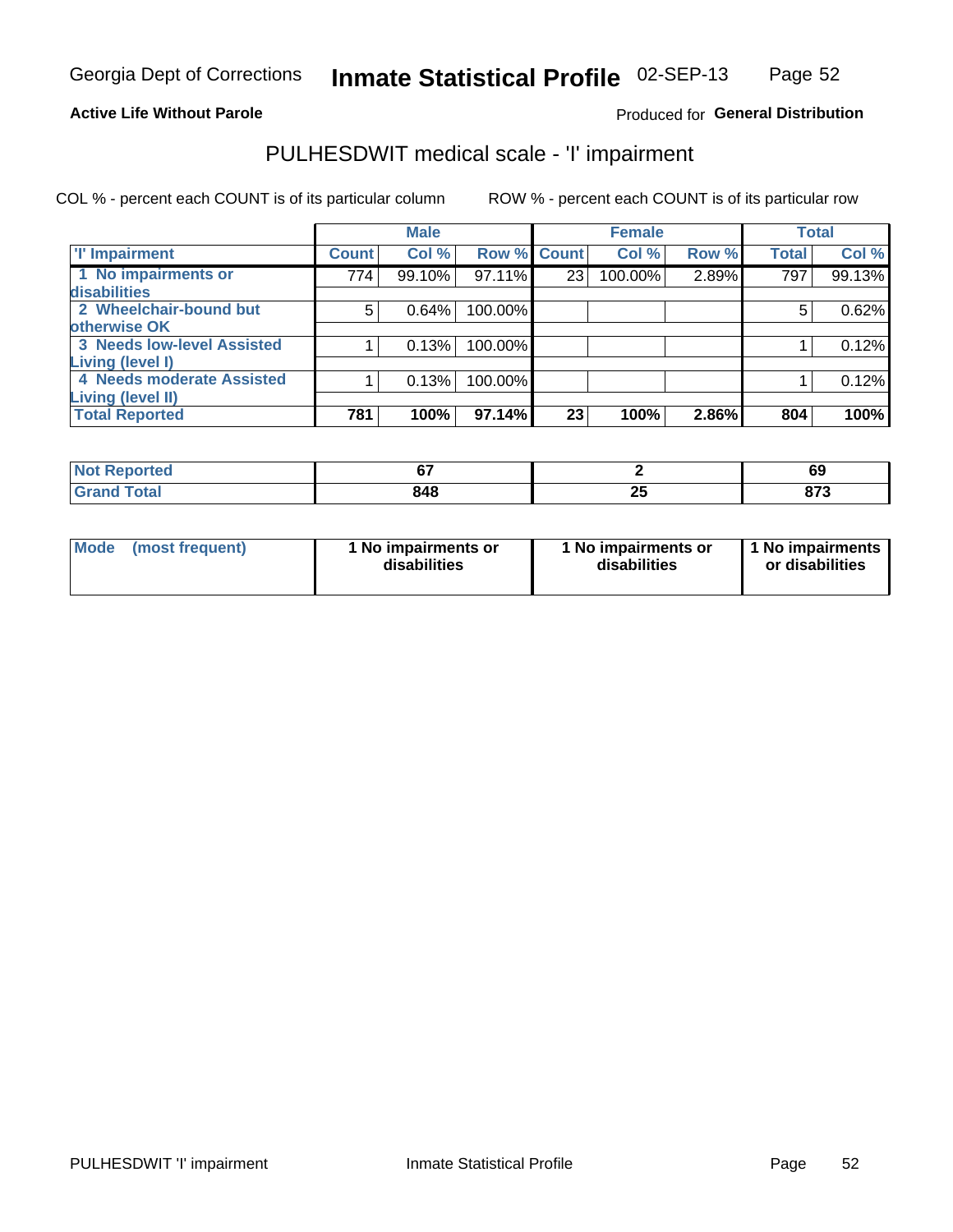## **Active Life Without Parole**

## Produced fo General Distribution

# PULHESDWIT medical scale - 'T' transportability

COL % - percent each COUNT is of its particular column

|                             |              | <b>Male</b> |             |    | <b>Female</b> |       |              | <b>Total</b> |
|-----------------------------|--------------|-------------|-------------|----|---------------|-------|--------------|--------------|
| <b>T' Transportability</b>  | <b>Count</b> | Col%        | Row % Count |    | Col %         | Row % | <b>Total</b> | Col %        |
| 1 Can be transported in any | 780          | 99.36%      | 97.14%      | 23 | 100.00%       | 2.86% | 803          | 99.38%       |
| ordinary approved vehicle   |              |             |             |    |               |       |              |              |
| 2 Wheelchair-bound, not     |              | 0.25%       | 100.00%     |    |               |       |              | 0.25%        |
| needing special vehicle     |              |             |             |    |               |       |              |              |
| 5 Requires ambulance        |              | 0.38%       | 100.00%     |    |               |       |              | 0.37%        |
| transport                   |              |             |             |    |               |       |              |              |
| <b>Total Reported</b>       | 785          | 100%        | 97.15%      | 23 | 100%          | 2.85% | 808          | 100%         |

| Reported    | ~~<br>ບປ |          | --<br>ບບ    |
|-------------|----------|----------|-------------|
| <b>otal</b> | 848      | ZJ<br>__ | ~~~<br>০। ৩ |

| Mode (most frequent) | 1 Can be transported in any 1 Can be transported in any | ordinary approved vehicle   ordinary approved vehicle   transported in any | 1 Can be<br>ordinary approved<br>vehicle |
|----------------------|---------------------------------------------------------|----------------------------------------------------------------------------|------------------------------------------|
|                      |                                                         |                                                                            |                                          |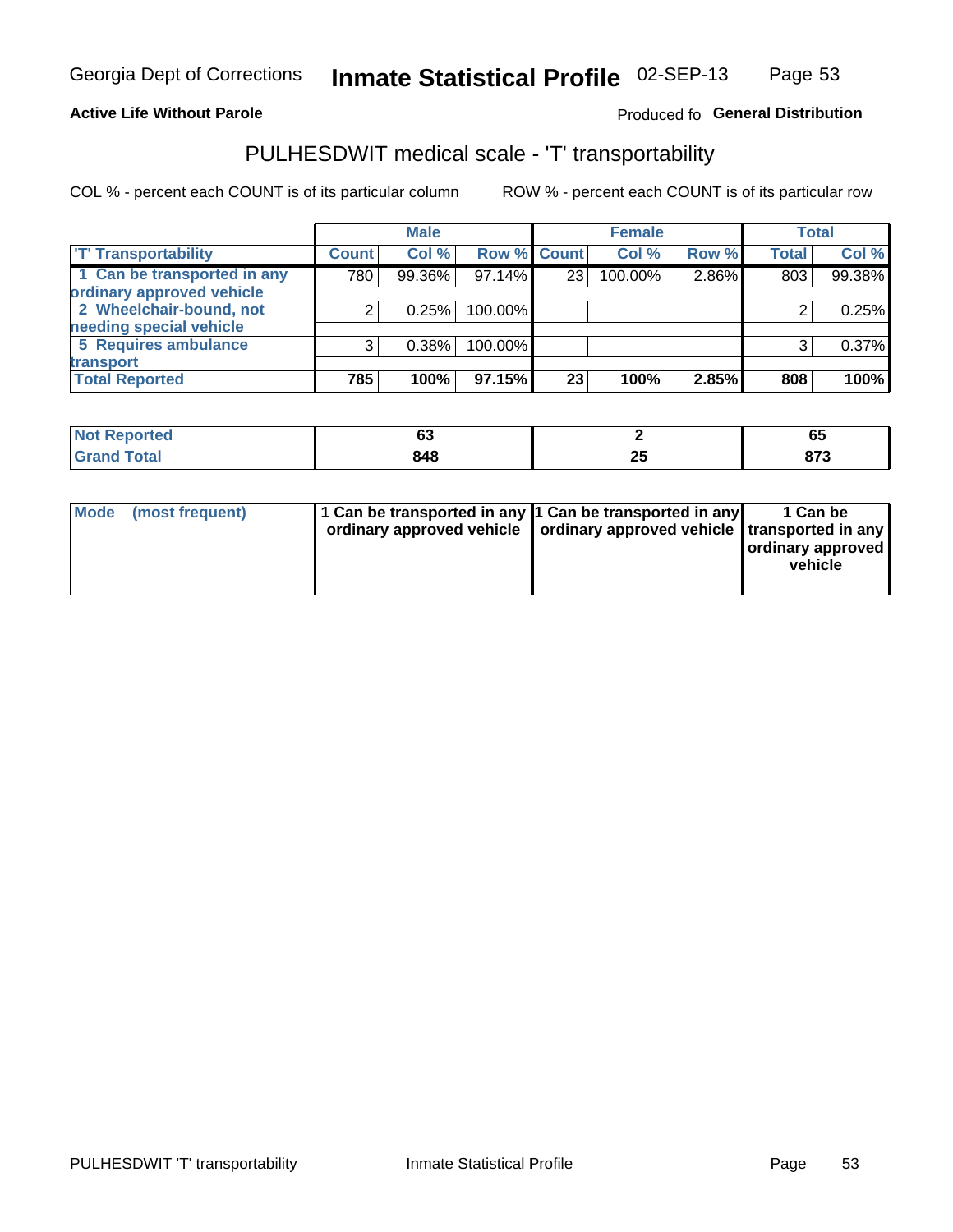## **Active Life Without Parole**

## Produced for General Distribution

## Criminality in family, self-reported

COL % - percent each COUNT is of its particular column

|                              |              | <b>Male</b> |           |                 | <b>Female</b> |          |       | Total  |
|------------------------------|--------------|-------------|-----------|-----------------|---------------|----------|-------|--------|
| <b>Criminality In Family</b> | <b>Count</b> | Col %       | Row %     | <b>Count</b>    | Col %         | Row %    | Total | Col %  |
| Yes, criminality in family   | 159          | 28.29%      | 96.95%    | 5               | 50.00%        | $3.05\%$ | 164   | 28.67% |
| No criminality in family     | 403          | 71.71%      | 98.77%    | 5               | $50.00\%$     | 1.23%    | 408   | 71.33% |
| <b>Total Reported</b>        | 562          | 100%        | $98.25\%$ | 10 <sub>1</sub> | $100\%$       | 1.75%    | 572   | 100%   |

| <b>Not Reported</b> | 286 |   | 301                 |
|---------------------|-----|---|---------------------|
| <b>Total</b>        | 848 | ∼ | <b>070</b><br>0 I J |

|  | Mode (most frequent) | No criminality in family | Yes, criminality in family | No criminality in<br>family |
|--|----------------------|--------------------------|----------------------------|-----------------------------|
|--|----------------------|--------------------------|----------------------------|-----------------------------|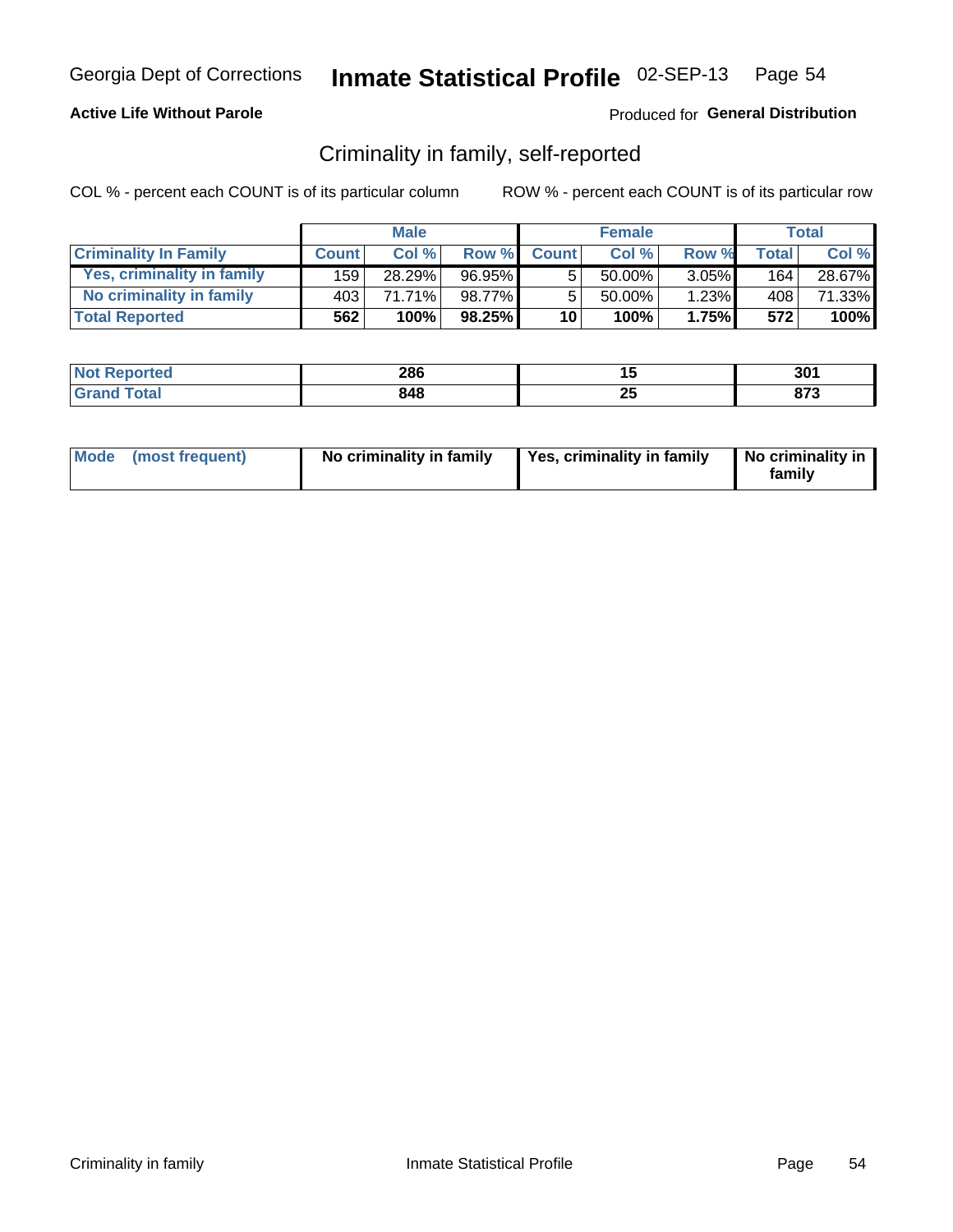## **Active Life Without Parole**

## Produced for General Distribution

## Alcoholism in family, self-reported

COL % - percent each COUNT is of its particular column

|                             |              | <b>Male</b> |           |                 | <b>Female</b> |       |       | Total  |
|-----------------------------|--------------|-------------|-----------|-----------------|---------------|-------|-------|--------|
| <b>Alcoholism In Family</b> | <b>Count</b> | Col %       | Row %     | <b>Count</b>    | Col %         | Row % | Total | Col %  |
| Yes, alcoholism in family   | 109          | 19.40%      | $97.32\%$ | $\mathcal{R}$   | $30.00\%$     | 2.68% | 112   | 19.58% |
| No alcoholism in family     | 453          | 80.60%      | 98.48%    |                 | 70.00%        | 1.52% | 460   | 80.42% |
| <b>Total Reported</b>       | 562          | 100%        | $98.25\%$ | 10 <sup>1</sup> | 100%          | 1.75% | 572   | 100%   |

| <b>Not Reported</b>             | 286 | . . | ٦Λ٠<br>JV. |
|---------------------------------|-----|-----|------------|
| <b>Total</b><br><b>ˈGrand ì</b> | 848 | --  | ~-~<br>.   |

|  | Mode (most frequent) | No alcoholism in family | No alcoholism in family | No alcoholism in<br>family |
|--|----------------------|-------------------------|-------------------------|----------------------------|
|--|----------------------|-------------------------|-------------------------|----------------------------|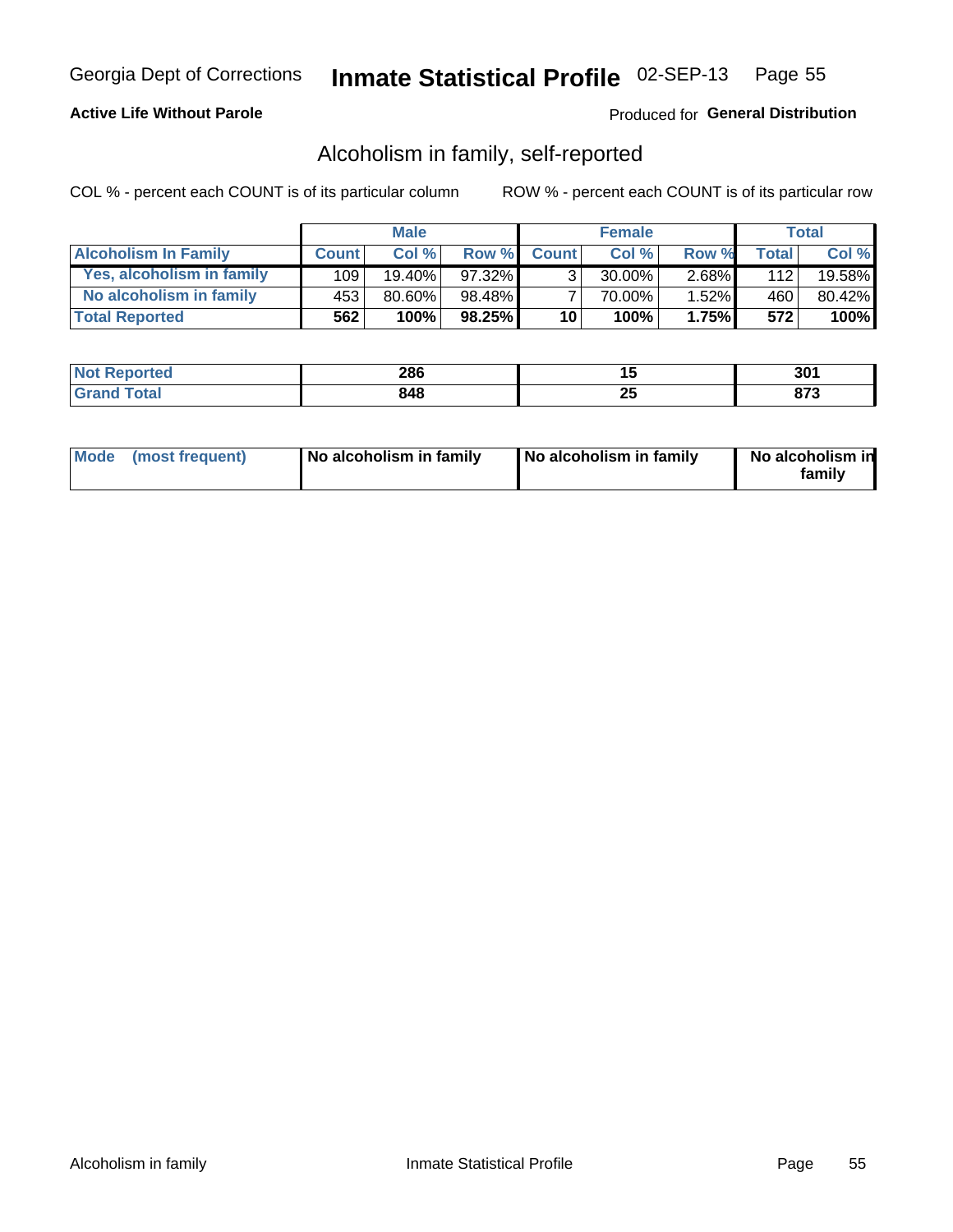## **Active Life Without Parole**

## Produced for General Distribution

## Drug abuse in family, self-reported

COL % - percent each COUNT is of its particular column

|                           |              | <b>Male</b> |           |                 | <b>Female</b> |          |        | <b>Total</b> |
|---------------------------|--------------|-------------|-----------|-----------------|---------------|----------|--------|--------------|
| Drug Abuse In Family      | <b>Count</b> | Col%        | Row %     | <b>Count</b>    | Col%          | Row %    | Total. | Col %        |
| Yes, drug abuse in family | 63           | 11.21%      | $95.45\%$ | 3 <sub>1</sub>  | $30.00\%$     | $4.55\%$ | 66 I   | 11.54%       |
| No drug abuse in family   | 499          | 88.79%      | 98.62%    |                 | 70.00%        | 1.38%    | 506    | 88.46%       |
| <b>Total Reported</b>     | 562          | 100%        | $98.25\%$ | 10 <sup>1</sup> | $100\%$       | 1.75%    | 572    | 100%         |

| <b>Not Reported</b>             | 286 | . . | ٦Λ٠<br>JV. |
|---------------------------------|-----|-----|------------|
| <b>Total</b><br><b>ˈGrand ì</b> | 848 | --  | ~-~<br>.   |

|  | Mode (most frequent) | No drug abuse in family | No drug abuse in family | No drug abuse in<br>family |
|--|----------------------|-------------------------|-------------------------|----------------------------|
|--|----------------------|-------------------------|-------------------------|----------------------------|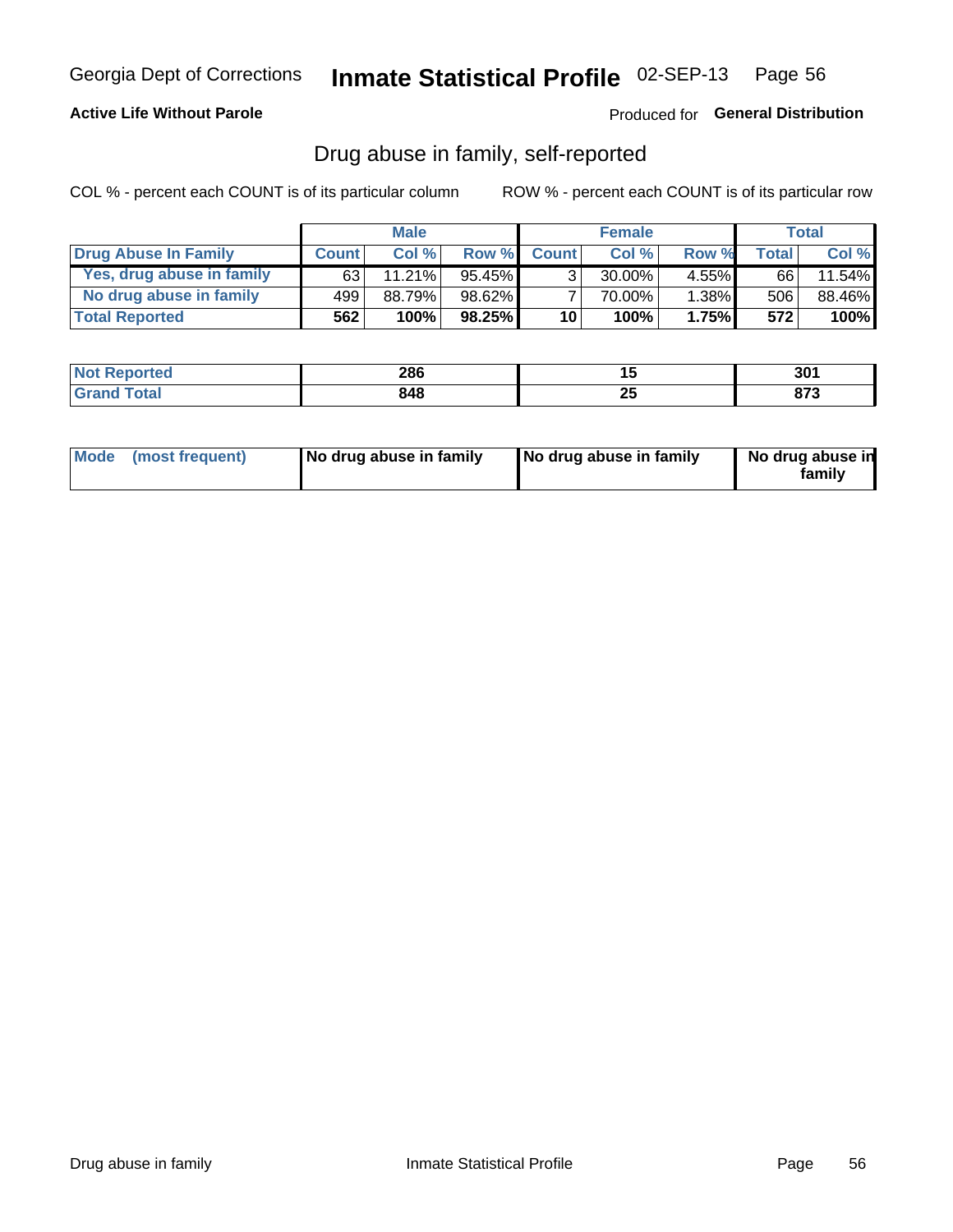## **Active Life Without Parole**

## Produced for General Distribution

## Subjected to frequent beatings, self-reported

COL % - percent each COUNT is of its particular column

|                                   |              | <b>Male</b> |           |              | <b>Female</b> |       |       | Total  |
|-----------------------------------|--------------|-------------|-----------|--------------|---------------|-------|-------|--------|
| <b>Frequent beatings</b>          | <b>Count</b> | Col %       | Row %     | <b>Count</b> | Col %         | Row % | Total | Col %  |
| <b>Yes, subjected to frequent</b> | 34           | 6.05%       | 97.14%    |              | 10.00%        | 2.86% | 35    | 6.12%  |
| <b>beatings</b>                   |              |             |           |              |               |       |       |        |
| Not subjected to frequent         | 528          | 93.95%      | 98.32%    | 9            | 90.00%        | 1.68% | 537   | 93.88% |
| <b>beatings</b>                   |              |             |           |              |               |       |       |        |
| <b>Total Reported</b>             | 562          | 100%        | $98.25\%$ | 10           | 100%          | 1.75% | 572   | 100%   |

| <b>Not Reported</b> | 286 |          | 301         |
|---------------------|-----|----------|-------------|
| Total               | 848 | つら<br>20 | 072<br>01 J |

| Mode (most frequent) | Not subjected to frequent<br>beatings | Not subjected to frequent<br>beatings | Not subjected to<br><b>frequent beatings</b> |
|----------------------|---------------------------------------|---------------------------------------|----------------------------------------------|
|                      |                                       |                                       |                                              |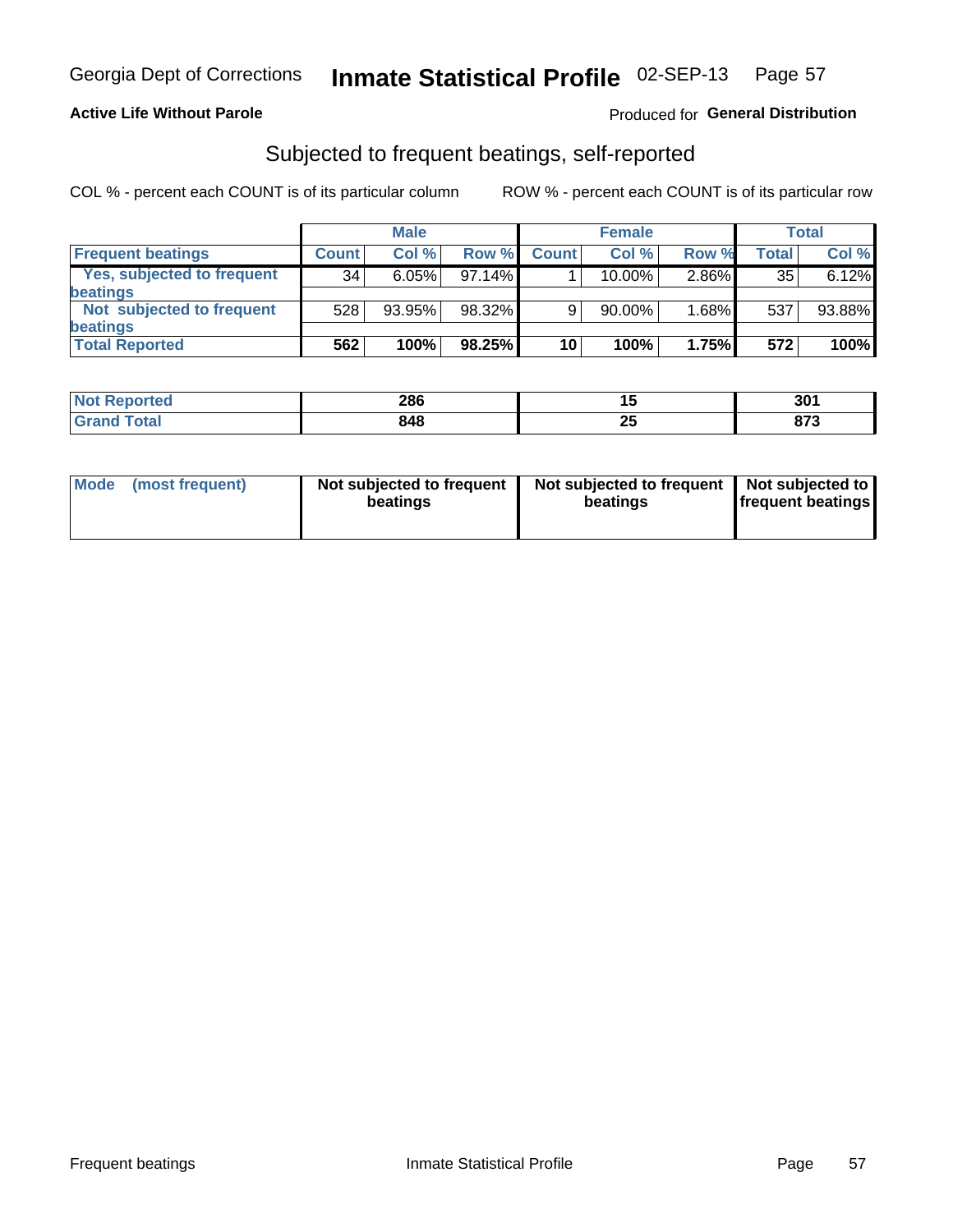## **Active Life Without Parole**

## **Produced for General Distribution**

## Father absent during inmate's childhood

COL % - percent each COUNT is of its particular column

|                           |              | <b>Male</b> |           |                 | <b>Female</b> |          |       | Total  |
|---------------------------|--------------|-------------|-----------|-----------------|---------------|----------|-------|--------|
| <b>Father Absent</b>      | <b>Count</b> | Col%        | Row %     | <b>Count</b>    | Col %         | Row %    | Total | Col %  |
| Yes, father was absent    | 278          | 49.47%      | 98.93%    | 3 <sub>1</sub>  | $30.00\%$     | $1.07\%$ | 281   | 49.13% |
| No, father was not absent | 284          | 50.53%      | 97.59%    |                 | 70.00%        | $2.41\%$ | 291   | 50.87% |
| <b>Total Reported</b>     | 562          | 100%        | $98.25\%$ | 10 <sup>1</sup> | 100%          | 1.75%    | 572   | 100%   |

| <b>Not Reported</b>    | 286 | w             | 301         |
|------------------------|-----|---------------|-------------|
| <b>Total</b><br>'Grand | 848 | --<br>"<br>__ | 079<br>০। ৩ |

|  | Mode (most frequent) | No, father was not absent No, father was not absent |  | No, father was not<br>absent |
|--|----------------------|-----------------------------------------------------|--|------------------------------|
|--|----------------------|-----------------------------------------------------|--|------------------------------|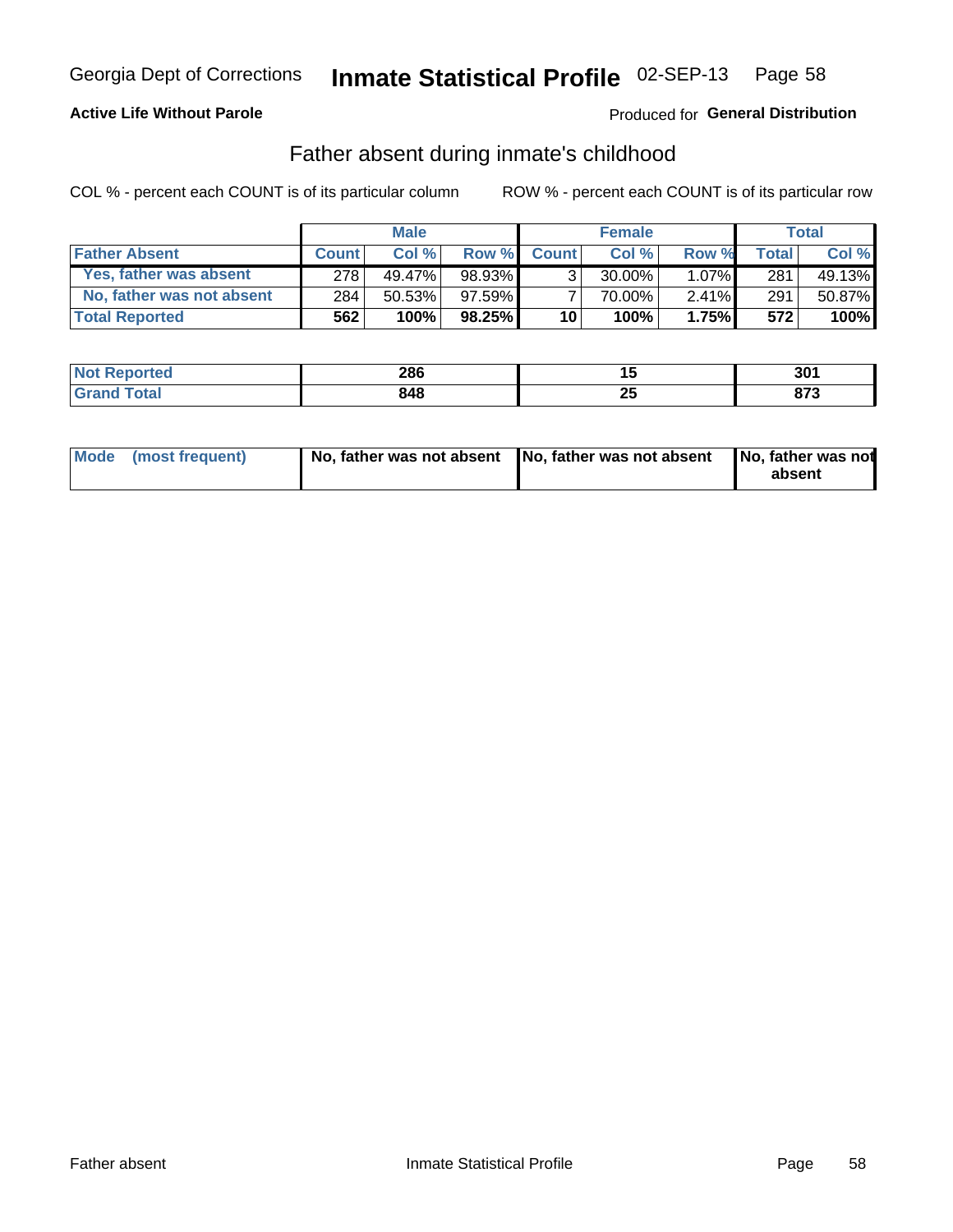## **Active Life Without Parole**

## **Produced for General Distribution**

## Mother absent during inmate's childhood

COL % - percent each COUNT is of its particular column

|                           |              | <b>Male</b> |           |                       | <b>Female</b> |          |       | Total  |
|---------------------------|--------------|-------------|-----------|-----------------------|---------------|----------|-------|--------|
| <b>Mother Absent</b>      | <b>Count</b> | Col%        | Row %     | <b>Count</b>          | Col%          | Row %    | Total | Col %  |
| Yes, mother was absent    | 791          | 14.06%      | $97.53\%$ | $\mathbf{2}^{\prime}$ | $20.00\%$     | $2.47\%$ | 81    | 14.16% |
| No, mother was not absent | 4831         | 85.94%      | 98.37%    | 8                     | $80.00\%$     | $1.63\%$ | 491   | 85.84% |
| <b>Total Reported</b>     | 562          | 100%        | $98.25\%$ | 10                    | 100%          | 1.75%    | 572   | 100%   |

| <b>Not Reported</b> | 286 |   | 301                 |
|---------------------|-----|---|---------------------|
| <b>Total</b>        | 848 | ∼ | <b>070</b><br>0 I J |

| Mode (most frequent) | No, mother was not absent   No, mother was not absent   No, mother was | not absent |
|----------------------|------------------------------------------------------------------------|------------|
|----------------------|------------------------------------------------------------------------|------------|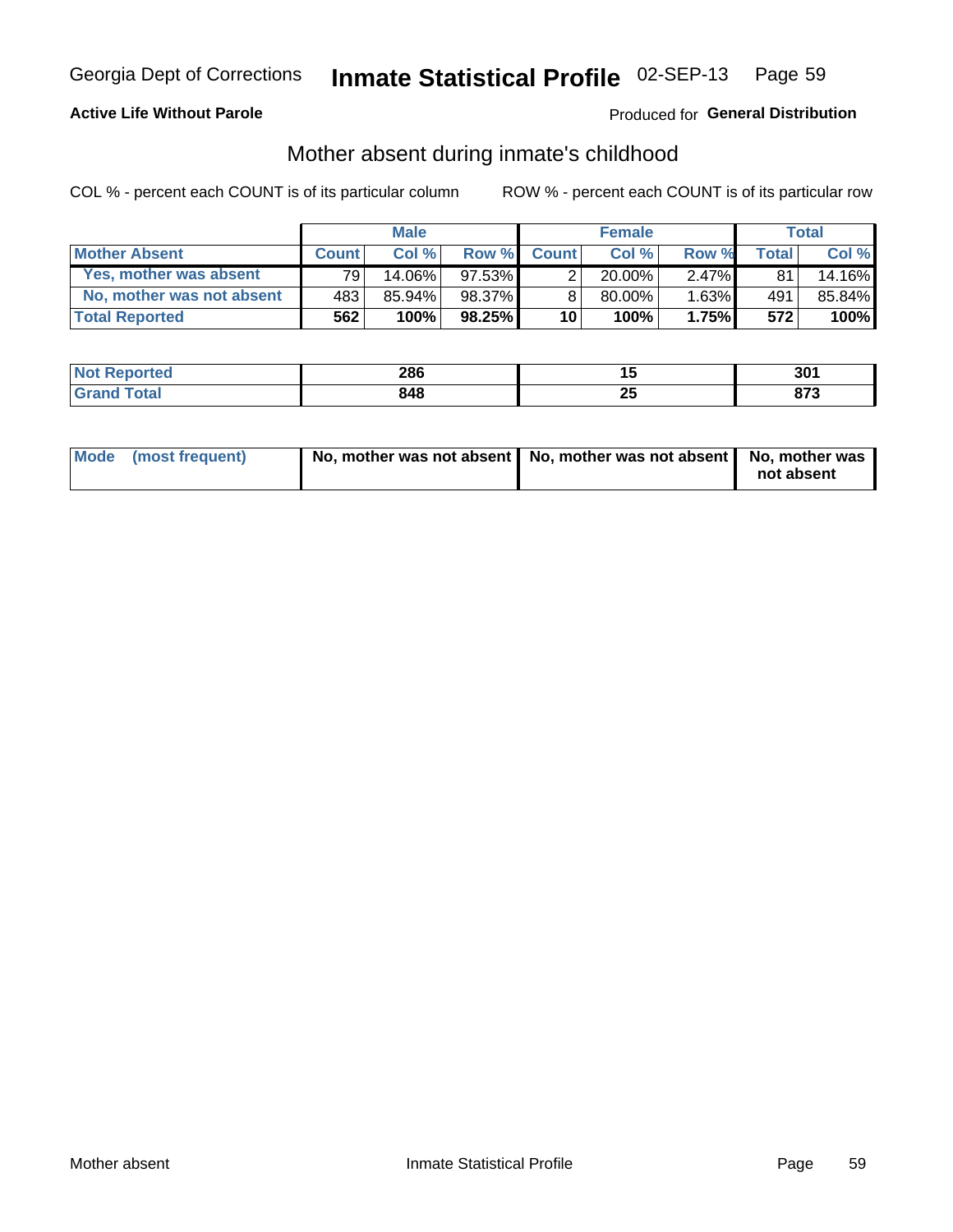## **Active Life Without Parole**

## Produced for General Distribution

## Inmate diagnosed as manipulative

COL % - percent each COUNT is of its particular column

|                       |              | <b>Male</b> |        |              | <b>Female</b> |          |       | Total  |
|-----------------------|--------------|-------------|--------|--------------|---------------|----------|-------|--------|
| <b>Manipulative</b>   | <b>Count</b> | Col %       | Row %  | <b>Count</b> | Col %         | Row %    | Total | Col %  |
| Yes, manipulative     | 131          | 23.60%      | 99.24% |              | 10.00%        | $0.76\%$ | 132   | 23.36% |
| No, not manipulative  | 424          | 76.40%      | 97.92% | 9            | $90.00\%$     | $2.08\%$ | 433   | 76.64% |
| <b>Total Reported</b> | 555          | 100%        | 98.23% | 10           | 100%          | $1.77\%$ | 565   | 100%   |

| <b>Not</b><br><b>Reported</b> | 293                | . .              | 308 |
|-------------------------------|--------------------|------------------|-----|
| <b>ota</b><br>l Gran          | <b>010</b><br>04 O | - -<br>2.<br>$-$ | 079 |

|  | Mode (most frequent) | No, not manipulative | No, not manipulative | No. not<br><b>I</b> manipulative |
|--|----------------------|----------------------|----------------------|----------------------------------|
|--|----------------------|----------------------|----------------------|----------------------------------|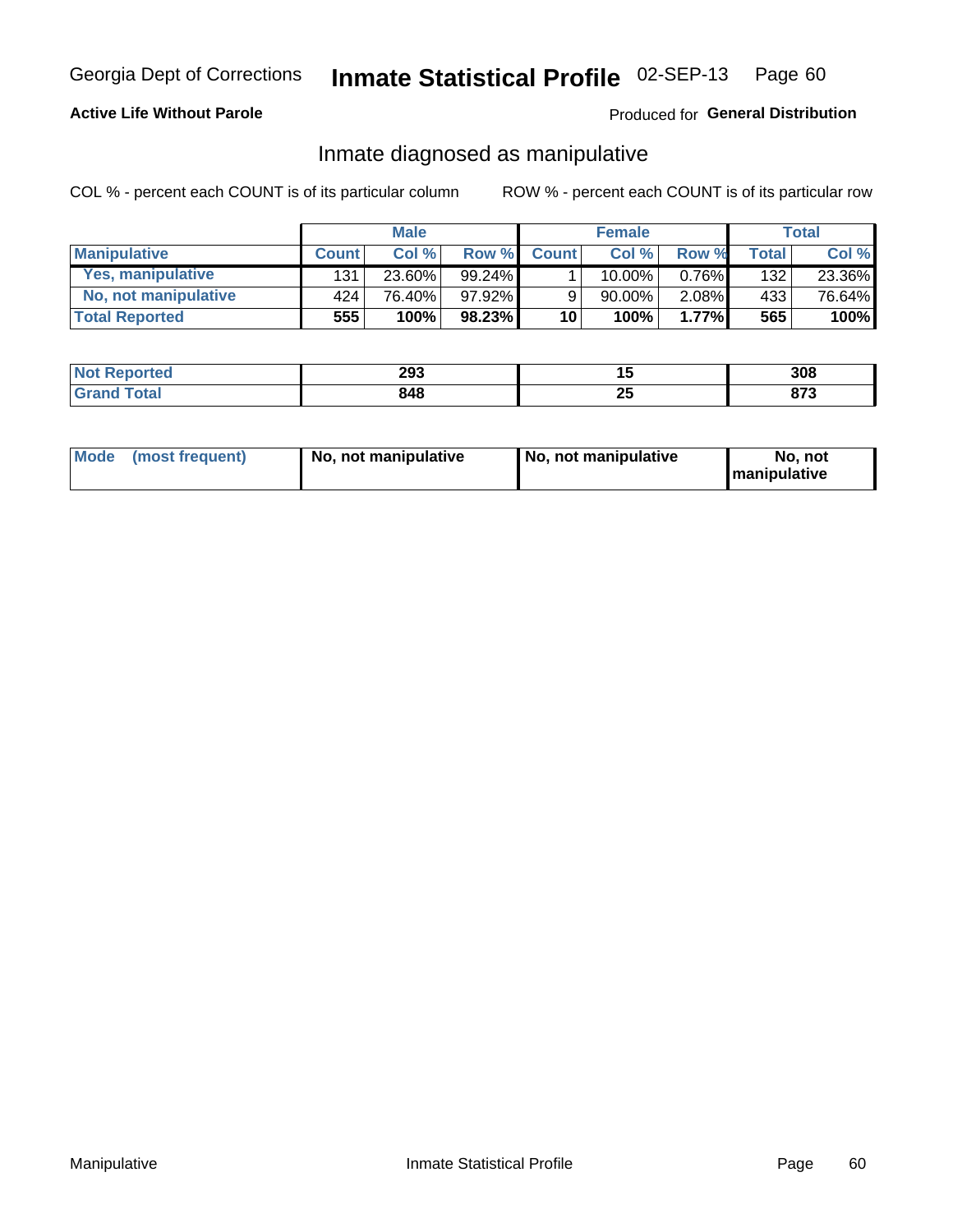# Inmate Statistical Profile 02-SEP-13 Page 61

## **Active Life Without Parole**

Produced for General Distribution

## Inmate diagnosed as assaultive

COL % - percent each COUNT is of its particular column

|                       |              | <b>Male</b> |         |              | <b>Female</b> |          |       | Total           |
|-----------------------|--------------|-------------|---------|--------------|---------------|----------|-------|-----------------|
| <b>Assaultive</b>     | <b>Count</b> | Col%        | Row %   | <b>Count</b> | Col%          | Row %    | Total | Col %           |
| Yes, assaultive       | 431          | 77.66%      | 97.95%  | 9            | 90.00%        | $2.05\%$ | 440   | 77.88% <b>I</b> |
| No, not assaultive    | 124          | 22.34%      | 99.20%1 |              | 10.00%        | $0.80\%$ | 125   | 22.12%          |
| <b>Total Reported</b> | 555          | 100%        | 98.23%  | 10           | 100%          | $1.77\%$ | 565   | 100%            |

| <b>Not</b><br>Reported | 293 | 1 J      | າດດ<br>ასბ  |
|------------------------|-----|----------|-------------|
| <b>otal</b>            | 848 | ^г<br>ΔJ | ~-~<br>01 J |

| Mode (most frequent)<br>Yes, assaultive | Yes, assaultive | <b>Yes, assaultive</b> |
|-----------------------------------------|-----------------|------------------------|
|-----------------------------------------|-----------------|------------------------|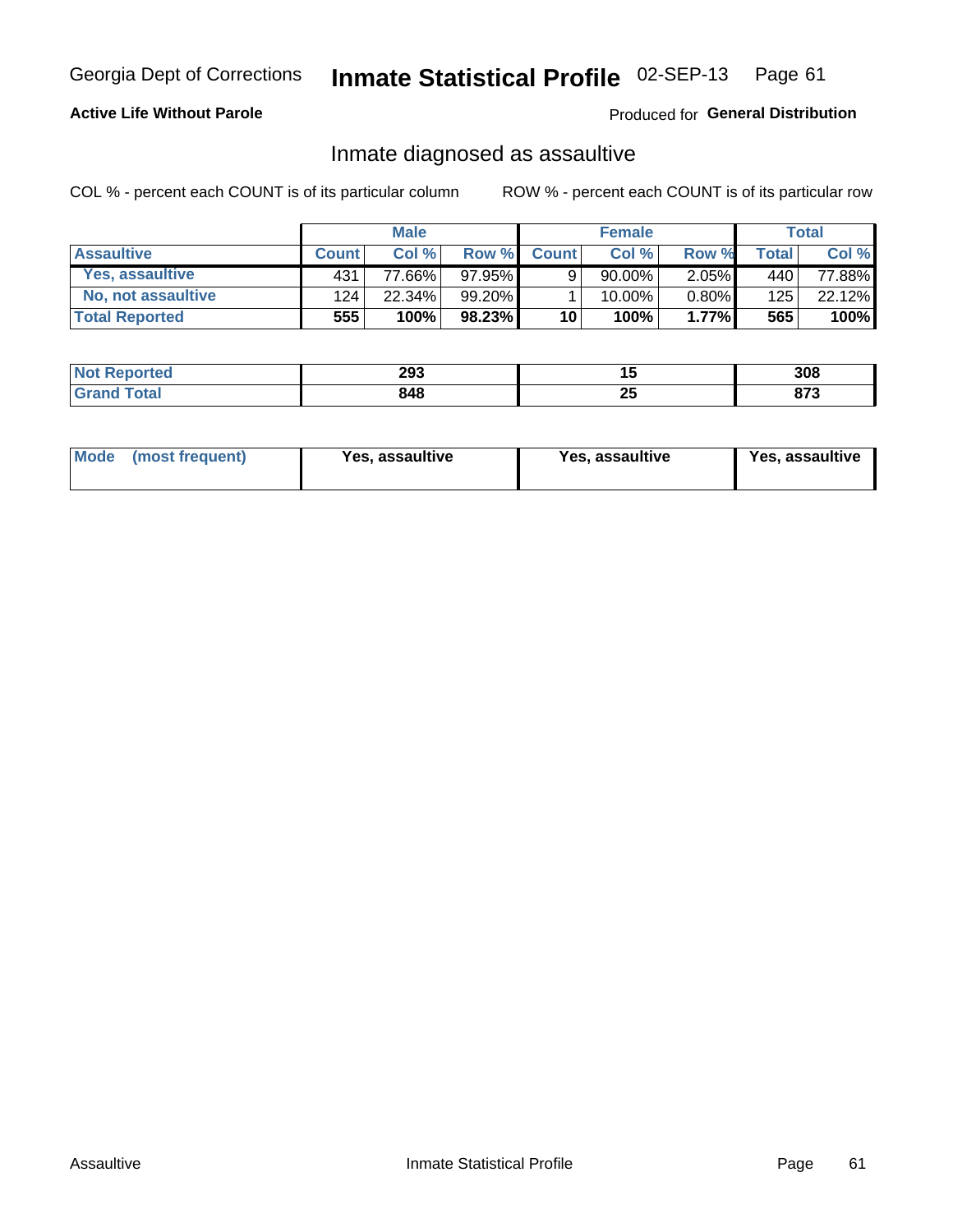#### Inmate Statistical Profile 02-SEP-13 Page 62

### **Active Life Without Parole**

### Produced for General Distribution

## Number of prior Georgia incarcerations

COL % - percent each COUNT is of its particular column

|                                       |                 | <b>Male</b> |                    |    | <b>Female</b> |       |       | <b>Total</b> |
|---------------------------------------|-----------------|-------------|--------------------|----|---------------|-------|-------|--------------|
| <b>Num of Prior GA Incarcerations</b> | <b>Count</b>    | Col %       | <b>Row % Count</b> |    | Col %         | Row % | Total | Col %        |
|                                       | 423             | 49.88%      | 95.49%             | 20 | 80.00%        | 4.51% | 443   | 50.74%       |
|                                       | 165             | 19.46%      | 100.00%            |    |               |       | 165   | 18.90%       |
|                                       | 100             | 11.79%      | 98.04%             | 2  | 8.00%         | 1.96% | 102   | 11.68%       |
| 3                                     | 71              | 8.37%       | 97.26%             | 2  | 8.00%         | 2.74% | 73    | 8.36%        |
|                                       | 44              | 5.19%       | 100.00%            |    |               |       | 44    | 5.04%        |
|                                       | 25              | 2.95%       | 100.00%            |    |               |       | 25    | 2.86%        |
| <b>More Than 5</b>                    | 20 <sup>°</sup> | 2.36%       | 95.24%             |    | 4.00%         | 4.76% | 21    | 2.41%        |
| <b>Total Reported</b>                 | 848             | 100%        | 97.14%             | 25 | 100%          | 2.86% | 873   | 100%         |

| A (÷IO) |         |                          |             |
|---------|---------|--------------------------|-------------|
|         | <br>74C | $\overline{\phantom{a}}$ | היה<br>JI J |

| Mean (average)       | 1.19 | .68 | 1.18 |
|----------------------|------|-----|------|
| Median (middle)      |      |     |      |
| Mode (most frequent) |      |     |      |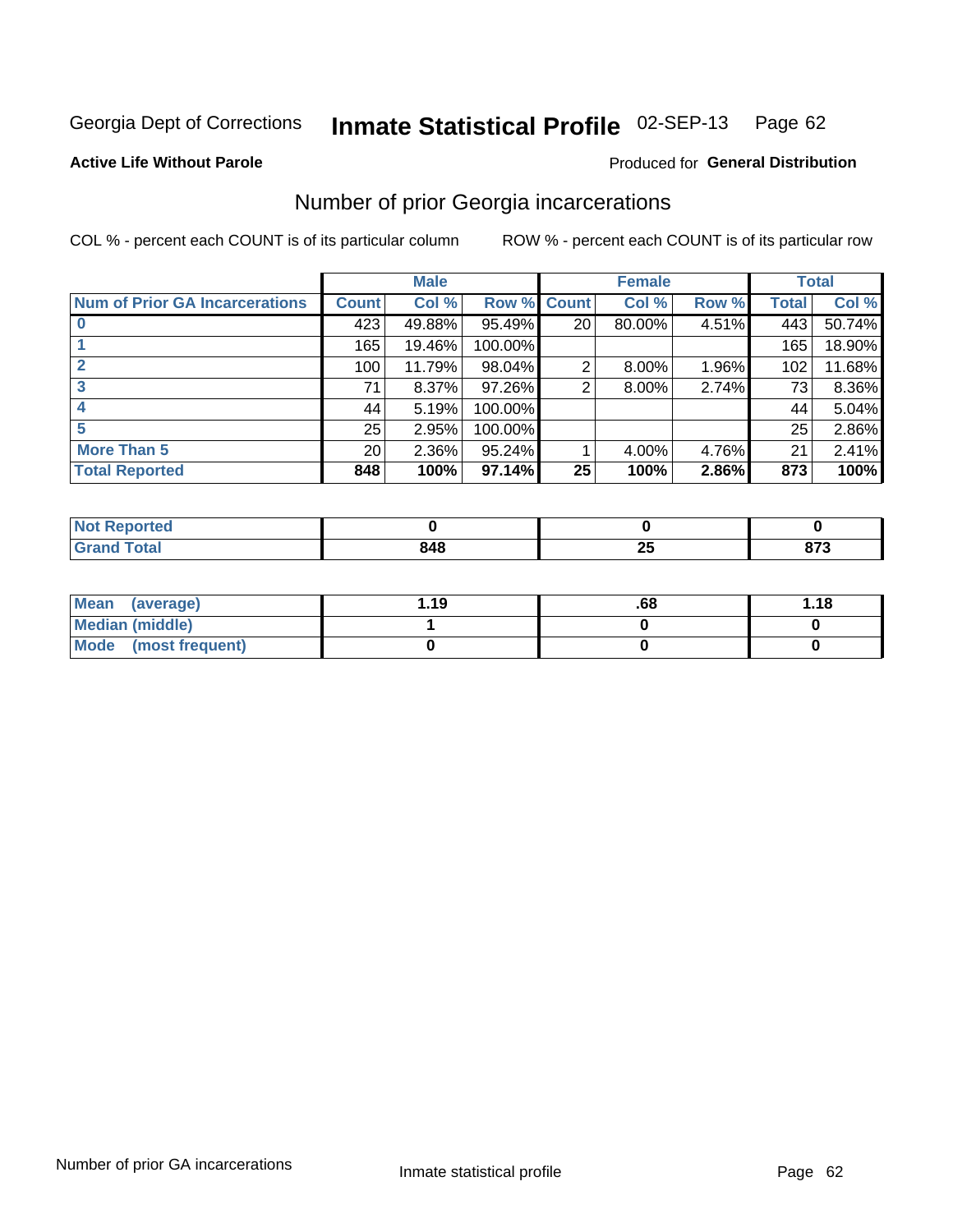#### Inmate Statistical Profile 02-SEP-13 Page 63

**Active Life Without Parole** 

Produced for General Distribution

## Prison sentence in years

COL % - percent each COUNT is of its particular column

ROW % - percent each COUNT is of its particular row

|                                 |              | <b>Male</b> |         |              | <b>Female</b> |       |                 | <b>Total</b> |
|---------------------------------|--------------|-------------|---------|--------------|---------------|-------|-----------------|--------------|
| <b>Prison Sentence In Years</b> | <b>Count</b> | Col %       | Row %   | <b>Count</b> | Col %         | Row % | <b>Total</b>    | Col %        |
| $0 - 1$                         | 445          | 52.48%      | 95.29%  | 22           | 88.00%        | 4.71% | 467             | 53.49%       |
| $3.1 - 4$                       |              | 0.12%       | 100.00% |              |               |       |                 | 0.11%        |
| $4.1 - 5$                       |              | 0.12%       | 100.00% |              |               |       |                 | 0.11%        |
| $6.1 - 7$                       | 2            | 0.24%       | 100.00% |              |               |       | $\overline{2}$  | 0.23%        |
| 20.1 - Over                     | 3            | 0.35%       | 100.00% |              |               |       | 3               | 0.34%        |
| <b>Life</b>                     | 10           | 1.18%       | 100.00% |              |               |       | 10 <sup>1</sup> | 1.15%        |
| <b>Life Without Parole</b>      | 382          | 45.05%      | 99.22%  | 3            | 12.00%        | 0.78% | 385             | 44.10%       |
| <b>Death</b>                    | 4            | 0.47%       | 100.00% |              |               |       | 4               | 0.46%        |
| <b>Total Reported</b>           | 848          | 100%        | 97.14%  | 25           | 100%          | 2.86% | 873             | 100%         |

| <b>Not</b><br>Reported |     |              |              |
|------------------------|-----|--------------|--------------|
| <b>Total</b>           | 848 | --<br>$\sim$ | 070<br>০ ৷ ১ |

### **Determinate (numeric) sentences only**

| $\mathbf{r}$<br>Me:<br>. . |  |       |      |
|----------------------------|--|-------|------|
| __                         |  | $- -$ | $-1$ |

All sentences (including determinate), with life, life without parole, and death sentences figured at 45 years

| Mean<br>$\cdots$ | "ane. | $\cdots$<br>JZ | ט טו | 1.84<br>94<br>____ |
|------------------|-------|----------------|------|--------------------|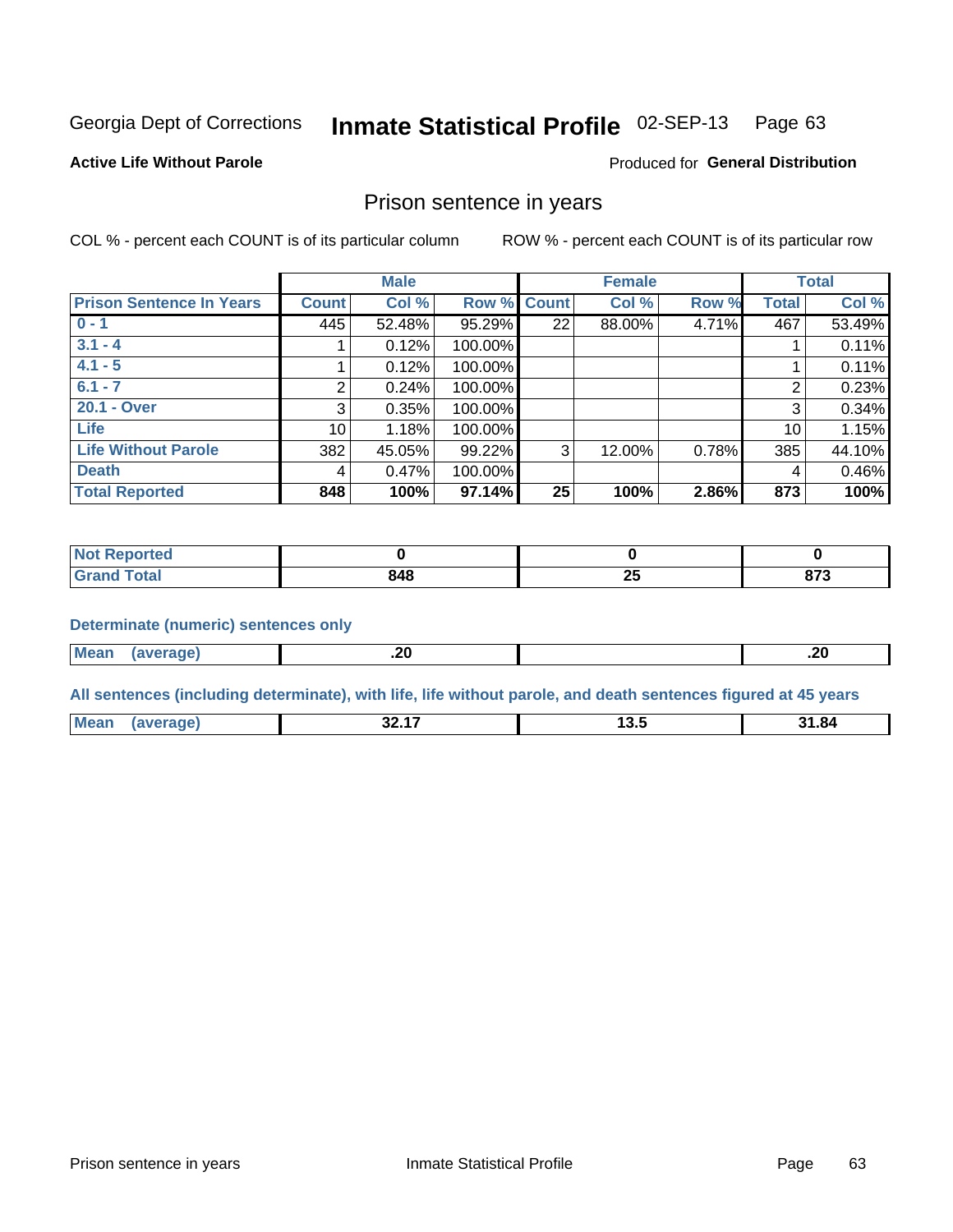#### Inmate Statistical Profile 02-SEP-13 Georgia Dept of Corrections Page 64

### **Active Life Without Parole**

## **Produced for General Distribution**

## Primary offense, broken out into felonies vs misdemeanors

COL % - percent each COUNT is of its particular column

|                                  |              | <b>Male</b> |                    |     | <b>Female</b> |          |                    | Total   |
|----------------------------------|--------------|-------------|--------------------|-----|---------------|----------|--------------------|---------|
| <b>Felonies and Misdemeanors</b> | <b>Count</b> | Col%        | <b>Row % Count</b> |     | Col%          | Row %    | Total <sub>1</sub> | Col %   |
| <b>Felonies</b>                  | 848          | 100.00%     | 97.14%             | 251 | 100.00%       | $2.86\%$ | 873                | 100.00% |
| <b>Total Reported</b>            | 848          | $100\%$     | 97.14%             | 25  | 100%          | 2.86%    | 873                | 100%    |

| <b>Not Reported</b>          |                      |     |     |
|------------------------------|----------------------|-----|-----|
| <b>Total</b><br>Grand<br>ישי | <b>010</b><br>- טויי | 848 | 873 |

| <b>Mode</b><br>frequent)<br>nies<br>≧ (most tr.<br>. | onies<br>. | lonies<br>енл<br>____ |
|------------------------------------------------------|------------|-----------------------|
|------------------------------------------------------|------------|-----------------------|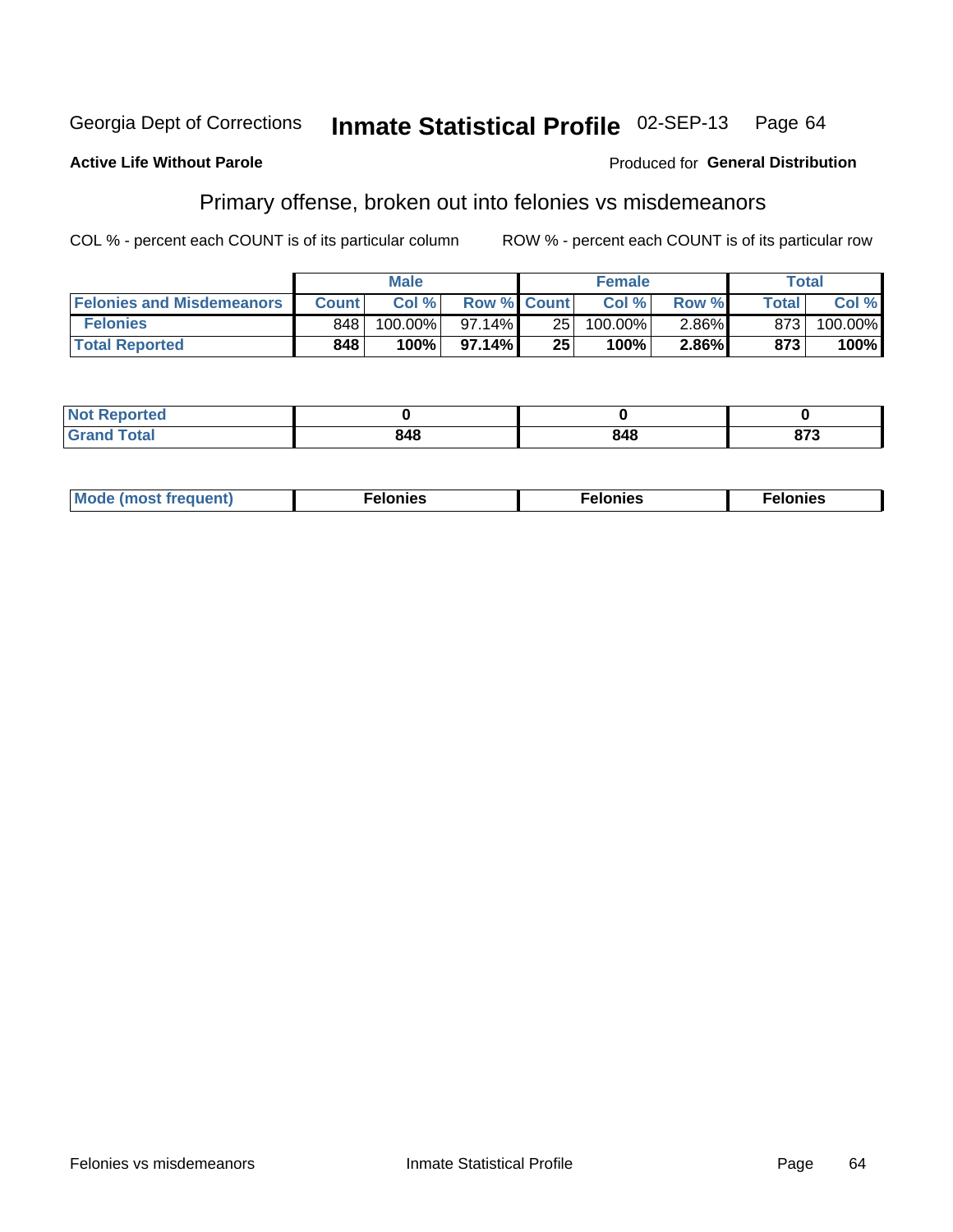#### Inmate Statistical Profile 02-SEP-13 Page 65

## **Active Life Without Parole**

### Produced for General Distribution

## Primary offense, broken out into six broad crime categories

COL % - percent each COUNT is of its particular column

|                         |                 | <b>Male</b> |             |    | <b>Female</b> |       |              | <b>Total</b> |
|-------------------------|-----------------|-------------|-------------|----|---------------|-------|--------------|--------------|
| <b>Crime Categories</b> | <b>Count</b>    | Col %       | Row % Count |    | Col %         | Row % | <b>Total</b> | Col %        |
| <b>Violent</b>          | 714             | 84.20%      | 96.62%      | 25 | 100.00%       | 3.38% | 739          | 84.65%       |
| <b>Sex Crime</b>        | 115             | 13.56%      | 100.00%     |    | .00%          |       | 115          | 13.17%       |
| 3<br><b>Property</b>    | 3               | .35%        | 100.00%     |    | .00%          |       |              | .34%         |
| <b>Drug</b><br>4        | 14 <sub>1</sub> | 1.65%       | 100.00%     |    | .00%          |       | 14.          | 1.60%        |
| <b>Other</b><br>6       | 2               | .24%        | 100.00%     |    | $.00\%$       |       |              | .23%         |
| <b>Total Reported</b>   | 848             | 100%        | 97.14%      | 25 | 100%          | 2.86% | 873          | 100%         |

| <b>Not Reported</b> |     |                          |              |
|---------------------|-----|--------------------------|--------------|
| <b>Total</b>        | 848 | $\mathbf{f}$<br><u>_</u> | 072<br>0 I J |

| М |   | - -- - |         |
|---|---|--------|---------|
|   | ш | וחי    | 1.91311 |
|   |   |        |         |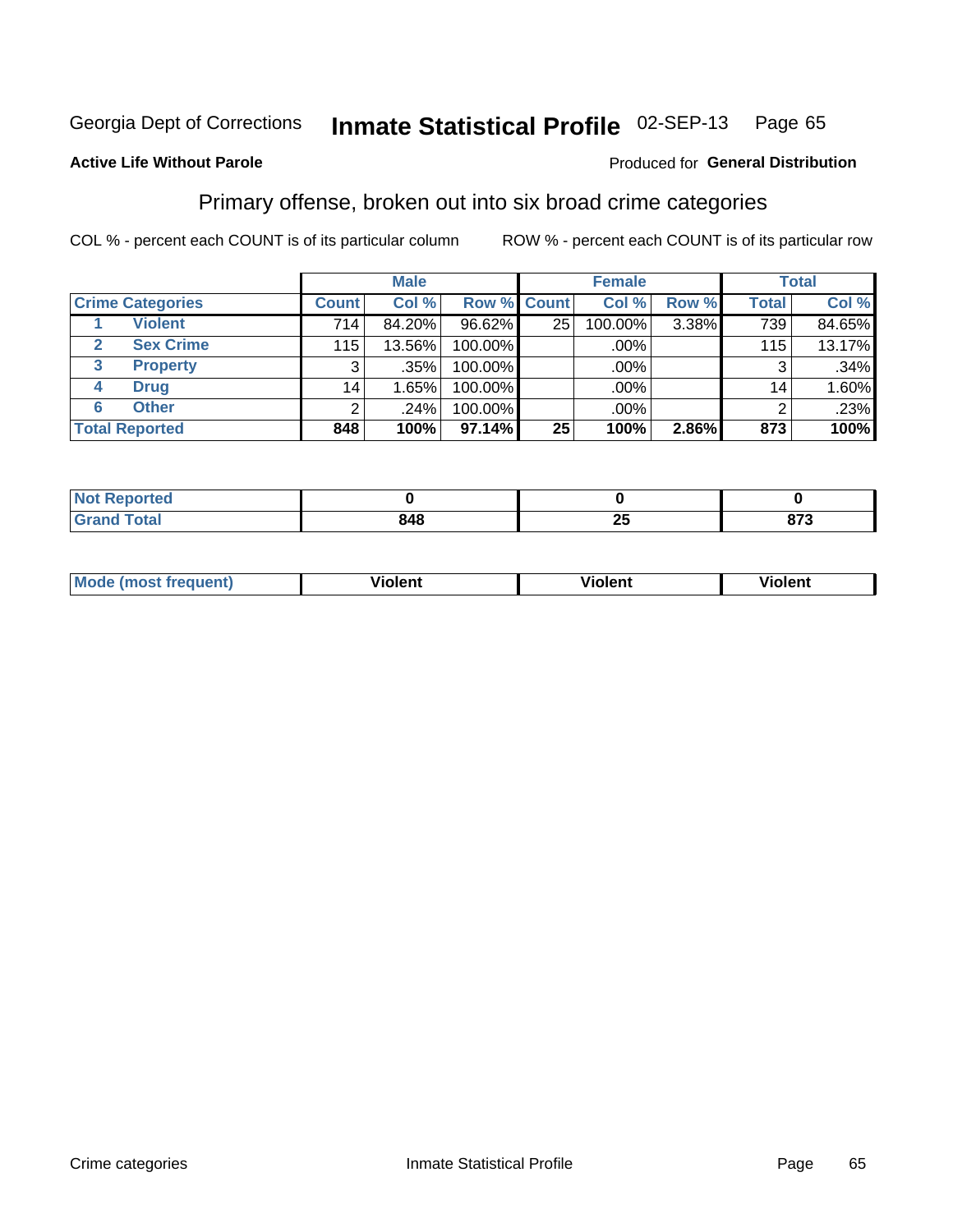#### Inmate Statistical Profile 02-SEP-13 Page 66

## **Active Life Without Parole**

### Produced for General Distribution

# Primary offense, detailed offense code

COL % - percent each COUNT is of its particular column

|   |                                            |                | <b>Male</b> |         |                 | <b>Female</b> |         |                         | <b>Total</b> |
|---|--------------------------------------------|----------------|-------------|---------|-----------------|---------------|---------|-------------------------|--------------|
|   | <b>Primary Offense</b>                     | <b>Count</b>   | Col %       | Row %   | <b>Count</b>    | Col %         | Row %   | <b>Total</b>            | Col %        |
| F | <b>Aggrav Child Molestation</b>            | 16             | 1.89%       | 100.00% |                 |               |         | $\overline{16}$         | 1.83%        |
| F | <b>Aggrav Sexual Battery</b>               | 4              | .47%        | 100.00% |                 |               |         | $\overline{\mathbf{4}}$ | .46%         |
| F | <b>Aggrav Sodomy</b>                       | 10             | 1.18%       | 100.00% |                 |               |         | 10                      | 1.15%        |
| F | <b>Armed Robbery</b>                       | 127            | 14.98%      | 98.45%  | $\overline{2}$  | 8.00%         | 1.55%   | 129                     | 14.78%       |
| F | <b>Att/Consprcy Commt</b><br>C/S/Of        | 1              | .12%        | 100.00% |                 |               |         | 1                       | .11%         |
| F | <b>Burg Bef 7/1/12</b>                     | 3              | .35%        | 100.00% |                 |               |         | 3                       | .34%         |
| F | <b>Child Molestation</b>                   | 4              | .47%        | 100.00% |                 |               |         | 4                       | .46%         |
| F | <b>Cruelty To Children</b>                 | 1              | .12%        | 100.00% |                 |               |         | 1                       | .11%         |
| F | <b>Feticide</b>                            |                |             |         | 1               | 4.00%         | 100.00% | 1                       | .11%         |
| F | <b>Hijacking Motor Vehicle</b>             | 1              | .12%        | 100.00% |                 |               |         | 1                       | .11%         |
| F | <b>Kidnapping</b>                          | 65             | 7.67%       | 100.00% |                 |               |         | 65                      | 7.45%        |
| F | <b>Murder</b>                              | 520            | 61.32%      | 95.94%  | 22              | 88.00%        | 4.06%   | 542                     | 62.08%       |
| F | <b>Poss Firearm Convct</b><br><b>Felon</b> |                | .12%        | 100.00% |                 |               |         | 1                       | .11%         |
| F | <b>Poss Of Certain</b><br><b>Weapons</b>   | 1              | .12%        | 100.00% |                 |               |         | 1                       | .11%         |
| F | <b>Poss Of Cocaine</b>                     | 3              | .35%        | 100.00% |                 |               |         | 3                       | .34%         |
| F | <b>Poss W Int Dist Cocaine</b>             |                | .12%        | 100.00% |                 |               |         | 1                       | .11%         |
| F | <b>Rape</b>                                | 81             | 9.55%       | 100.00% |                 |               |         | 81                      | 9.28%        |
| F | <b>S/D Cocaine</b>                         | 5              | .59%        | 100.00% |                 |               |         | 5                       | .57%         |
| F | <b>Traf Cocaine 401+ Gm</b>                |                | .12%        | 100.00% |                 |               |         | 1                       | .11%         |
| F | <b>Traf Cocaine Less 200</b><br>Gm         | $\overline{2}$ | .24%        | 100.00% |                 |               |         | $\overline{2}$          | .23%         |
| F | <b>Traf Methamph 28-199</b><br>Gm          | 1              | .12%        | 100.00% |                 |               |         | 1                       | .11%         |
|   | <b>Total Rported</b>                       | 848            | 100%        | 97.14%  | $\overline{25}$ | 100%          | 2.86%   | 873                     | 100%         |

| oorted<br>- IN 4 |     |          |          |
|------------------|-----|----------|----------|
| <b>otal</b>      | 848 | OF.<br>w | ~-~<br>. |

| <b>Mode (most frequent)</b> | 1101 Murder | 1101 Murder | 1101 Murder |
|-----------------------------|-------------|-------------|-------------|
|                             |             |             |             |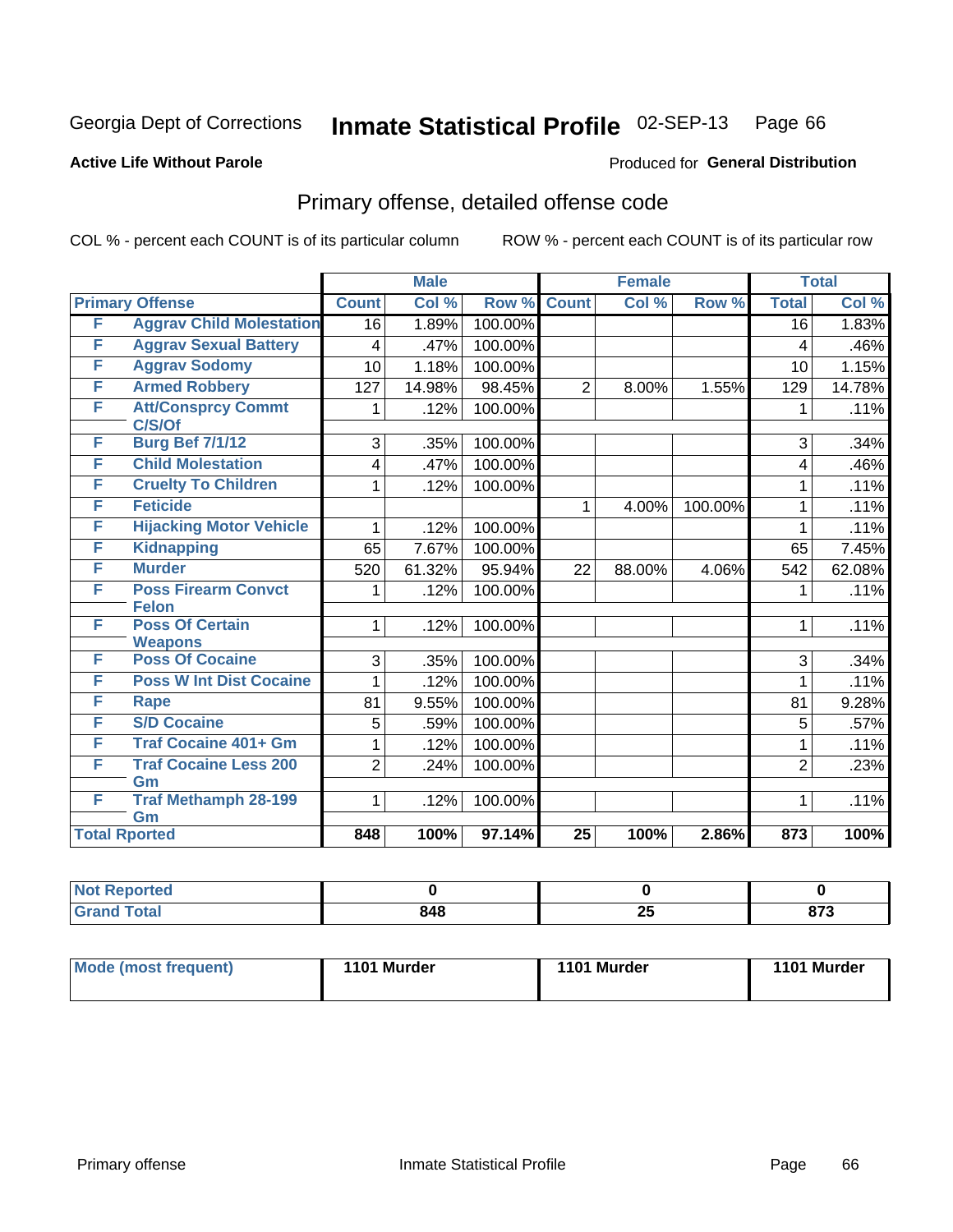## **Active Life Without Parole**

### Produced for **General Distribution**

# County of conviction of primary offense

|                                |                | <b>Male</b> |                  |                | <b>Female</b> |        |                | <b>Total</b> |
|--------------------------------|----------------|-------------|------------------|----------------|---------------|--------|----------------|--------------|
| <b>County of Conviction</b>    | <b>Count</b>   | Col %       | Row <sup>%</sup> | <b>Count</b>   | Col %         | Row %  | <b>Total</b>   | Col %        |
| <b>Appling County</b><br>001   | 3              | .35%        | 100.00%          |                |               |        | 3              | .34%         |
| <b>Atkinson County</b><br>002  | 2              | .24%        | 100.00%          |                |               |        | $\overline{2}$ | .23%         |
| <b>Bacon County</b><br>003     | 2              | .24%        | 100.00%          |                |               |        | 2              | .23%         |
| <b>Baldwin County</b><br>005   | $\overline{5}$ | .59%        | 100.00%          |                |               |        | $\overline{5}$ | .57%         |
| <b>Banks County</b><br>006     | 1              | .12%        | 100.00%          |                |               |        | $\mathbf{1}$   | .11%         |
| <b>Barrow County</b><br>007    | 6              | .71%        | 100.00%          |                |               |        | 6              | .69%         |
| <b>Bartow County</b><br>008    | 5              | .59%        | 100.00%          |                |               |        | 5              | .57%         |
| <b>Ben Hill County</b><br>009  | 4              | .47%        | 100.00%          |                |               |        | 4              | .46%         |
| <b>Berrien County</b><br>010   | $\overline{2}$ | .24%        | 100.00%          |                |               |        | $\overline{2}$ | .23%         |
| <b>Bibb County</b><br>011      | 25             | 2.95%       | 100.00%          |                |               |        | 25             | 2.86%        |
| <b>Bleckley County</b><br>012  | 1              | .12%        | 100.00%          |                |               |        | 1              | .11%         |
| <b>Brantley County</b><br>013  | 1              | .12%        | 100.00%          |                |               |        | 1              | .11%         |
| <b>Brooks County</b><br>014    | $\overline{2}$ | .24%        | 100.00%          |                |               |        | $\overline{2}$ | .23%         |
| <b>Bulloch County</b><br>016   | 5              | .59%        | 83.33%           | 1              | 4.00%         | 16.67% | 6              | .69%         |
| <b>Burke County</b><br>017     | 7              | .83%        | 100.00%          |                |               |        | $\overline{7}$ | .80%         |
| <b>Butts County</b><br>018     | 5              | .59%        | 100.00%          |                |               |        | 5              | .57%         |
| <b>Camden County</b><br>020    | 6              | .71%        | 100.00%          |                |               |        | 6              | .69%         |
| <b>Candler County</b><br>021   | 1              | .12%        | 100.00%          |                |               |        | 1              | .11%         |
| <b>Carroll County</b><br>022   | 3              | .35%        | 100.00%          |                |               |        | 3              | .34%         |
| <b>Catoosa County</b><br>023   | 3              | .35%        | 100.00%          |                |               |        | $\overline{3}$ | .34%         |
| <b>Charlton County</b><br>024  | 1              | .12%        | 100.00%          |                |               |        | 1              | .11%         |
| <b>Chatham County</b><br>025   | 29             | 3.42%       | 100.00%          |                |               |        | 29             | 3.32%        |
| <b>Chattooga County</b><br>027 | 1              | .12%        | 100.00%          |                |               |        | $\mathbf{1}$   | .11%         |
| <b>Cherokee County</b><br>028  | $\overline{2}$ | .24%        | 100.00%          |                |               |        | $\overline{2}$ | .23%         |
| <b>Clarke County</b><br>029    | 17             | 2.00%       | 100.00%          |                |               |        | 17             | 1.95%        |
| <b>Clayton County</b><br>031   | 41             | 4.83%       | 95.35%           | $\overline{2}$ | 8.00%         | 4.65%  | 43             | 4.93%        |
| <b>Clinch County</b><br>032    | 1              | .12%        | 100.00%          |                |               |        | 1              | .11%         |
| <b>Cobb County</b><br>033      | 35             | 4.13%       | 97.22%           | 1              | 4.00%         | 2.78%  | 36             | 4.12%        |
| <b>Coffee County</b><br>034    | 4              | .47%        | 100.00%          |                |               |        | 4              | .46%         |
| <b>Colquitt County</b><br>035  | 4              | .47%        | 100.00%          |                |               |        | 4              | .46%         |
| <b>Columbia County</b><br>036  | 7              | .83%        | 70.00%           | 3              | 12.00%        | 30.00% | 10             | 1.15%        |
| 037<br><b>Cook County</b>      | 4              | .47%        | 100.00%          |                |               |        | 4              | .46%         |
| <b>Coweta County</b><br>038    | 6              | .71%        | 100.00%          |                |               |        | 6              | .69%         |
| 040<br><b>Crisp County</b>     | 3              | .35%        | 100.00%          |                |               |        | 3              | .34%         |
| <b>Dade County</b><br>041      | 1              | .12%        | 100.00%          |                |               |        | $\mathbf{1}$   | .11%         |
| <b>Dawson County</b><br>042    | 1              | .12%        | 100.00%          |                |               |        | 1              | .11%         |
| <b>Decatur County</b><br>043   | $\overline{2}$ | .24%        | 100.00%          |                |               |        | $\overline{2}$ | .23%         |
| <b>Dekalb County</b><br>044    | 72             | 8.49%       | 98.63%           | 1              | 4.00%         | 1.37%  | 73             | 8.36%        |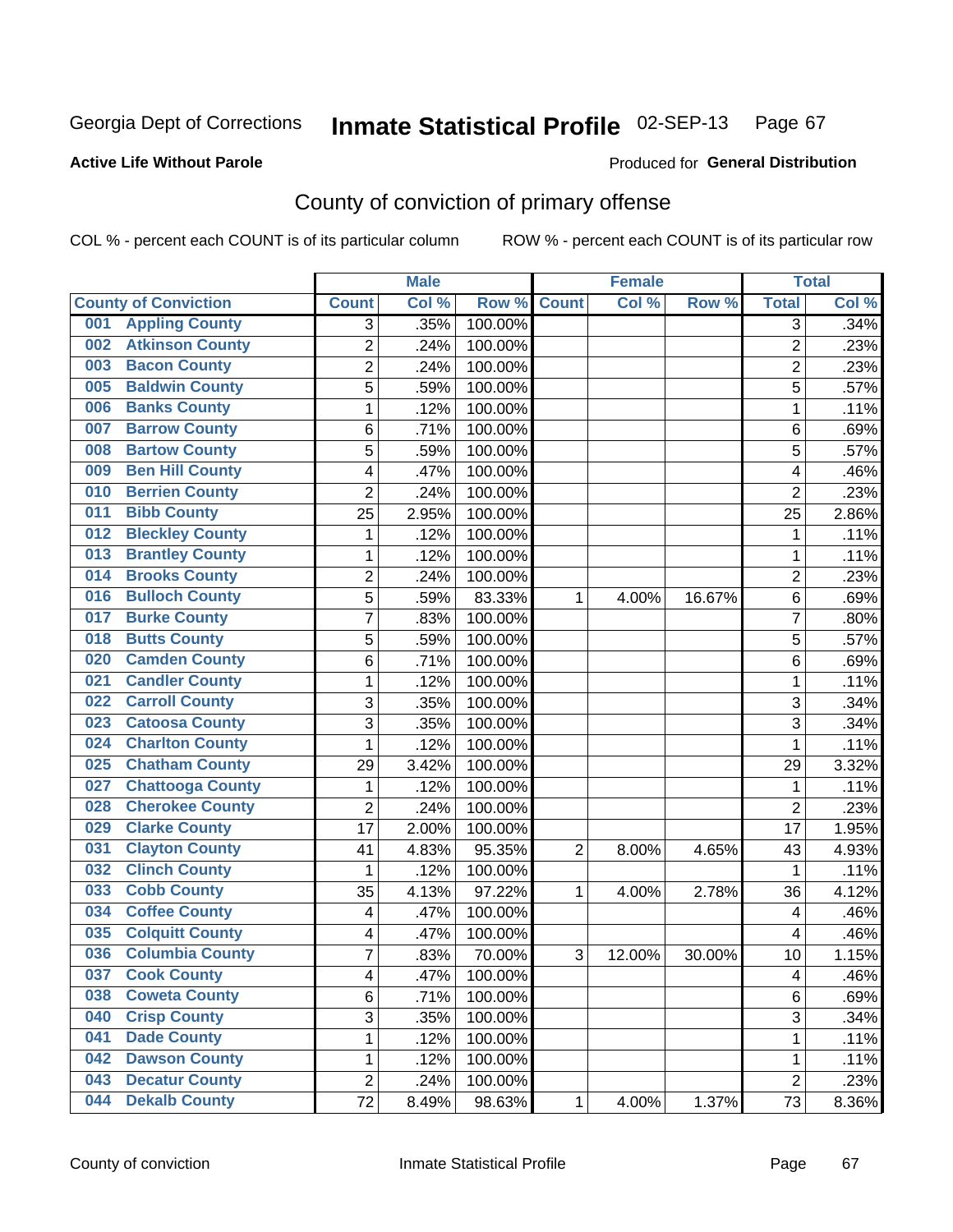### **Active Life Without Parole**

### Produced for **General Distribution**

# County of conviction of primary offense

|     |                             |                | <b>Male</b> |         |                | <b>Female</b> |        |                | <b>Total</b> |
|-----|-----------------------------|----------------|-------------|---------|----------------|---------------|--------|----------------|--------------|
|     | <b>County of Conviction</b> | <b>Count</b>   | Col %       | Row %   | <b>Count</b>   | Col %         | Row %  | <b>Total</b>   | Col %        |
| 045 | <b>Dodge County</b>         | 1              | .12%        | 100.00% |                |               |        | 1              | .11%         |
| 046 | <b>Dooly County</b>         | $\overline{2}$ | .24%        | 100.00% |                |               |        | $\overline{2}$ | .23%         |
| 047 | <b>Dougherty County</b>     | 27             | 3.18%       | 96.43%  | 1              | 4.00%         | 3.57%  | 28             | 3.21%        |
| 048 | <b>Douglas County</b>       | 27             | 3.18%       | 96.43%  | 1              | 4.00%         | 3.57%  | 28             | 3.21%        |
| 049 | <b>Early County</b>         | $\mathbf{1}$   | .12%        | 100.00% |                |               |        | $\mathbf{1}$   | .11%         |
| 051 | <b>Effingham County</b>     | 4              | .47%        | 100.00% |                |               |        | 4              | .46%         |
| 052 | <b>Elbert County</b>        | 3              | .35%        | 100.00% |                |               |        | 3              | .34%         |
| 053 | <b>Emanuel County</b>       | $\overline{7}$ | .83%        | 100.00% |                |               |        | $\overline{7}$ | .80%         |
| 056 | <b>Fayette County</b>       | 5              | .59%        | 100.00% |                |               |        | 5              | .57%         |
| 057 | <b>Floyd County</b>         | 11             | 1.30%       | 100.00% |                |               |        | 11             | 1.26%        |
| 058 | <b>Forsyth County</b>       | 4              | .47%        | 100.00% |                |               |        | 4              | .46%         |
| 059 | <b>Franklin County</b>      | 3              | .35%        | 75.00%  | 1              | 4.00%         | 25.00% | 4              | .46%         |
| 060 | <b>Fulton County</b>        | 98             | 11.56%      | 98.00%  | $\overline{2}$ | 8.00%         | 2.00%  | 100            | 11.45%       |
| 061 | <b>Gilmer County</b>        | $\overline{2}$ | .24%        | 100.00% |                |               |        | $\overline{2}$ | .23%         |
| 063 | <b>Glynn County</b>         | 13             | 1.53%       | 92.86%  | 1              | 4.00%         | 7.14%  | 14             | 1.60%        |
| 064 | <b>Gordon County</b>        | 3              | .35%        | 100.00% |                |               |        | 3              | .34%         |
| 066 | <b>Greene County</b>        | $\mathbf 1$    | .12%        | 100.00% |                |               |        | $\mathbf{1}$   | .11%         |
| 067 | <b>Gwinnett County</b>      | 13             | 1.53%       | 92.86%  | 1              | 4.00%         | 7.14%  | 14             | 1.60%        |
| 068 | <b>Habersham County</b>     | 5              | .59%        | 100.00% |                |               |        | 5              | .57%         |
| 069 | <b>Hall County</b>          | 15             | 1.77%       | 88.24%  | $\overline{2}$ | 8.00%         | 11.76% | 17             | 1.95%        |
| 070 | <b>Hancock County</b>       | $\mathbf{1}$   | .12%        | 100.00% |                |               |        | $\mathbf 1$    | .11%         |
| 071 | <b>Haralson County</b>      | $\overline{2}$ | .24%        | 100.00% |                |               |        | $\overline{2}$ | .23%         |
| 072 | <b>Harris County</b>        | $\overline{c}$ | .24%        | 100.00% |                |               |        | $\overline{2}$ | .23%         |
| 073 | <b>Hart County</b>          | 3              | .35%        | 100.00% |                |               |        | $\overline{3}$ | .34%         |
| 075 | <b>Henry County</b>         | 11             | 1.30%       | 100.00% |                |               |        | 11             | 1.26%        |
| 076 | <b>Houston County</b>       | 17             | 2.00%       | 100.00% |                |               |        | 17             | 1.95%        |
| 077 | <b>Irwin County</b>         | $\mathbf 1$    | .12%        | 100.00% |                |               |        | 1              | .11%         |
| 078 | <b>Jackson County</b>       | 10             | 1.18%       | 100.00% |                |               |        | 10             | 1.15%        |
| 079 | <b>Jasper County</b>        | $\mathbf{1}$   | .12%        | 100.00% |                |               |        | $\mathbf{1}$   | .11%         |
| 080 | <b>Jeff Davis County</b>    | $\mathbf{1}$   | .12%        | 100.00% |                |               |        | $\mathbf{1}$   | .11%         |
| 081 | <b>Jefferson County</b>     | $\overline{2}$ | .24%        | 100.00% |                |               |        | $\overline{2}$ | .23%         |
| 082 | <b>Jenkins County</b>       | 1              | .12%        | 100.00% |                |               |        | 1              | .11%         |
| 083 | <b>Johnson County</b>       | $\mathbf{1}$   | .12%        | 100.00% |                |               |        | $\mathbf{1}$   | .11%         |
| 084 | <b>Jones County</b>         | $\overline{2}$ | .24%        | 100.00% |                |               |        | $\overline{2}$ | .23%         |
| 087 | <b>Laurens County</b>       | $\overline{3}$ | .35%        | 100.00% |                |               |        | $\overline{3}$ | .34%         |
| 088 | <b>Lee County</b>           | $\overline{2}$ | .24%        | 100.00% |                |               |        | $\overline{2}$ | .23%         |
| 089 | <b>Liberty County</b>       | 6              | .71%        | 85.71%  | $\mathbf{1}$   | 4.00%         | 14.29% | $\overline{7}$ | .80%         |
| 090 | <b>Lincoln County</b>       | 1              | .12%        | 100.00% |                |               |        | $\mathbf 1$    | .11%         |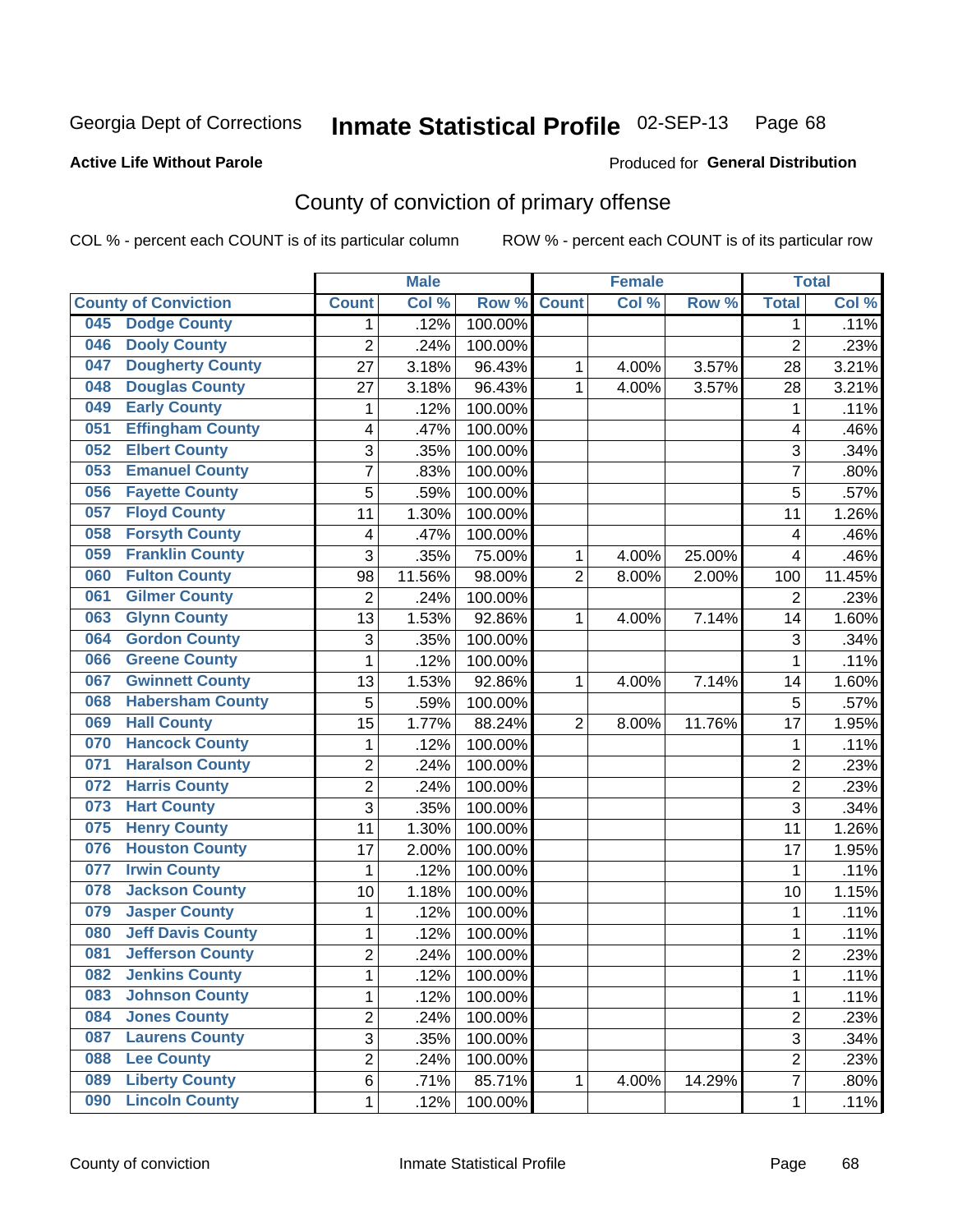### **Active Life Without Parole**

## Produced for **General Distribution**

# County of conviction of primary offense

|                                          |                  | <b>Male</b> |         |                | <b>Female</b> |        |                         | <b>Total</b> |
|------------------------------------------|------------------|-------------|---------|----------------|---------------|--------|-------------------------|--------------|
| <b>County of Conviction</b>              | <b>Count</b>     | Col %       | Row %   | <b>Count</b>   | Col %         | Row %  | <b>Total</b>            | Col %        |
| <b>Long County</b><br>091                | 5                | .59%        | 100.00% |                |               |        | 5                       | .57%         |
| <b>Lowndes County</b><br>092             | 6                | .71%        | 100.00% |                |               |        | 6                       | .69%         |
| <b>Madison County</b><br>095             | 1                | .12%        | 100.00% |                |               |        | 1                       | .11%         |
| <b>Marion County</b><br>096              | 1                | .12%        | 100.00% |                |               |        | 1                       | .11%         |
| <b>Mcduffie County</b><br>097            | 2                | .24%        | 100.00% |                |               |        | $\overline{2}$          | .23%         |
| <b>Mcintosh County</b><br>098            | 1                | .12%        | 100.00% |                |               |        | $\mathbf{1}$            | .11%         |
| <b>Miller County</b><br>100              | 1                | .12%        | 100.00% |                |               |        | 1                       | .11%         |
| <b>Monroe County</b><br>102              | 5                | .59%        | 100.00% |                |               |        | 5                       | .57%         |
| <b>Morgan County</b><br>104              | 1                | .12%        | 100.00% |                |               |        | 1                       | .11%         |
| <b>Muscogee County</b><br>106            | 25               | 2.95%       | 100.00% |                |               |        | 25                      | 2.86%        |
| <b>Newton County</b><br>107              | 5                | .59%        | 83.33%  | 1              | 4.00%         | 16.67% | $\,6$                   | .69%         |
| <b>Oglethorpe County</b><br>109          | 1                | .12%        | 100.00% |                |               |        | 1                       | .11%         |
| <b>Paulding County</b><br>110            | 2                | .24%        | 100.00% |                |               |        | $\overline{2}$          | .23%         |
| <b>Pierce County</b><br>113              | $\overline{2}$   | .24%        | 100.00% |                |               |        | $\overline{2}$          | .23%         |
| <b>Pike County</b><br>$\overline{114}$   | 4                | .47%        | 66.67%  | $\overline{2}$ | 8.00%         | 33.33% | 6                       | .69%         |
| <b>Polk County</b><br>$\overline{115}$   | $\overline{2}$   | .24%        | 100.00% |                |               |        | $\overline{2}$          | .23%         |
| <b>Pulaski County</b><br>116             | 1                | .12%        | 100.00% |                |               |        | 1                       | .11%         |
| <b>Putnam County</b><br>117              | 7                | .83%        | 100.00% |                |               |        | 7                       | .80%         |
| <b>Rabun County</b><br>119               | 1                | .12%        | 100.00% |                |               |        | $\mathbf{1}$            | .11%         |
| <b>Randolph County</b><br>120            | $\overline{2}$   | .24%        | 100.00% |                |               |        | $\overline{2}$          | .23%         |
| <b>Richmond County</b><br>121            | 38               | 4.48%       | 97.44%  | 1              | 4.00%         | 2.56%  | 39                      | 4.47%        |
| <b>Rockdale County</b><br>122            | $\boldsymbol{9}$ | 1.06%       | 90.00%  | 1              | 4.00%         | 10.00% | 10                      | 1.15%        |
| <b>Seminole County</b><br>125            | 1                | .12%        | 100.00% |                |               |        | 1                       | .11%         |
| <b>Spalding County</b><br>126            | 12               | 1.42%       | 100.00% |                |               |        | 12                      | 1.37%        |
| <b>Stephens County</b><br>127            | 3                | .35%        | 100.00% |                |               |        | 3                       | .34%         |
| <b>Sumter County</b><br>129              | 1                | .12%        | 100.00% |                |               |        | $\mathbf{1}$            | .11%         |
| <b>Taliaferro County</b><br>131          | 1                | .12%        | 100.00% |                |               |        | $\mathbf{1}$            | .11%         |
| <b>Terrell County</b><br>135             | 1                | .12%        | 100.00% |                |               |        | $\mathbf{1}$            | .11%         |
| <b>Thomas County</b><br>136              | 4                | .47%        | 100.00% |                |               |        | 4                       | .46%         |
| <b>Tift County</b><br>137                | 7                | .83%        | 100.00% |                |               |        | $\overline{7}$          | .80%         |
| <b>Toombs County</b><br>138              | 9                | 1.06%       | 100.00% |                |               |        | 9                       | 1.03%        |
| 139<br><b>Towns County</b>               | 1                | .12%        | 100.00% |                |               |        | 1                       | .11%         |
| <b>Treutlen County</b><br>140            | $\overline{2}$   | .24%        | 100.00% |                |               |        | $\overline{c}$          | .23%         |
| $\overline{141}$<br><b>Troup County</b>  | $\overline{2}$   | .24%        | 66.67%  | 1              | 4.00%         | 33.33% | 3                       | .34%         |
| <b>Turner County</b><br>142              | 1                | .12%        | 100.00% |                |               |        | 1                       | .11%         |
| <b>Twiggs County</b><br>143              | 1                | .12%        | 100.00% |                |               |        | 1                       | .11%         |
| <b>Upson County</b><br>$\overline{145}$  | 4                | .47%        | 100.00% |                |               |        | $\overline{\mathbf{4}}$ | .46%         |
| <b>Walker County</b><br>$\overline{146}$ | 4                | .47%        | 80.00%  | 1              | 4.00%         | 20.00% | 5                       | .57%         |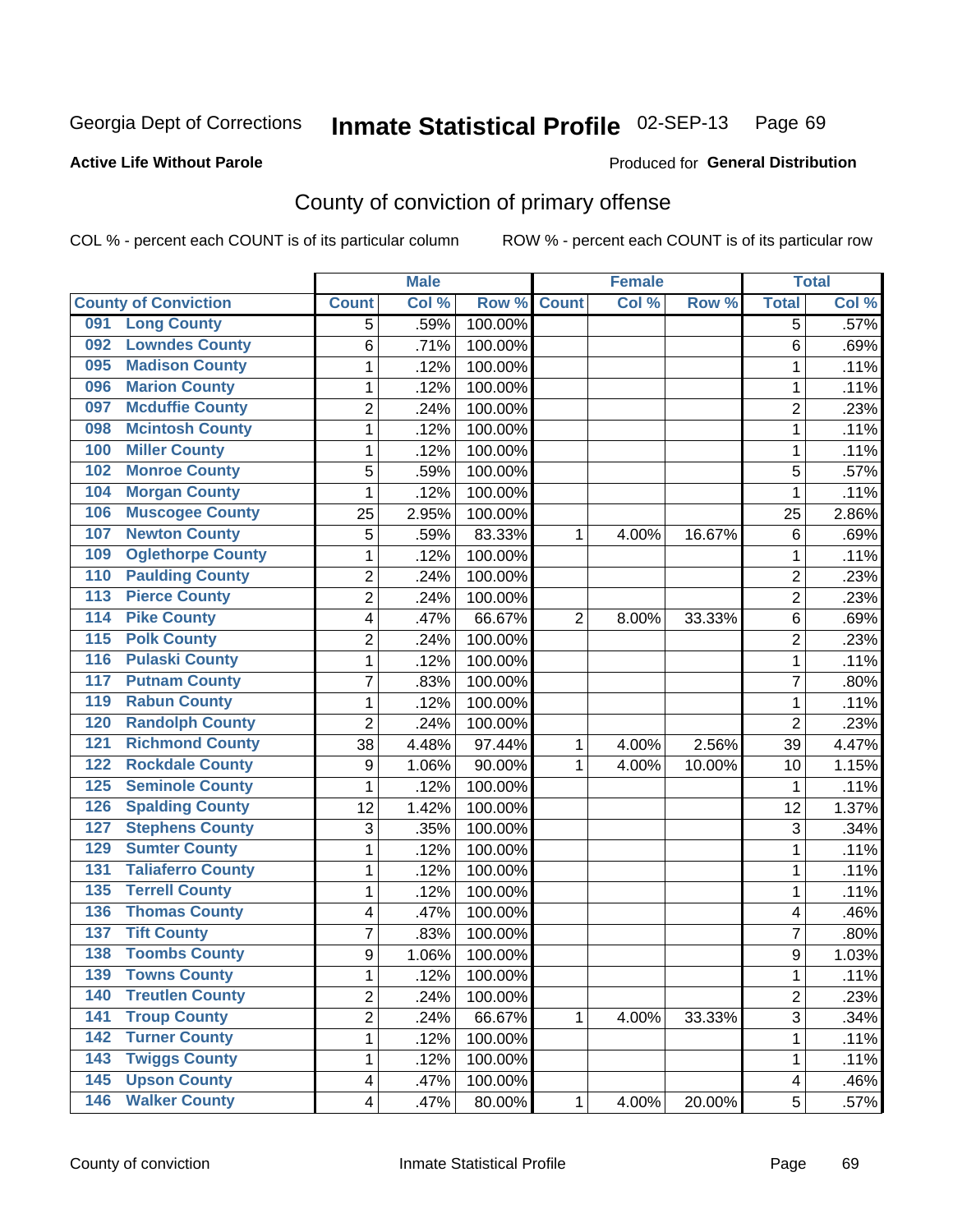**Active Life Without Parole** 

### Produced for **General Distribution**

# County of conviction of primary offense

|                                 |              | <b>Male</b> |             |    | <b>Female</b> |       |              | <b>Total</b> |
|---------------------------------|--------------|-------------|-------------|----|---------------|-------|--------------|--------------|
| <b>County of Conviction</b>     | <b>Count</b> | Col %       | Row % Count |    | Col %         | Row % | <b>Total</b> | Col %        |
| <b>Walton County</b><br>147     | 9            | $1.06\%$    | 100.00%     |    |               |       | 9            | $1.03\%$     |
| <b>Ware County</b><br>148       | 11           | $1.30\%$    | 100.00%     |    |               |       | 11           | 1.26%        |
| <b>Washington County</b><br>150 |              | $.47\%$     | 100.00%     |    |               |       | 4            | .46%         |
| <b>Wayne County</b><br>151      |              | $.83\%$     | 100.00%     |    |               |       |              | .80%         |
| <b>Whitfield County</b><br>155  | 8            | .94%        | 100.00%     |    |               |       | 8            | $.92\%$      |
| <b>Wilkes County</b><br>157     |              | .12%        | 100.00%     |    |               |       |              | .11%         |
| <b>Total Rported</b>            | 848          | 100%        | 97.14%      | 25 | 100%          | 2.86% | 873          | 100%         |

| rtea<br>. |     |         |                  |
|-----------|-----|---------|------------------|
|           | 848 | ົ<br>ΔJ | $- - -$<br>. . J |

|  | Mode (most frequent) | <b>Fulton County</b> | <b>Columbia County</b> | <b>Fulton County</b> |
|--|----------------------|----------------------|------------------------|----------------------|
|--|----------------------|----------------------|------------------------|----------------------|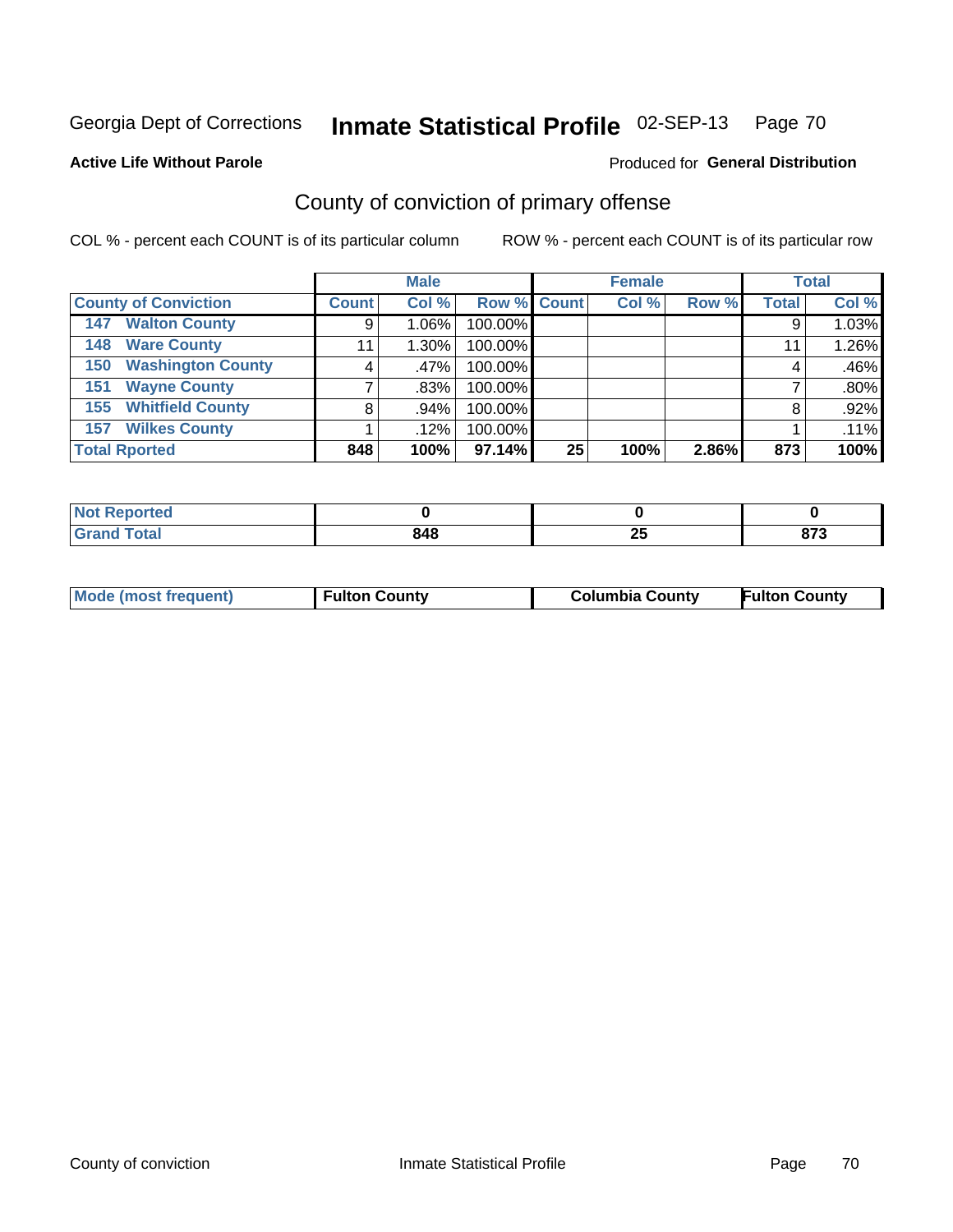## **Active Life Without Parole**

## Produced for **General Distribution**

# Circuit of conviction of primary offense

|                         |                                 |                | <b>Male</b> |         |                         | <b>Female</b> |        |                         | <b>Total</b> |
|-------------------------|---------------------------------|----------------|-------------|---------|-------------------------|---------------|--------|-------------------------|--------------|
|                         | <b>Circuit of Conviction</b>    | <b>Count</b>   | Col %       | Row %   | <b>Count</b>            | Col %         | Row %  | <b>Total</b>            | Col %        |
| 1                       | <b>Alapaha Circuit</b>          | 9              | 1.06%       | 100.00% |                         |               |        | $\overline{9}$          | 1.03%        |
| $\overline{2}$          | <b>Alcovy Circuit</b>           | 14             | 1.65%       | 93.33%  | 1                       | 4.00%         | 6.67%  | 15                      | 1.72%        |
| $\overline{\mathbf{3}}$ | <b>Atlanta Circuit</b>          | 98             | 11.56%      | 98.00%  | $\overline{2}$          | 8.00%         | 2.00%  | 100                     | 11.45%       |
| 4                       | <b>Atlantic Circuit</b>         | 12             | 1.42%       | 92.31%  | $\mathbf{1}$            | 4.00%         | 7.69%  | 13                      | 1.49%        |
| $\overline{5}$          | <b>Augusta Circuit</b>          | 52             | 6.13%       | 92.86%  | $\overline{\mathbf{4}}$ | 16.00%        | 7.14%  | 56                      | 6.41%        |
| $\overline{6}$          | <b>Blue Ridge Circuit</b>       | $\overline{c}$ | .24%        | 100.00% |                         |               |        | $\overline{2}$          | .23%         |
| 7                       | <b>Brunswick Circuit</b>        | 30             | 3.54%       | 96.77%  | 1                       | 4.00%         | 3.23%  | 31                      | 3.55%        |
| $\overline{\mathbf{8}}$ | <b>Chattahoochee Circuit</b>    | 28             | 3.30%       | 100.00% |                         |               |        | 28                      | 3.21%        |
| $\overline{9}$          | <b>Cherokee Circuit</b>         | 8              | .94%        | 100.00% |                         |               |        | 8                       | .92%         |
| 10                      | <b>Clayton Circuit</b>          | 41             | 4.83%       | 95.35%  | $\overline{2}$          | 8.00%         | 4.65%  | 43                      | 4.93%        |
| $\overline{11}$         | <b>Cobb Circuit</b>             | 35             | 4.13%       | 97.22%  | $\mathbf{1}$            | 4.00%         | 2.78%  | 36                      | 4.12%        |
| $\overline{12}$         | <b>Conasauga Circuit</b>        | 8              | .94%        | 100.00% |                         |               |        | 8                       | .92%         |
| $\overline{13}$         | <b>Cordele Circuit</b>          | 9              | 1.06%       | 100.00% |                         |               |        | $\boldsymbol{9}$        | 1.03%        |
| $\overline{14}$         | <b>Coweta Circuit</b>           | 11             | 1.30%       | 91.67%  | $\mathbf{1}$            | 4.00%         | 8.33%  | 12                      | 1.37%        |
| $\overline{15}$         | <b>Dougherty Circuit</b>        | 27             | 3.18%       | 96.43%  | 1                       | 4.00%         | 3.57%  | 28                      | 3.21%        |
| 16                      | <b>Dublin Circuit</b>           | 7              | .83%        | 100.00% |                         |               |        | $\overline{7}$          | .80%         |
| $\overline{17}$         | <b>Eastern Circuit</b>          | 29             | 3.42%       | 100.00% |                         |               |        | 29                      | 3.32%        |
| 18                      | <b>Flint Circuit</b>            | 11             | 1.30%       | 100.00% |                         |               |        | 11                      | 1.26%        |
| 19                      | <b>Griffin Circuit</b>          | 25             | 2.95%       | 92.59%  | $\overline{2}$          | 8.00%         | 7.41%  | 27                      | 3.09%        |
| $\overline{20}$         | <b>Gwinnett Circuit</b>         | 13             | 1.53%       | 92.86%  | 1                       | 4.00%         | 7.14%  | 14                      | 1.60%        |
| $\overline{21}$         | <b>Houston Circuit</b>          | 17             | 2.00%       | 100.00% |                         |               |        | 17                      | 1.95%        |
| $\overline{22}$         | <b>Lookout Mountain Circuit</b> | 9              | 1.06%       | 90.00%  | $\mathbf{1}$            | 4.00%         | 10.00% | 10                      | 1.15%        |
| 23                      | <b>Macon Circuit</b>            | 25             | 2.95%       | 100.00% |                         |               |        | 25                      | 2.86%        |
| $\overline{24}$         | <b>Middle Circuit</b>           | 23             | 2.71%       | 100.00% |                         |               |        | 23                      | 2.63%        |
| $\overline{25}$         | <b>Mountain Circuit</b>         | 9              | 1.06%       | 100.00% |                         |               |        | $\boldsymbol{9}$        | 1.03%        |
| 26                      | <b>Northeastern Circuit</b>     | 16             | 1.89%       | 88.89%  | 2                       | 8.00%         | 11.11% | 18                      | 2.06%        |
| $\overline{27}$         | <b>Northern Circuit</b>         | 11             | 1.30%       | 91.67%  | $\mathbf{1}$            | 4.00%         | 8.33%  | 12                      | 1.37%        |
| 28                      | <b>Ocmulgee Circuit</b>         | 18             | 2.12%       | 100.00% |                         |               |        | 18                      | 2.06%        |
| 29                      | <b>Oconee Circuit</b>           | 3              | .35%        | 100.00% |                         |               |        | 3                       | .34%         |
| 30                      | <b>Ogeechee Circuit</b>         | 10             | 1.18%       | 90.91%  | $\mathbf{1}$            | 4.00%         | 9.09%  | 11                      | 1.26%        |
| $\overline{31}$         | <b>Pataula Circuit</b>          | 6              | .71%        | 100.00% |                         |               |        | 6                       | .69%         |
| 32                      | <b>Piedmont Circuit</b>         | 17             | 2.00%       | 100.00% |                         |               |        | 17                      | 1.95%        |
| 33                      | <b>Rome Circuit</b>             | 11             | 1.30%       | 100.00% |                         |               |        | 11                      | 1.26%        |
| 34                      | <b>South Georgia Circuit</b>    | $\overline{2}$ | .24%        | 100.00% |                         |               |        | $\overline{2}$          | .23%         |
| 35                      | <b>Southern Circuit</b>         | 16             | 1.89%       | 100.00% |                         |               |        | 16                      | 1.83%        |
| 36                      | <b>Southwestern Circuit</b>     | $\mathfrak{S}$ | .35%        | 100.00% |                         |               |        | 3                       | .34%         |
| 37                      | <b>Stone Mountain Circuit</b>   | 72             | 8.49%       | 98.63%  | 1                       | 4.00%         | 1.37%  | 73                      | 8.36%        |
| 38                      | <b>Tallapoosa Circuit</b>       | 4              | .47%        | 100.00% |                         |               |        | $\overline{\mathbf{4}}$ | .46%         |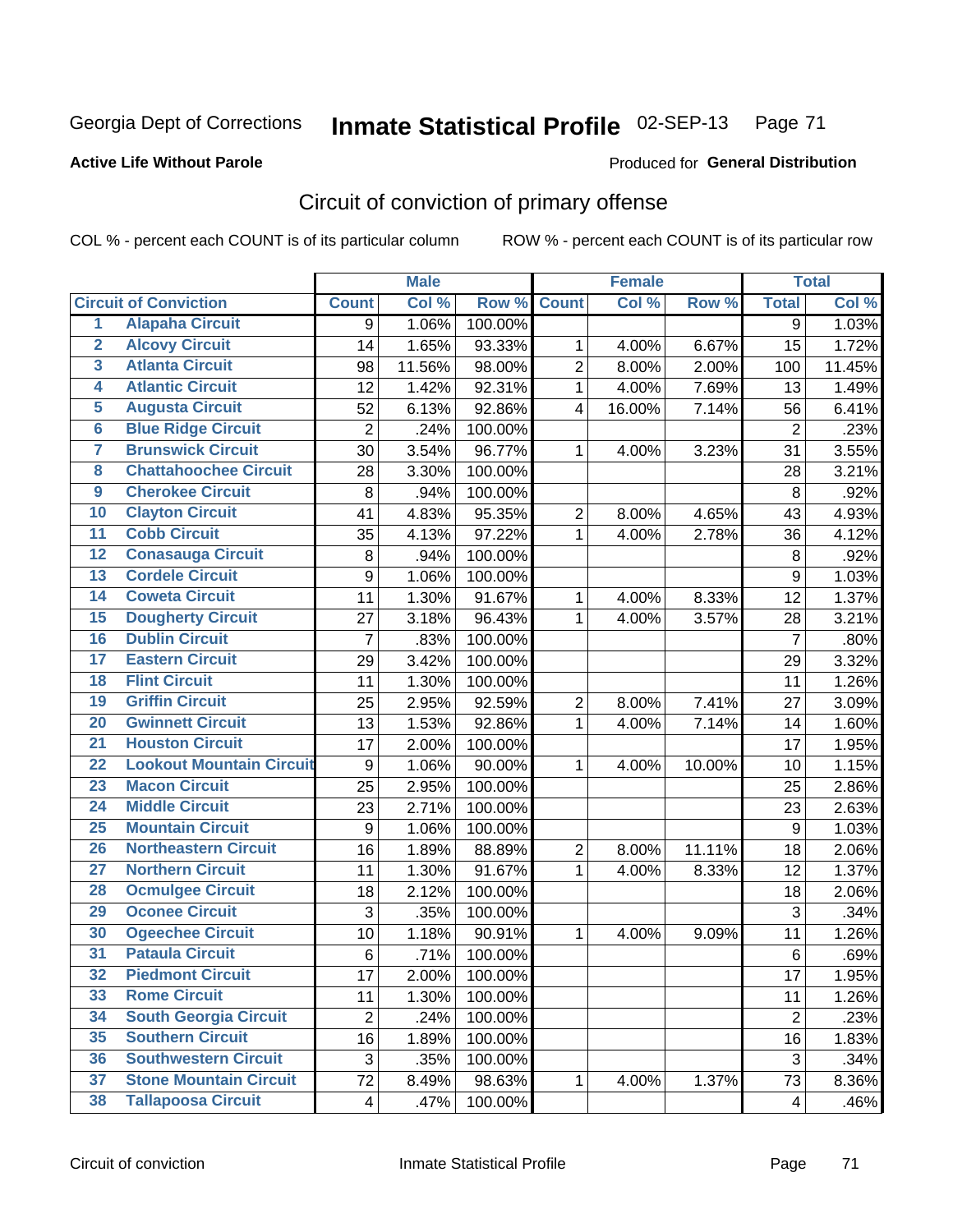**Active Life Without Parole** 

### Produced for **General Distribution**

# Circuit of conviction of primary offense

|    |                              |              | <b>Male</b> |         |              | <b>Female</b> |        |              | <b>Total</b> |
|----|------------------------------|--------------|-------------|---------|--------------|---------------|--------|--------------|--------------|
|    | <b>Circuit of Conviction</b> | <b>Count</b> | Col %       | Row %   | <b>Count</b> | Col %         | Row %  | <b>Total</b> | Col %        |
| 39 | <b>Tifton Circuit</b>        | 9            | 1.06%       | 100.00% |              |               |        | 9            | 1.03%        |
| 40 | <b>Toombs Circuit</b>        | 5            | .59%        | 100.00% |              |               |        | 5            | .57%         |
| 41 | <b>Waycross Circuit</b>      | 21           | 2.48%       | 100.00% |              |               |        | 21           | 2.41%        |
| 42 | <b>Western Circuit</b>       | 17           | 2.00%       | 100.00% |              |               |        | 17           | 1.95%        |
| 43 | <b>Rockdale Circuit</b>      | 9            | 1.06%       | 90.00%  |              | 4.00%         | 10.00% | 10           | 1.15%        |
| 44 | <b>Douglas Circuit</b>       | 27           | 3.18%       | 96.43%  |              | 4.00%         | 3.57%  | 28           | 3.21%        |
| 45 | <b>Appalachian Circuit</b>   | 2            | .24%        | 100.00% |              |               |        | 2            | .23%         |
| 46 | <b>Enotah Circuit</b>        |              | .12%        | 100.00% |              |               |        |              | .11%         |
| 47 | <b>Bell-Forsyth Circuit</b>  | 4            | .47%        | 100.00% |              |               |        | 4            | .46%         |
| 48 | <b>Towaliga Circuit</b>      | 10           | 1.18%       | 100.00% |              |               |        | 10           | 1.15%        |
| 49 | <b>Paulding Circuit</b>      | 2            | .24%        | 100.00% |              |               |        | 2            | .23%         |
|    | <b>Total Rported</b>         | 848          | 100%        | 97.14%  | 25           | 100%          | 2.86%  | 873          | 100%         |

| ported<br>N  |     |           |                     |
|--------------|-----|-----------|---------------------|
| <b>Total</b> | 848 | ח ה<br>ΔJ | <b>070</b><br>0 I J |

| М<br>. Innás<br>.<br>.<br>wanta<br>ााद्व<br>31.<br>$\sim$ $\sim$ $\sim$ |
|-------------------------------------------------------------------------|
|-------------------------------------------------------------------------|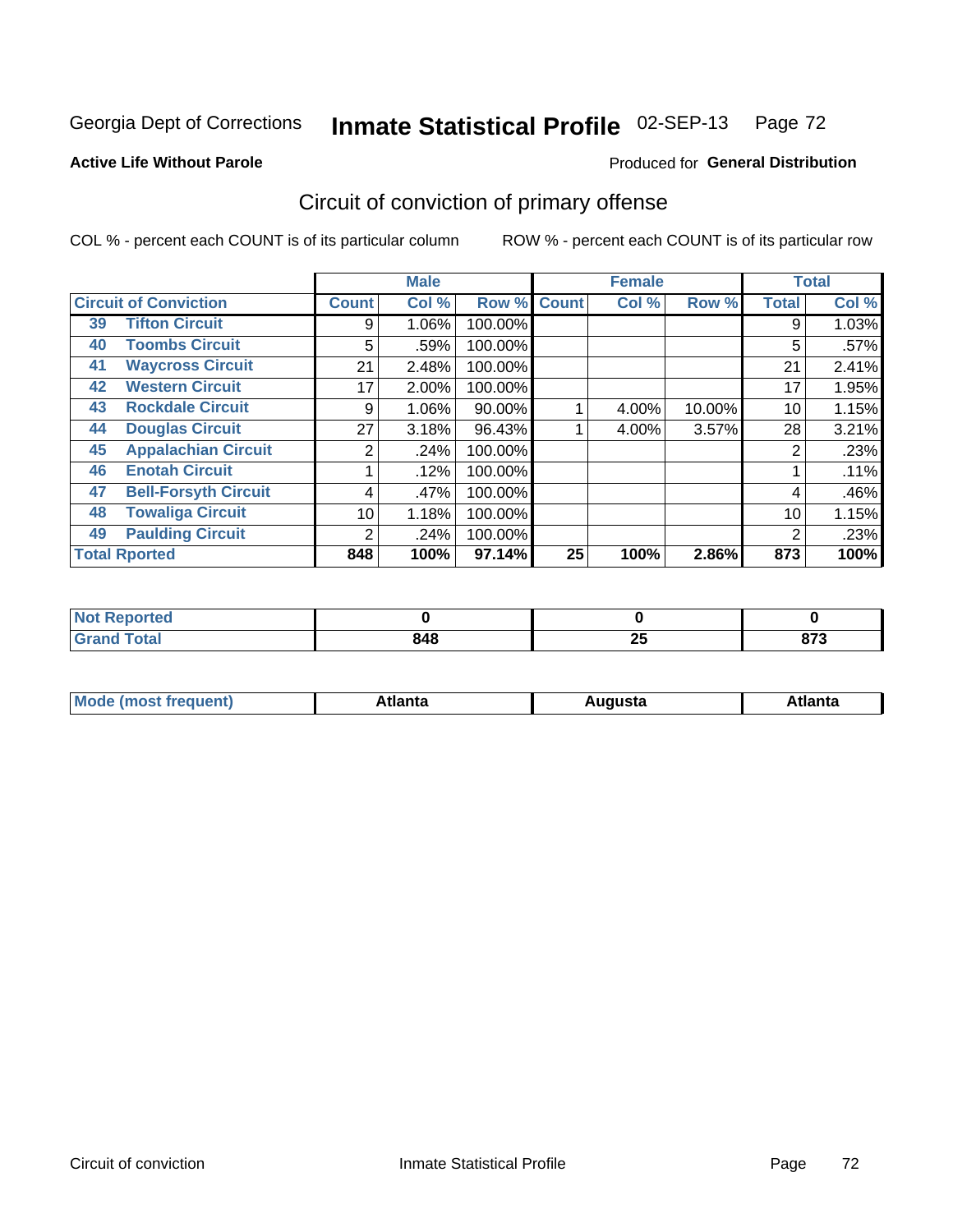### **Active Life Without Parole**

#### Produced for **General Distribution**

## Years served (jail + prison) in this incarceration

|                        | <b>Male</b>             |       | <b>Female</b> |                         |        | <b>Total</b> |                         |       |
|------------------------|-------------------------|-------|---------------|-------------------------|--------|--------------|-------------------------|-------|
| <b>Years Served</b>    | <b>Count</b>            | Col % | Row %         | <b>Count</b>            | Col %  | Row %        | <b>Total</b>            | Col % |
| Less than one year     | 25                      | 2.95% | 96.15%        | $\mathbf{1}$            | 4.00%  | 3.85%        | 26                      | 2.98% |
| 1 to 1.99 years        | 56                      | 6.60% | 93.33%        | 4                       | 16.00% | 6.67%        | 60                      | 6.87% |
| 2 to 2.99 years        | 76                      | 8.96% | 96.20%        | 3                       | 12.00% | 3.80%        | 79                      | 9.05% |
| 3 to 3.99 years        | 50                      | 5.90% | 92.59%        | $\overline{\mathbf{4}}$ | 16.00% | 7.41%        | 54                      | 6.19% |
| 4 to 4.99 years        | 48                      | 5.66% | 96.00%        | $\overline{2}$          | 8.00%  | 4.00%        | 50                      | 5.73% |
| 5 to 5.99 years        | 42                      | 4.95% | 100.00%       |                         |        |              | 42                      | 4.81% |
| 6 to 6.99 years        | 47                      | 5.54% | 95.92%        | $\overline{2}$          | 8.00%  | 4.08%        | 49                      | 5.61% |
| 7 to 7.99 years        | 25                      | 2.95% | 92.59%        | $\overline{2}$          | 8.00%  | 7.41%        | 27                      | 3.09% |
| <b>8 to 8.99 years</b> | 33                      | 3.89% | 100.00%       |                         |        |              | 33                      | 3.78% |
| 9 to 9.99 years        | 38                      | 4.48% | 100.00%       |                         |        |              | 38                      | 4.35% |
| 10 to 10.99 years      | 33                      | 3.89% | 91.67%        | 3                       | 12.00% | 8.33%        | 36                      | 4.12% |
| 11 to 11.99 years      | 39                      | 4.60% | 95.12%        | $\overline{2}$          | 8.00%  | 4.88%        | 41                      | 4.70% |
| 12 to 12.99 years      | 41                      | 4.83% | 100.00%       |                         |        |              | 41                      | 4.70% |
| 13 to 13.99 years      | 50                      | 5.90% | 100.00%       |                         |        |              | 50                      | 5.73% |
| 14 to 14.99 years      | 31                      | 3.66% | 96.88%        | 1                       | 4.00%  | 3.13%        | 32                      | 3.67% |
| 15 to 15.99 years      | 44                      | 5.19% | 100.00%       |                         |        |              | 44                      | 5.04% |
| 16 to 16.99 years      | 45                      | 5.31% | 97.83%        | $\mathbf{1}$            | 4.00%  | 2.17%        | 46                      | 5.27% |
| 17 to 17.99 years      | 33                      | 3.89% | 100.00%       |                         |        |              | 33                      | 3.78% |
| 18 to 18.99 years      | 29                      | 3.42% | 100.00%       |                         |        |              | 29                      | 3.32% |
| 19 to 19.99 years      | 23                      | 2.71% | 100.00%       |                         |        |              | 23                      | 2.63% |
| 20 to 20.99 years      | 12                      | 1.42% | 100.00%       |                         |        |              | 12                      | 1.37% |
| 21 to 21.99 years      | 4                       | 0.47% | 100.00%       |                         |        |              | 4                       | 0.46% |
| 22 to 22.99 years      | 4                       | 0.47% | 100.00%       |                         |        |              | 4                       | 0.46% |
| 23 to 23.99 years      | $\mathbf{1}$            | 0.12% | 100.00%       |                         |        |              | $\mathbf{1}$            | 0.11% |
| 24 to 24.99 years      | $\overline{\mathbf{4}}$ | 0.47% | 100.00%       |                         |        |              | $\overline{\mathbf{4}}$ | 0.46% |
| 25 to 25.99 years      | 3                       | 0.35% | 100.00%       |                         |        |              | 3                       | 0.34% |
| 26 to 26.99 years      | 3                       | 0.35% | 100.00%       |                         |        |              | 3                       | 0.34% |
| 29 to 29.99 years      | 3                       | 0.35% | 100.00%       |                         |        |              | 3                       | 0.34% |
| Thirty + years         | $\overline{6}$          | 0.71% | 100.00%       |                         |        |              | $\overline{6}$          | 0.69% |
| <b>Total Reported</b>  | 848                     | 100%  | 97.14%        | 25                      | 100%   | 2.86%        | 873                     | 100%  |

| <b>Not Reported</b>      |                 |                 |                 |
|--------------------------|-----------------|-----------------|-----------------|
| <b>Grand Total</b>       | 848             | 25              | 873             |
|                          |                 |                 |                 |
| <b>Mean</b><br>(average) | 9.97            | 5.99            | 9.86            |
| <b>Median (middle)</b>   | 9.46            | 4.33            | 9.39            |
| Mode<br>(most frequent)  | 1 to 1.99 years | 3 to 3.99 years | 1 to 1.99 years |
|                          |                 |                 |                 |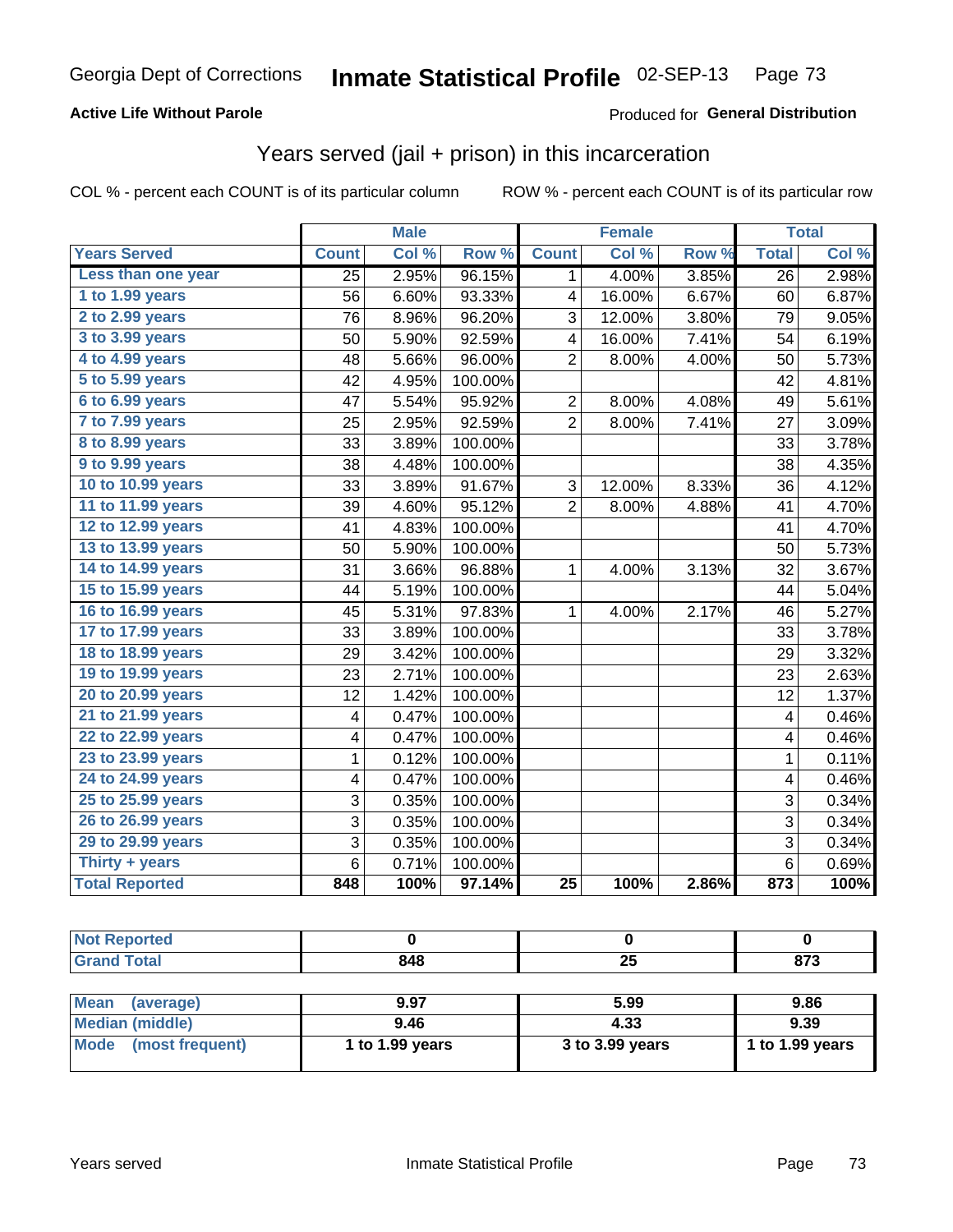### **Active Life Without Parole**

Produced for **General Distribution**

## Results of most recent HIV tests

|                         | <b>Male</b>  |           |           | <b>Female</b> |           |          | Total |        |
|-------------------------|--------------|-----------|-----------|---------------|-----------|----------|-------|--------|
| <b>HIV Test Results</b> | <b>Count</b> | Col %     | Row %I    | <b>Count</b>  | Col %     | Row %    | Total | Col %  |
| <b>Positive</b>         |              | $0.60\%$  | 83.33%    |               | 4.17%     | 16.67%   |       | 0.70%  |
| <b>Negative</b>         | 833          | $99.40\%$ | 97.31%    | 23            | $95.83\%$ | $2.69\%$ | 856   | 99.30% |
| <b>Total Reported</b>   | 838          | 100%      | $97.22\%$ | 24            | 100%      | 2.78%    | 862   | 100%   |

| <b>Not Reported</b> | . v |    |                 |
|---------------------|-----|----|-----------------|
| <b>Fotal</b>        | 848 | ΔJ | $\sim$<br>0 I J |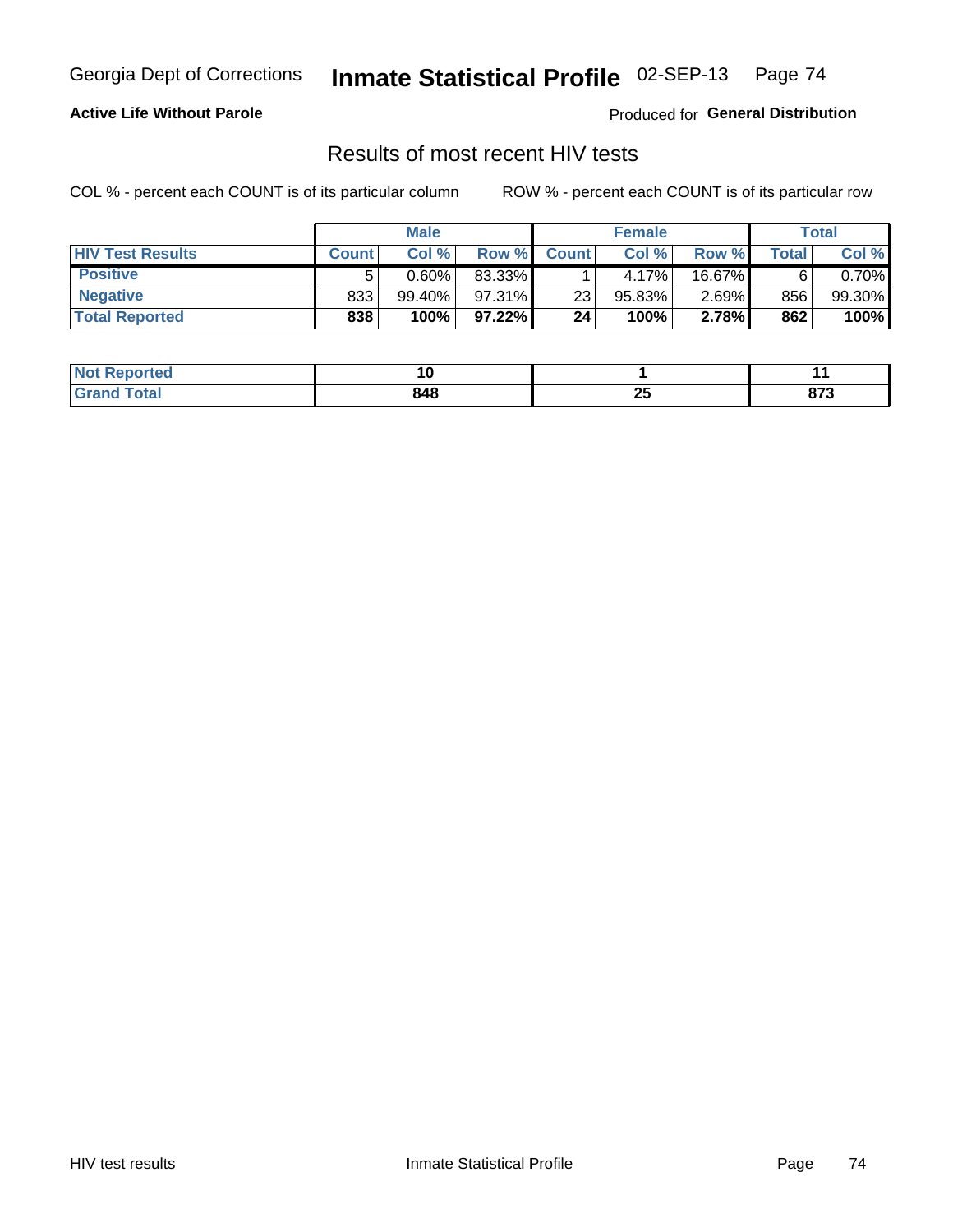### **Active Life Without Parole**

Produced for **General Distribution**

## Results of most recent tuberculosis test

|                                  | <b>Male</b>  |        |        | <b>Female</b>   |           |       | Total   |        |
|----------------------------------|--------------|--------|--------|-----------------|-----------|-------|---------|--------|
| <b>Tuberculosis Test Results</b> | <b>Count</b> | Col%   | Row %I | <b>Count</b>    | Col%      | Row % | Total i | Col %  |
| <b>Positive on current test</b>  | 211          | 25.24% | 98.60% |                 | $13.04\%$ | 1.40% | 214     | 24.91% |
| <b>Negative</b>                  | 625          | 74.76% | 96.90% | 20 <sub>1</sub> | 86.96%    | 3.10% | 645     | 75.09% |
| <b>Total Reported</b>            | 836          | 100%   | 97.32% | 23              | 100%      | 2.68% | 859     | 100%   |

| ported<br>I NOT | . . |    | 10     |
|-----------------|-----|----|--------|
| fota'<br>. сем  | 848 | ΔJ | $\sim$ |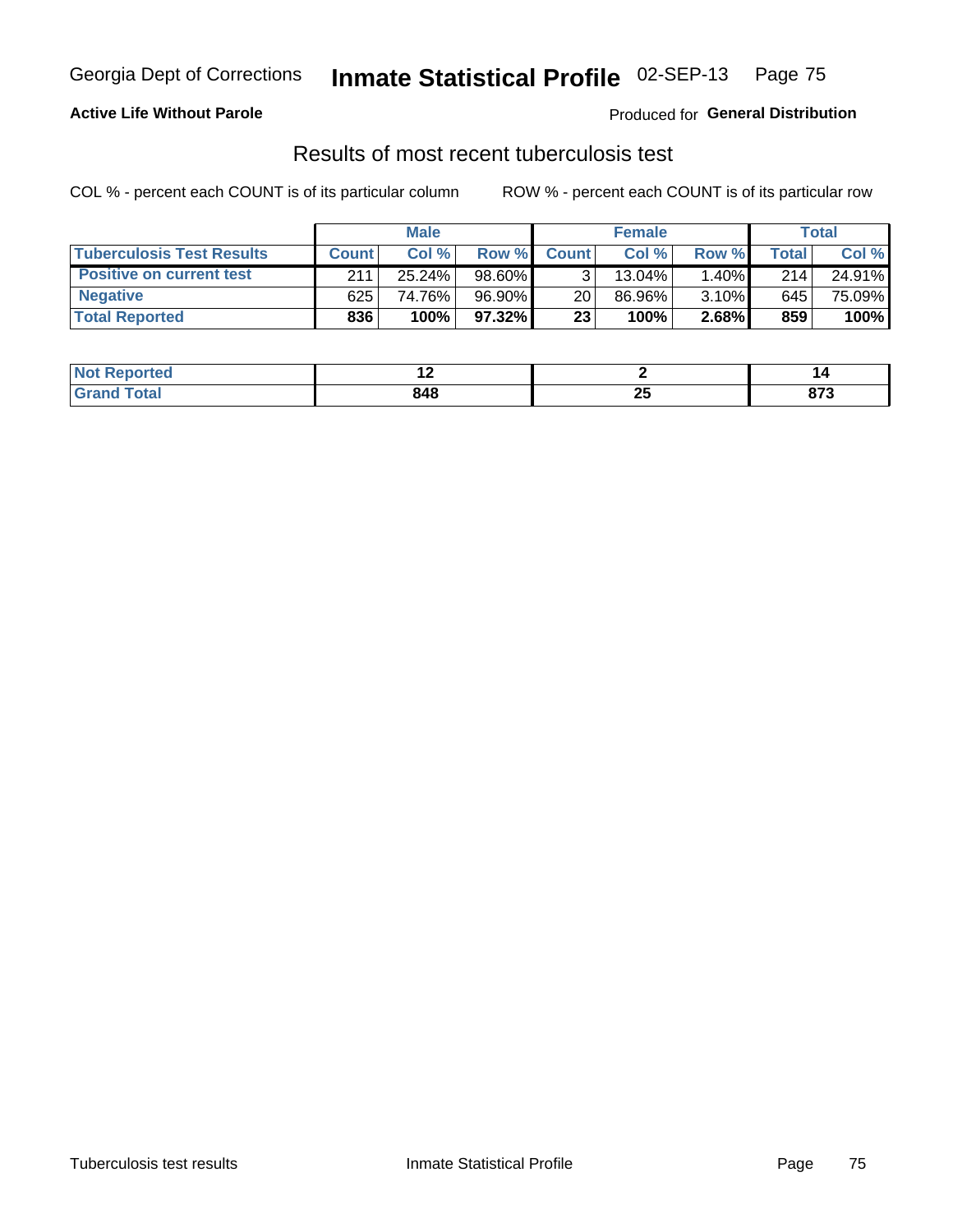### **Active Life Without Parole**

Produced for **General Distribution**

## Results of most recent syphilis test

|                                 | <b>Male</b>  |           |           | <b>Female</b> |           |        | Total |        |
|---------------------------------|--------------|-----------|-----------|---------------|-----------|--------|-------|--------|
| <b>Syphilis Test Results</b>    | <b>Count</b> | Col %     | Row %     | <b>Count</b>  | Col %     | Row %I | Total | Col %  |
| <b>Positive on current test</b> |              | 2.79%     | $94.44\%$ |               | 9.09%     | 5.56%  | 18    | 2.90%  |
| <b>Negative</b>                 | 593          | $97.21\%$ | 98.34%    | 10            | $90.91\%$ | 1.66%  | 603   | 97.10% |
| <b>Total Reported</b>           | 610          | 100%      | 98.23%    | 11            | 100%      | 1.77%  | 621   | 100%   |

| <b>Not Reported</b> | 238 |          | ה הת<br>LJL |
|---------------------|-----|----------|-------------|
| Total               | 848 | ΩL<br>Δv | 079<br>013  |